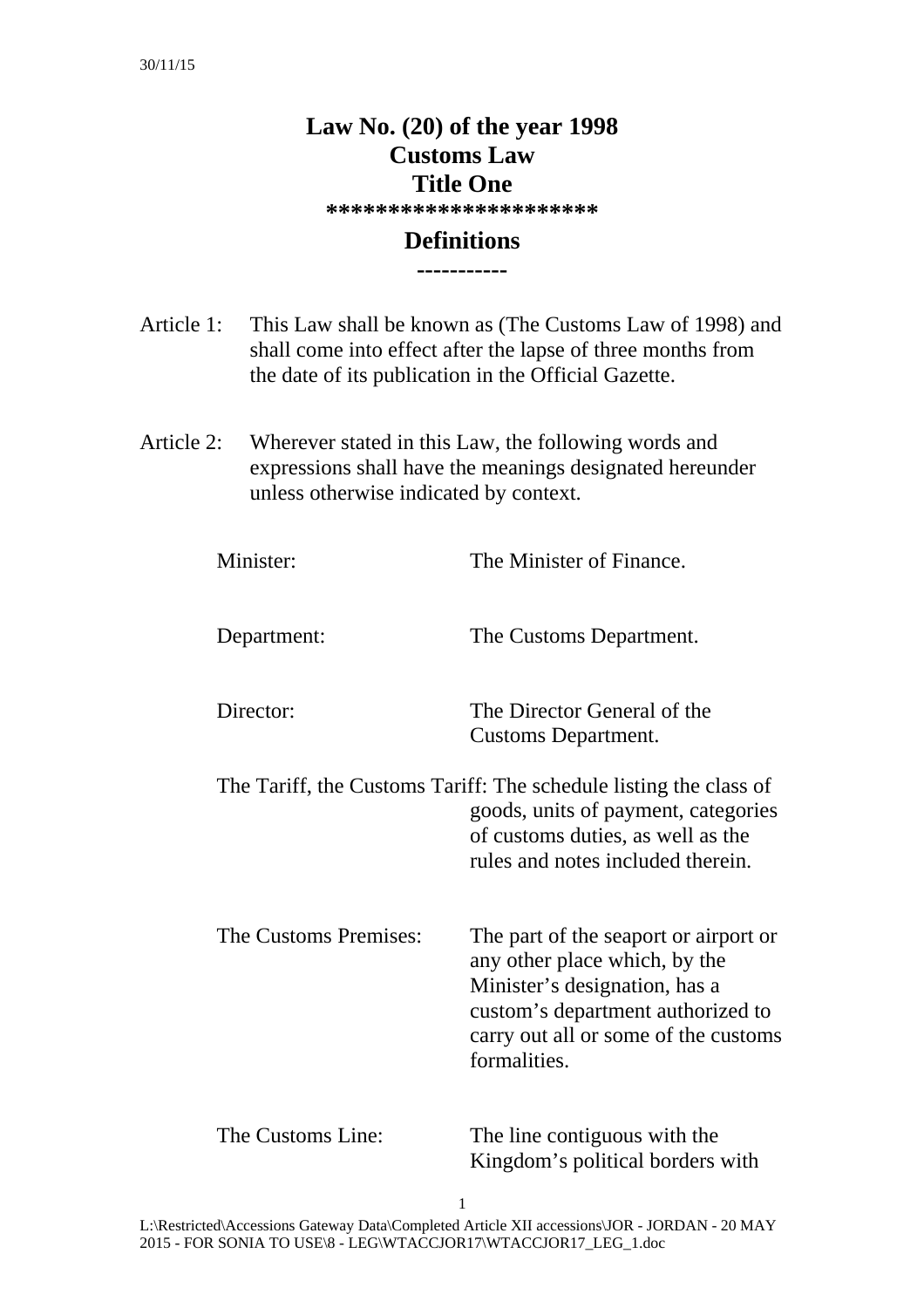|                        | adjacent countries and with the<br>Kingdom's seashore.                                                                                                                |
|------------------------|-----------------------------------------------------------------------------------------------------------------------------------------------------------------------|
| The Customs Territory: | The part of the land or sea which is<br>subject to customs control and to<br>the procedures stipulated in this<br>Law. There are two kinds of<br>customs territories: |
|                        | $\mathbf{A}$                                                                                                                                                          |
|                        |                                                                                                                                                                       |
|                        | T                                                                                                                                                                     |
|                        | $\boldsymbol{h}$                                                                                                                                                      |
|                        | e                                                                                                                                                                     |
|                        | M                                                                                                                                                                     |
|                        | a                                                                                                                                                                     |
|                        | $\mathbf r$                                                                                                                                                           |
|                        | $\mathbf{i}$                                                                                                                                                          |
|                        | t                                                                                                                                                                     |
|                        | $\mathbf{i}$                                                                                                                                                          |
|                        | m                                                                                                                                                                     |
|                        | e                                                                                                                                                                     |
|                        | $\mathsf C$                                                                                                                                                           |
|                        | $\mathbf u$                                                                                                                                                           |
|                        | $\mathbf S$                                                                                                                                                           |
|                        | $\mathbf t$                                                                                                                                                           |
|                        | $\overline{O}$                                                                                                                                                        |
|                        | ${\bf m}$                                                                                                                                                             |
|                        | ${\bf S}$                                                                                                                                                             |
|                        | T                                                                                                                                                                     |
|                        | $\mathbf e$                                                                                                                                                           |
|                        | $\mathbf r$                                                                                                                                                           |
|                        | $\mathbf r$                                                                                                                                                           |
|                        | $\mathbf{i}$                                                                                                                                                          |
|                        | $\mathbf t$                                                                                                                                                           |
|                        | $\overline{O}$                                                                                                                                                        |
|                        | $\mathbf r$                                                                                                                                                           |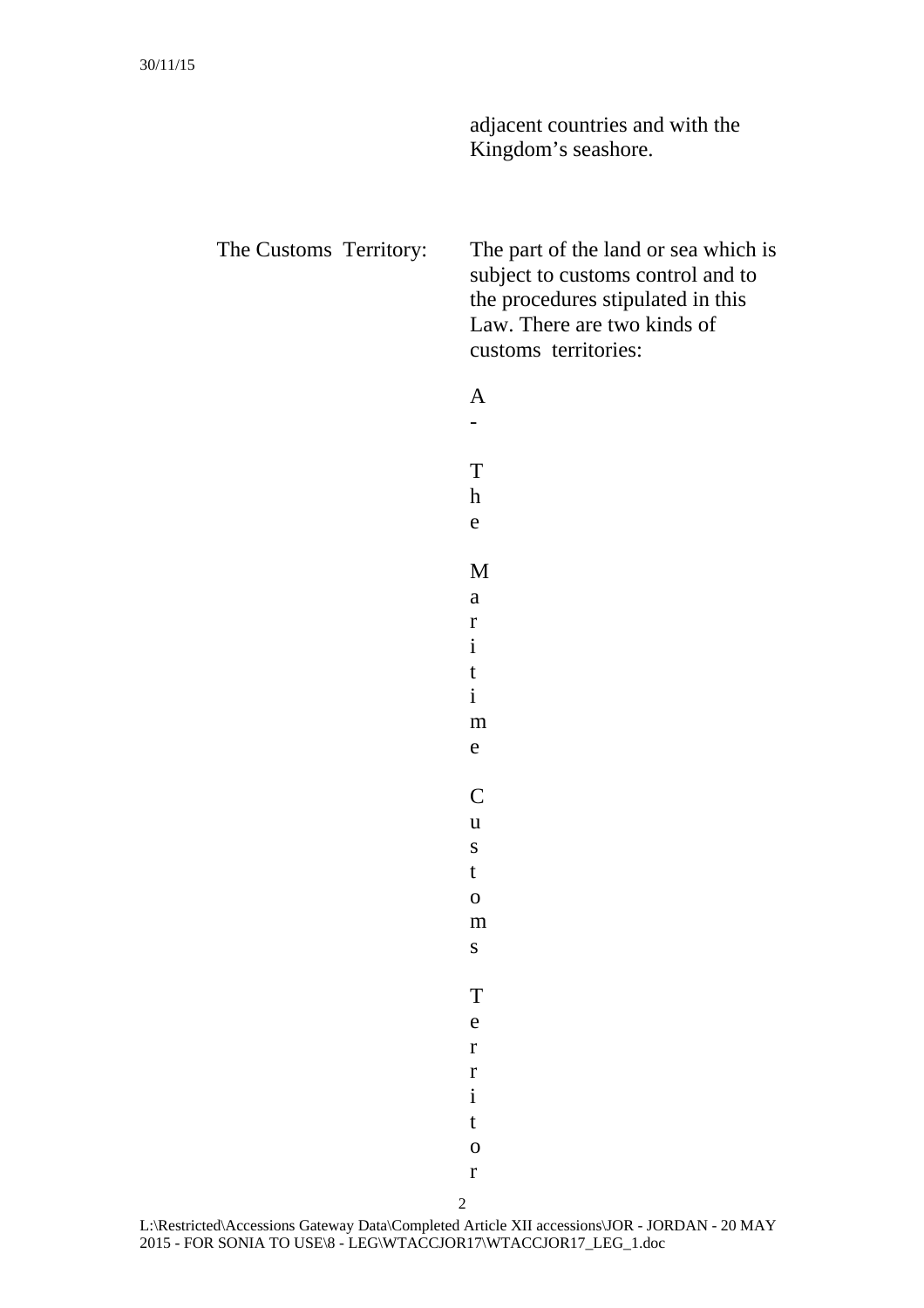y :

T

h i

s

o

r

c

v e

s

t

h e

e

a

f

t h e

s e

a r

o

a

b

e t

w

e

e

n

3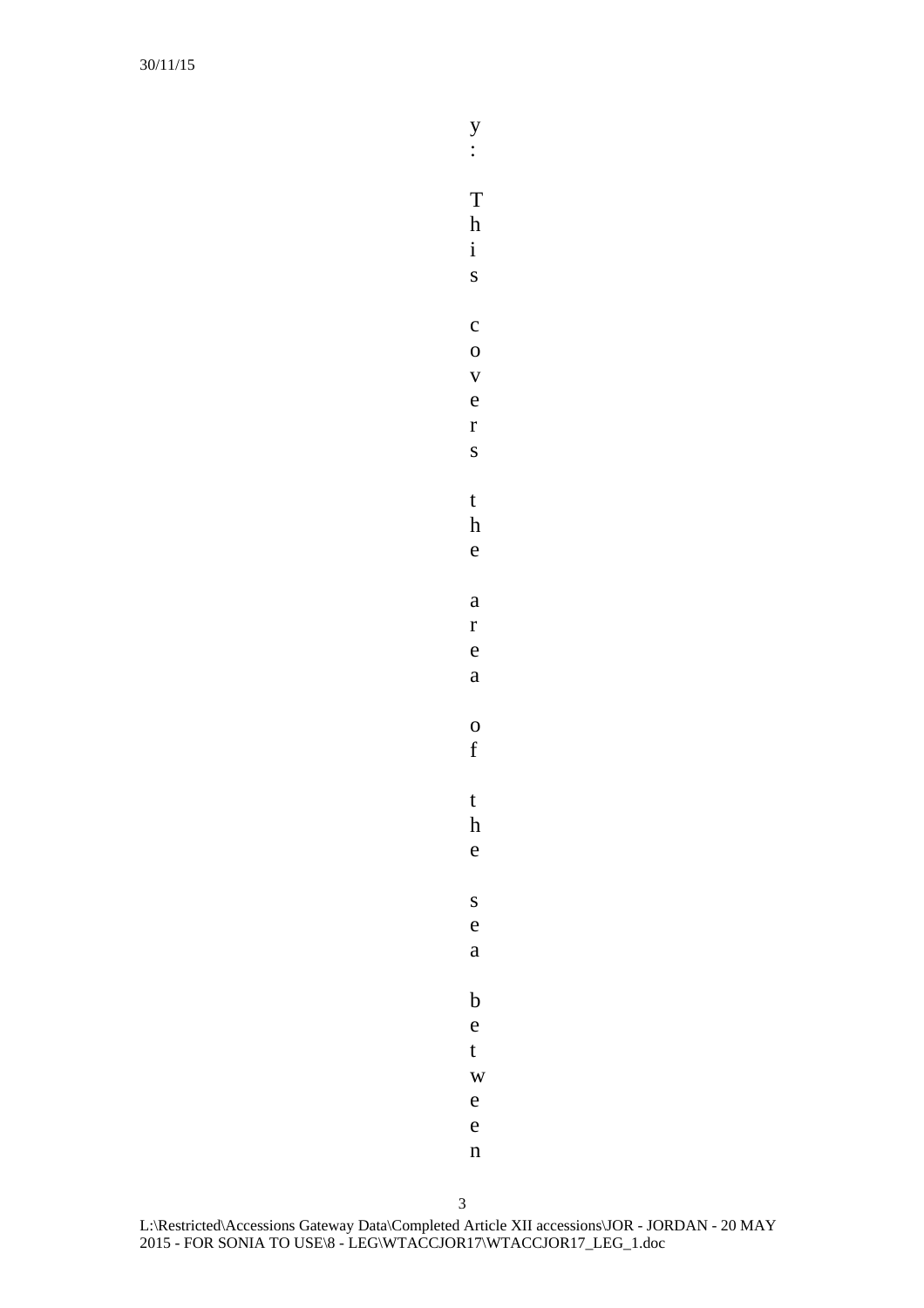e s h o r e a n d t h e l i m i t o f t h e K i n g d o m  $\overline{\phantom{a}}$ s t e

t h

4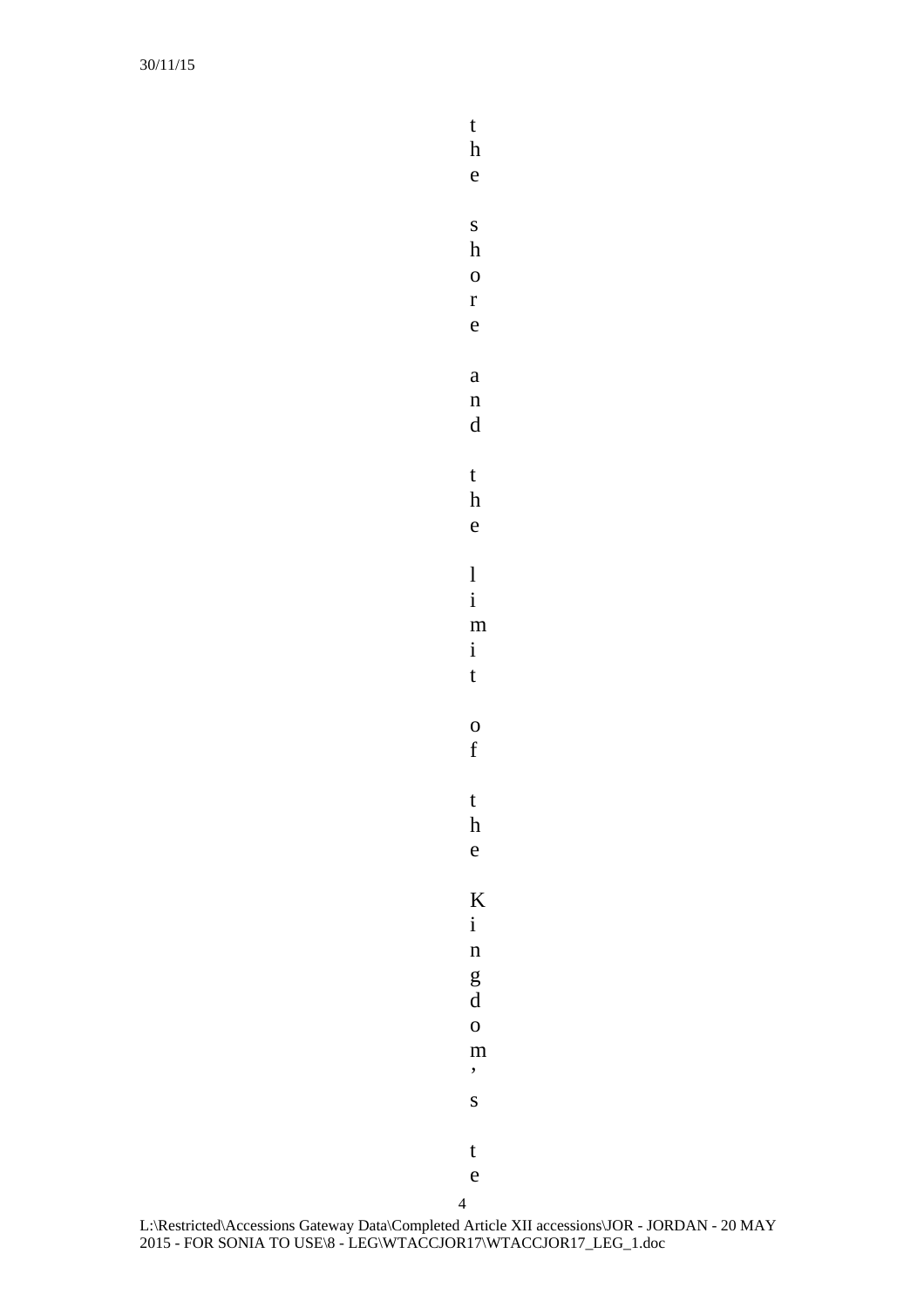i t o r i a l w a t e r s . B - T h e L a n d C u s t o m s T e r r

r r

5 i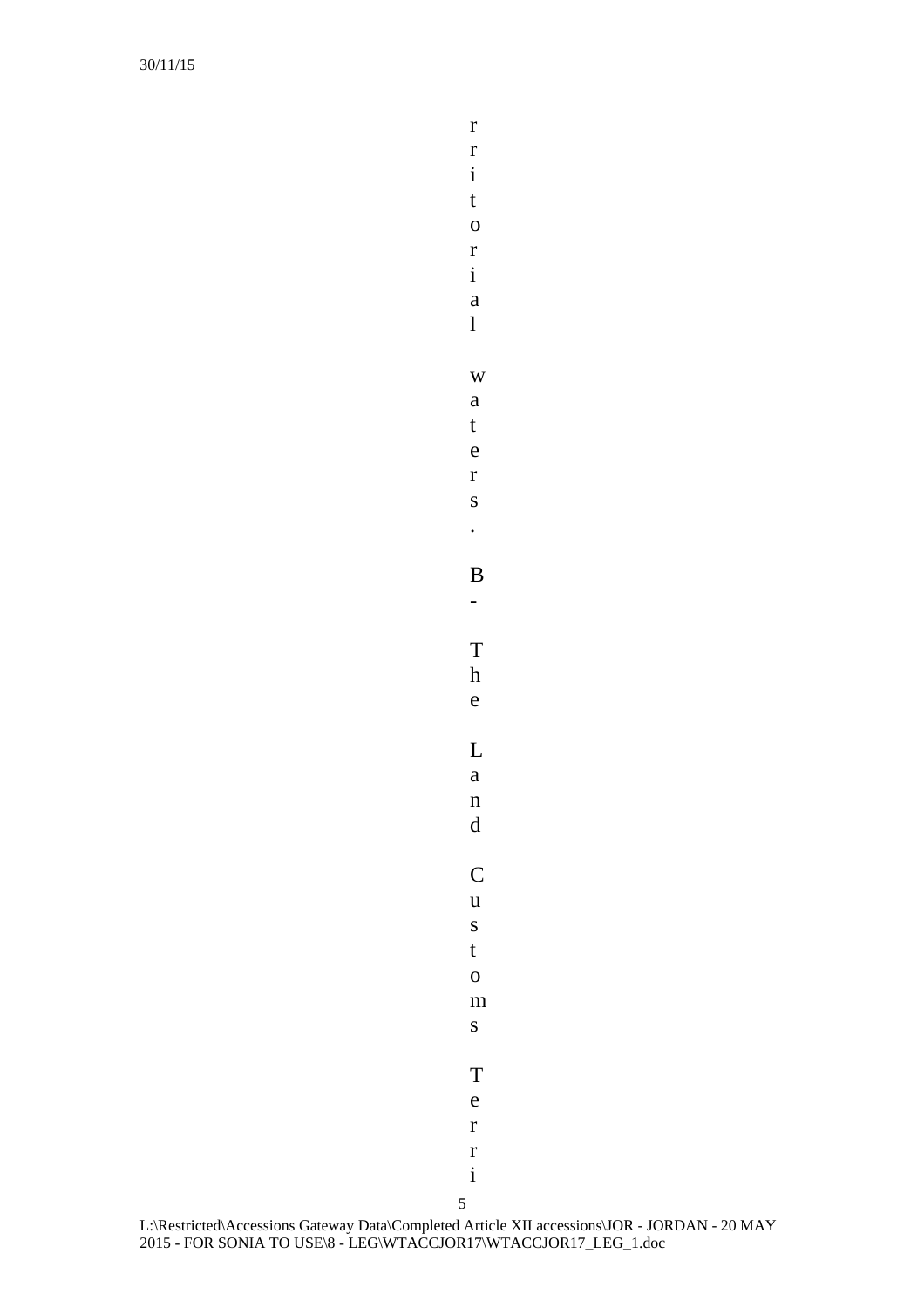t o r y : T

h

i s

c o v

e r

s

t h

e

l

a

n d

s

b e t

w

e n

e

t

h e

s

e

6 a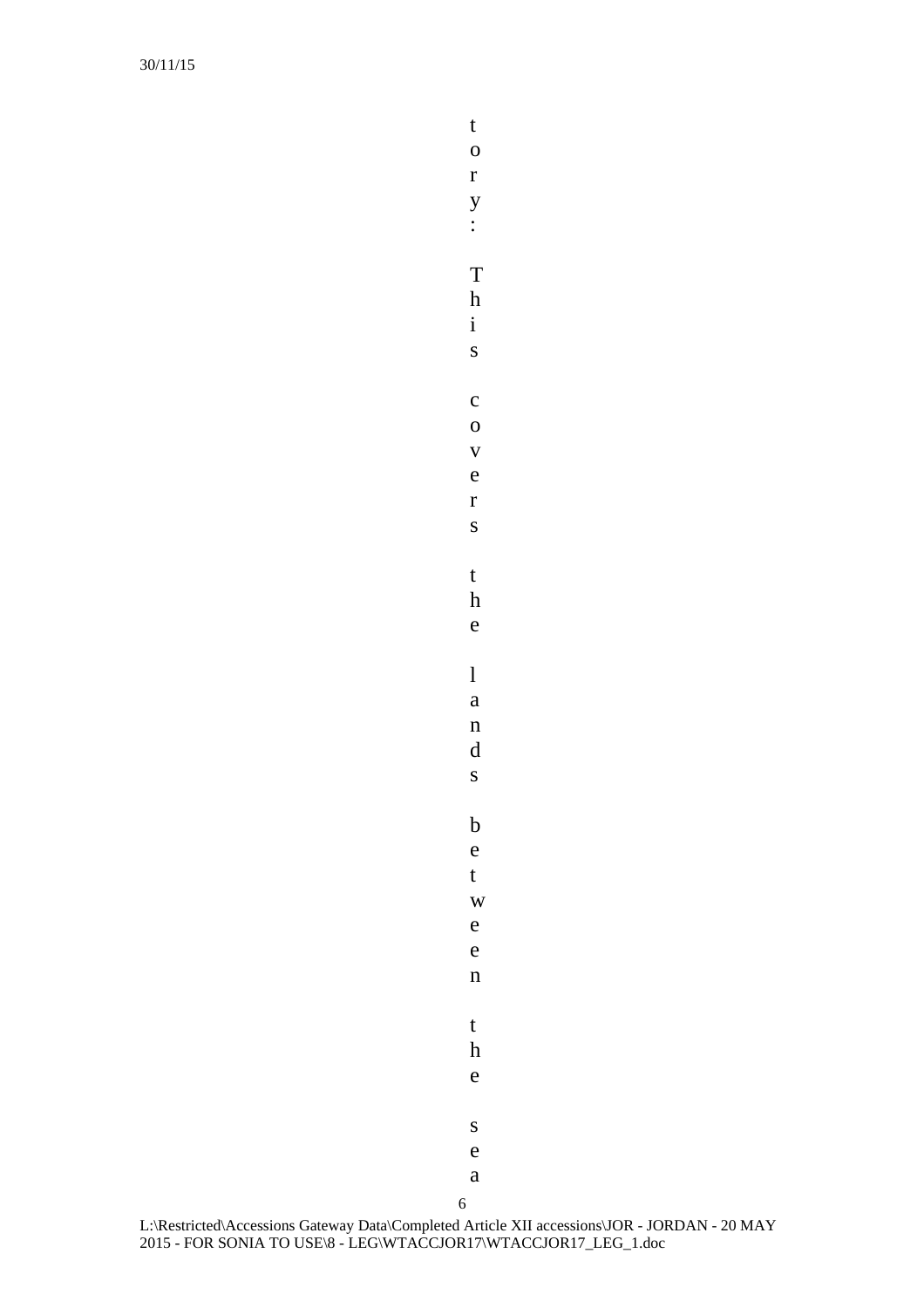s h

o

r e

o r

t

h e

l

a n

d

b o

r d e

r s

,

a n

d

a n

i n

t

e r

n

a

l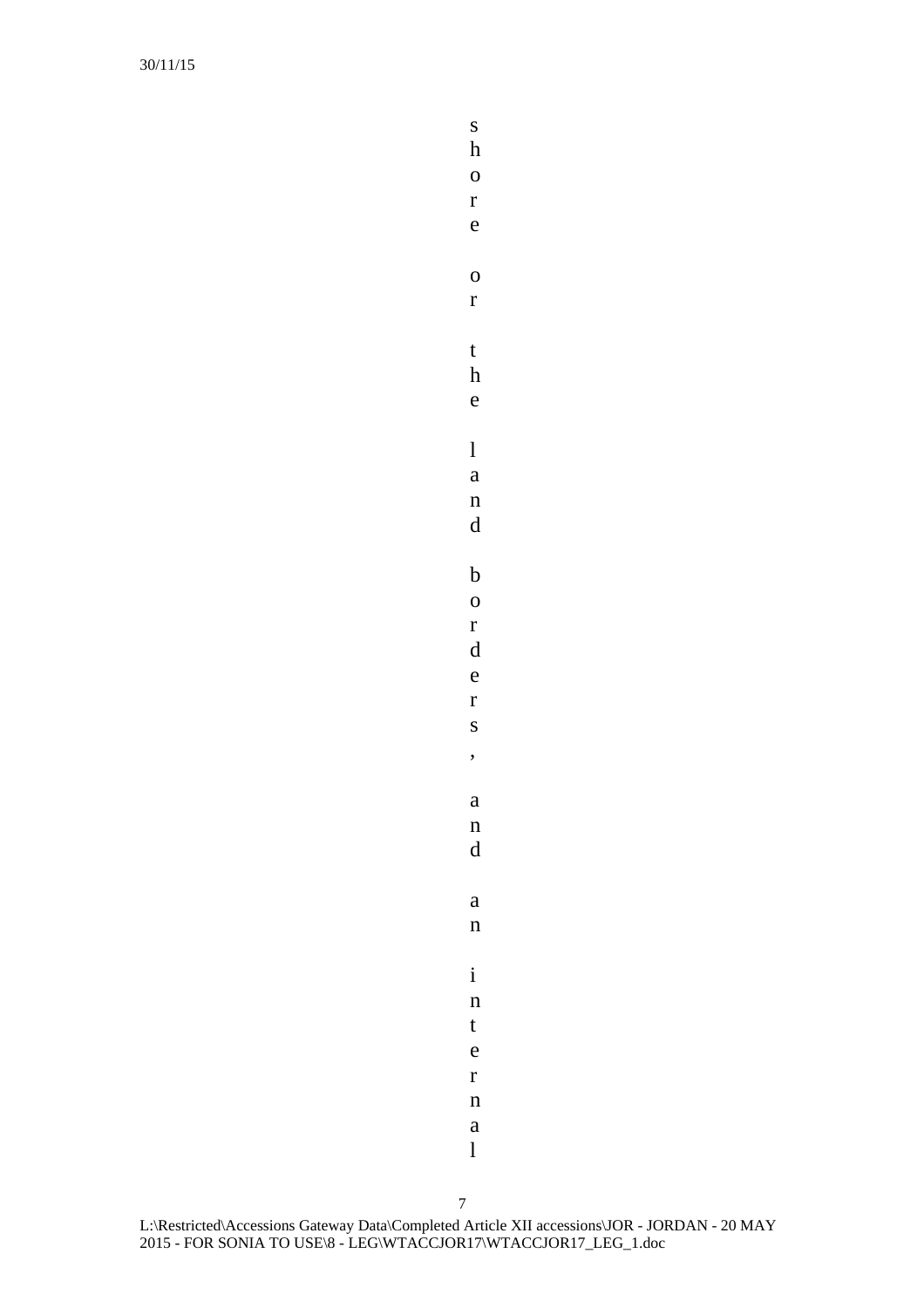t o b e s e t b y t h e M i n i s t e r a n d p u b l i s h

l i n e

8 e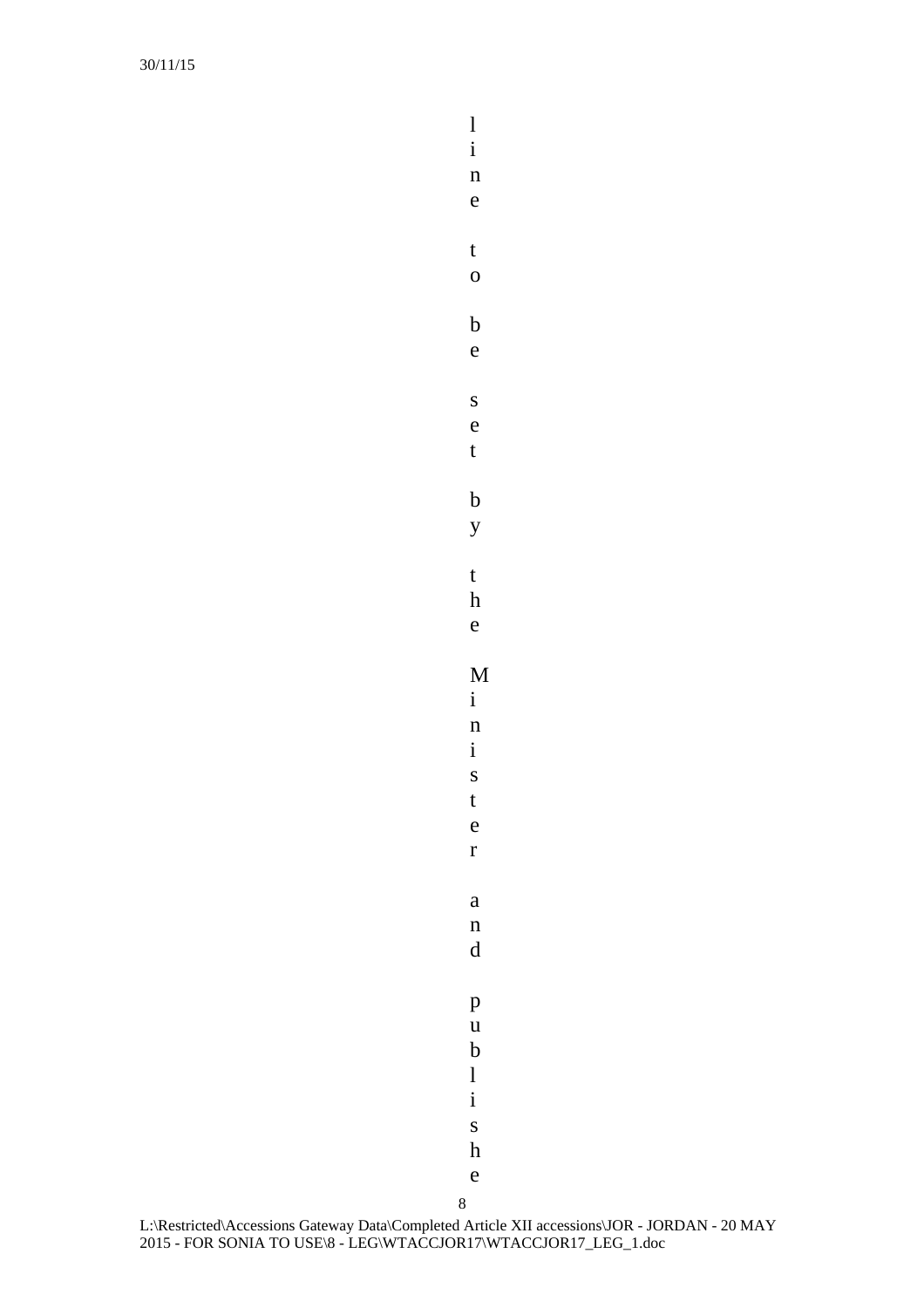|                          | $\mathbf d$                                                                                                 |
|--------------------------|-------------------------------------------------------------------------------------------------------------|
|                          | $\mathbf{i}$<br>$\mathbf n$                                                                                 |
|                          | $\mathbf t$<br>$\boldsymbol{\mathrm{h}}$<br>e                                                               |
|                          | O<br>f<br>$\mathbf f$<br>$\mathbf{i}$<br>$\mathbf c$<br>$\mathbf{i}$<br>$\rm{a}$<br>$\mathbf{l}$            |
|                          | G<br>$\rm{a}$<br>Z<br>e<br>t<br>t<br>e                                                                      |
| Goods:                   | Any natural material, or any<br>animal, agricultural, or industrial<br>product including electrical energy. |
| Class of Good:           | The nomenclature used in the<br><b>Customs Tariff Schedule.</b>                                             |
| <b>Prohibited Goods:</b> | Goods whose importation or<br>exportation is prohibited by this<br>Law or any other legislation.            |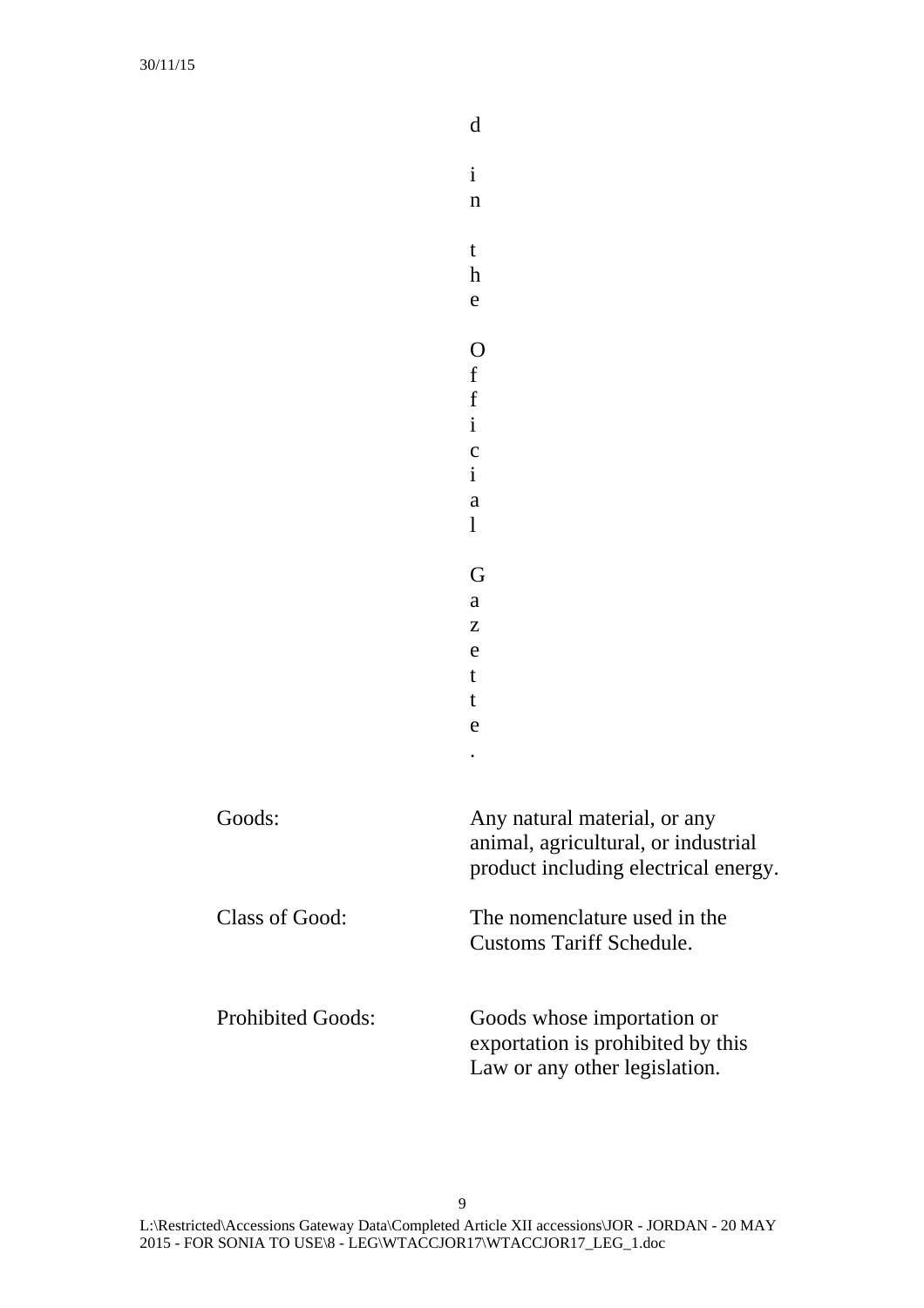|                          | Ascertained Prohibited Goods: Goods specifically prohibited by<br>a Minister's decision published in<br>the Official Gazette for the<br>purposes of customs control.                                                                                                                                                                                                                                                                              |
|--------------------------|---------------------------------------------------------------------------------------------------------------------------------------------------------------------------------------------------------------------------------------------------------------------------------------------------------------------------------------------------------------------------------------------------------------------------------------------------|
| The Customs Value:       | The value of the goods set in<br>accordance with the provisions of<br>this Law, and which is valid for all<br>customs purposes unless otherwise<br>provided.                                                                                                                                                                                                                                                                                      |
| <b>Identical Goods:</b>  | Goods which are the same as the<br>goods being valued in every respect<br>including physical characteristics,<br>quality and reputation. Minor<br>discrepancies in appearance shall<br>not exclude otherwise identical<br>goods from being so defined.<br>Identical goods must be of the same<br>origin and source as the goods<br>being valued.                                                                                                  |
| Similar Goods:           | Goods whose characteristics and<br>material constituents are similar to<br>the goods being valued, and which<br>enable such goods to perform the<br>same function and to be<br>commercially interchangeable. The<br>quality and reputation of the goods,<br>and the existence of a trademark<br>shall be taken into account in<br>determining similarity. Similar<br>goods must be of the same origin<br>and source as the goods being<br>valued. |
| <b>Restricted Goods:</b> | Goods which may be imported and<br>exported exclusively by or for a<br>certain entity as determined by a<br>decision of a competent authority.                                                                                                                                                                                                                                                                                                    |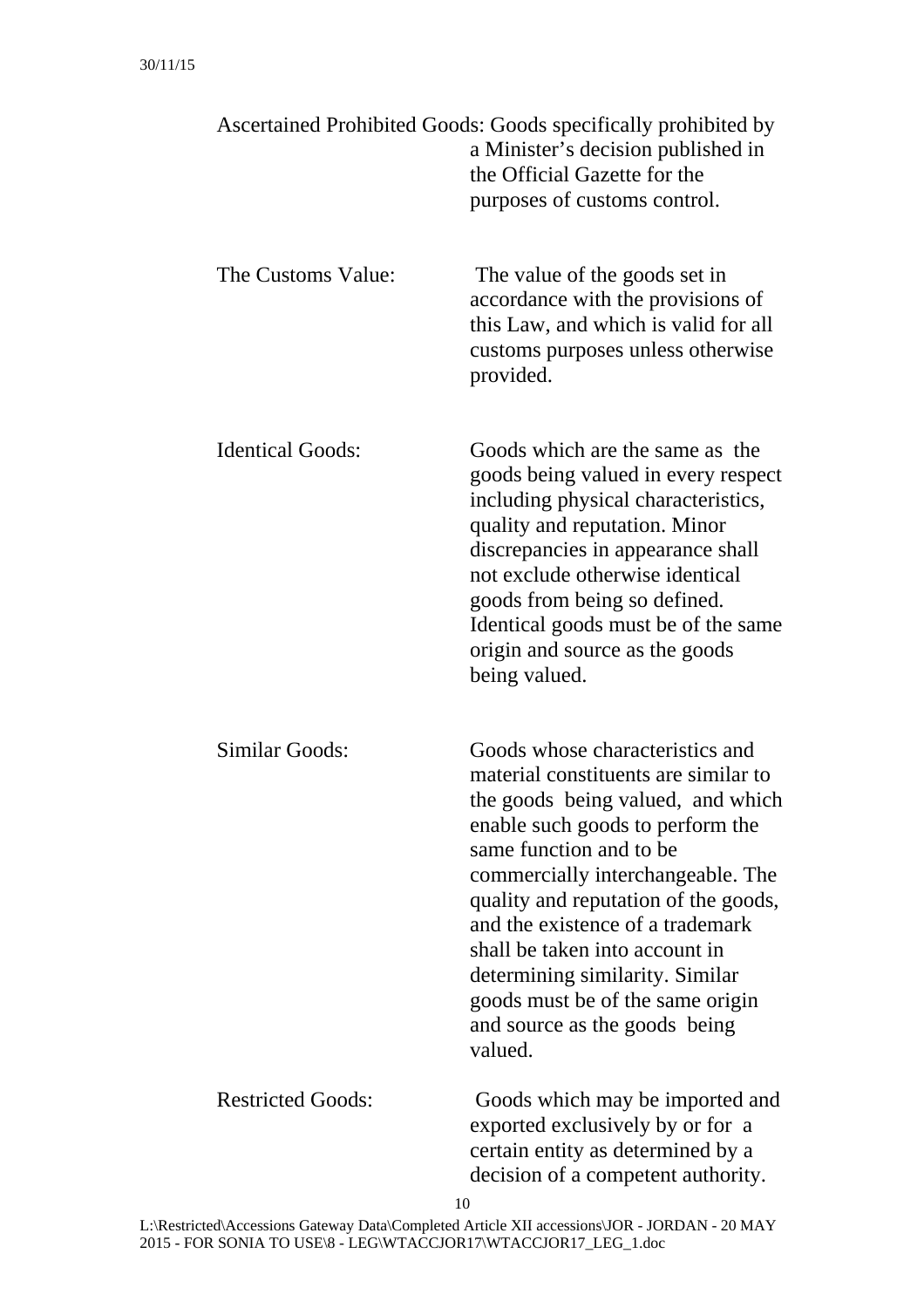| Goods Subject to Exorbitant Duties: Goods specified for the |
|-------------------------------------------------------------|
| purposes of customs control by a                            |
| Director's decision published in the                        |
| <b>Official Gazette.</b>                                    |

Conditionally Permitted Goods: Good whose importation or exportation requires a permit, license, certificate or any other document issued by a competent authority.

|                      | The Declaration; The Customs Declaration: The statement<br>submitted to the Department<br>specifying the characteristics of the<br>declared goods and including a<br>detailed quantity listing prepared<br>according to the provisions of this<br>Law. The required documents<br>enclosed therein are considered an<br>integral part of the declaration. |
|----------------------|----------------------------------------------------------------------------------------------------------------------------------------------------------------------------------------------------------------------------------------------------------------------------------------------------------------------------------------------------------|
| The Declarant:       | The person who prepares the<br>customs declaration, or on whose<br>behalf the customs declaration is<br>prepared, and who is entitled to<br>present the goods at customs and<br>complete customs formalities.                                                                                                                                            |
| The Clearance Agent: | Every person who undertakes<br>professionally, and according to the<br>provisions of this Law, preparing<br>and signing customs declarations<br>and presenting declarations to the<br><b>Customs Department and</b><br>completing the required formalities<br>11                                                                                         |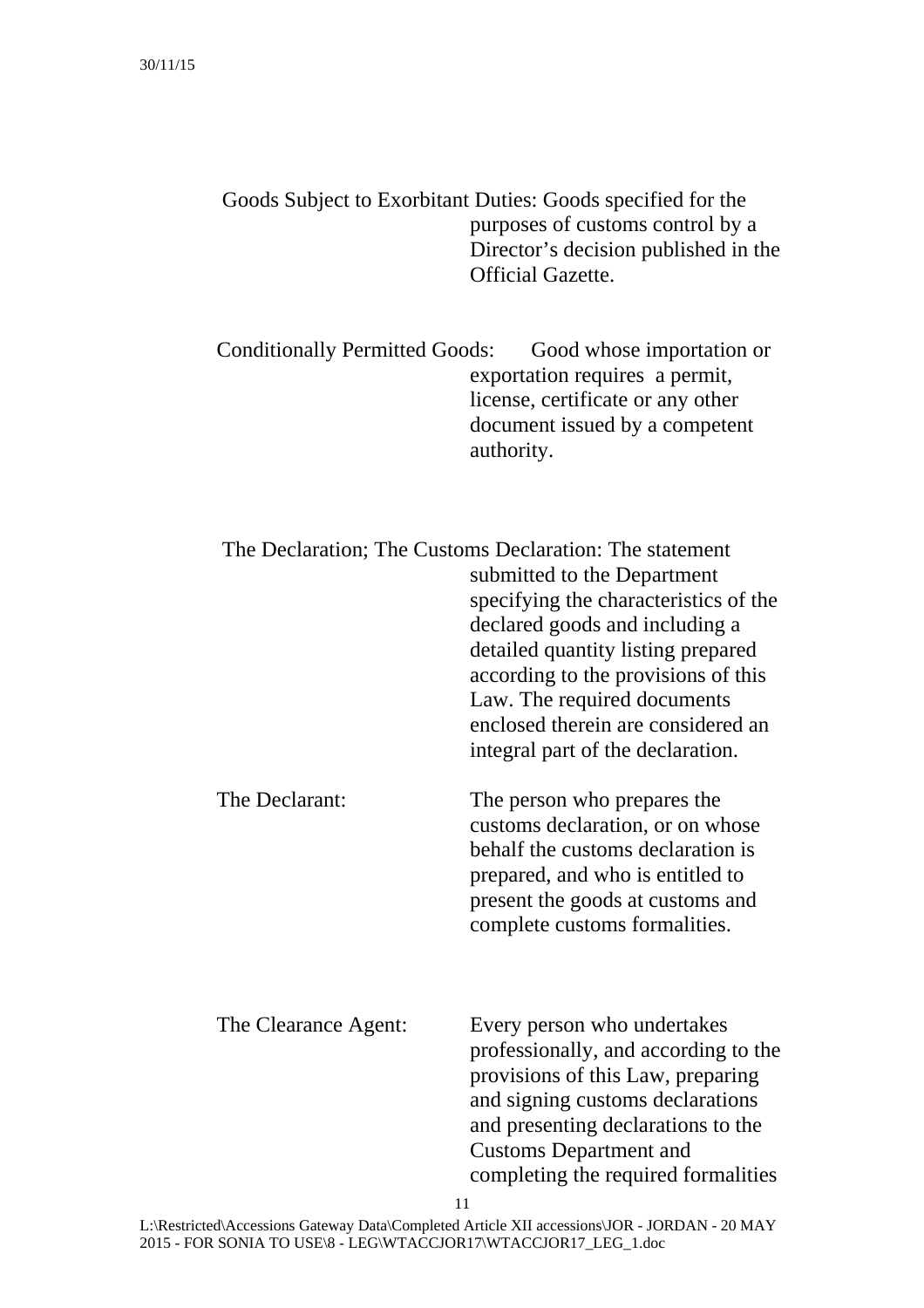|                           | others.                                                                                                                                                                                                                                                                                    |
|---------------------------|--------------------------------------------------------------------------------------------------------------------------------------------------------------------------------------------------------------------------------------------------------------------------------------------|
| The Store:                | The place or the building in which<br>goods are stored temporarily until<br>they are withdrawn under a customs<br>status, whether such a store is<br>administered directly by the<br>Department, an official public<br>institution, a non-official<br>institution, or an investing entity. |
| The Investing Entity:     | The Department, institution, or any<br>natural or juridical person who<br>undertakes the storage, porterage,<br>or stacking of goods, as well the<br>safekeeping of the parcels, in return<br>for set fees and under customs of<br>supervision.                                            |
| Warehouse:                | The place or building in which<br>goods are deposited under the<br>Department's supervision in cases<br>of suspended customs duties and in<br>accordance with the provisions of<br>this Law.                                                                                               |
| Carrier:                  | The owner of a means of transport<br>or a representative thereof.                                                                                                                                                                                                                          |
| <b>Designated Routes:</b> | Routes for the passage of incoming<br>or outgoing goods or goods in<br>transit as designated by a Minister's<br>decision which is published in the<br><b>Official Gazette.</b>                                                                                                             |

for clearing goods on the behalf of

Article 3: The provisions of this Law shall apply to the lands subject to the Kingdom's Sovereignty, and to its territorial waters.

12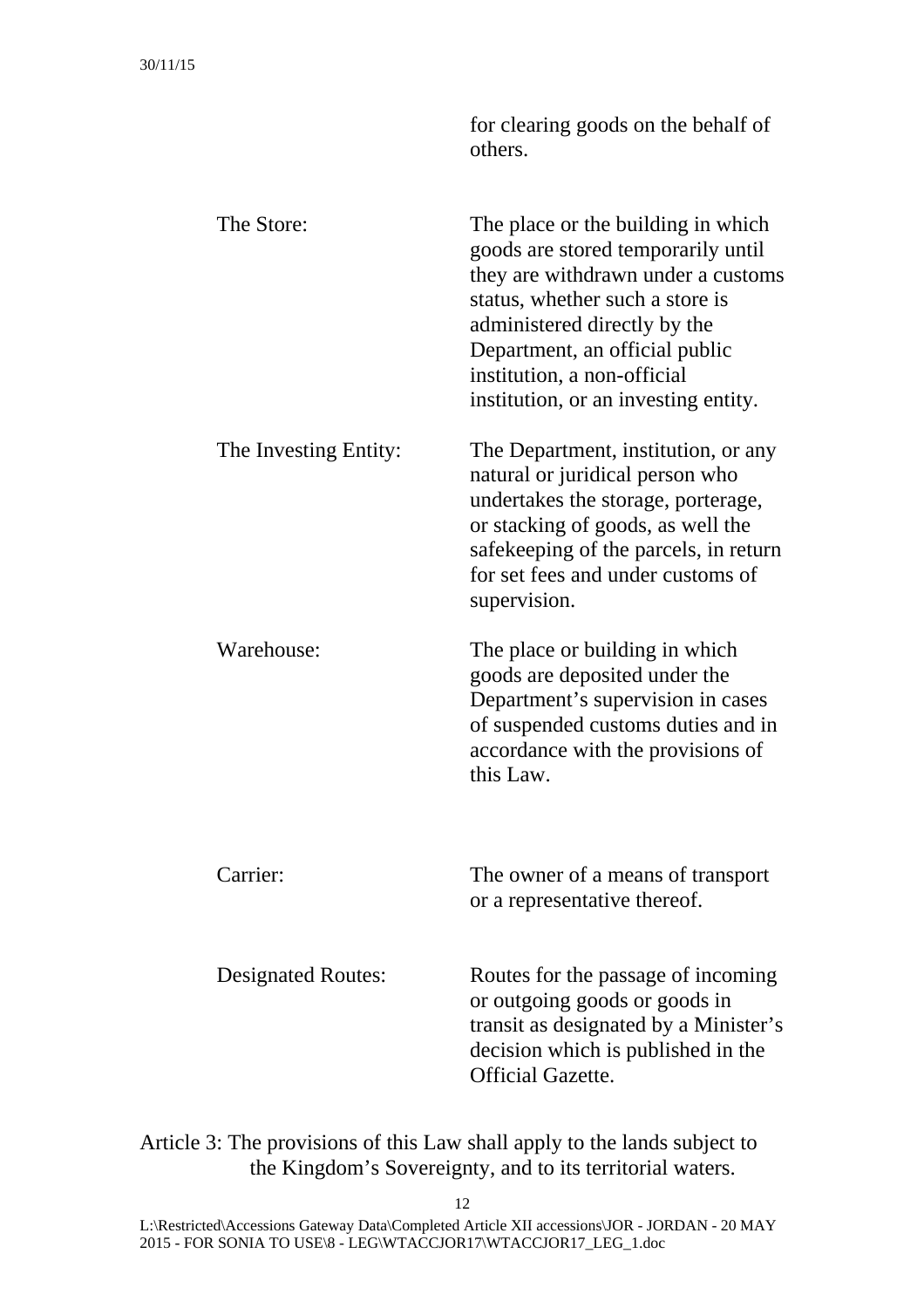However, it may be allowed to establish within such territories free zones, to which some or all of the customs provisions do not apply.

Article 4: All Goods which pass the Customs line upon entry or exit shall be subject to the provisions of this Law.

### **Title Two**

**\*\*\*\*\*\*\*\*\*\*\*\*\*\*\*\*\*\*\*** 

### **The Department's Scope of Work**

**-------------------------------------** 

- Article 5: The Department shall carry out its work within the customs premise and the customs territory and may exercise its authorities over the Kingdom's lands and its territorial waters, subject to terms stipulated in this Law.
- Article 6: Customs houses and checkpoints shall be established and abolished by a Minister's decision published in the Official Gazette.
- Article 7: The Competence of customs houses, and the working hours thereat shall be specified by a Director's decision .
- Article 8: Without prejudice to the Articles pertaining specifically to inspection of goods, customs formalities shall be carried out only at the competent customs houses according to the provisions of the previous Article.

**Title Three Elements of the Application of Export and Import Duties** 

**--------------------------------------------------------** 

# **Chapter One Customs Tariffs Application Principles**

**----------------------------** 

Article 9: Notwithstanding the provisions of any other Law or Legislation, the customs duties prescribed in the Customs Tariff and the other set fees and taxes shall apply to all goods entering the Kingdom except for the goods excluded under the provisions of this Law or the provisions of the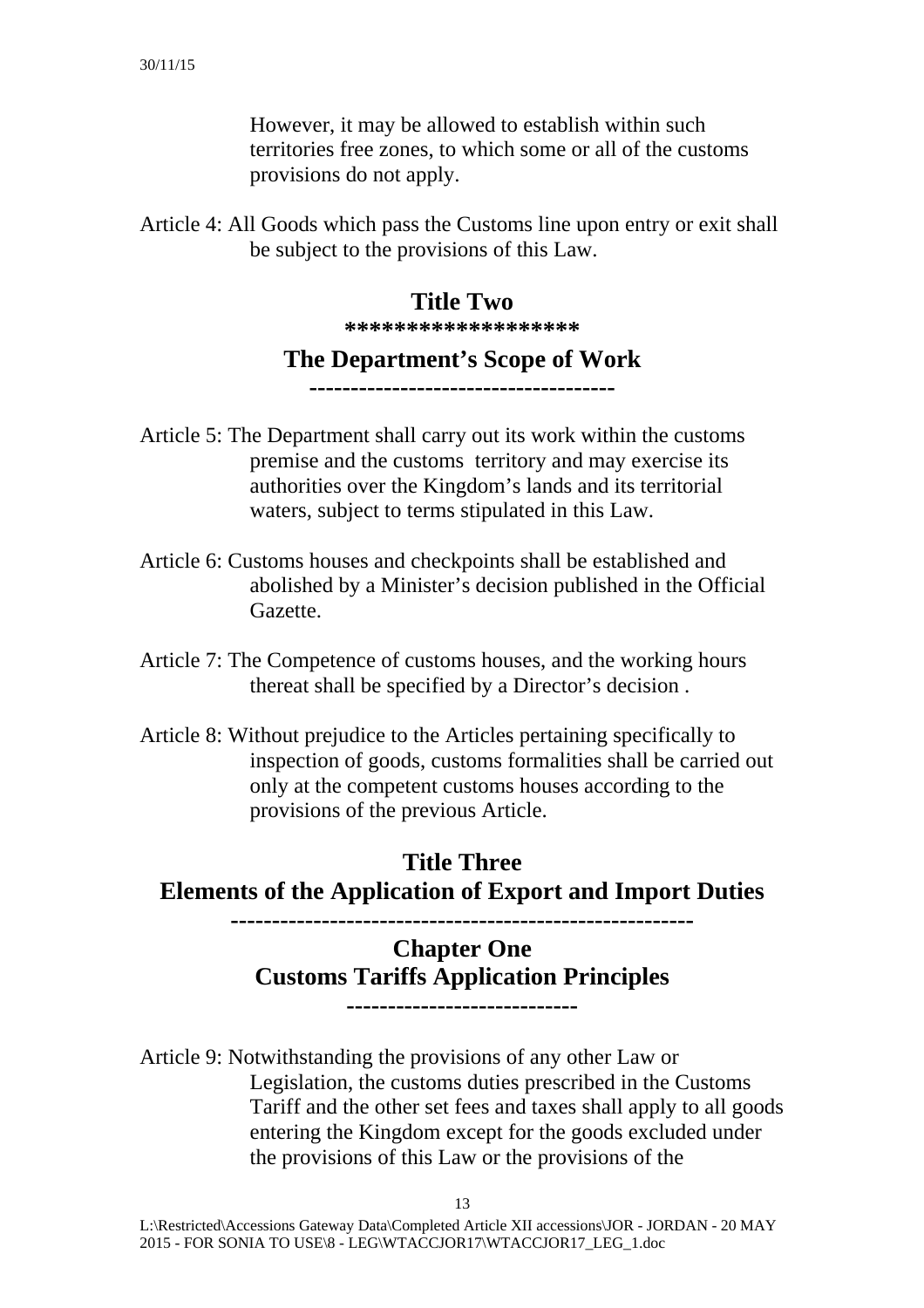Investment Promotion Law or any Concession Law or International Treaty.

- Article 10: Customs tariff duties shall be either ad valorem (a percentage of the value of goods) or fixed (a fixed amount/ unit). Goods may be subject to both ad valorem and fixed tariffs at the same time.
- Article 11: Ordinary customs tariffs shall apply to goods of all countries, without prejudice to provisions of Article 12 of this Law.
- Article 12: Preferential customs duties shall apply to goods originating in countries which enjoy a preferential status under the provisions of treaties with the Kingdom.
- Article 13:

 A- A Higher Customs Committee of experts and specialists shall be formed by the Cabinet and chaired by the Minister, and shall give consultations regarding all matters that would help realize the objectives of this Law.

B- A Council which shall be known as the (Customs Tariff Council) shall be formed, chaired by Minister of Finance and with the Minister of Industry and Trade, the Minister of Supply and the Director as members.

- Article 14: Customs tariffs shall be issued, and customs duties imposed, amended and cancelled and the effective date thereof determined all by decisions of the Cabinet, upon the Customs Tariff Council's recommendation. The said decisions shall be published in the Official Gazette.
- Article 15: Upon recommendation of the Customs Tariff Council, the Cabinet may decide to:

A –impose countervailing duties on certain imported goods.

B -take the necessary measures, including the imposition of import quotas, to counteract measures harmful to the national economy taken by other countries.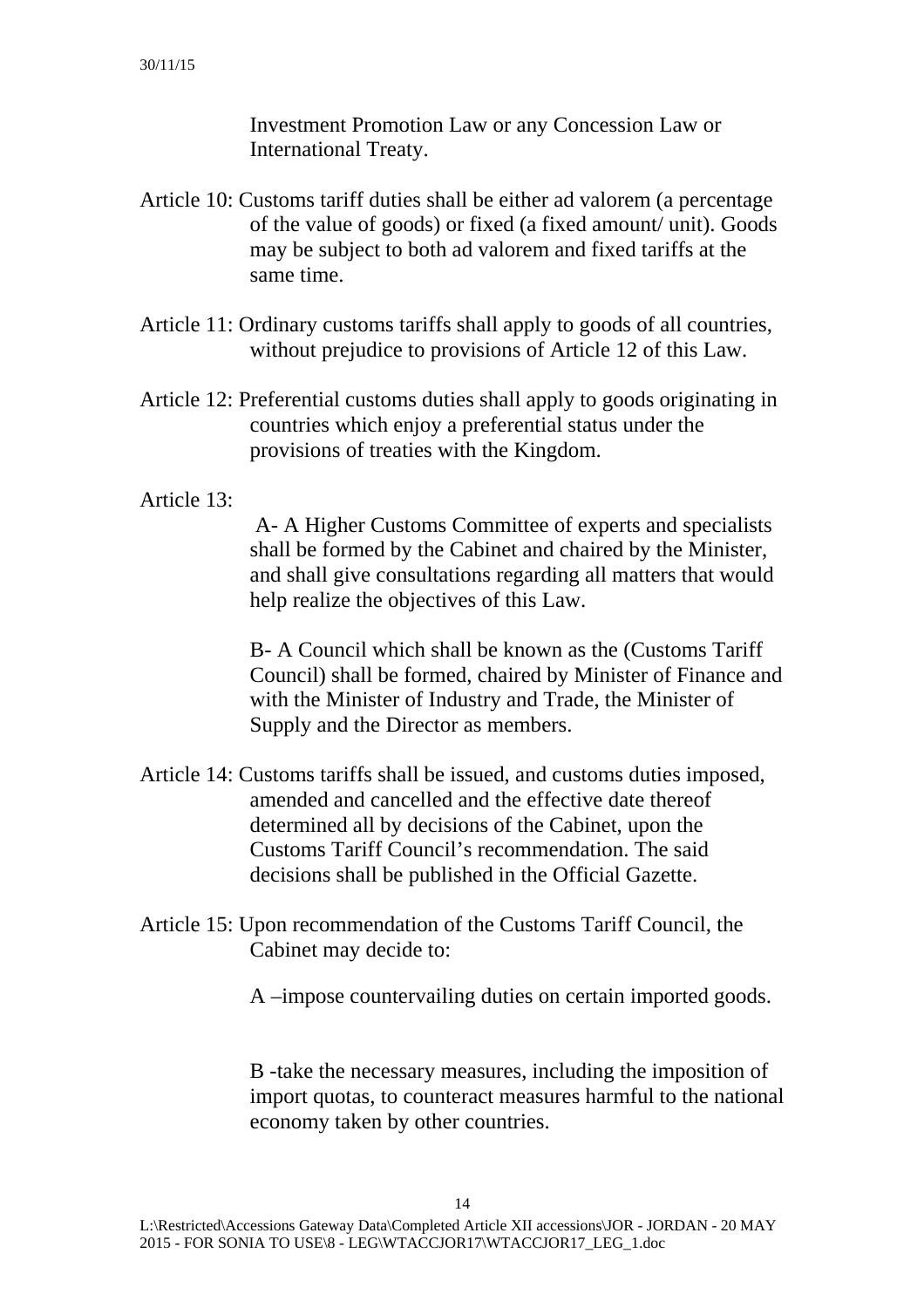C- take the measures provided for in this Article in a manner which is consistent with national economic interests, and to the extent deemed necessary by the Cabinet.

- Article 16: Goods which are declared to be imported for local consumption or for re- export, and goods leaving the free zones and duty-free shops to be put for local consumption, shall be subject to the customs tariff duties in effect at the customs declarations registration date at the customs houses. If the customs duties on goods prepared for re-export are paid before the entry of all the goods to the customs premises, the remaining part of the said goods shall be subject to the customs tariff duties effective at the date of their entry.
- Article17: Upon written request from the owner of the goods, the declarant may apply for the Director's approval to put declared goods for local consumption, provided the highest applicable tariff rate is levied on such goods.
- Article 18:

 A- The customs duties on goods deposited in the warehouse which become legally due by the expiry of a grace period that is not extended, shall be determined according to the provisions effective at the date of the expiry.

 B- Goods removed illegally from the warehouse or goods in which shortage is discovered upon inventory check shall be subject to the tariff duties effective at the date of latest withdrawal from the warehouse, or of date of discovering the shortage, or the date of the actual withdrawal if it can be determined, whichever is highest.

- Article 19: Goods subject to suspended duties on the basis of statements of guaranteed undertakings, and which are not submitted to the Department, shall be subject to the tariff duties effective at the date of registration of the declaration or the date of expiry of the grace period, whichever is higher.
- Article 20: Smuggled goods or goods of like status shall be subject to the tariff duties effective at the date the smuggling was discovered, or at the date the smuggling actually occurred, if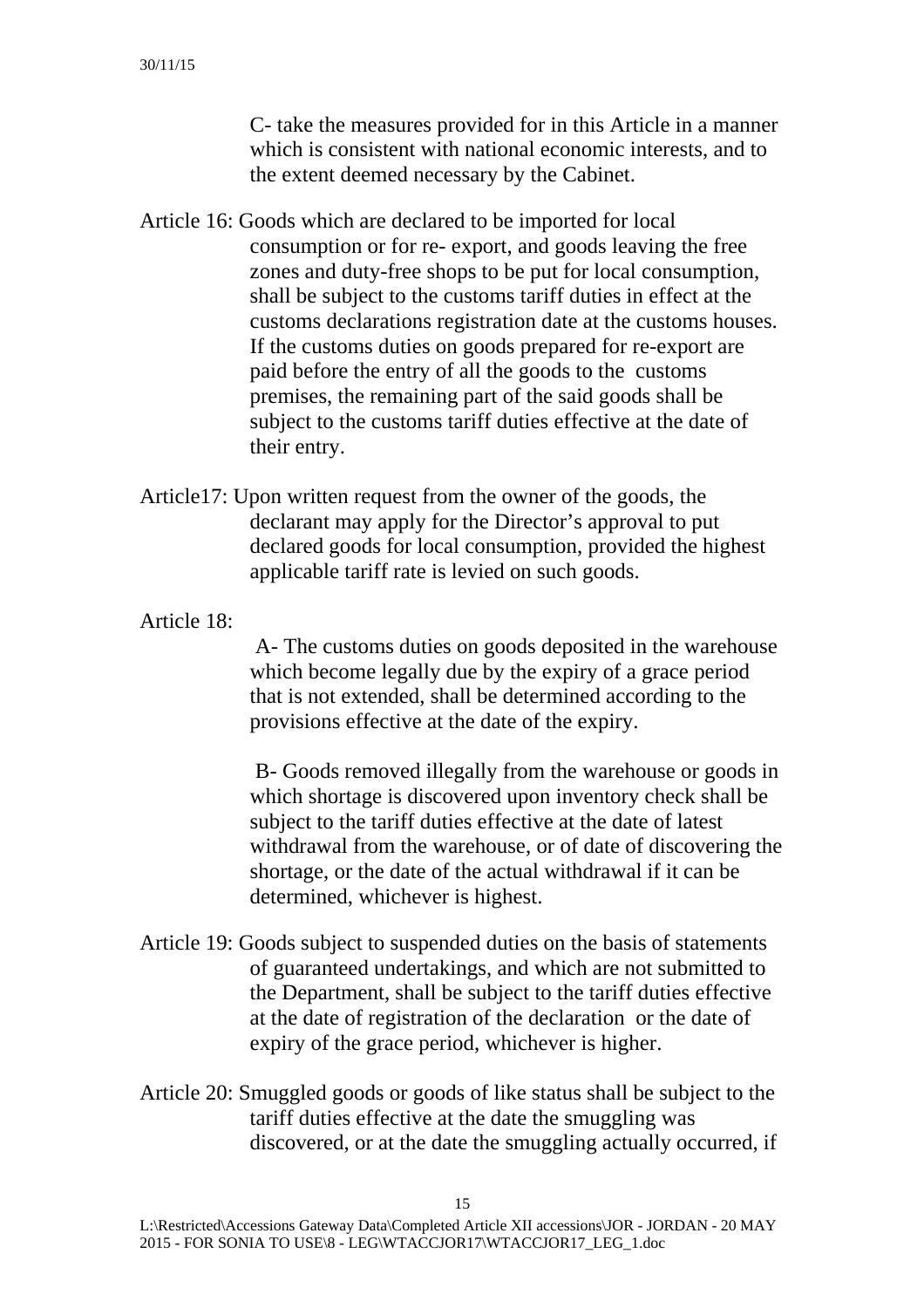this may be determined, or at the date of the amicable settlement, whichever is higher.

- Article 21: Goods sold by the Department according to the provisions of this Law in order to be put for consumption shall be subject to the tariff duties in effect at the date of sale.
- Article 22: The ad valorem tariffs in effect shall be applied on the basis of the estimated value of the goods at their existing condition, unless the Tariff Schedule provides otherwise. The assessment of fixed tariffs shall not be contingent upon the condition of the goods, unless the Department establishes that damage to the goods is sustained due to a force majeure or an unforeseen event. In such a case, the fixed tariff shall be reduced by an amount proportional to the damage, and the rate of damage shall be determined by a Minister's decision, upon the recommendation of the special committee provided for in Article (80) of this Law. The Minister's decision may be challenged at the Customs Court within the period provided for in the aforementioned Article.
- Article 23: The Provisions of Articles  $(16 22)$  of this Law shall be applied to all the other fees and taxes levied by the Department, unless otherwise provided by any other Law.

# **Chapter Two Characteristics of Goods Section 1 - Origin of Goods A- Non- preferential Origin**

**---------------------** 

Article 24: The origin of goods is the country of production.

The source of goods is the country from which the goods are directly imported.

Goods produced in a country are those which are made in, or procured, entirely from that country including:-

a- Mineral products.

b- Plant products.

c- Live animals.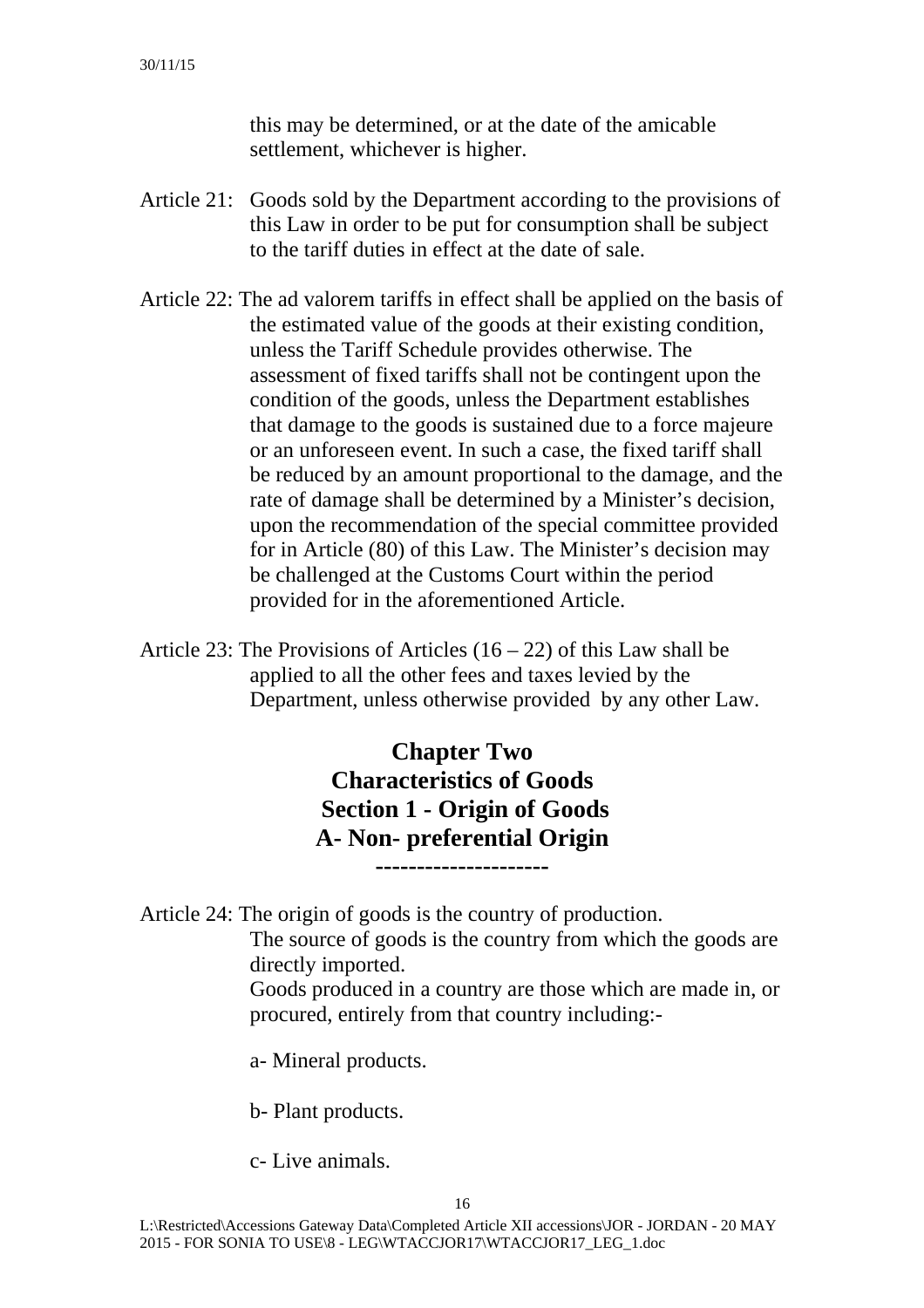d- Derivatives of live animals.

e- Fishing and / or hunting products.

f- Maritime fishing products and other products obtained from the sea, outside a country's territorial water, by means of fishing boats registered in, and raising the said country's flag.

g- Goods produced or procured aboard manufacturing ships from amongst the goods listed in item (f) of this Article, and whose origin is the aforementioned country, provided such ships are registered in, and raise the said country's flag.

h- Products taken from the sea-bed or the subsoil thereof outside territorial waters provided that the country has special rights to exploit the sea - bed or its subsoil.

i- Items produced from the wastes of manufacturing processes and raw materials used therein, provided the wastes are collected there, and are fit only to be recovered as raw materials.

j- Goods produced in the said country exclusively from goods referred to in items (a to i) or from the derivatives thereof, and at any production stage.

#### Article 25:

A- The origin of goods produced in more than one country shall be the country of the last manufacturing stage, provided production there is carried out within a purpose build project set up for the manufacture of a new product.

B- Goods imported from a source other than the country of origin, and which are put for domestic consumption in the source, shall be subject either to the customs tariffs applicable to the goods from the source, or to tariffs applicable to goods from the origin, whichever is higher.

C- Goods which undergo additional manufacturing in other than the country of origin, shall be subject either to the tariffs applicable to goods from the country of origin or the tariffs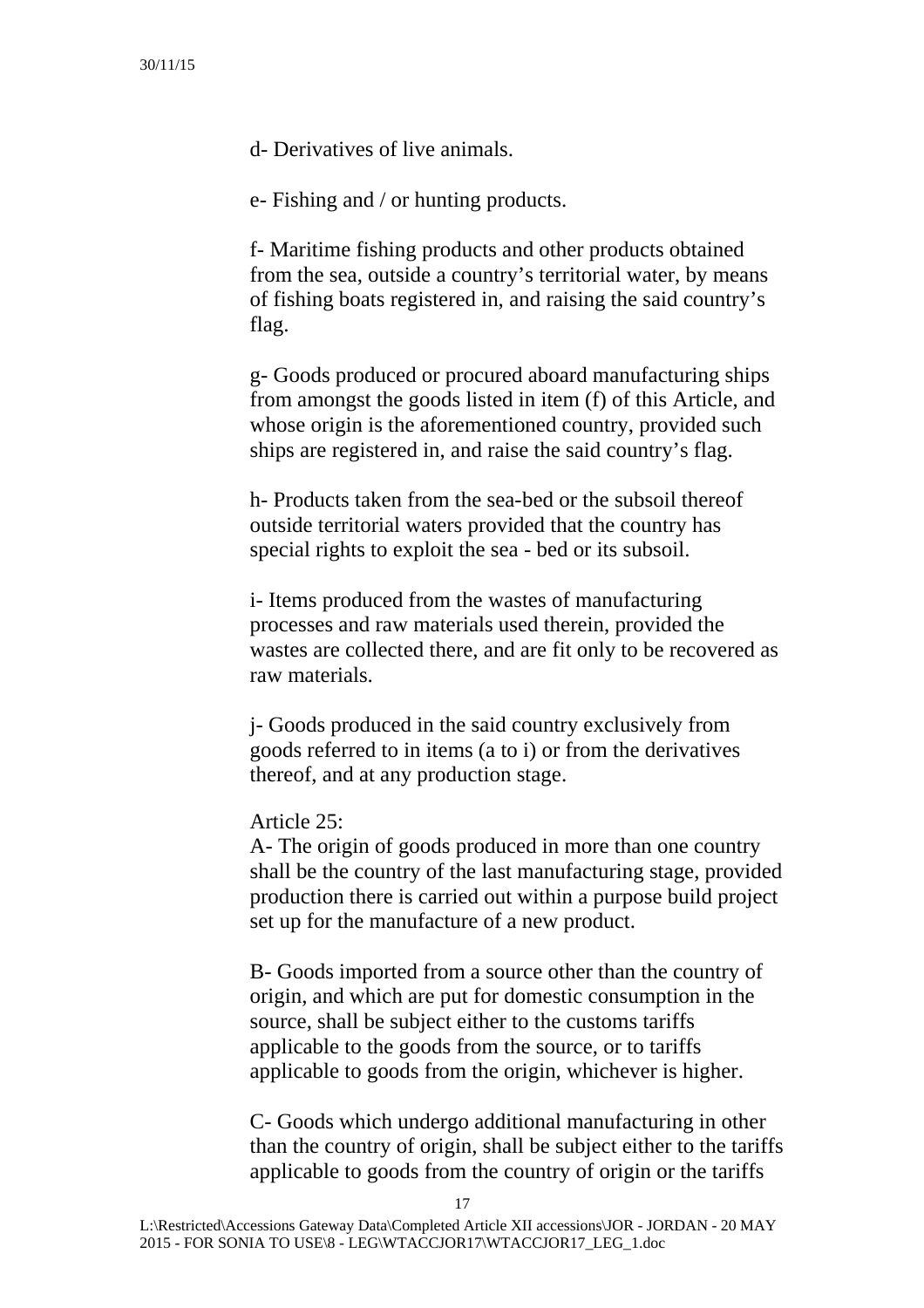applicable to the country of manufacture, depending on the extent of additional manufacturing, and according to the criteria provided in paragraph (A) of this Article.

Article 26:

A- Imported goods shall be subject to proof of origin. Conditions for proof of origins and for exemptions therefrom shall be stipulated by a Minister's decision upon the Director's recommendation.

B- The Department may require additional evidence about origin if the authenticity of the certificate of origin presented is put into doubt.

### **Preferential Origin**

**-------------------** 

Article 27: Rules of preferential origin shall apply pursuant to the treaties between the Kingdom and other parties which provide for preferential treatment.

### **Section 2 Customs Value -----------------**

Article 28:

A- The custom value to be declared for goods which enter the Kingdom shall be the transaction value, namely, the actual price paid or the price payable upon purchase, but subject to the following terms:-

1- The use or disposal of the goods shall not be subject to restrictions, other than those provided for in this or any other Law, or which specify the geographical areas in which the goods may be resold, or which do not substantially affect the value of the goods.

2- The sale or price shall not be contingent upon a special condition or a consideration whose value is indeterminate with respect to the goods being valued .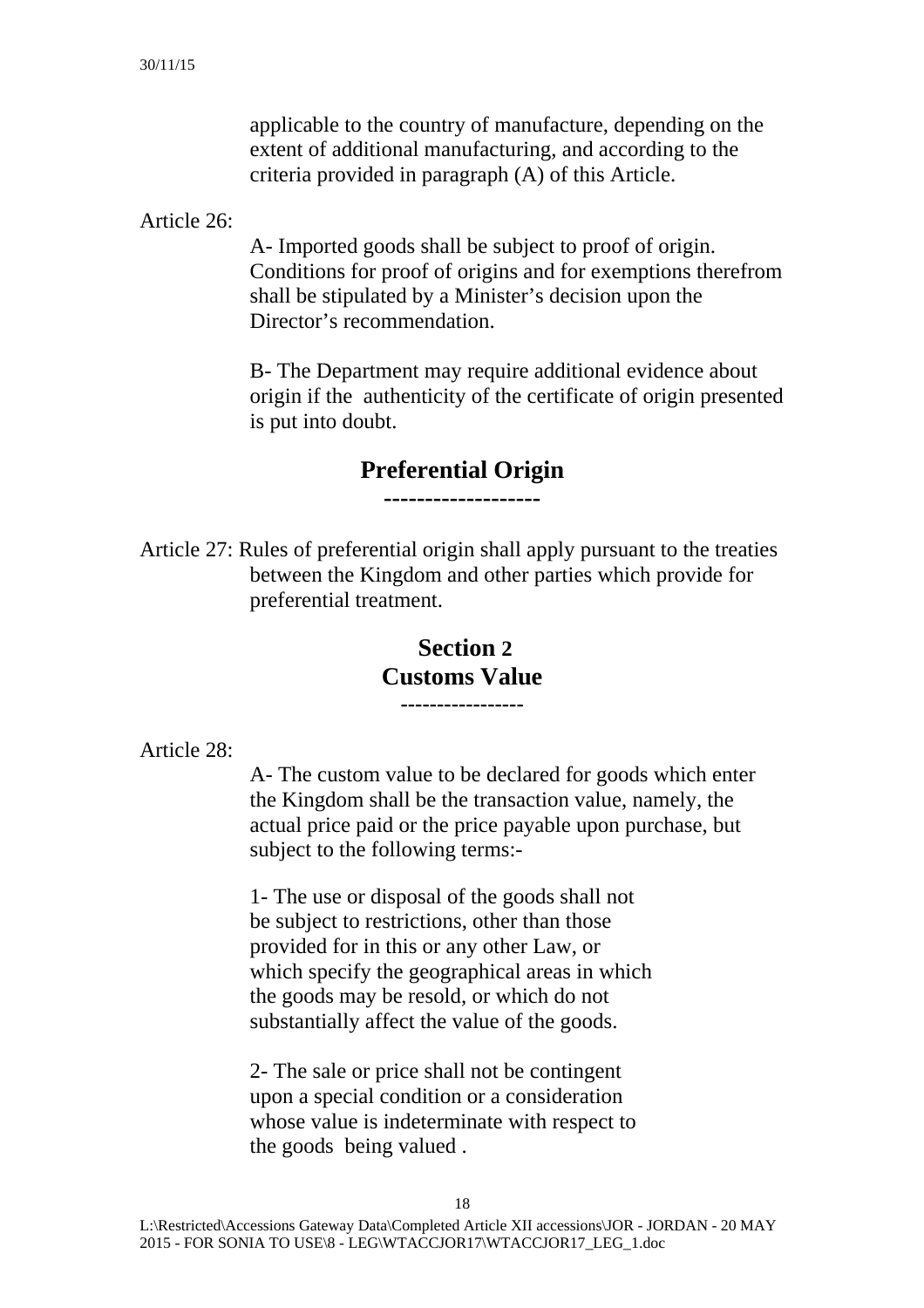3- No part of the proceeds of a subsequent resale, or disposal or use of the goods by the buyer shall accrue directly or indirectly to the seller, unless it is possible to readjust the value of the transaction, according to the provisions of paragraph (F) of this Article.

4- The buyer and seller shall not be related..

B- Natural or juridical persons are considered to be related only if:-

1- they are officers or directors of one another;

2- they are legally recognized business partners ;

3- they are employer and employee;

4- one of them holds directly or indirectly no less then 5 percent of the other persons outstanding voting stocks or shares;.

5- one of them supervises the other directly or indirectly;.

6- both of them are directly or indirectly supervised by a third person;

7- they jointly supervise a third person directly or indirectly ;

8- they are members of the same family up to the third degree .

C- The fact that the buyer and seller are related within the meaning of paragraph (B) of this Article is not sufficient grounds for rejecting the transaction value, unless the Department finds that the value was biased as a result of the relationship.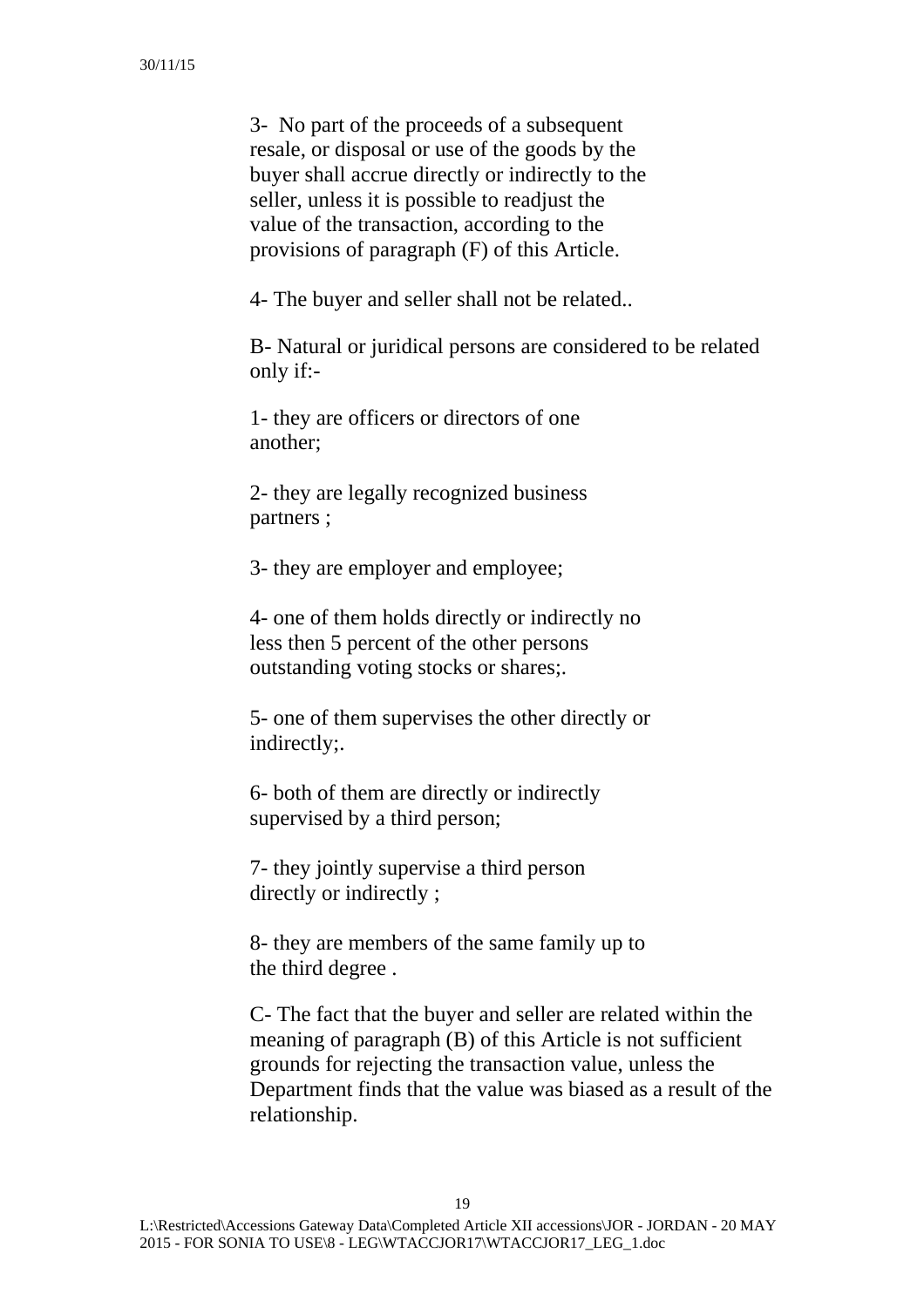D- The value of a sale transaction between related persons shall be accepted, and the goods shall be valued according to the provisions of paragraph A, if the importer proves that the [declared] value closely approximates one of the following test (standard) values for goods which are imported before or after 90 days from the date of importation [of the said good]:

1- The transaction value of identical or similar goods sold for exportation to the Kingdom, and to buyers who are not related to the sellers.

2- The customs value of identical or similar goods, determined according to the provisions of paragraph © or paragraph (D) of Article (30).

E- In applying the test (standard) values mentioned in paragraph (D) of this Article, account shall be taken of differences in commercial levels, and in the costs provided for in paragraph (F) of this Article.

F- The following costs shall be incorporated in the transaction value to the extent that they are not included in the paid or payable price of the imported goods:-

1- Commission and brokerage fees, excluding buying commission fees.

2- Cost of the containers which are considered an integral part of the goods for customs purposes.

3- Material and labor filling costs.

4- The value of the goods and services provided directly or indirectly by the buyer for free, or at reduced cost and for use in the production of the imported goods, including:

Materials, components, and parts of the imported goods.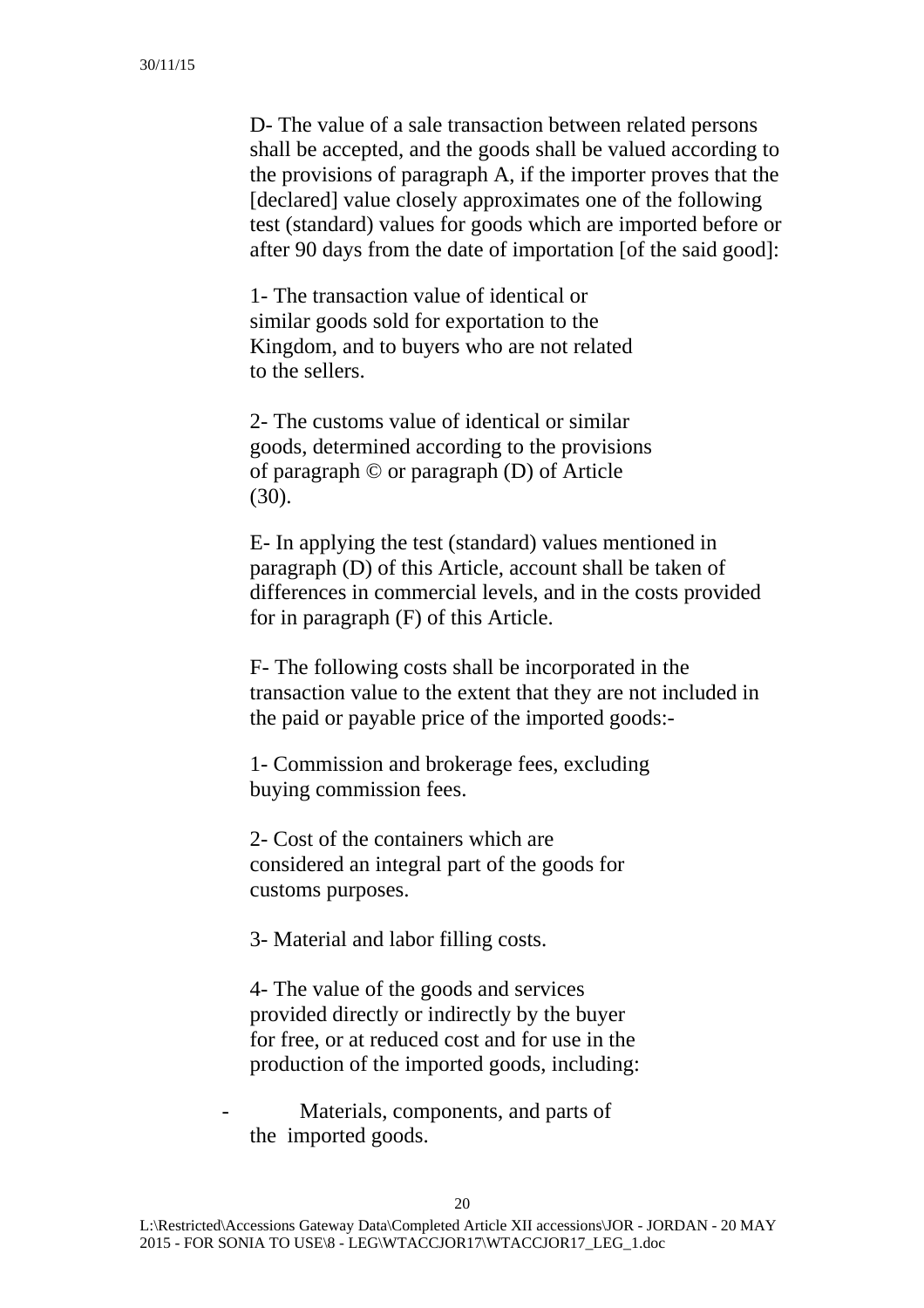- Tools, dyes and molds used in the production of the imported goods,

- Materials consumed in the production of the imported goods.

- Engineering, design, and development work, as well as artwork, plans, and sketches implemented outside the Kingdom and which are essential to the production of the imported goods.

5- License fees and royalties applicable to the goods being valued and which, as a condition of the sale, are payable directly or indirectly by the buyer.

6- The value of any part of the proceeds of any subsequent resale, or disposal or use of the imported goods to which the seller is directly or indirectly entitled,

7- The cost of transport of the imported goods to the border entry point.

8- Loading, unloading, handling and insurance costs associated with transporting the imported goods to the border entry point,

G- The transaction may not be valued at higher than the price paid or payable except in accordance with the provisions of paragraph (F) of this Article. Increments to the value over and above the price shall be based upon objective and quantifiable data. Otherwise, the value of the transaction shall be considered indeterminable according to the provisions of this Article.

H- If the Customs Department entertains reasonable doubt about the authenticity of the produced documents, notwithstanding the provisions of this Article, it shall inform the importer about its doubts, in writing and upon the importer's request, and shall give the imported a reasonable opportunity to respond. If the importer fails to present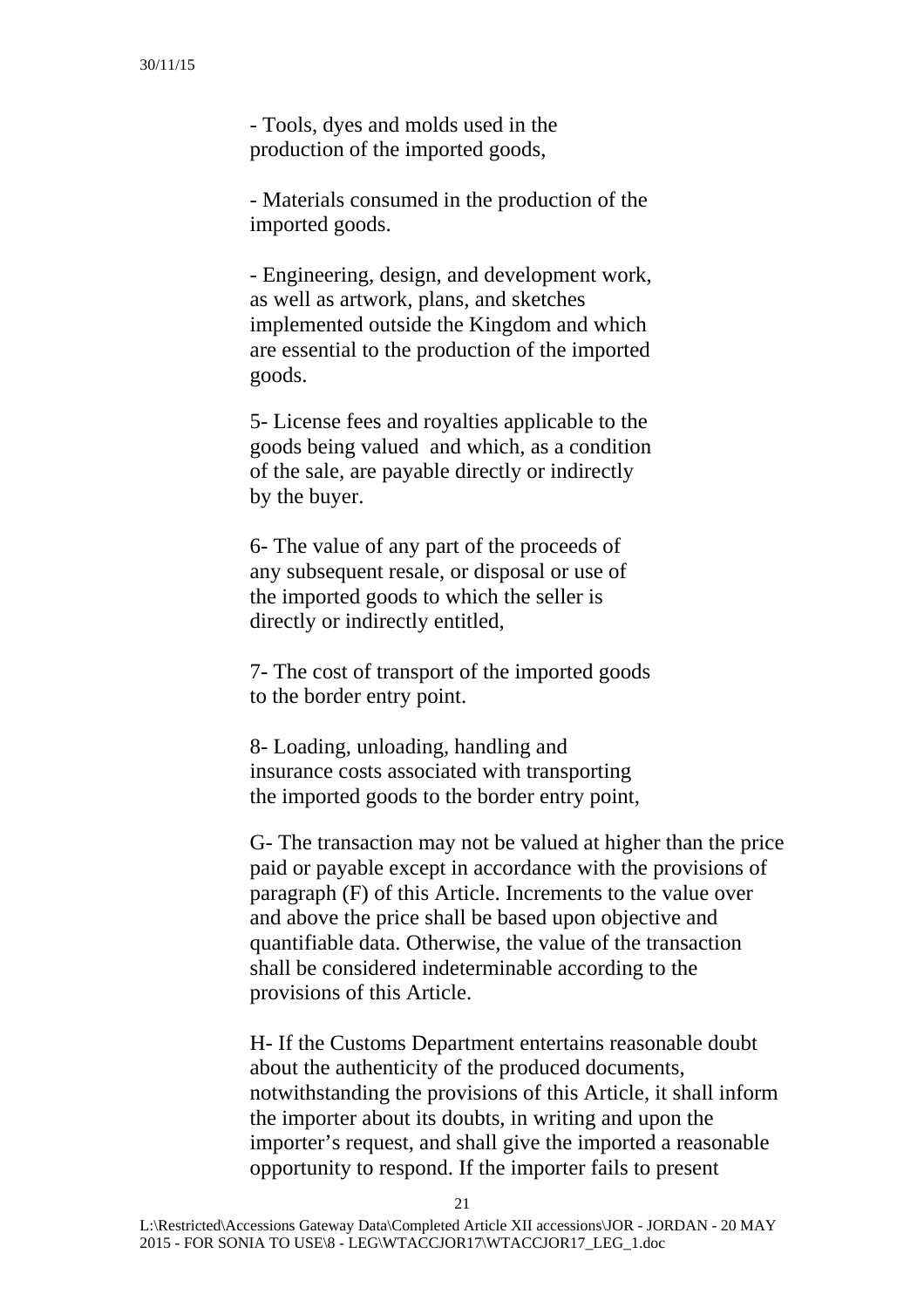evidence acceptable to the Department within the given period, the provisions of Articles (29,30 31) shall be applied successively.

Article 29: If the customs value is indeterminable according to the provisions of Article (28), it shall be determined by successively applying the methods stated in paragraphs (A-D) of Article 30 until obtaining the first result. However, paragraph (D) of Article (30) may be applied before paragraph C thereof, upon the importer's request and subject to the Department's approval.

Article 30: The customs value shall be:-

A- the transaction value of identical goods sold for exportation to the Kingdom at or about the same time the goods being valued are exported, with due account, however, to differences in the commercial levels, quantity, distance and means of transport. If according to the provisions of this paragraph, more than one transaction value is established for identical goods, the lowest value shall be adopted.

B- The transaction value of similar goods sold for exportation to the Kingdom at or about the same time the goods being valued are exported, with due account, however, to differences in commercial levels, quantity, distance and means of transport. If, according to the provisions of this Article, more than one transaction value is found for similar goods, the lowest value shall be adopted.

C:1- The unit price at which the imported goods, or identical or similar goods are sold in the largest aggregate quantity in the Kingdom at the conditions of their importation, to persons not related to the seller, and at or about the same time the goods being valued are imported, but before the lapse of 90 days from the date of importation However, deductions shall be made for commissions, and for additions that are usually paid in the Kingdom, or are agreed to be paid for profits and general expenses on goods of the same class or kind, regardless of origin, and for the usual internal transport and insurance costs, customs tariffs and other fees and taxes, and other taxes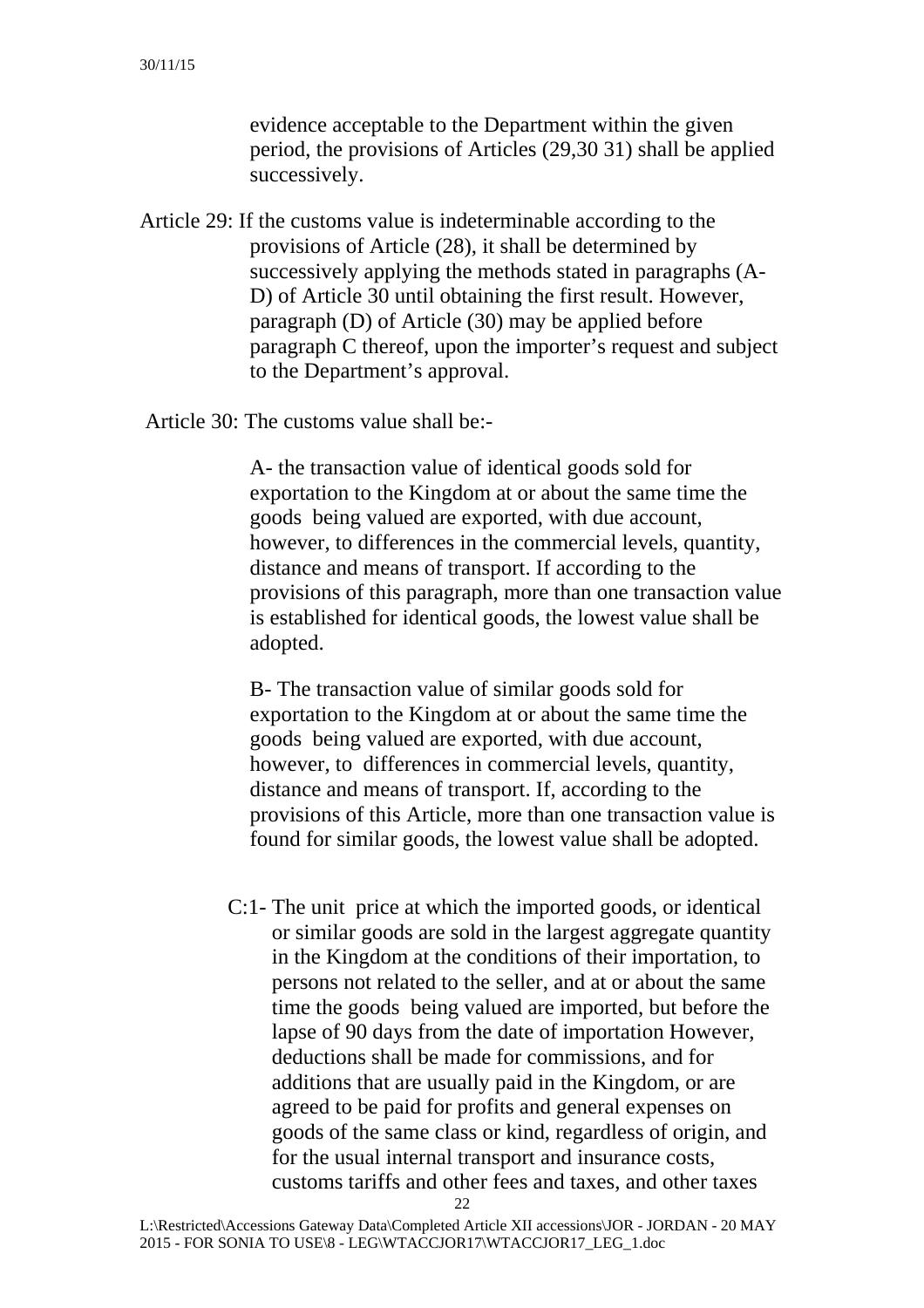imposed internally but which are related to the importation or sale the goods within the Kingdom.

 2- If the goods provided for in item (1) of paragraph C of this Article are sold in other than the state of their import , the customs value shall be based on the unit price of the processed goods sold, less the amount of the value added and the other deductions provided for in the previous item.

D- The customs value of goods imported according to the provisions of this paragraph shall be based upon the computed sum of the following:

1- The cost or value of the materials, fabrication, and other processes that entered into the manufacturing of the imported goods.

2- The amount of profit and of general expenses normally incorporated in sold goods which are of the same kind or class as the goods being valued, and are manufactured in the origin purposely for being exported to the Kingdom.

3- The Wages, costs, and expenses provided for in items 7 &8 and in paragraph (F) of Article 28.

Article 31:

A- If the customs value is not determinable according to the provisions of Articles (28, 29, 30), it shall be determined according to Minister's instructions published in the Official Gazette.

B- Upon request thereof, the importer shall be advised in writing about the criteria used in customs valuations.

C- Every declaration shall have enclosed therein an original itemized invoice certified by the chamber of commerce of the city of export or any entity recognized by the Department and attesting to the authenticity of the prices and the origin.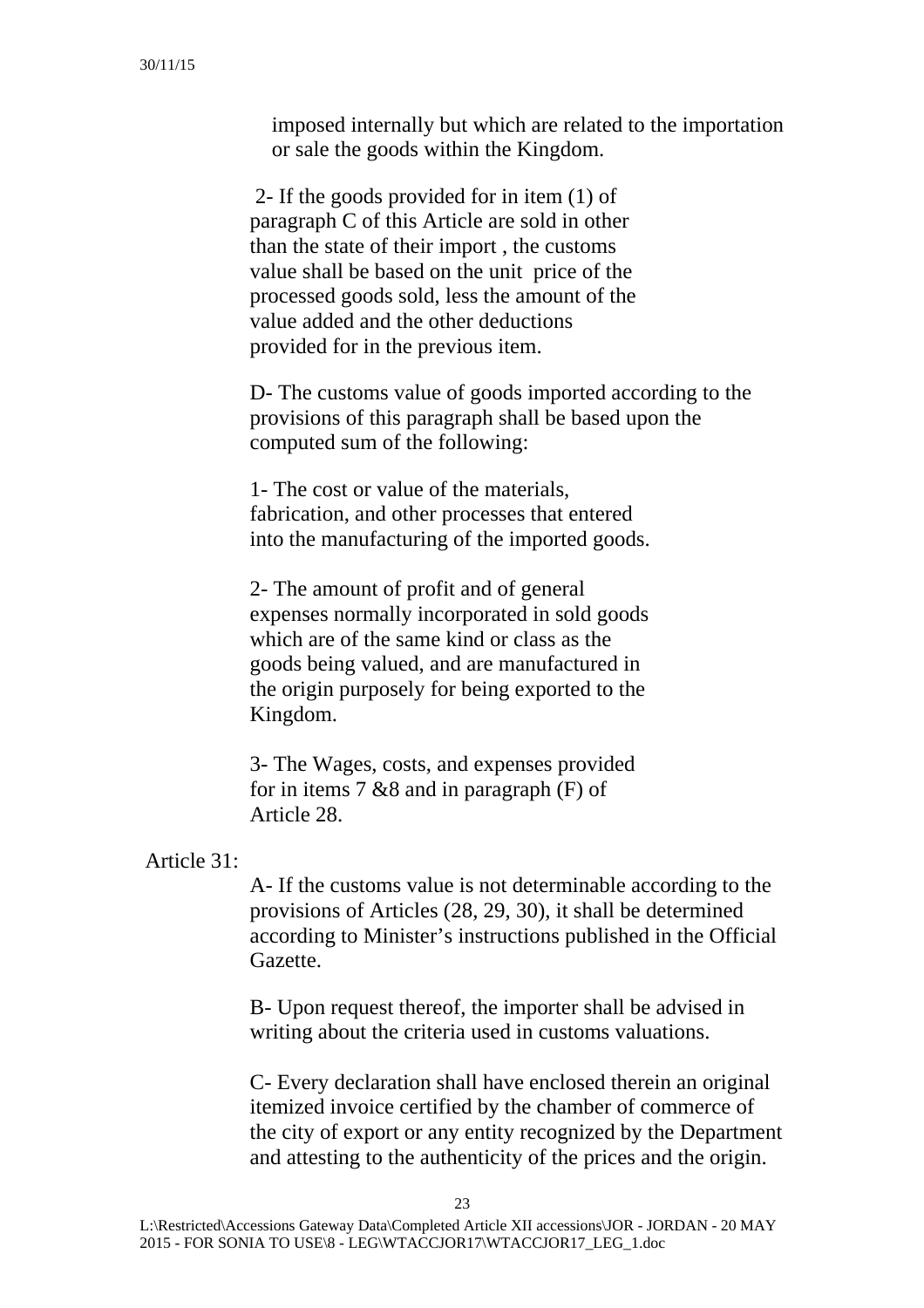The documents must also be certified by the Jordanian Consulate Mission where available.

D-Upon the Director's approval, customs clearance formalities may be completed without submission of the certified invoices and required documents, against a cash deposit or a bank guarantee which may not exceed respectively 2% and 4% of the value of the goods, in lieu of each document. The payer shall be refunded if the certified invoices and required documents are submitted within (60) days of payment.

E- The certified invoice requirement and the provisions applicable thereto may be waived partly or entirely on the basis of instructions issued by the Minister upon the Director's recommendation, which instructions shall specify the waiver conditions. The instructions shall be published in the Official Gazette.

F- Values declared in foreign currency shall be converted into the local currency at the rate set by the Central Bank on the date of registration of the declaration.

G- The Department may request the submission of any documents, contracts, correspondences, and other items related to the transaction including documentary credit

H- All invoices issued in a foreign language shall have inscribed thereupon the class of goods in Arabic and in customs terminology.

 Article 32: The value to be declared for exports shall be the value of the goods at the time of registration of the customs declaration, including all expenses incurred until the good's arrival at the border, but excluding:

A – export duties and taxes if any,

B – local taxes and other taxes which are refundable upon export.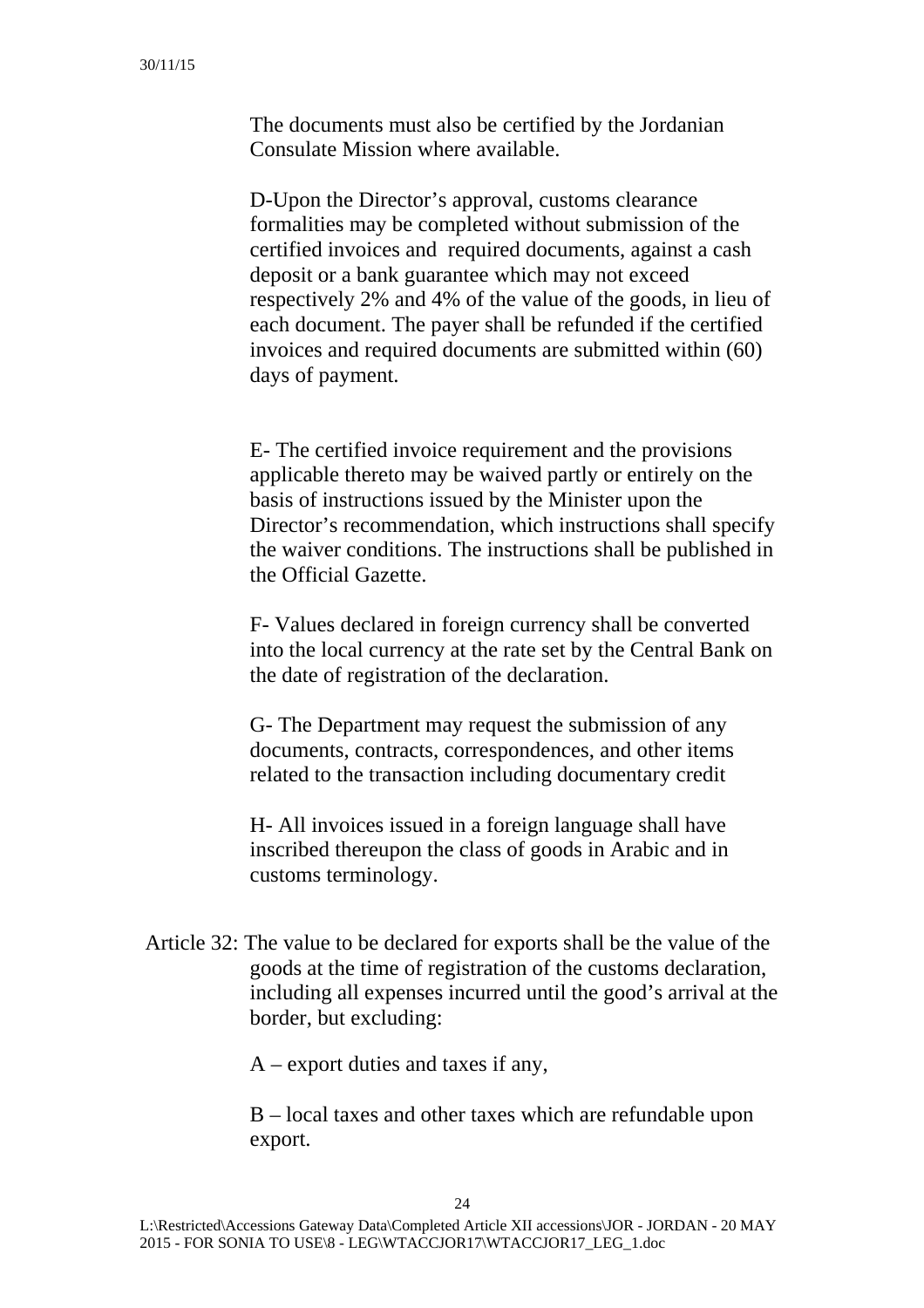# **Section 3 Class of Goods**

**--------------------------** 

Article 33:

A- For the purposes of determining the class of goods, decisions regarding the assimilation and classification of goods which are not mentioned in the Customs Tariff Schedules shall be issued by the Minister, upon the Director's recommendation, and in accordance with the procedures outlined in the Schedule, which decisions shall be published in the Official Gazette.

B- Without Prejudice to the provisions of the Commentaries issued by the World Customs Organization, supplementary tariff commentaries and application guides shall be issued by the Director within instructions published in the Official Gazette, in which effective date of the guides shall be indicated.

#### **Title FOUR \*\*\*\*\*\*\*\*\*\*\*\*\*\*\*\***

# **Entry and Exit of Goods Chapter One Presenting Goods to the Customs Authorities**

**-------------------------------------** 

Article 34: A Cargo declaration must be presented for all goods entering

### and leaving the Kingdom. Goods shall be submitted without delay to the customs authorities at the nearest customs house as specified by the Department.

### **chapter Two Prohibition and Restriction**

**-------------------------** 

25

 L:\Restricted\Accessions Gateway Data\Completed Article XII accessions\JOR - JORDAN - 20 MAY 2015 - FOR SONIA TO USE\8 - LEG\WTACCJOR17\WTACCJOR17\_LEG\_1.doc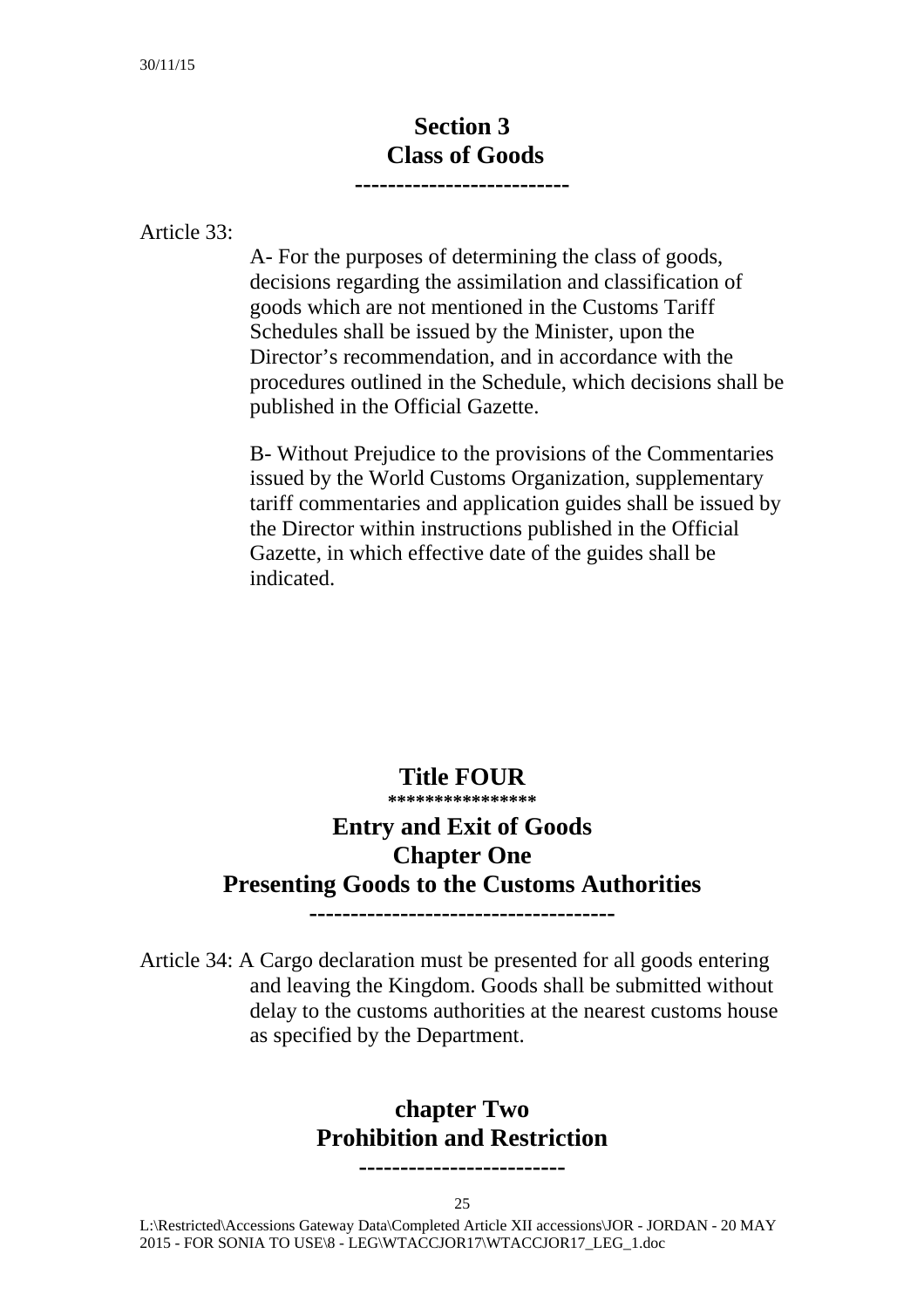- Article 35: Ships of any load may not anchor at other than the assigned port, except in a maritime emergency or due to a force majeure, in which case the ship master shall notify the customs house or security post without delay.
- Article 36: Ships with loads of less than two hundred freight tons, may not within the maritime customs territory, ferry restricted goods, or prohibited goods or goods subject to exorbitant duties, or the ascertained prohibited goods mentioned in Article 2 of this Law.
- Article 37: Ships with loads of less than two hundred freight tons, carrying the goods mentioned in Article (36) of this Law, may not enter the maritime customs territory, or sail within, or deviate from their course therein except in a maritime emergency or due to force majeure, in which case, the ship master shall inform the customs house or the security post without delay.
- Article 38: Planes shall not take off from, or land, at airports with no custom houses except if due to a force majeure, and in which case, the pilot shall notify the nearest customs house or security post and submit to the Department a report to this effect endorsed by notified entity.

Article 39:

A - Ascertained prohibited goods, even if declared, shall be seized unless licensed in advance for entry or exit.

B - Other prohibited goods which are declared under their real nomenclature shall not be seized, but shall be sent back into the Kingdom or abroad, as dictated by the situation.

C - Customs formalities for goods whose importation or exportation requires a license, certificate, or any other document, shall not be completed before producing the required documents.

Article 40: Foreign goods which carry a mark, name or sign on the goods, the packages, or the wrappings which falsely suggest that the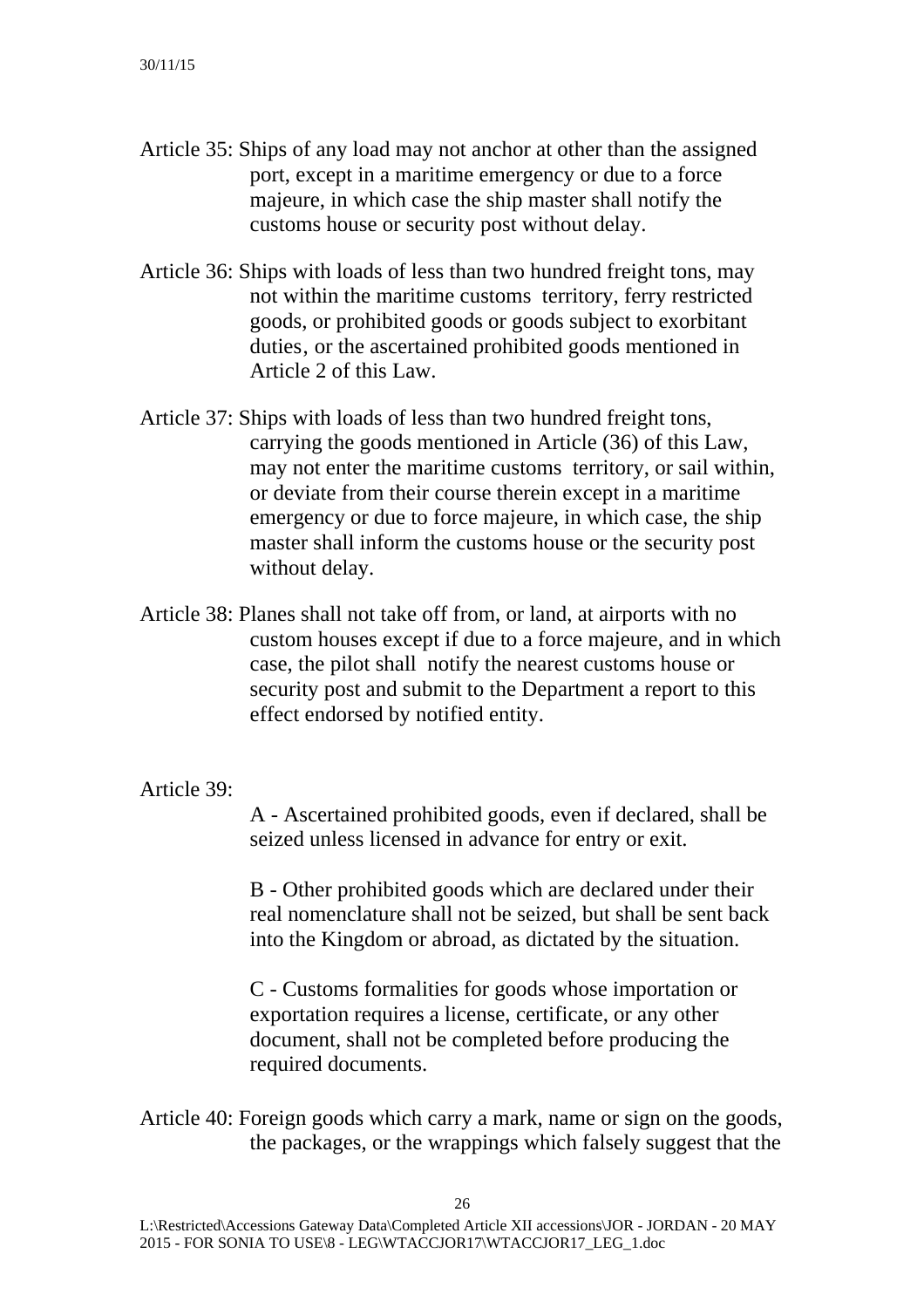goods are of local origin shall be considered prohibited. This shall also apply to goods subject to suspended duties.

- Article 41: Foreign goods which do not conform with requirements of the Laws and regulations for the protection of origin and ownership shall be denied entry unless otherwise approved by the competent authorities.
- Article 42: The Minister may stipulate special packaging rules for certain goods for the purposes of facilitating inspection procedures.

### **Chapter Three Maritime Transport -----------------**

Article 43:

A- All goods arriving by sea, including those consigned to the free zone, shall be registered in the cargo manifest.

B- A single declaration only shall be prepared for the entire cargo, and shall be signed by the ship master, or the ship agent at the port of lading. The manifest shall include the following information:-

1 – The name, nationality and registered tonnage of the ship.

2 - The class of goods, and their gross weight, and the weight of knocked goods, if any. Prohibited goods shall be mentioned by their real nomenclature.

3 - The quantity of parcels and pieces, and a description of the packages, marks and numbering thereof.

4 - Name of the carrier and the consignee.

5 - The ports of lading.

 $C -$  Upon ship entry into the customs territory, and at first request of the Department's officials, the ship master shall submit the original manifest for endorsement and a copy thereof to be kept with the Department.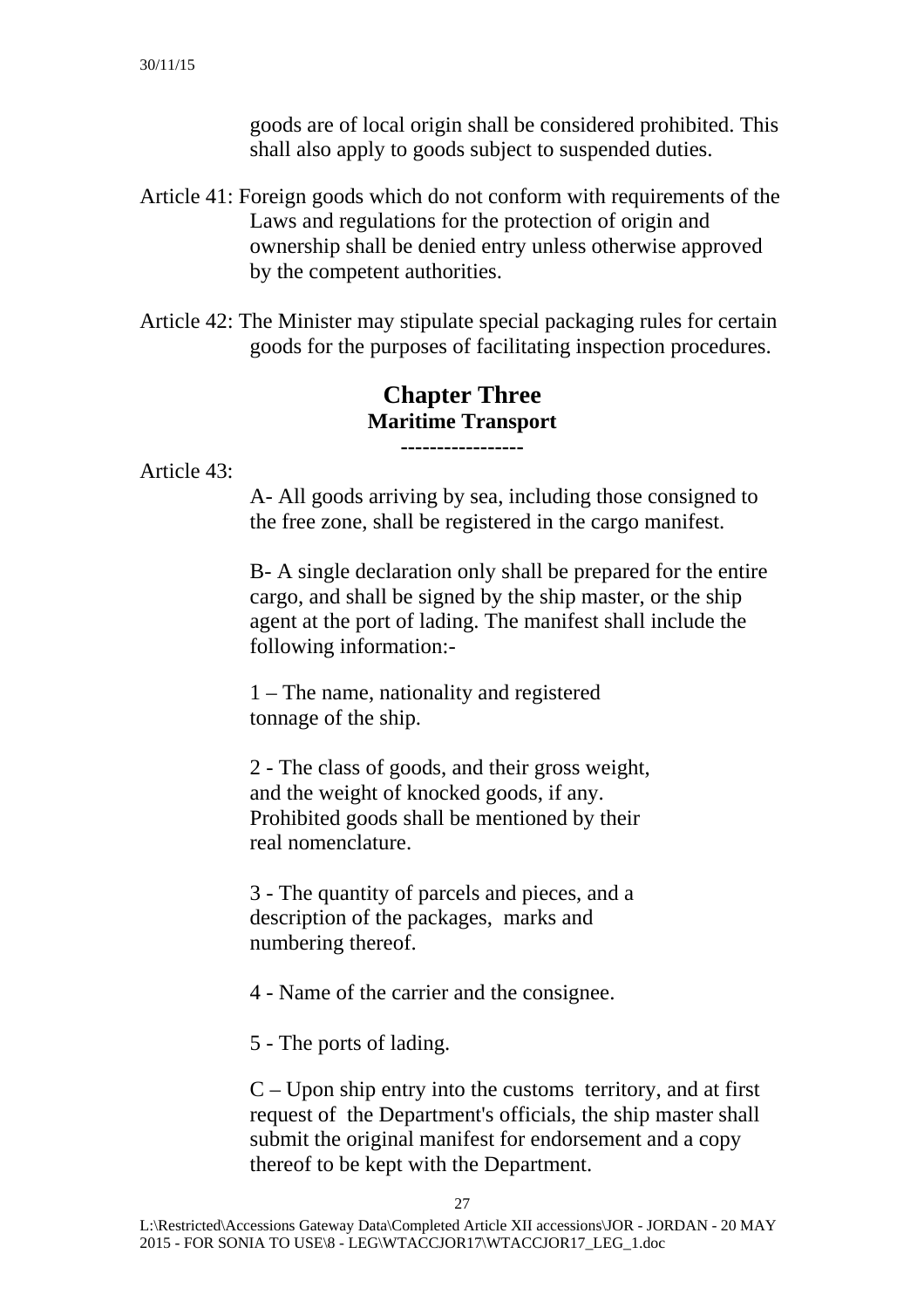D - Upon ship entry into the port, the shop master must deliver to the customs house the following:

1 - The cargo manifest and a preliminary translation thereof if necessary.

2 - The manifest of the ship's supplies, and of personal effects of the crew and of goods belonging thereto,

3 - The passengers list.

4 - A list of the goods to be unloaded at the port.

5 - All the documents and bills of lading which may be requested by the Department for applying customs regulations.

E - All manifests and documents shall be presented within thirty six hours of the ship's entry into the port, inclusive of official holidays.

F - The format of the cargo manifest and the number of copies thereof to be submitted shall be determined by the Director

Article 44: Manifests of ships which do not make regular trips or which have no agent at Jordanian ports, and manifests of sailboat must be endorsed if possible by the customs authorities at the port of lading.

#### Article 45:

A - Cargoes of ships and all other vessels may not be unloaded except in ports with customs houses. The unloading of goods or the transshipment thereof shall be carried out only by written approval of competent customs house and in the presence of the customs house officials.

B – The unloading of goods and their transshipment shall be carried out during the hours and at the term set by the Department.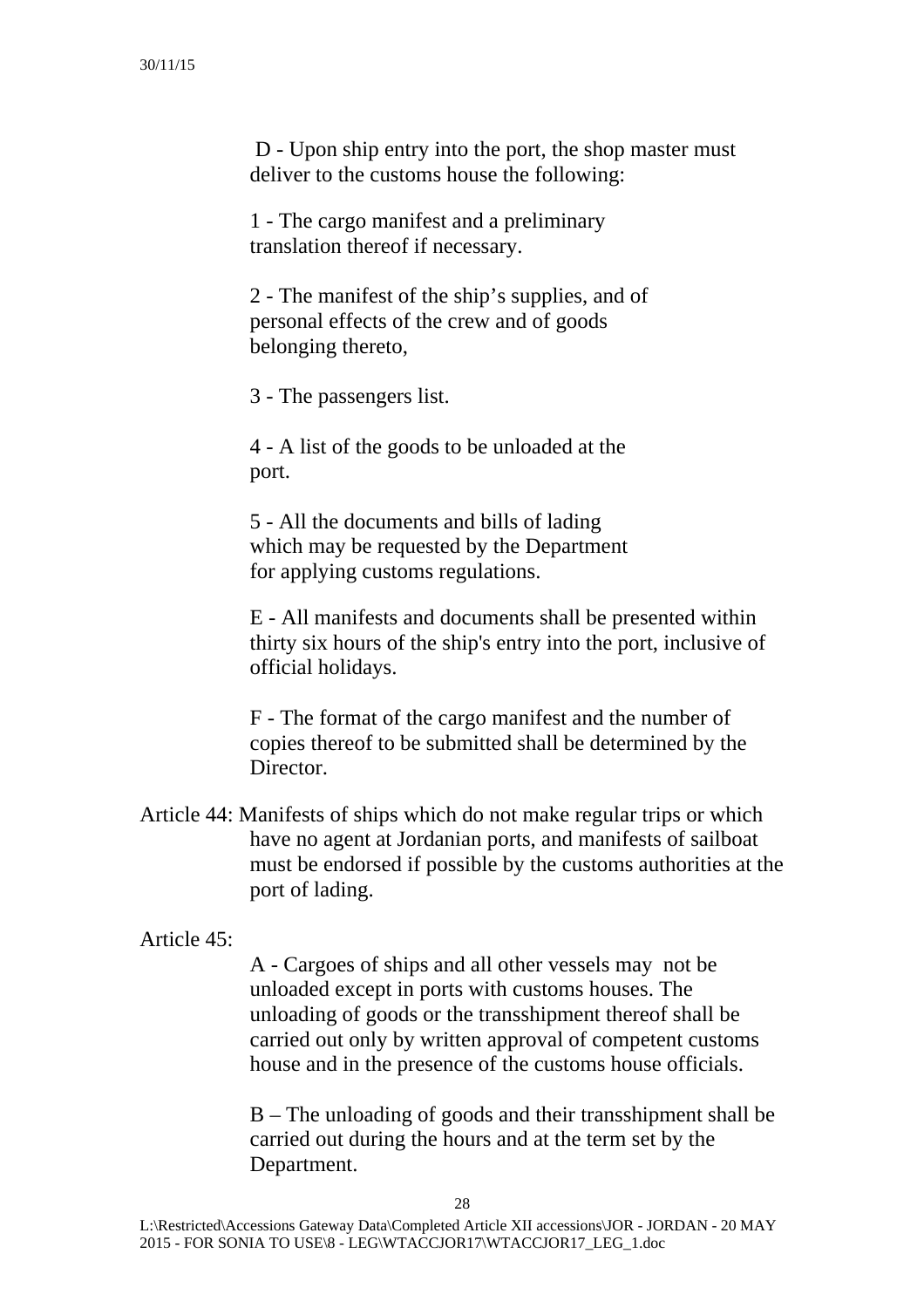- Article 46: Without prejudice to the provisions of Article(71) of this Law, the ship master, or representative, or agent shall be responsible for the quantity of parcels or pieces and the contents thereof and for the amount of knocked, bulk, and bagged goods until such goods are delivered to the Customs stores or warehouses or, if allowed, to the owners. The Director shall issue instructions specifying the tolerable rates of overage or shortage in knocked, bulk and bagged goods, and the rate of loss due to natural factors, or to spillage from poor packaging. The said instructions shall be published in the official Gazette .
- Article 47: Quantity shortages in unloaded pieces or packages as against what is listed in the cargo manifest, or shortages in the quantities of knocked, bulk or bagged goods over and above the tolerable rate specified in the Director's instructions, must be justified by the ship master, or a representative thereof, who shall provide documentation to establish that the shortage occurred outside the maritime customs territory. If the said document are not readily available, a grace period of six month from the date of drawing the delivery receipt may be granted against a guarantee. The Director may issue instructions to regulate the preparation of such receipts and to specify the grace period for submission, which instructions shall be issued in the Official Gazette.

### **Chapter Four Land Transport --------------**

- Article 48: Goods imported by land must be taken to the nearest customs house through the designated direct routes. Carriers may not bypass the customs house without authorization, and may not place the goods in houses or any other place before taking them to the customs house.
- Article 49**:** A Carriers and attendants of the goods shall present upon arrival at the customs house a cargo manifest or any equivalent document, signed by the driver and if available, the representative of the transport company, and prepared in accordance with the terms stipulated in Article (43) of this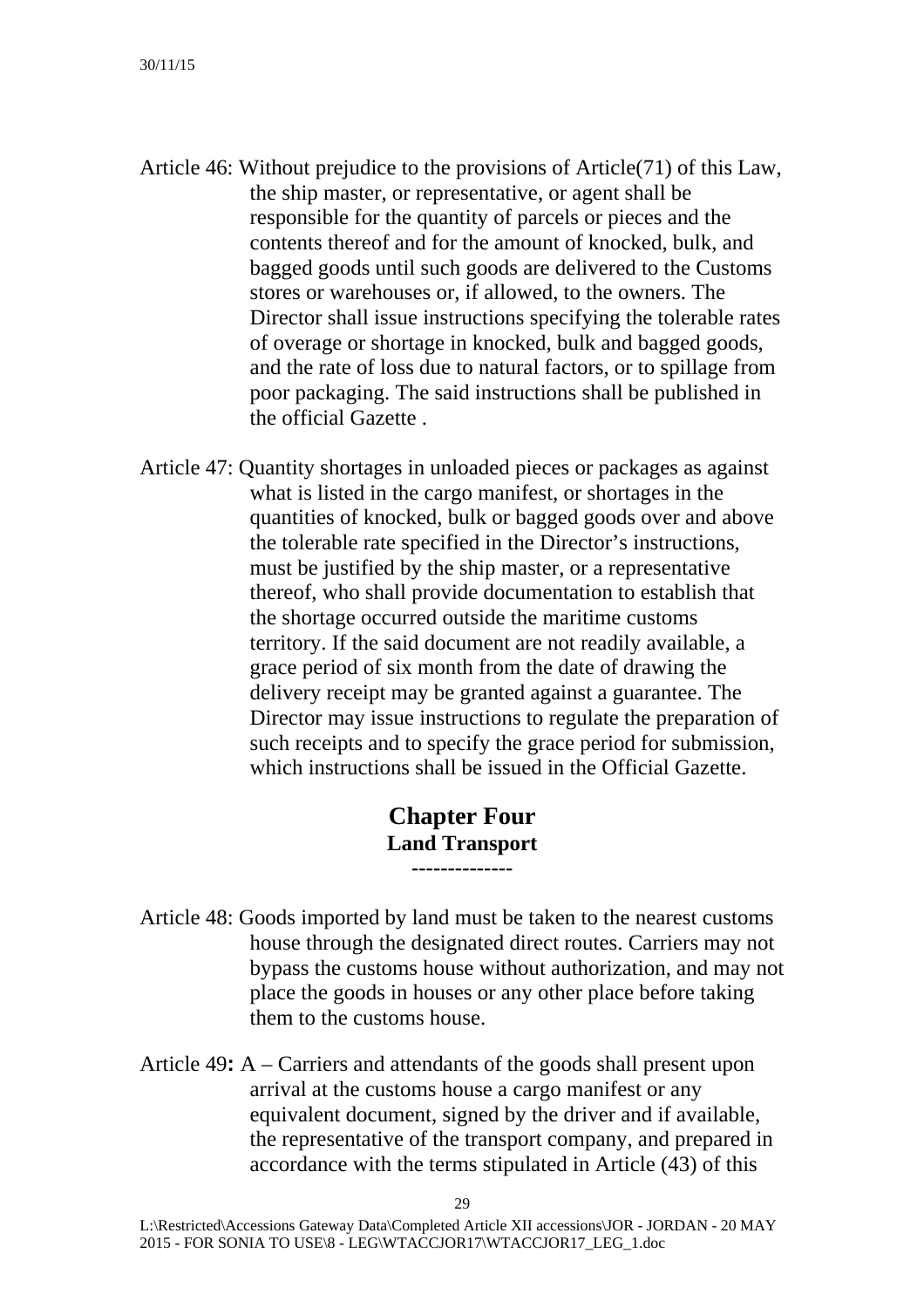Law. The value of the goods shall also be enclosed therein. The Director may grant exceptions from some of the above requirements if necessary.

B - The cargo manifest, or the document equivalent thereto shall be have enclosed therein the documents confirming the contents thereof prepared according to the terms specified by the Director.

#### **Chapter Five Air Transport -------------------**

- Article 50: Airplane flying in the Kingdom's airspace must take designated routes only.
- Article 51: Goods transported by air must be listed in the cargo manifest signed by the pilot and prepared according with the terms stipulated in Article (43) of this Law.
- Article 52: Upon arrival at the airport, the pilot must present the cargo manifest as well as the lists prescribed in Article (43) of this Law to the Department's staff at their first request. The same documents and a copy thereof shall be submitted to the airports' customs house.
- Article 53: Goods may not be unloaded or jettisoned from planes during flight. However, the pilot may have the goods jettisoned during flight if deemed necessary for the plane's safety, but must inform the Department thereabout immediately upon the planes arrival.
- Article 54: The provisions of Articles (45, 46, 47) of this Law shall apply to land and air transport. Drivers, pilots and carrier companies shall be responsible for any shortages in the case of land and air transport.

### **Chapter Six Mail and Postal Parcels Transport -----------------------**

Article 55: The importation or exportation of goods by mail or by postal parcels shall be carried out in accordance with the Arab and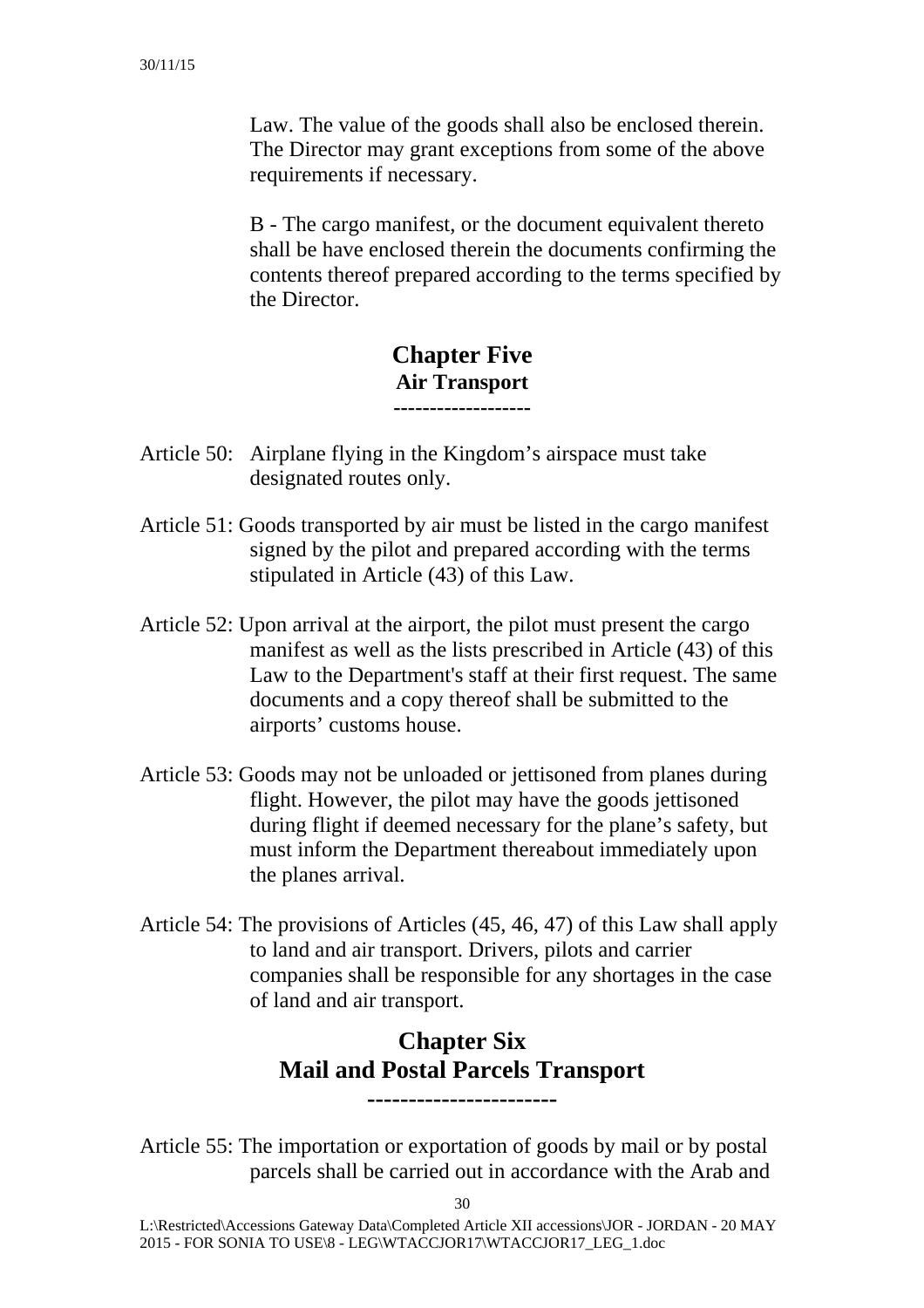International postal agreements and the internal legal provisions in effect.

### **Chapter Seven Export and Re- Export ----------------------**

Article 56: Ships, trains, cars, planes, or any other mean of transport, whether loaded or not, may not leave the country before presenting the Department with a manifest conforming to the provisions of Article 43, and before obtaining a departure permit, unless exempted therefrom by the Department.

- Article 57: Goods prepared for exportation must be brought to the competent customs house and declared in detail thereat. Carriers crossing the land borders may not bypass customs houses without obtaining departure permits, and may not take roundabout routes in order to evade customs houses. Goods within the police jurisdiction of the custom's territory shall be subject to the provisions stipulated by the Department.
- Article 58: Foreign goods which enter the Kingdom may be re- exported to outside the Kingdom or to a free zone, subject to the terms, procedures, and guarantees specified by the Director.
- Article 59: Goods may be transshipped, and goods which have not been warehoused may be withdrawn from the wharves back to the ship, however all subject to the terms set by the Director.

### **Chapter Eight Common Provisions --------------------------**

Article 60:

A – Parcels sealed or aggregated in any way may not be listed in the cargo manifest or the equivalent document thereof as one parcel. Crates, trailers, and containers shall be regulated by instructions issued by the Director.

B- It may be allowed to disassemble a single consignment of goods upon valid justification, and by the Director's

31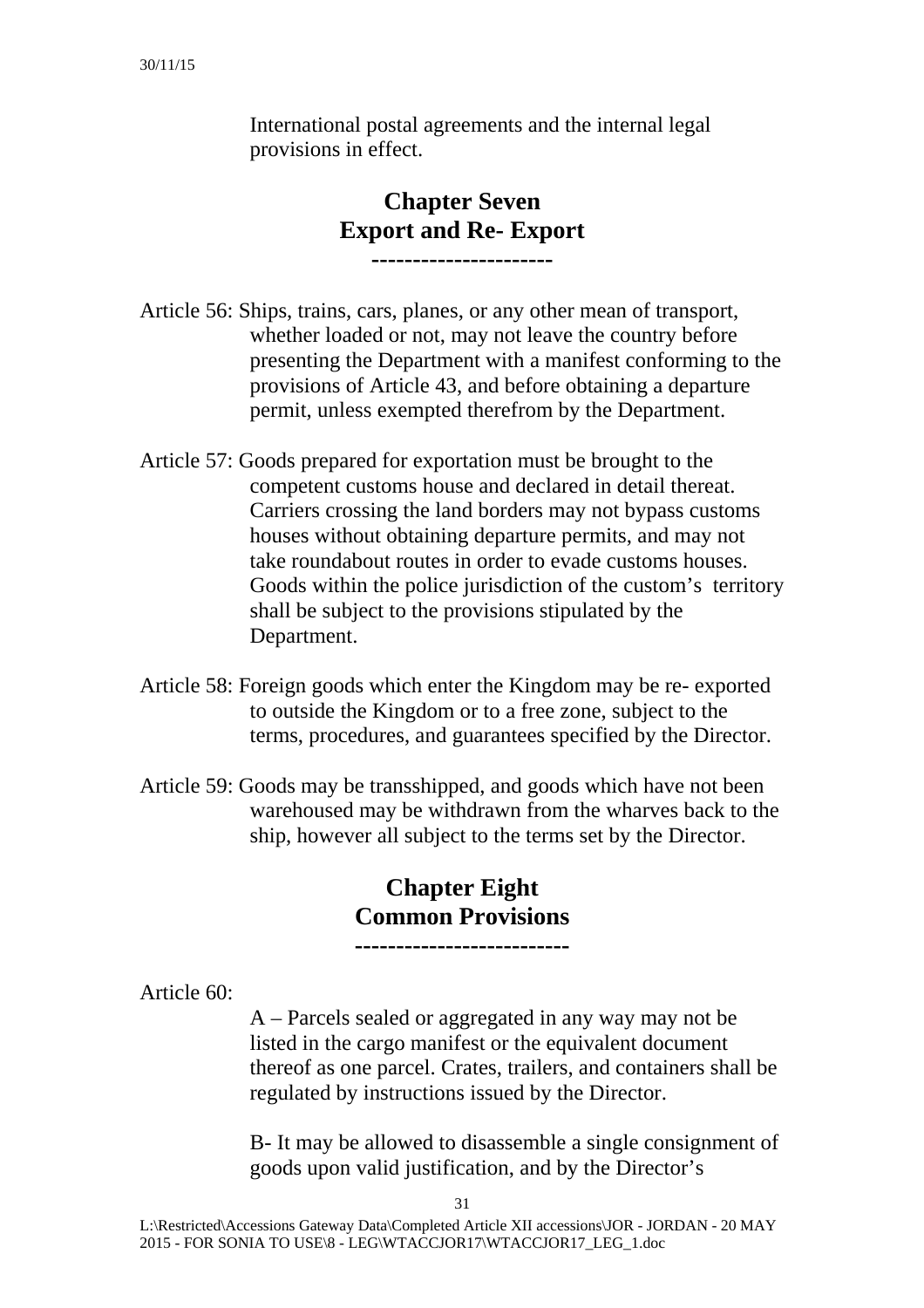permission, provided this entails no loss to the Treasury. The Director may issue the necessary instructions in this regard.

### **Title FIVE \*\*\*\*\*\*\*\*\*\*\*\*\*\*\*\*\*\* Stages of Customs Clearance Chapter One Customs Declarations**

Article 61:

A- A customs declaration shall be submitted at the customs house upon clearance of any goods, including goods exempt from duties and taxes. The declaration shall be:-

1-handwritten;

2-or prepared by using data or word processing methods in accordance with the Director's instructions. Declarations prepared in this way shall also be subject to the provisions applicable to handwritten declarations.

B- The declaration format and medium, the number and price of copies thereof, and the information to be submitted, and the documents to be enclosed therein, and the information to be provided in such documents shall all be specified by the Director.

- Article 62: A customs declaration may cover only the goods listed in the same cargo manifest, except in cases otherwise specified by the Director.
- Article 63: Parcels which are sealed together, or aggregated in any way, shall not be listed in the declaration as one unit. Containers, crates and trailers shall be regulated by the Director's instructions.
- Article 64: The person who submits a declaration may make modifications thereto, upon own request, provided that the modified declaration does not cover goods other than those originally included therein. In no case shall modifications to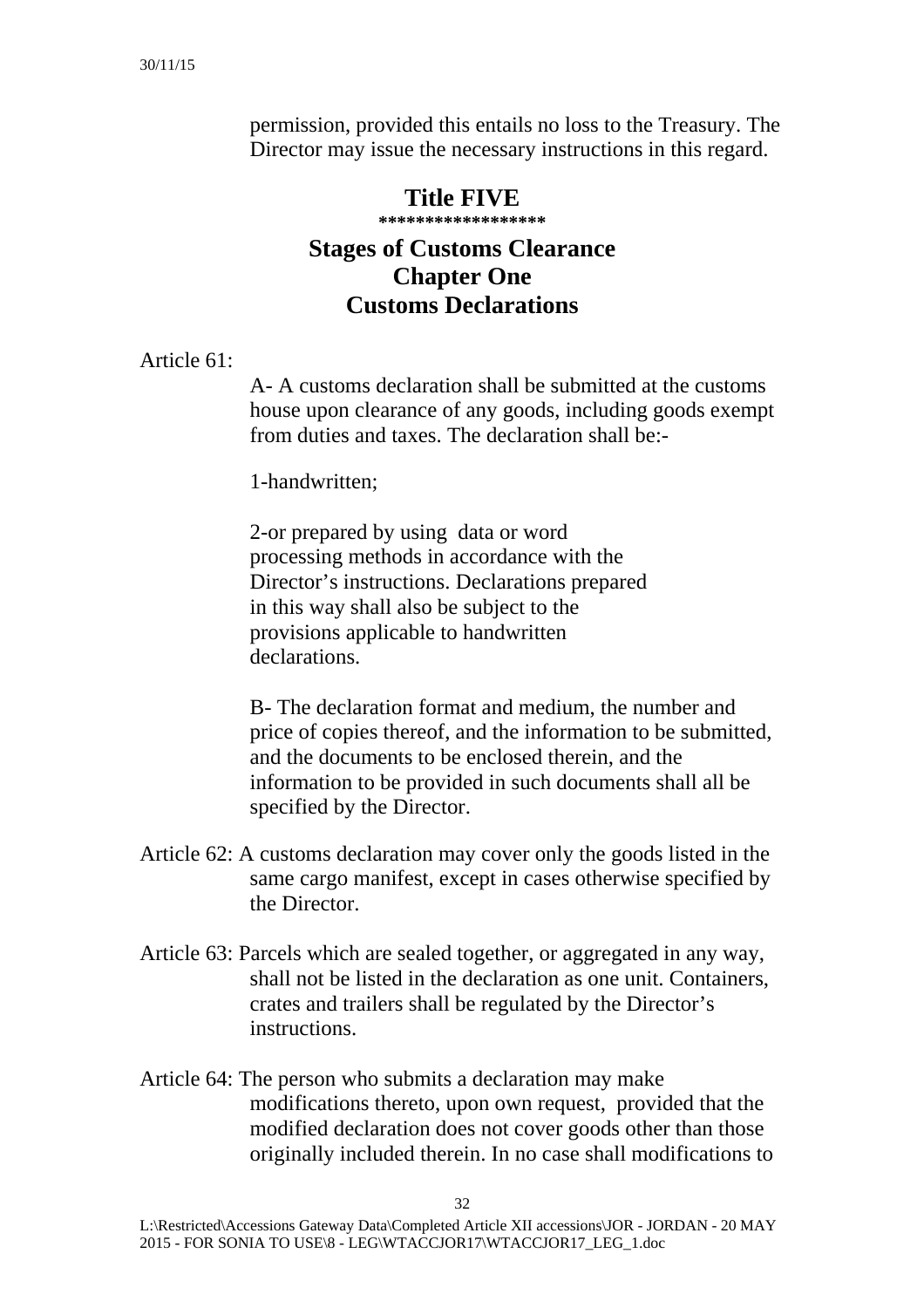the declaration be allowed if the customs authorities have done any of the following:

A- Notified the one submitting the declaration about the authorities intent to rummage the goods.

B- Decided that the particulars in question are incorrect.

C- Cleared or released the goods.

### Article 65:

A- Goods entering the Kingdom shall be admitted under one of the following customs statuses:

1- Consumption status.

- 2- Transit status
- 3- Warehousing status.
- 4- Free zone status
- 5- Temporary admission status
- 6- Manufacturing status.

B- The custom status of goods may be changed upon the Departments approval, and in accordance with procedures set by the Director.

#### Article 66:

A- The Department may cancel registered declarations upon which due duties and taxes are not paid or declarations which are not completed by the submitter, after the lapse of 15 days from the date of registration.

B- The Department may agree to have the declaration cancelled upon the submitter's request and only if the duties and taxes upon the declaration have not be paid yet. The declaration may not be cancelled before settlement of offenses, if any. Changes in the duty and tax rates, and in the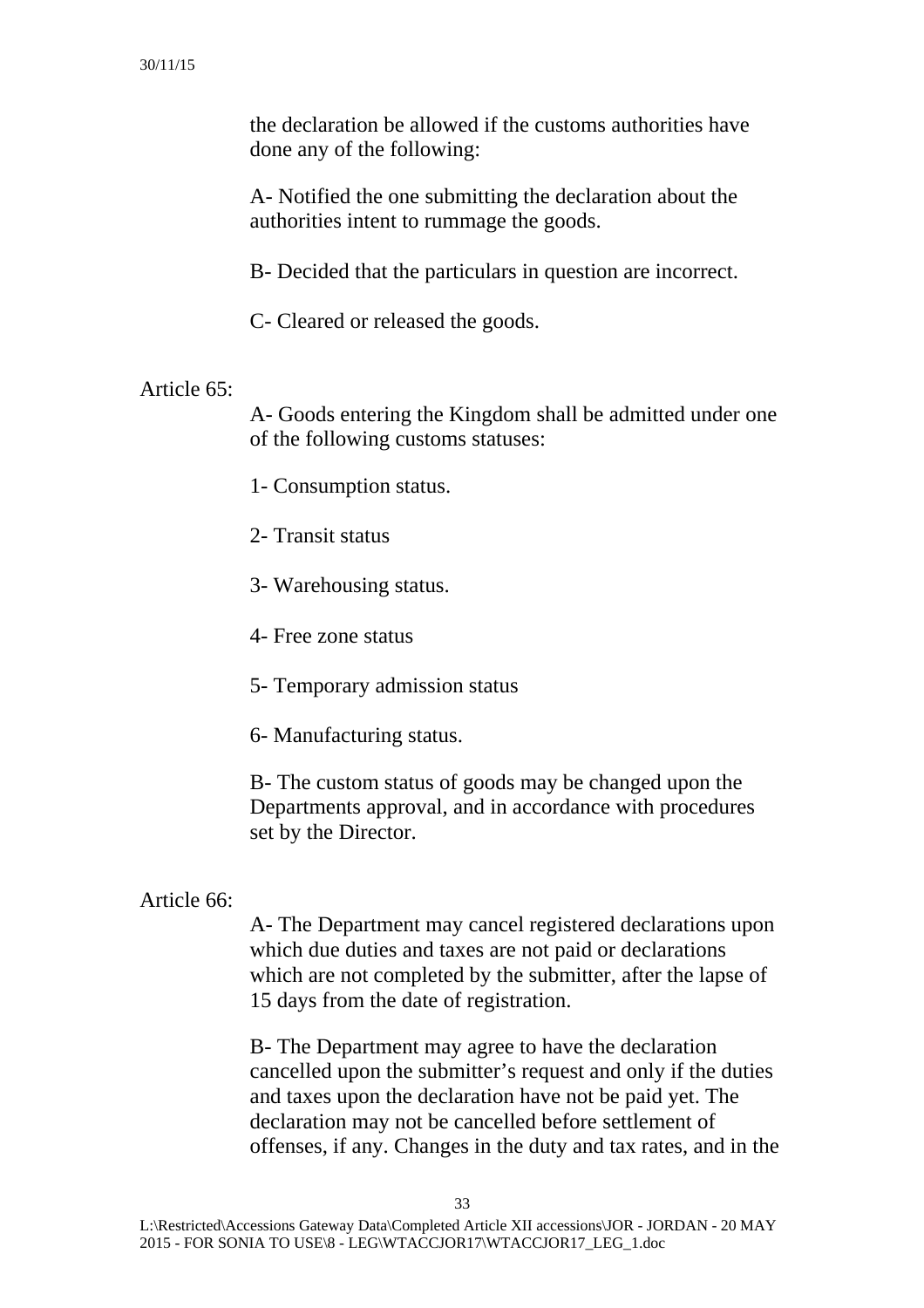prices of foreign currency shall not necessarily prevent the approval of cancellation requests.

C- The Department may request to inspect the goods. Inspection may take place in the presence or the absence of the declaration submitter, provided the submitter is duly notified about the inspection date.

- Article 67: Owners of goods, or representatives thereof may check up the goods before submitting the declaration, and may, if necessary, and subject to the Department's approval, take sample of the goods, provided the sampling is done under the Department's supervision. The samples taken shall be subject to the applicable duties and taxes.
- Article 68: Customs declarations may be viewed only by the owners or representatives thereof, and by the judiciary and other competent official authorities.

**Chapter Two Inspection of Goods -------------------------** 

- Article 69: After the registration of a customs declaration is completed, the goods shall be inspected by the competent customs officials, partly or wholly, as per the Director's instructions.
- Article 70:

A - Goods shall be inspected within the customs premises, or outside thereof, upon the request and at the expense of the person concerned, and according to the procedures set by the Director.

B – Moving the goods to the inspection site, and opening and resealing parcels, and any other activity required in the inspection process shall be at the expense and liability of the declaration submitter.

C – Goods in warehouses or inspection sites may not be moved without the Department's approval.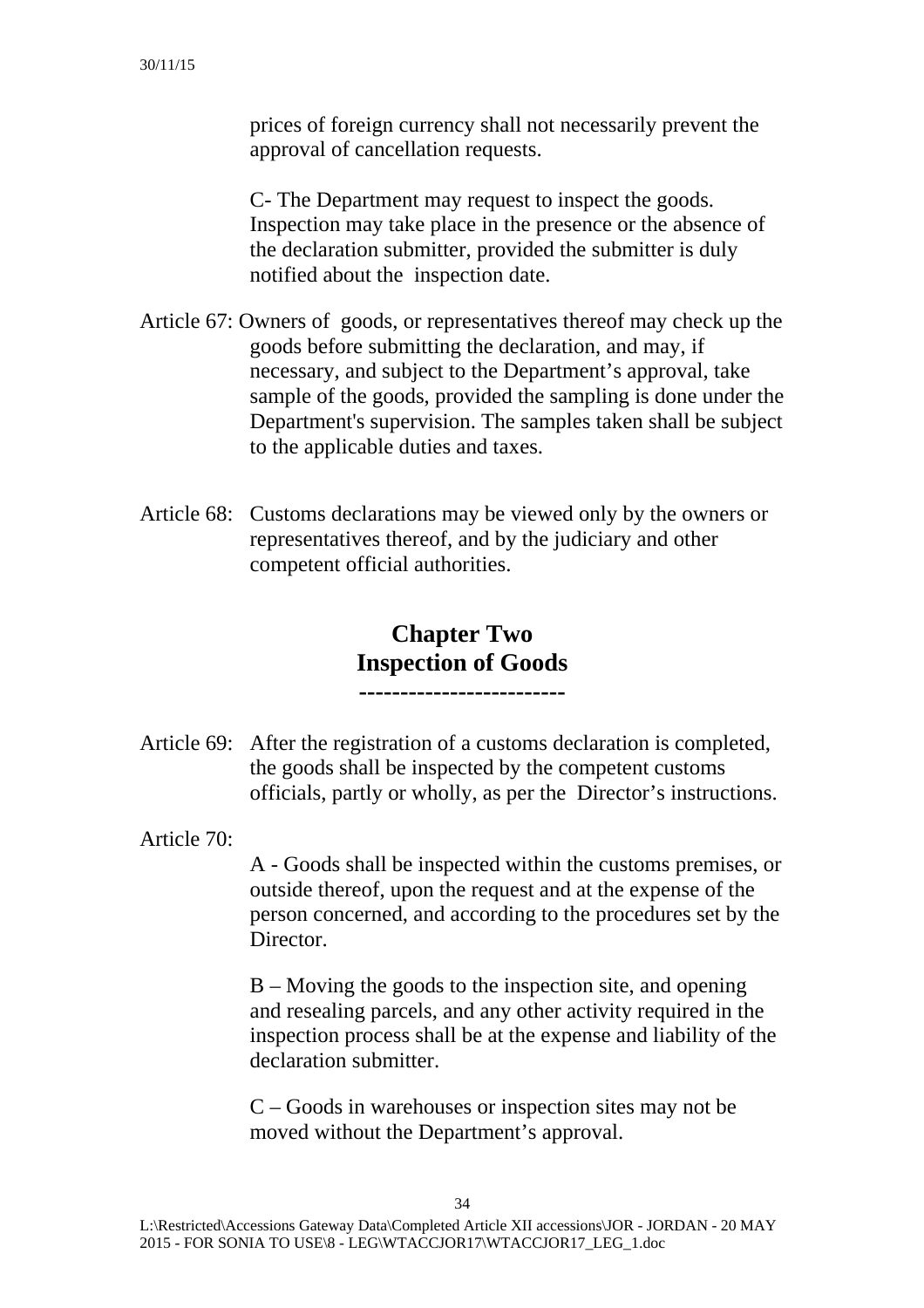D – Any one employed in moving and inspecting goods must be pre-approved by the Department

E –Entry into stores, warehouses, barns, shelters, yards for the storage and deposit of goods, and inspection sites shall be allowed only by the Department's approval.

Article71: Inspection must be carried out in the presence of the declaration submitter or a representative thereof. Liability for shortages in the parcel contents shall be determined as follows:

> A – If the parcels are admitted to the stores and warehouse in an apparently sound condition, indicating that the shortage has occurred in the country of origin before shipment, the shortage shall not be further investigated.

> B -If the parcels are admitted to the stores and warehouses in an apparent condition which is not sound, the investing entity, together with the Department and the carrier, shall inscribe this in the receipt of delivery, and shall verify, the weights, contents and quantities of the parcels. The investing entity shall be liable for the shortage, unless indicative qualifications are inscribed on the manifest by the competent authorities from the country of origin, in which case the shortage shall not be further investigated.

C - If the parcels are admitted to the warehouse in a condition which is apparently sound, but which later comes into question, the investing entity shall be liable for the confirmed losses or replacements.

Article 72: The parcels may be opened for inspection by the Department if there is suspicion about the existence of prohibited goods, or goods which are inconsistent with the contents of the customs documents. Inspections may be carried out in the absence of the persons concerned, and representatives thereof, if they fail to attend at the set time after being duly notified. If necessary, inspections may be carried out before notifying the person concerned or a representative thereof, by a committee formed especially for this purpose and which shall prepare a verbal process about the inspection's outcome.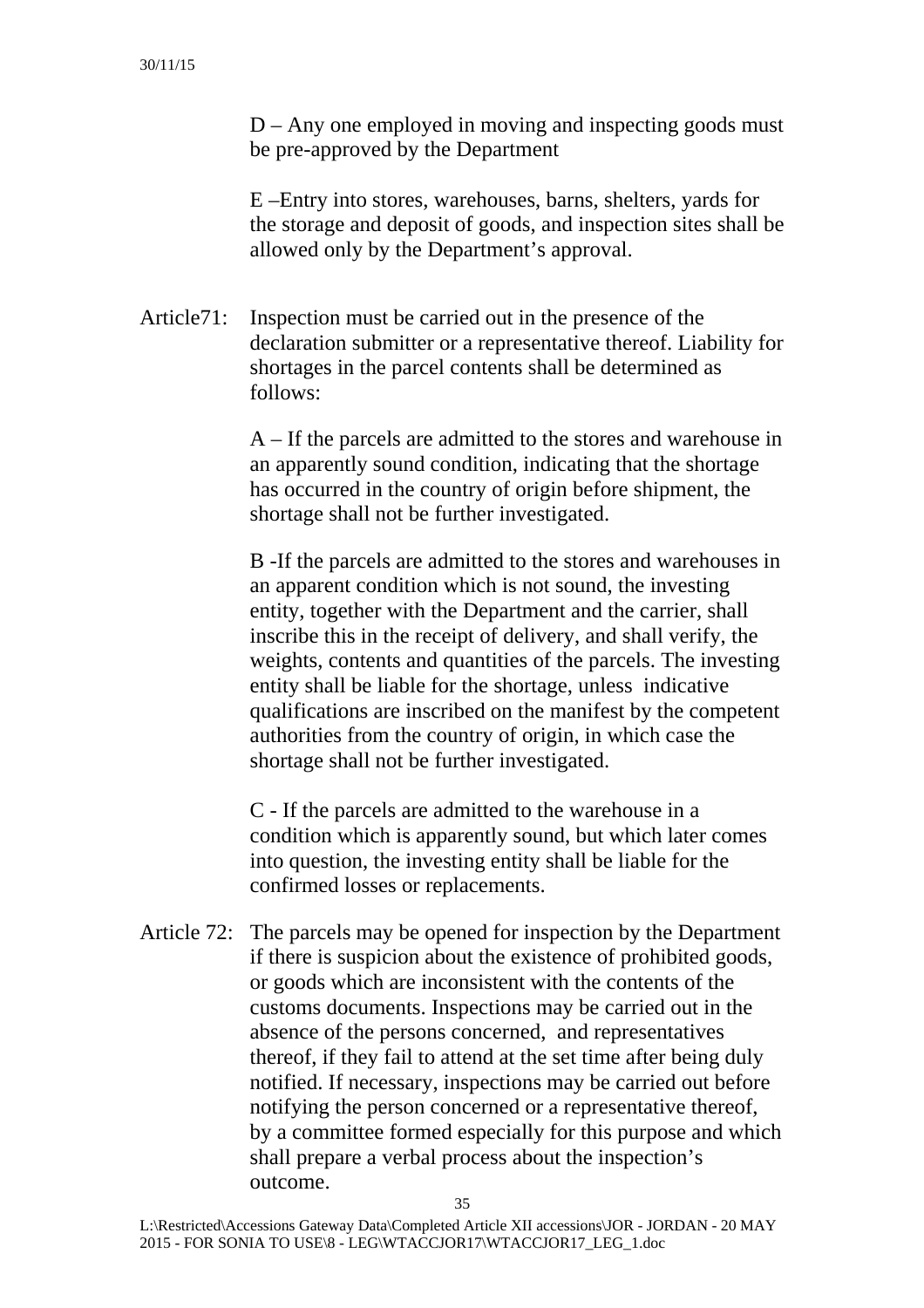- Article 73: The Department may have the goods tested by an accredited analyst, to verify the class or specifications of goods or their compliance with the legislation in effect.
- Article 74: The Department and the person concerned may challenge the analysis results before the special committee prescribed in Article (80) of this Law.

#### Article 75:

A- Tests which are required to establish the conformity of goods with the conditions and specifications provided for in other effective legislation shall be mandatory. The Director may release the goods against a guarantees ensuring that the goods are not be disposed of before the test results come out.

B- Goods may be released before the tests results are obtained, if the tests are intended only for the purposes of customs tariff application and if the owner pays the duties at the highest tariff rate, to be held in trust.

C- Goods which are established to be harmful or not to conform to the required specifications may be destroyed by the Director, at the expense of the owners, and in their presence or the presence of representatives thereof. The owners may re-export the goods within the period specified by the Director. If the owners fail to attend or to re-export the goods after being duly notified in writing, the goods shall be destroyed at the owners expense and the required verbal process in this regard shall be prepared.

- Article 76: The ad valorem tariffs applicable to the goods shall also apply to the packages thereof. Upon the Director's recommendation, the Minister may issue a decision specifying therein the cases in which the due fees and duties shall apply to the packages separately from the contents thereof, and according to a special tariff rate, whether in the case of goods subject to ad valorem, fixed or reduced duties, or to goods which are exempt from customs duties.
- Article 77: If the Department is unable to verify the declaration contents on the basis tests or submitted documents, the Department may suspend inspections and request the submission of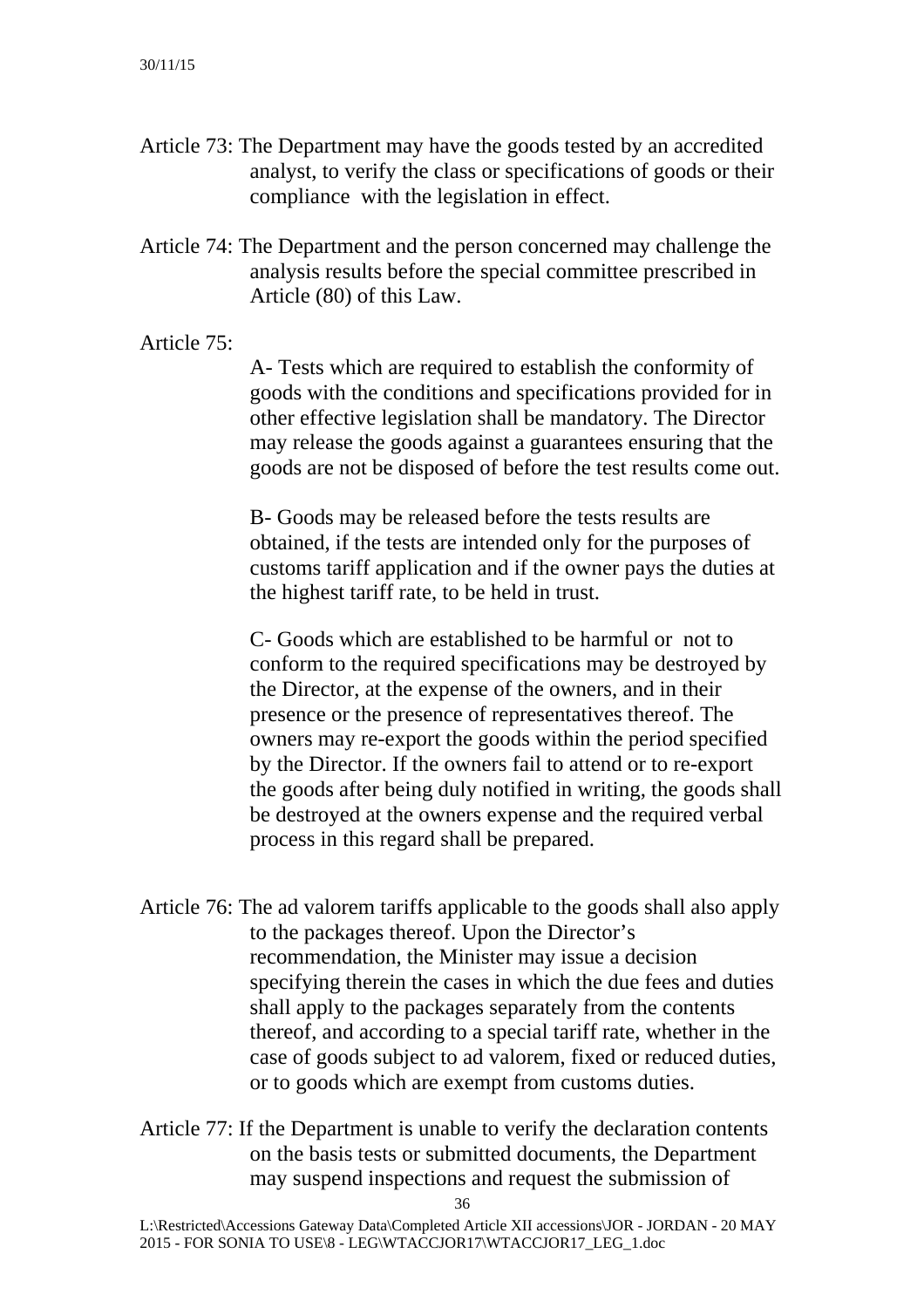documents that furnish the required proof, provided all measures are taken to ensure that the suspension period is kept as short as possible.

- Article 78: Duties and fees shall be levied on the basis of the declaration contents. However, discrepancies between the inspection results and the Declaration contents shall be taken into account in determining duties and taxes and without prejudice to the Department's right to prosecute, if necessary, for the collection of due fines, according to the provisions of this Law.
- Article 79: The customs authorities, and the owners of the goods or representatives thereof are entitled to request that the goods be re-inspected in accordance with the provisions of Articles  $(69 - 78)$  of this Law.

#### **Chapter Three --------------**

Article 80:

A- A special committee of three senior officials shall be formed by the Minister and shall look into disputes regarding the value, origin, and specification of goods and the applicable tariffs thereupon.

B- Disagreements between the persons concerned and the Department shall be referred to the said committee which may seek the assistance of those with expertise and technical competence.

C- The Director's decision shall be issued upon the committee's recommendation .

D- The Director's decisions may be challenged before the Customs Court within 15 days from the notification date.

E- The goods may be delivered before settlement of the disagreements mentioned in paragraph (A) of this Article. However, samples of the goods in question shall be kept with the Department according to the terms, procedures, and guarantees specified by the Director.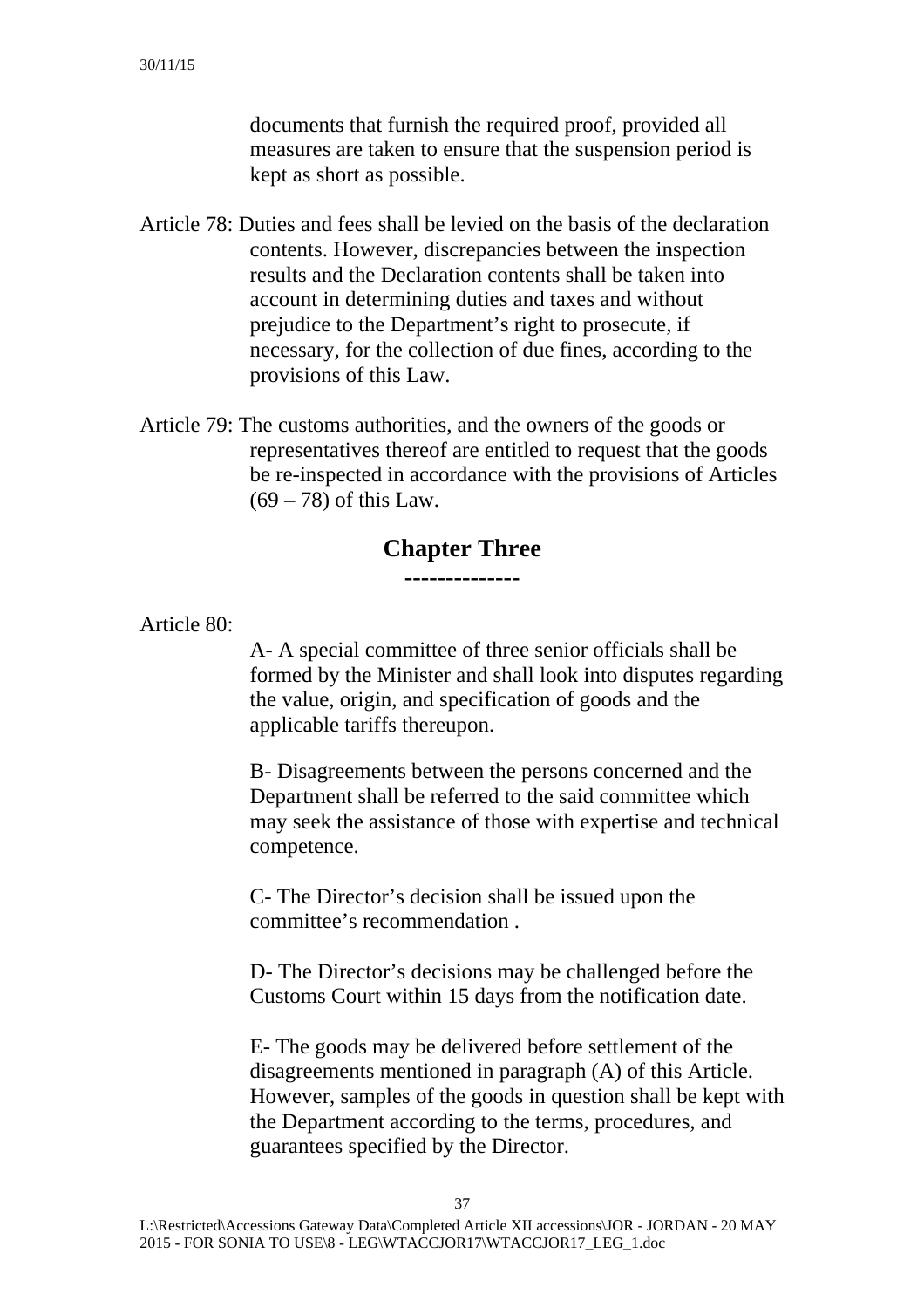F- Customs duties and other fees and taxes which are not disputed shall be levied as revenue, while a deposit or a bank guarantee shall be placed against disputed duties and other fees and taxes until settlement of the dispute.

# **Chapter Four Special Provisions for Travelers**

**----------------------------** 

Article 81:

A- Travelers personal effects and items accompanied by travelers shall be declared and inspected at the competent custom's houses, and in accordance with procedures and regulations set by the Director.

B-Notwithstanding the provisions of this Law, Customs duties on goods in the possession of travelers shall be levied at the rates set by the Minister, upon the Director's recommendation, with instructions issued in this regard specifying the terms and procedures for applying the provisions of this Articles and the goods to which they are applicable.

# **Chapter Five Payment of Duties and Taxes and Withdrawal of Goods**

**----------------------------**

Article 82:

A- Goods are held as a pledge for duties and taxes and shall not be withdrawn except after the completion of customs formalities and the payment of duties and taxes in accordance with the provisions of this Law.

B- Without prejudice to the principle of joint and several liability provided for in this Law, customs duties and other set duties and taxes shall be paid by the importer.

C-The withdrawal of goods before payment of duties and taxes in cases of emergency, the terms of withdrawal , the required guarantees, the assessment of taxes and duties thereupon, and the receipts against which duties and taxes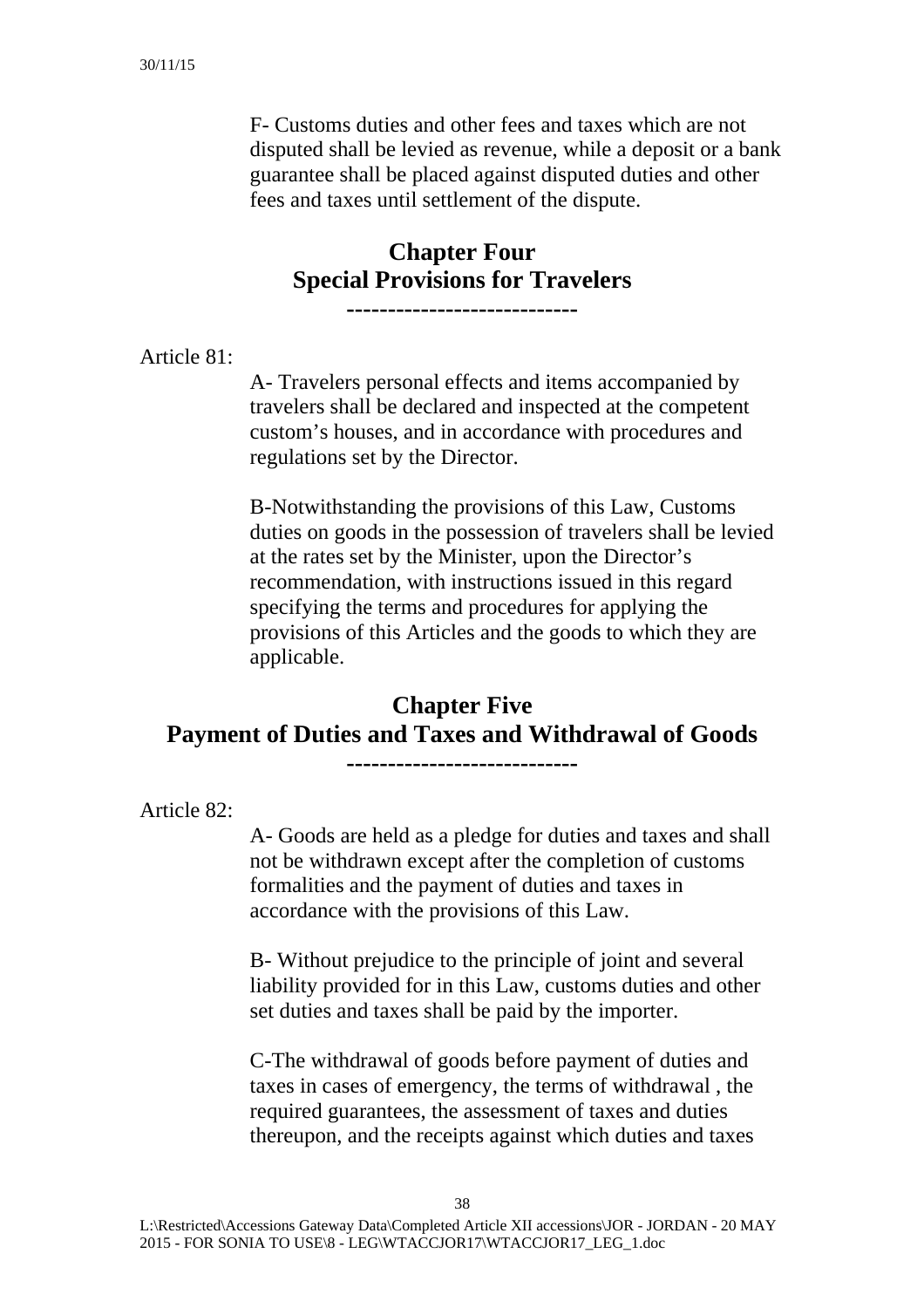are collected and other related matters shall be provided for in instruction issued by the Minister.

Article 83: Goods may be withdrawn by those liable for payment, before payment of duties and taxes, but against a bank or a cash guarantee and at the terms and rules specified by the Director.

Article 84:

A- The customs authorities, by the Director's permission, may review the declaration and the commercial documents pertaining to the exportation and importation of goods which are already released. Goods in the premises of the person concerned or any other person directly or indirectly involved in the business transaction may be inspected and tested within a period not exceeding three months from the date of release of the goods.

B- If it is established through post - clearance inspection and examination that the customs procedures provided for in this Law have been applied incorrectly or on the basis of false or incomplete information, the customs authorities may take the measures necessary to rectify the mistake in the light of available information and in accordance with the procedures stipulated in this Law.

- Article 85: Under the exceptional circumstances determined by the Cabinet, measures may be taken to withdraw goods against special guarantees and subject to the terms stipulated by a Minister's decision. Such goods shall be subject to the customs duties and other fees and taxes in effect at the withdrawal date.
- Article 86: A receipt prepared in the importer's name and in the format set by the Minister shall be issued by the Department officials in charge of collecting duties and taxes. Drawbacks shall made to the importers name and upon presentation of a receipt issued thereto or a copy of the receipt, if necessary.
- Article 87: A detailed customs declarations for goods imported by ministries , public departments and institutions, and municipalities shall be prepared in accordance with the general rules. It may be authorized to withdraw such goods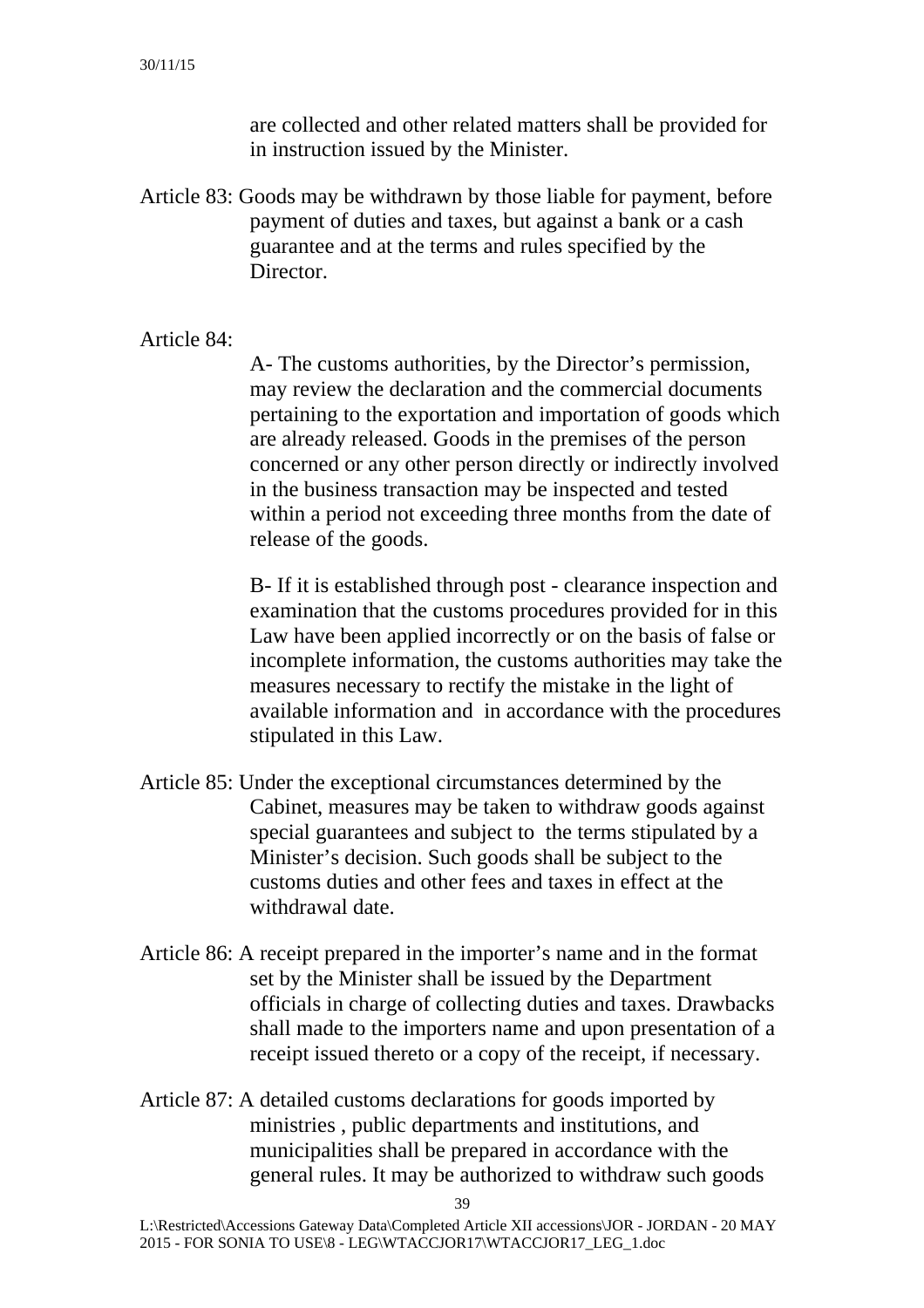after inspection, but before payment of due duties and taxes, subject to the terms set by the Minister, and upon the Director's recommendation.

### **Title SIX Suspended Duties Status Chapter One General Provisions -----------------**

- Article 88: Payment of Duties and other fees and taxes on goods which enter the Kingdom, moved within, or pass in transit therein may be suspended against a cash or a bank guarantee or a guaranteed undertaking, in accordance with the Director's instructions .
- Article 89: Materials and classes of goods admitted under any of suspended duties statuses shall not be used, allotted, or disposed of for other than the purpose of import .
- Article 90: Bank securities and guaranteed undertakings shall be discharged, and deposits on taxes and duties shall be refunded on the basis of quittances, and in accordance with the terms set by the Director.

# **Chapter Two Goods in Transit General Provisions**

**--------------** 

Article 91:

A- Goods of foreign origin which enter the Kingdom at one border and leave at another may be granted a transit status. The transit status shall be terminated upon producing either copies of the declarations endorsed by the first customs house in the neighboring country, or a certificate of arrival from the country of destination, or any other evidence accepted by the Department.

B- The required time periods for transport on a transit basis and the documents for settling and discharging declarations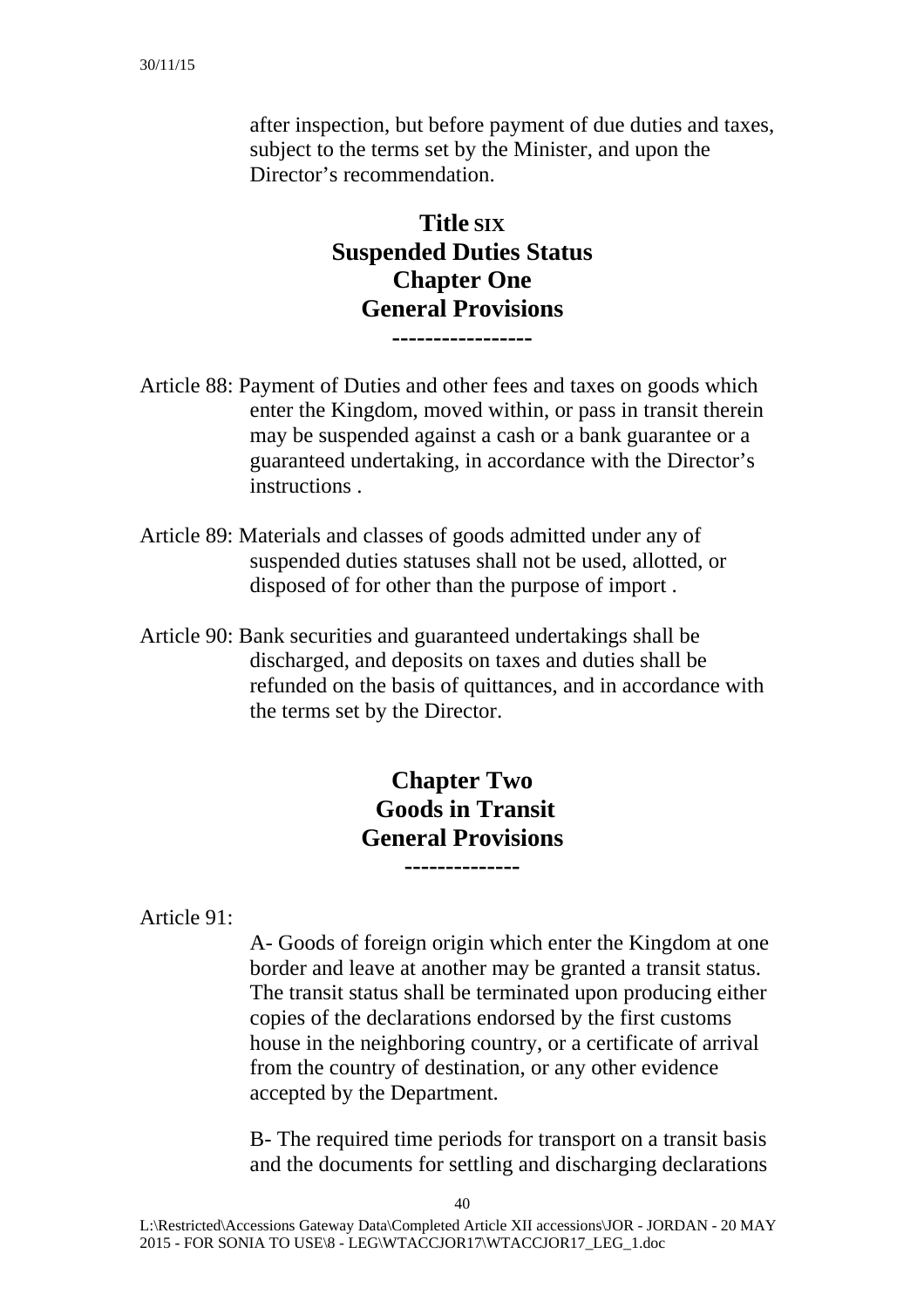shall be specified by the instructions issued by the Department.

- Article 92: Transit crossing shall be allowed only at authorized customs houses.
- Article 93: Goods passing in transit shall not be subject to restriction or prohibition unless the Laws and regulations in effect provide otherwise.

Article 94:

A – Goods passing in transit may be stored only in free zones. However, such goods may be stored in a public storehouse for a maximum period of ninety days, by the Director's permission, upon valid justification, and subject to the terms and guarantees set by the Director. If the goods are not withdrawn after the expiry of this period and the Director does not grant an extension, the Director may take the necessary measures to sell the goods at auction and to deposit in trust the sum outstanding, after making deductions for fees, expenses and fines due by law, which fines shall not exceed 10 % of the value of the goods. The remaining amount may not be refunded after three years from the date of sale.

B - Transit goods may be put for local consumption by the Director's decision, upon consultation with the competent authority.

### **Ordinary Transit ----------------**

- Article 95: Goods transported under an ordinary transit status, on designated routes, and by any means of transport, shall be at the responsibility of the undertaking's signatory.
- Article 96: Goods referred to in the previous Article shall be subject to the special provisions in this Law regarding detailed customs declarations and customs inspection.
- Article 97: Goods transported under the ordinary transit status shall be subject to the terms set by the Director regarding the leading

41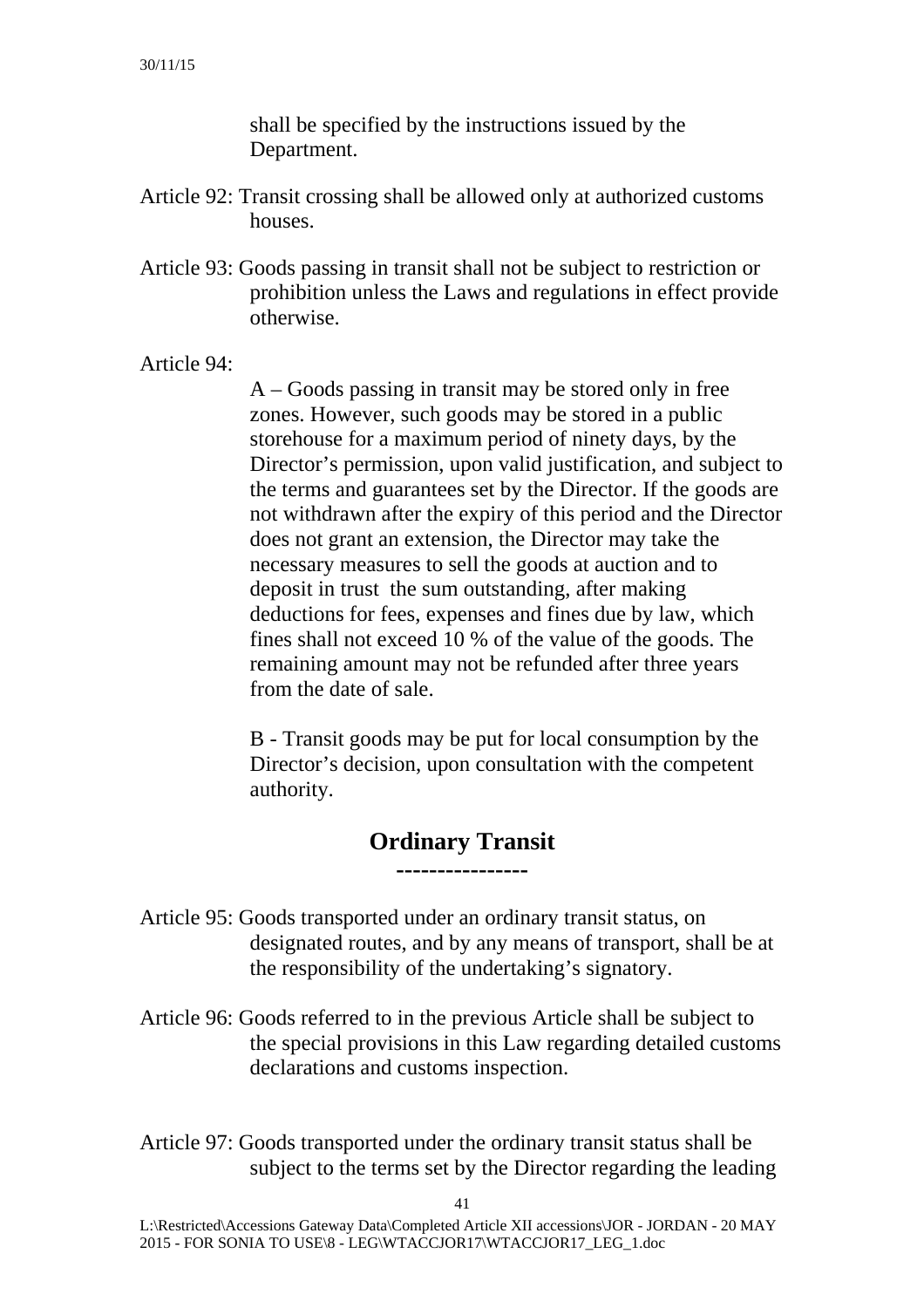of parcels and containers, and regarding means of transport, and the submission of guarantees and other obligations.

# **Special Transit ---------------**

Article 98:

A – Transport on a special transit basis shall be through railway entities, licensed car or air transport companies or any other means approved by a Director's decision, and shall be at the responsibility of such entities and establishments

B - Licenses for the entities and establishments provided for in paragraph (A) of this Article shall be issued by the Director and shall stipulate therein the guarantees to be furnished and other requirement to be met. A license may be suspended for a certain period or cancelled entirely by the Director, if the requirements and regulations are violated, or if the special transit status is abused and the licensed means of transport is used in acts of smuggling.

- Article 99: The roads and paths which may be used for the transport of goods under a special transit status, and the conditions for transport thereupon shall be specified by a Director's decision, without prejudice to treaties with other countries.
- Article 100: Provisions applicable to the procedures regarding detailed customs declarations and inspections shall not apply to the goods transported under a special transit status. In the case of such goods, a summary declaration and general inspection [spot check] shall suffice, unless detailed inspection is deemed necessary by the Department.
- Article 101: The special transit provisions of this Law shall apply in the implementation of agreements with provisions on transit, unless otherwise stipulated therein.

# **Transit by International Documents**

**---------** 

Article 102: Companies and agencies licensed by the Director may, upon submitting the required guarantees, carry out transportation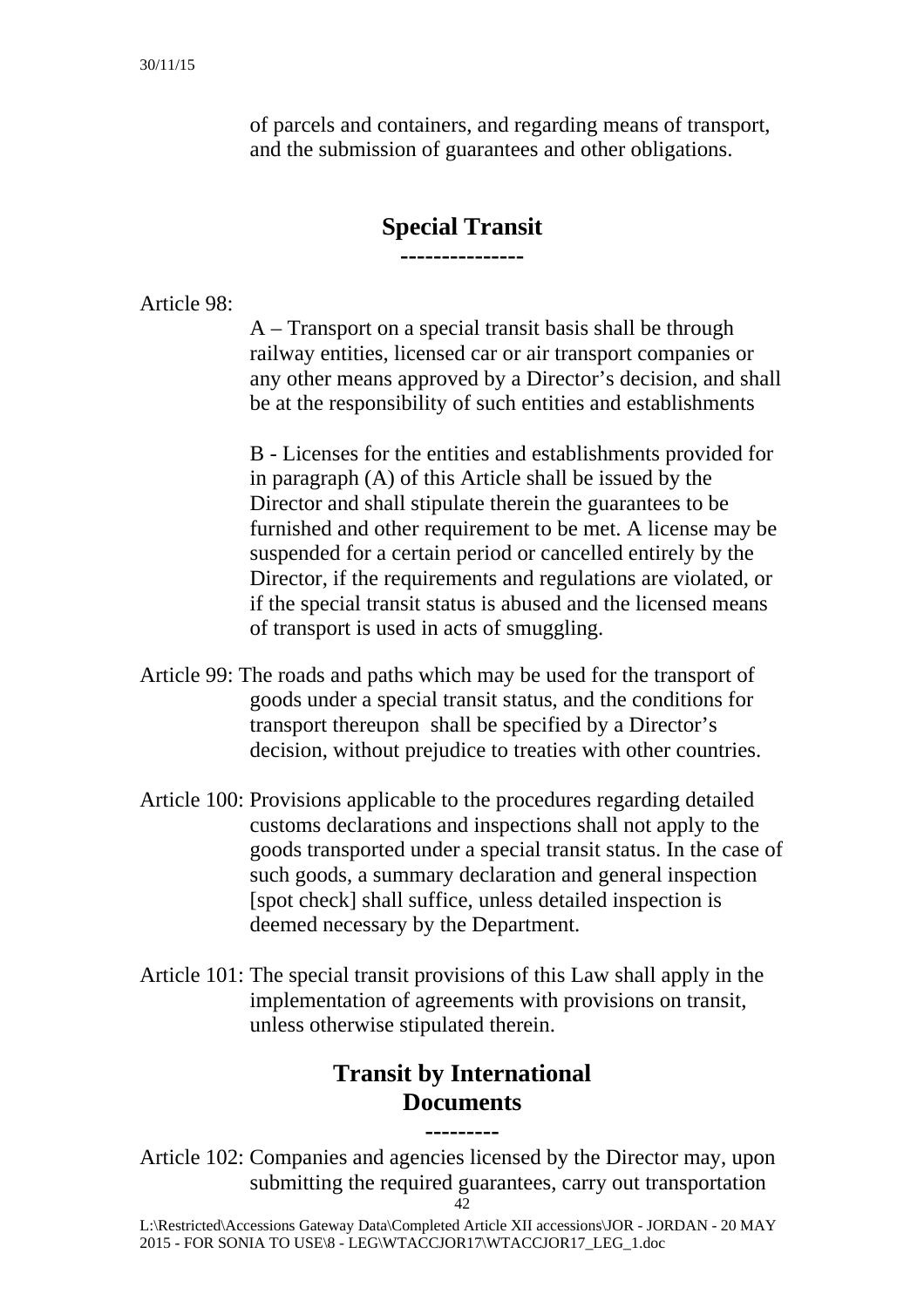under a transit status on the basis of international documentsnamely unified international booklets and other documents. Such transportation shall be by means of vehicles which meet the terms and specifications accepted by the Director.

# **Transport of Goods from One Customs House to Another**

**--------------------------** 

Article 103: Goods may be transported from one customs house to another, subject to the same provisions applicable to transport on a transit basis.

> **Chapter Three Warehouses A - General Provisions -----------------------**

Article 104: Goods may be stored in warehouses without payment of fees and taxes in accordance with the provisions of this chapter. Warehouses are of two kinds:

> -Public, -Private.

- Article 105: Each access point to a public warehouse site shall be secured by two different padlocks, with one of the padlock keys kept with the customs Department and the other with the party concerned.
- Article 106: Goods shall not be admitted to any warehouse before the submission of a deposit statement prepared according to the provisions of this Law. Goods shall also be inspected according to such provisions. Records of all activities relating to goods shall be maintained to keep track of goods, and to serve as a reference against which to check the contents of the warehouse .
- Article 107: Goods may not be kept in public warehouses for more than a period of one year, which may be extended by another year if necessary, upon the Director's approval.

### **B - The Public Warehouse**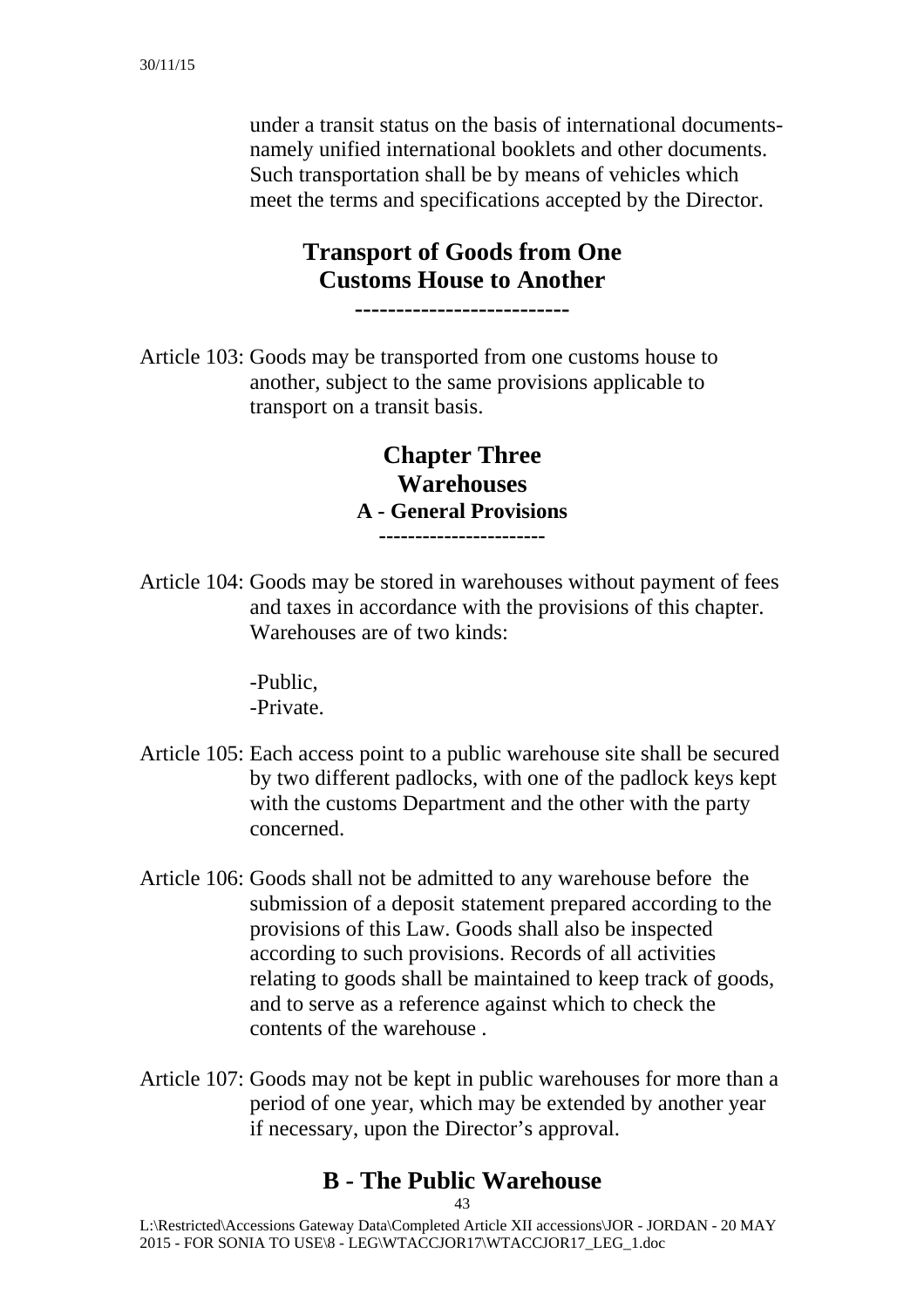### Article 108:

A- Working conditions at public warehouses, warehouse storage fees and other expense thereof, allowances to be paid to the Department, and required guarantees and any other provisions and specifications pertinent to public warehouses shall be regulated by instructions issued by the Director and published in the Official Gazette .

**----------------------** 

B- The Minister may take a decision to license a public establishment or company to set up a public warehouse, specifying in the decision the warehouse site, and its managing entity.

- Article 109: Prohibited goods, explosive, semi-explosive, radioactive and inflammable materials, and goods showing signs of decay and goods which are a hazard to, or which may affect the quality of other goods, and goods whose upkeep requires special facilities, or knocked goods shall not be kept in the warehouse, unless it is set up for this purpose.
- Article 110: The Department shall be entitled to supervise public warehouses which are managed by other entities. The investing entity shall be solely and entirely liable for the goods deposited at the warehouse according to the provisions of the Laws in effect.
- Article 111: The public warehouse investing entity shall take the place of the owners of goods, with respect to all obligations towards the Department arising from the deposit of goods.

#### Article 112:

A- The Department may sell the goods deposited in the public warehouse upon the expiry of deposit delay period, and if the owners fail to re-export the good or put them for consumption.

B- The sale may be carried out one month after notifying the investing entity, and the owner or a representative thereof. The balance outstanding from the proceeds of the sale, after

 $\overline{A}$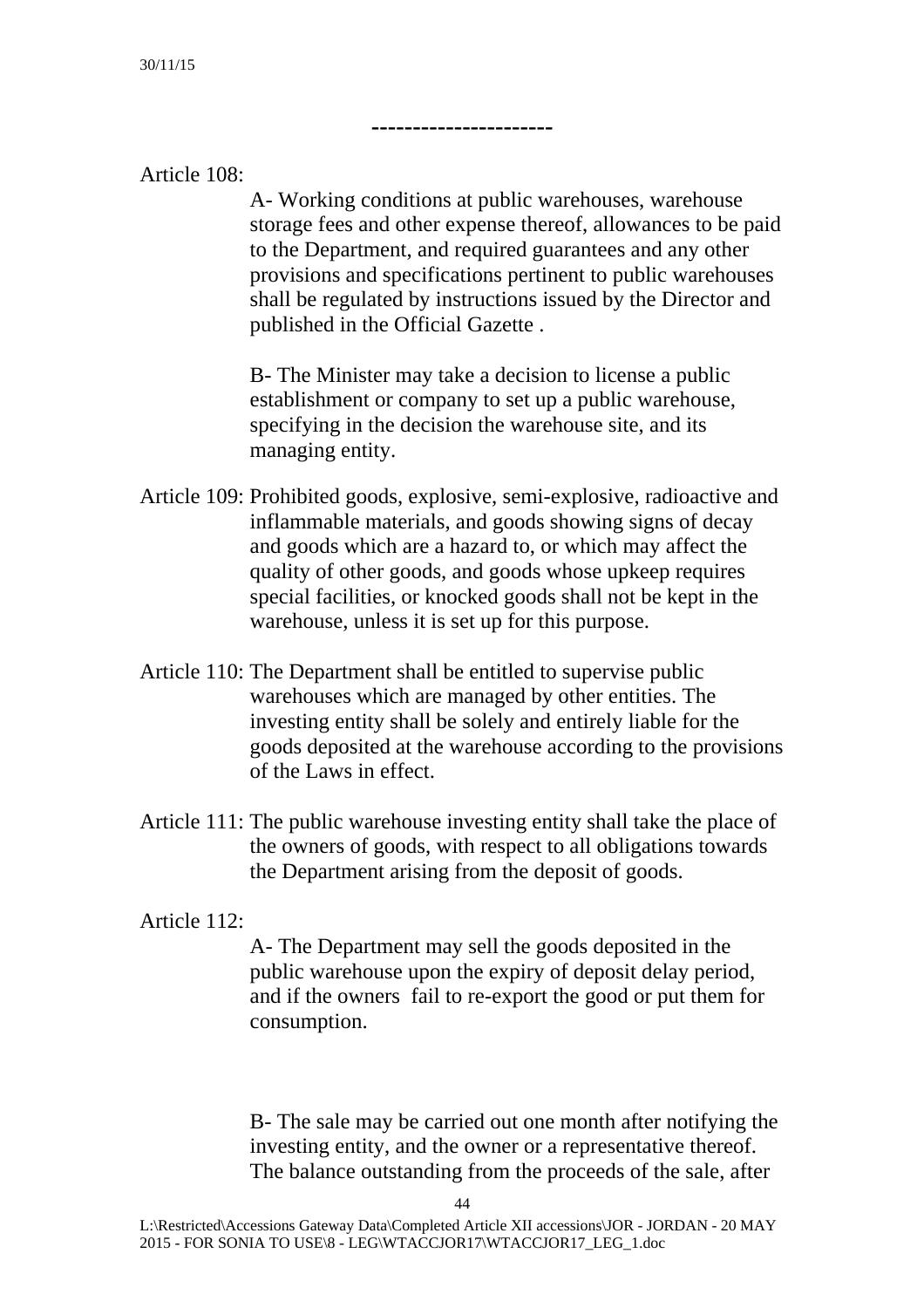making deductions for duties, taxes and expenses, shall be deposited in trust with the Department, to be delivered to the persons concerned. The right to claim the proceeds shall be prescribed after three years from the date of the sale, at which point proceeds shall devolve to the treasury.

C- Sale shall be carried out through public auction and by a committee consisting of two officials of the competent customs house - one of whom shall head the committee- and a representative of each of the Municipal Council, and the Chamber of Commerce or Chamber of Industry as the case may be. The auction shall take place in the presence of the majority of committee members.

Article 113: Goods in the public warehouse may be unpacked and transferred to other containers, and parcels may be aggregated and disassembled. Moreover, it is allowed to perform any task to improve the appearance of the goods and facilitate the disposal thereof, however, subject to the Director's approval and under the supervision of the Department and the competent official authority.

### Article 114:

A- The Customs duties and other fees and taxes due shall be assessed on the basis of the entire quantity of goods originally deposited at the warehouse. The warehouse investing entity shall be liable for the fees and taxes in the case of shortages, overages, losses, or replacements in the goods and for the fines imposed by the Department under the provisions of this Law.

B - Customs duties and other fees and taxes shall not apply if the shortages or losses are a result of force Majeure, an inevitable accident, or a natural cause.

C – The investing entity remains liable for customs duties and other fees and taxes, and fines on shortages, overages, losses or replacements in the goods, even if a responsible cause is established.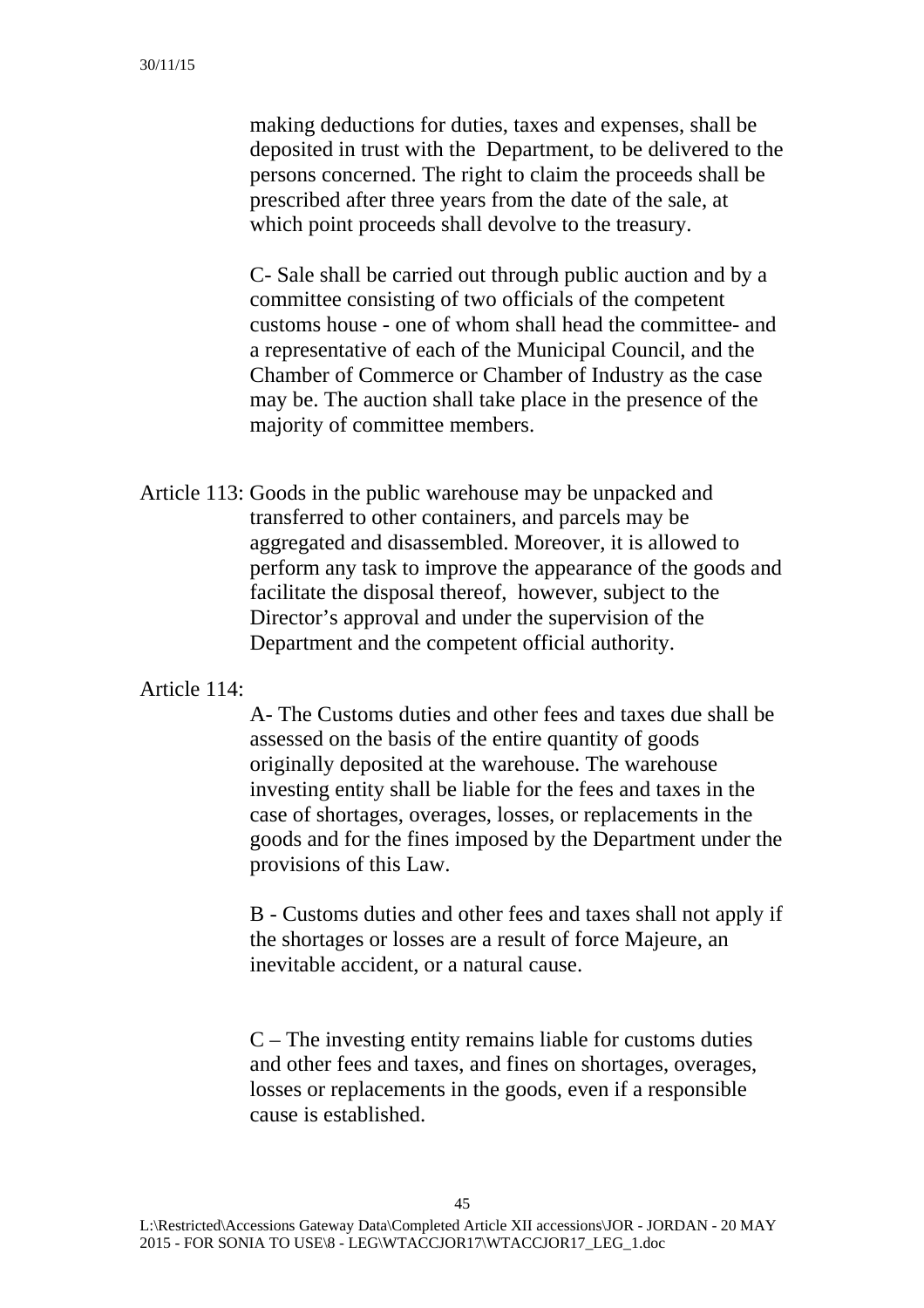Article 115: Goods may be moved from a public warehouse to another, or to any customs house on the basis of statements supported by guaranteed undertakings. Such transfers shall be subject to the provisions applicable to the transit status. Signatories of the statement of transfer shall submit within the period set by the Director a certificate of deposit attesting to the admission of the goods to the public warehouse or to a customs house for storage, or to be put for consumption, or to be placed under another customs status.

#### **C - Private Warehouse ---------------------**

- Article 116: Licenses for setting up private warehouses may be issued if necessary.
- Article 117: Licenses to set up a private warehouse shall be issued by the Minister's decision upon the Director's recommendation, which decisions shall specify the warehouse site, annual payments, and the guarantees to be submitted before the start of activities, and other related provisions.
- Article 118: Goods in the private warehouse shall be presented to the Department upon every request. Duties and taxes shall be assessed on the basis of the entire quantity of goods originally deposited regardless of subsequent shortages in the goods, unless the shortages are due to a force Majeure or a natural cause such as evaporation, and dryness, or the like. The fines set by the Department shall also apply.
- Article 119: The Provisions of Articles (110, 112, 115) of this Law shall apply to private warehouses.
- Article 120: Prohibited goods and damaged goods shall not be deposited in private warehouses.
- Article 121: The function of the private warehouse shall be limited to the storage of goods.

### **Chapter Four Duty - Free Zones and Shops**

46 **------------------------------** 

 L:\Restricted\Accessions Gateway Data\Completed Article XII accessions\JOR - JORDAN - 20 MAY 2015 - FOR SONIA TO USE\8 - LEG\WTACCJOR17\WTACCJOR17\_LEG\_1.doc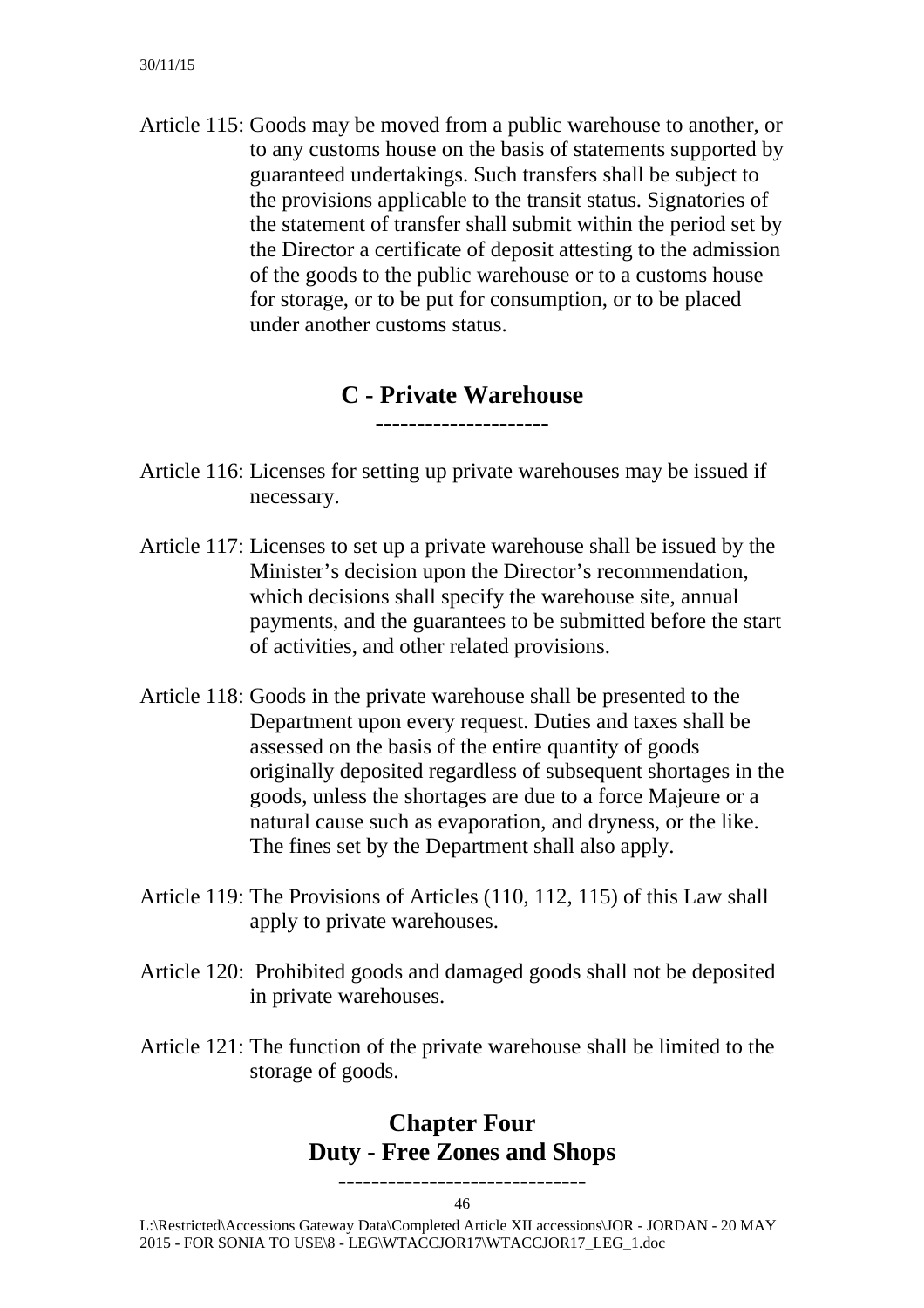### Article 122:

A- Without prejudice to the provisions of Article (123) of this Law, foreign goods of any class and origin which are brought into free zones and taken out therefrom to other than the customs territory shall not be subject to import and prohibition restrictions or to duties and taxes except for any imposts made for the benefit of the free zone investing and managing entity.

 B- National goods or goods which qualify as such by virtue of being put for local consumption may be admitted to the free zone provided they become subject to export restrictions and prohibitions, and to the customs duties and fees and other taxes applicable to exports, and to any imposts which are made for the benefit of the free zone investing and managing entity.

#### Article 123**:**

A- Goods imported for local consumption may not be transferred to or admitted [directly] into a free zone except by the approval of the Director or a mandatory thereof, and subject to the terms and reservations set by the Director.

B- The following goods shall not be admitted into free zones:

1- Goods which are prohibited because they are contrary to the public order as specified by the competent authorities.

2- Decayed and inflammable goods except for fuels needed for the investment purposes and permitted by the investing entity within the terms set by that entity.

3- Weapon, ammunitions and explosives of any kind.

4- Goods which do not conform to the Laws protecting commercial, industrial, literary and artistic property as specified in a decision of a competent authority.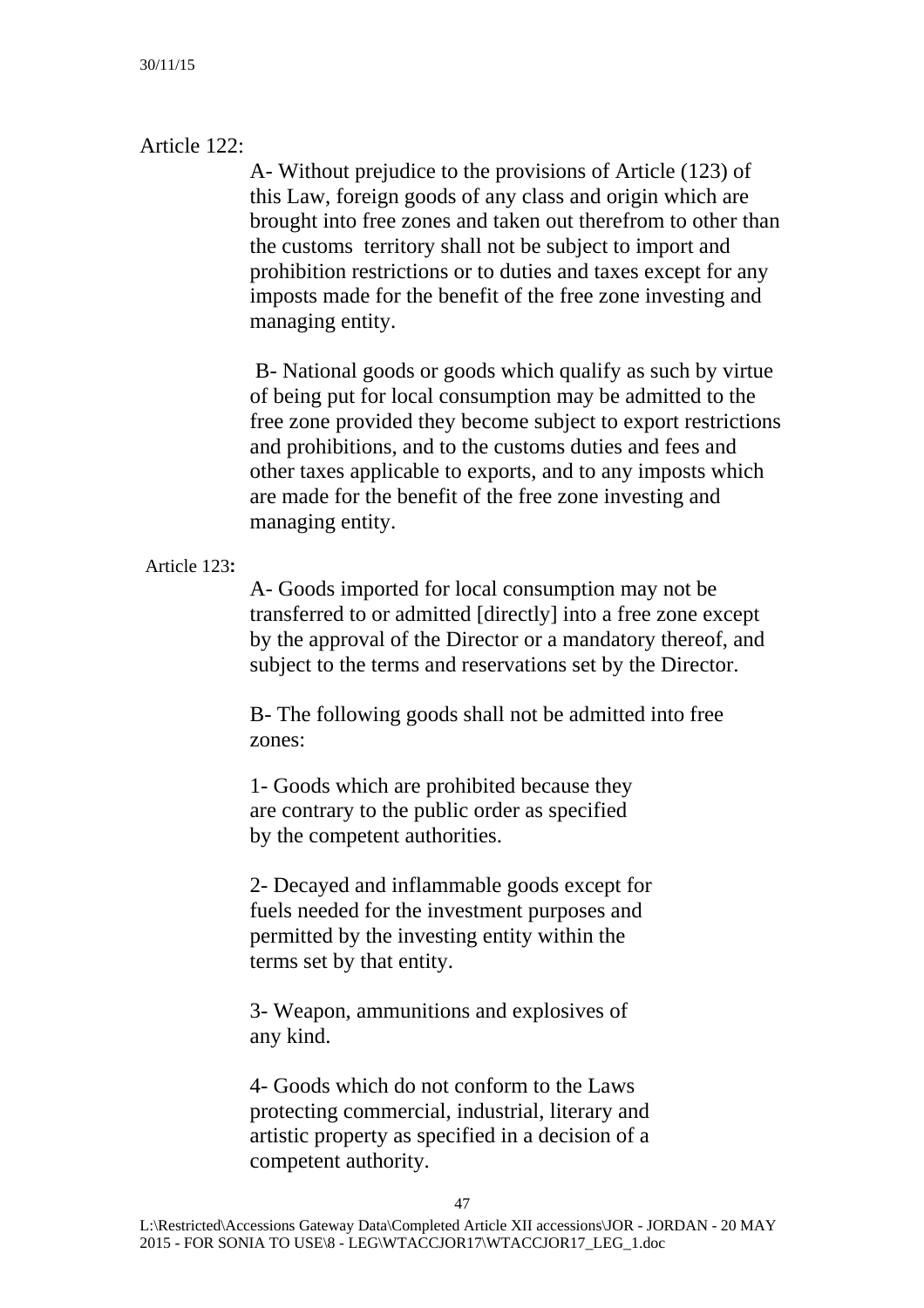5- Narcotics, and mind altering substances of any kind, and all derivatives thereof.

6- Goods from an origin which is the subject of an economic boycott.

- Article 124: Joint committees from the Department and the Free Zones Corporation may be formed by the Minister for the purpose of inspecting goods in the presence of the persons concerned, and of ensuring that smuggled or prohibited goods are not brought into the free zone.
- Article 125: The Free Zone administrator shall submit to the Department a list of all items brought into, or taken out of the zone within 36 hours of entry or exit.
- Article 126: Goods unloaded from ships or brought by land may not be admitted into Free Zones without a permit from the Free Zone administration according to the Laws and regulations in effect and to the Director's instructions. Goods in the free zone may not be consigned to other free zones or to stores or warehouses except in accordance with the provisions applicable to the transit status.
- Article 127: Goods shall be withdrawn from the Free zone only in accordance with the provisions of this Laws and the regulations in effect, and the Director's instructions.

Article 128:

A- Goods of foreign origin which enter the customs territory from the free zones in their original state shall be treated as foreign goods.

B- Goods which are manufactured in free zones or which undergo additional manufacturing therein, and which are subsequently put for consumption, shall be exempt from customs duties and other fees and taxes on the value of local materials and local manufacturing costs and expenses. This value shall be assessed by a committee chaired by the general Director of the Free Zones Corporation or the deputy thereof, and with a representative member from each of the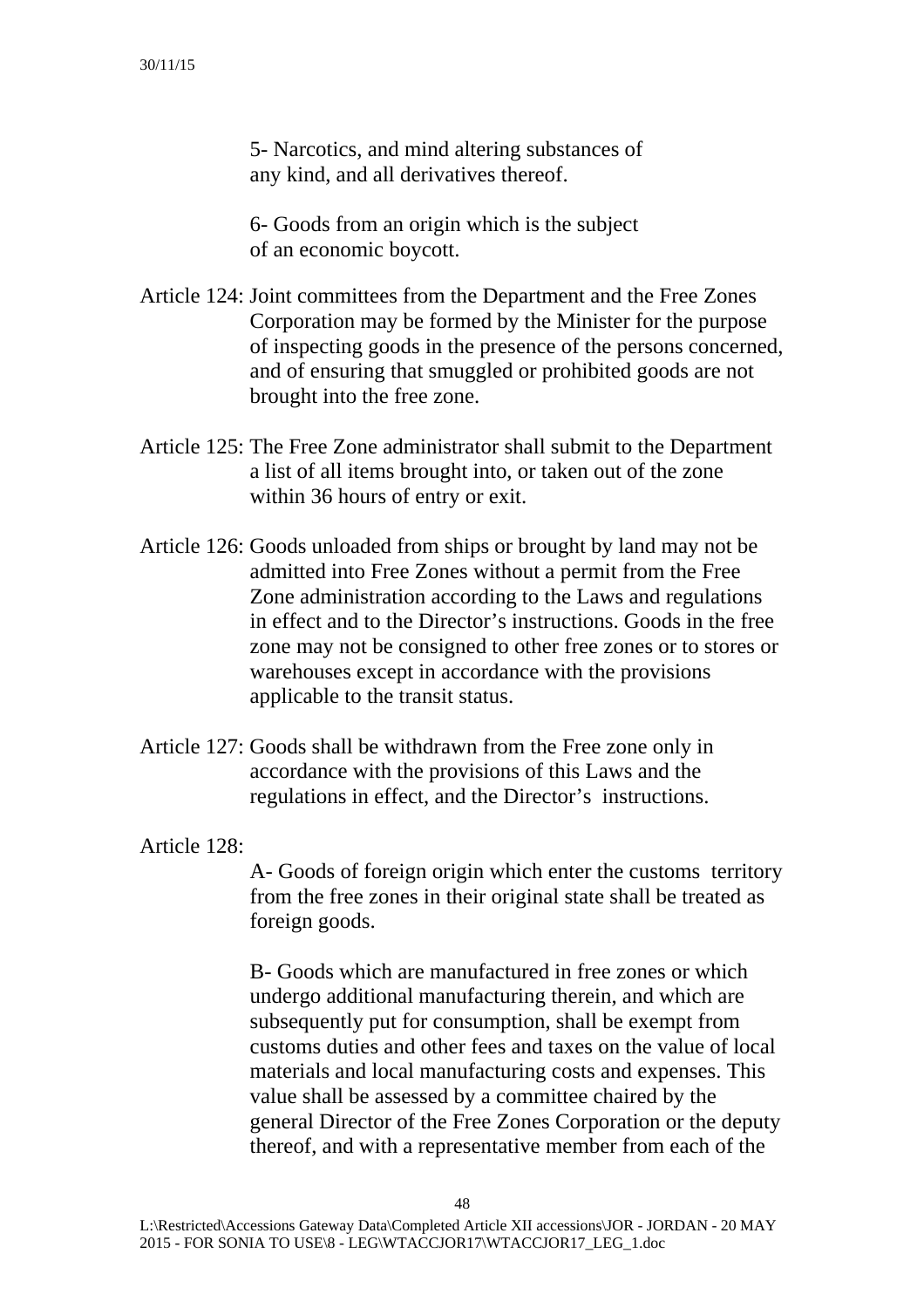Ministry of Industry and Trade and The Customs Department to be appointed by their respective Minister.

- Article 129: Foreign goods in the free zones may not be taken out for personal consumption before payment of customs duties and other fees and taxes thereupon.
- Article 130: National and foreign ships may procure their supplies from the free zone.
- Article 131: The free zone management shall be responsible for offenses committed by its personnel and for goods taken out of the free zone illegally.
- Article 132: Duty free shops may be established. The provisions regarding duty free shops, the entities to invest in and manage duty free shops, as well as the terms, and required guaranties and the rules regarding the entry and exit of goods from the duty free shop shall all be specified in a regulation to be issued for this purpose.

### **Chapter Five**

**\*\*\*\*\*\*\*\*\*\*\*\*\*\*\*** 

# **Internal Manufacturing (Entry for Manufacturing and Export)**

**---------------------** 

Article 133:

A- Duties and other fees and taxes on foreign goods may be suspended if the goods are brought into the Kingdom for manufacturing, completion of manufacturing, or repair, for subsequent export within a period of not more than three years. This shall apply regardless of whether the beneficiary therefrom is the exporter or the manufacturer.

B- Goods imported or manufactured under the provisions of this Article may be re exported by other than the importer subject to the approval of the Director or a mandatory thereof , and in which case the importers obligations shall be assigned to the exporter.

C-Goods which enter the Kingdom according to the provisions of this Article, may be sold by one factory to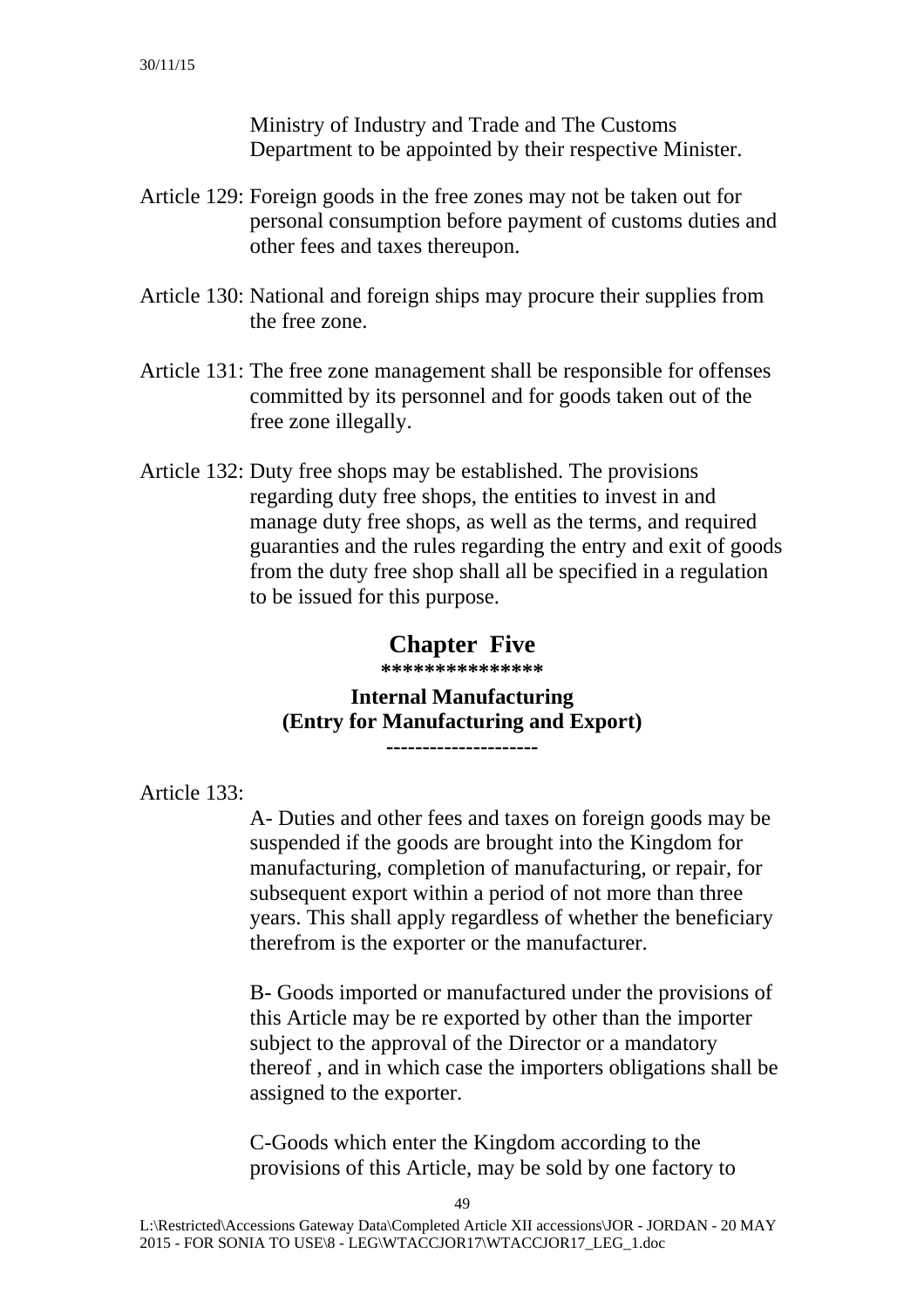another, provided the original import purpose is not maintained.

D- Goods which shall be eligible to this status, and the required terms and guarantees for eligibility to the provisions of this Article shall be specified in instructions issued by the Director.

Article 134:

A- Materials imported for purposes of internal manufacturing may be put for local consumption upon the Director's approval, and subject to the legal conditions in effect.

B-Goods which are manufactured from materials imported for manufacturing purposes according to the provisions of Article (133) of this Law may be put for local consumption upon the Director's approval. The imported materials shall be subject to the customs duties and other fees and taxes at the rates effective at the date of entry of the materials, and assessed on the basis of the value of the material at the same date.

# **Chapter Six Temporary Admission**

**------------------** 

Article 135:

A- Equipment and machinery needed for project implementation or for performing practical and scientific experiments may be granted temporary admission in accordance with a regulation to be issued for this purpose, specifying therein the kind and scale of eligible projects, as well as the class, specification and terms of usage of the equipment and machinery.

B- The following items may be granted temporary admission, subject to the terms and restrictions specified by the Director:-

1- Items which are imported temporarily for use in playgrounds, theatres, exhibitions and the like.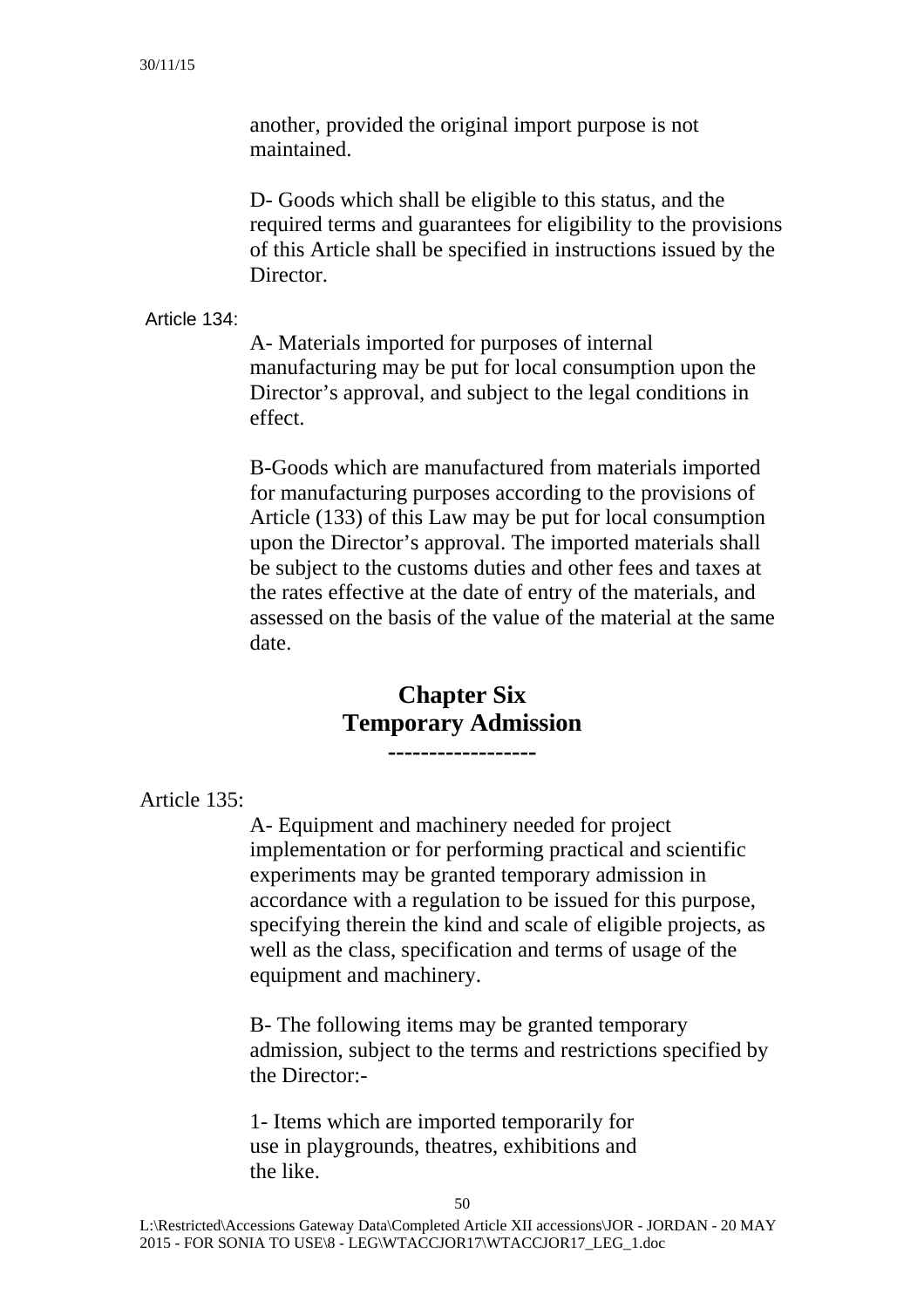2- Machines, equipment, means of transport and other items which are brought to the Kingdom for repair.

3- Containers and packages to be filled in the Kingdom.

4- Commercial display samples.

5- Testing equipment, and kits for installation and maintenance thereof.

C- The items provided for in this Article shall be re-exported or placed in free zones, storehouses, or warehouses within three months after the expiry of the delay period for keeping such items in the Kingdom

- Article 136: Individuals seeking temporary entry and stay in the Kingdom to work for official public institutions, ministries and departments, and whose contracts stipulate for their right to bring their private cars to the Kingdom, shall have their cars granted temporary admission status. This status shall apply regardless of whether the cars are accompanied by owners, or brought from stores, warehouses or free zones.
- Article 137: Diplomatic employees of the Ministry of Foreign Affairs who are transferred to the Headquarters [the Kingdom] may have their cars, which are registered in their center of work abroad, granted temporary admission to the Kingdom for the duration of their term in the Kingdom, but for a period not exceeding two years.
- Article 138: Foreign vehicles which transport passengers and goods to and from the Kingdom may enter the Kingdom under a temporary admission status, provided such vehicles do not provide local transport and subject to the terms set by the Director.
- Article 139: Car and motorcycle owners who are domiciled outside the Kingdom may bring their vehicles into the Kingdom under a temporary admission status, but subject to the terms and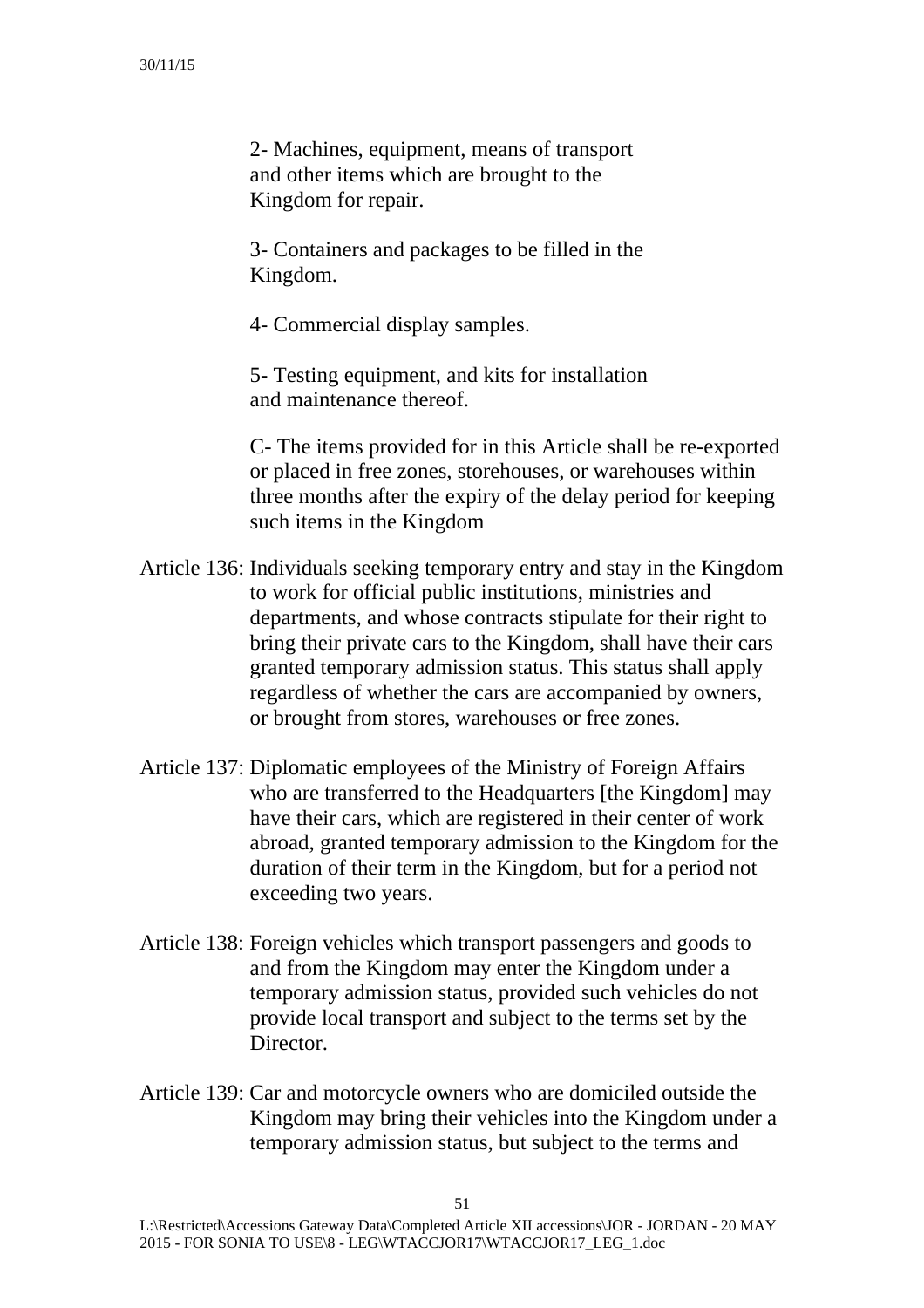guarantees and time limits set by the instructions issued by the Director's.

- Article 140: This Law shall apply according to the Director's issued instructions, but without prejudice to the provisions of international treaties regarding the temporary entry of cars and customs facilities granted to tourists.
- Article 141: The cars of the non-Jordanian staff and experts working for the United Nations and its affiliated international, regional and Arab organizations and agencies may be granted temporary admission by a Director's decision, and subject to the terms set therein. This shall apply regardless of whether the cars are accompanied by the owners, or bought at the stores, warehouses or the free zone.
- Article 142: Shortages which are discovered upon settling the accounts regarding items admitted under suspended duty status for internal manufacturing or under a temporary admission status, shall be subject to the duties and taxes according to the provisions of Article (19) of this Law.
- Article 143: The terms and required guarantees for the application of the temporary admission status shall be set by the Director.
- Article 144: Goods admitted under a temporary admission status may be put for local consumption subject to Director's approval and without prejudice to the legal conditions in effect.

# **Chapter Seven Drawback**

**----------------------------** 

Article 145:

A- The customs duties and other fees and taxes levied on certain foreign materials which are used in the manufacture of national products, shall be partly or wholly refunded upon re-export of such products. The said material shall be specified by a Minister's decision, upon the Director's recommendation, and in consultation with the Minister of Trade and industry.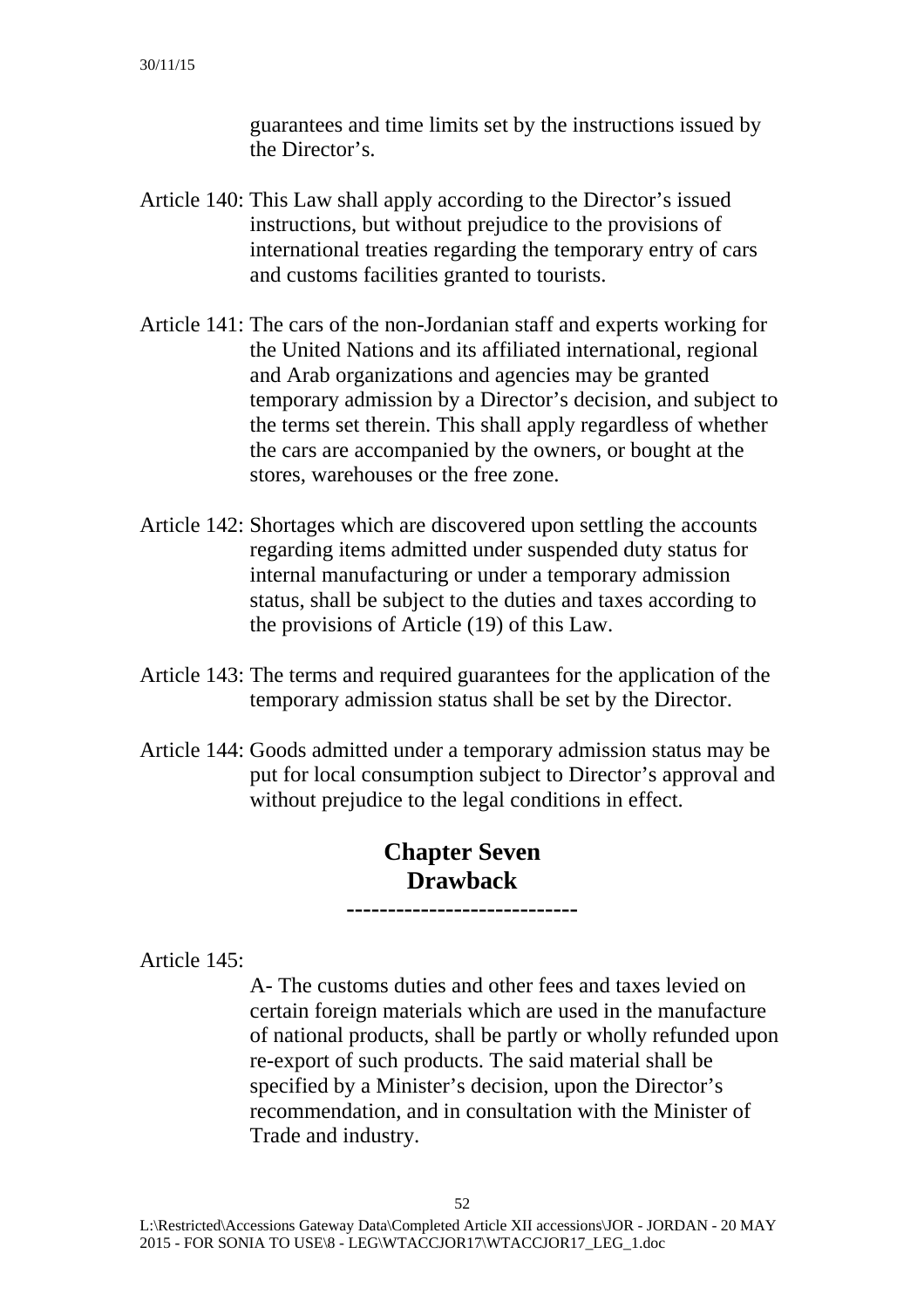B- The Customs duties and other fees and taxes shall be refunded, partly or entirely, or at a fixed, if the duties are levied on certain foreign materials which are used in the manufacture of national products. The said materials shall be specified by a Cabinet's decision and upon the Tariff Council's recommendation.

C- The Minister shall determine the following:-

1- The terms of [eligibility for] drawback.

2- The kind of fees and duties that shall be refunded and the rates or fixed amounts that are refundable for each material or each h unit produced.

- Article 146: The Customs duties and other fees and taxes shall be refunded partly or wholly in the case of goods which are reexported in their original condition after being put for local consumption, and which have no local counterpart, provided it is verified that the goods, including packages thereof, are in the original condition of import. The classes of eligible goods, and the refundable percentage of the customs duties and taxes, and the terms of eligibility for this status shall be specified by the Minister upon consultation with the competent ministry.
- Article 147: Customs duties and other fees and taxes levied on goods which are re-exported because they do not conform to specifications shall be refunded before the goods leave the stores or warehouses. Goods which are subject to pending analysis, or tests of conformity to specifications, or to the approval of competent authorities, and which are meanwhile delivered to owners against a guarantee, are not considered to have left the warehouse or the store.

### **Title Seven**

**\*\*\*\*\*\*\*\*\*\*\*\*\*\*\*\*\*** 

#### **Simplification of Customs Formalities -------------------**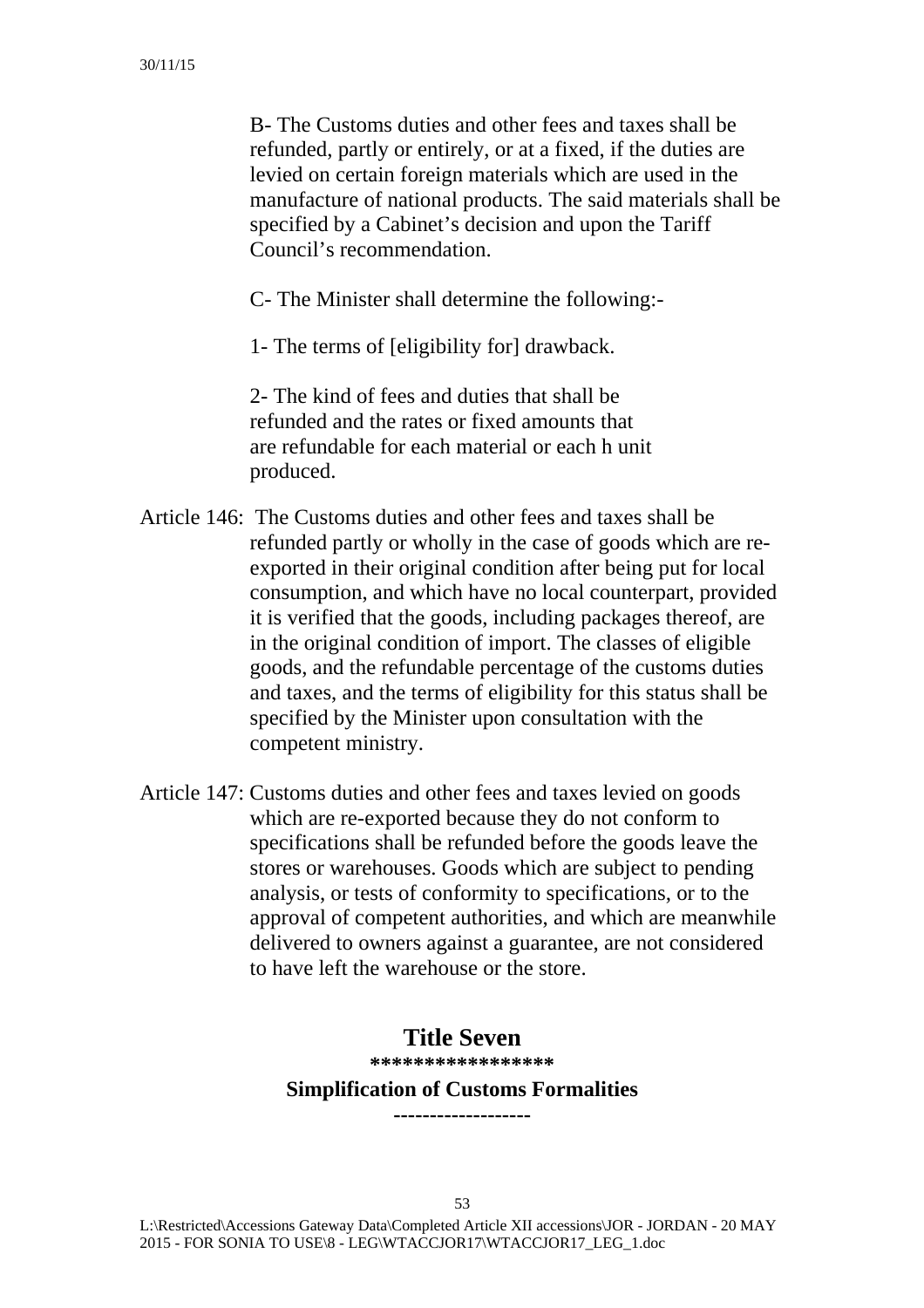Article 148: Notwithstanding the provisions of Article (69) of this Law, and for the purpose of simplifying customs formalities, the Minister may waive the inspection requirement and allow clearance of goods *ex facie,* according to the provisions and terms specified in the Minister's instructions issued in the Official Gazette.

### **Title Eight \*\*\*\*\*\*\*\*\*\*\*\*\*\*\***

# **Chapter One Exemptions**

**------------------------** 

Article 149: The following shall be exempted from customs duties and other fees and taxes:-

A- Items admitted in the name of His Majesty the King.

B- Gifts and donations to ministries, government departments, public institutions, state universities, municipalities, rural councils and joint services councils.

C- Exempted imports which are used, or which are unfit for use may be sold by the Department, but subject to the Department's approval. The Department shall collect 75% of the sale proceed in lieu of customs duties and other fees and taxes.

# **Chapter Two -----------**

### **Diplomatic and Consular Exemptions**

Article 150: To the extent commensurate with reciprocal treatment, and subject to necessary inspections to be carried out with the knowledge of the Ministry of Foreign Affairs, the following goods may be exempted from customs duties and other fees and taxes:

> A- The personal effects of non-Jordanian and non-honorary heads and members of the diplomatic and consular corps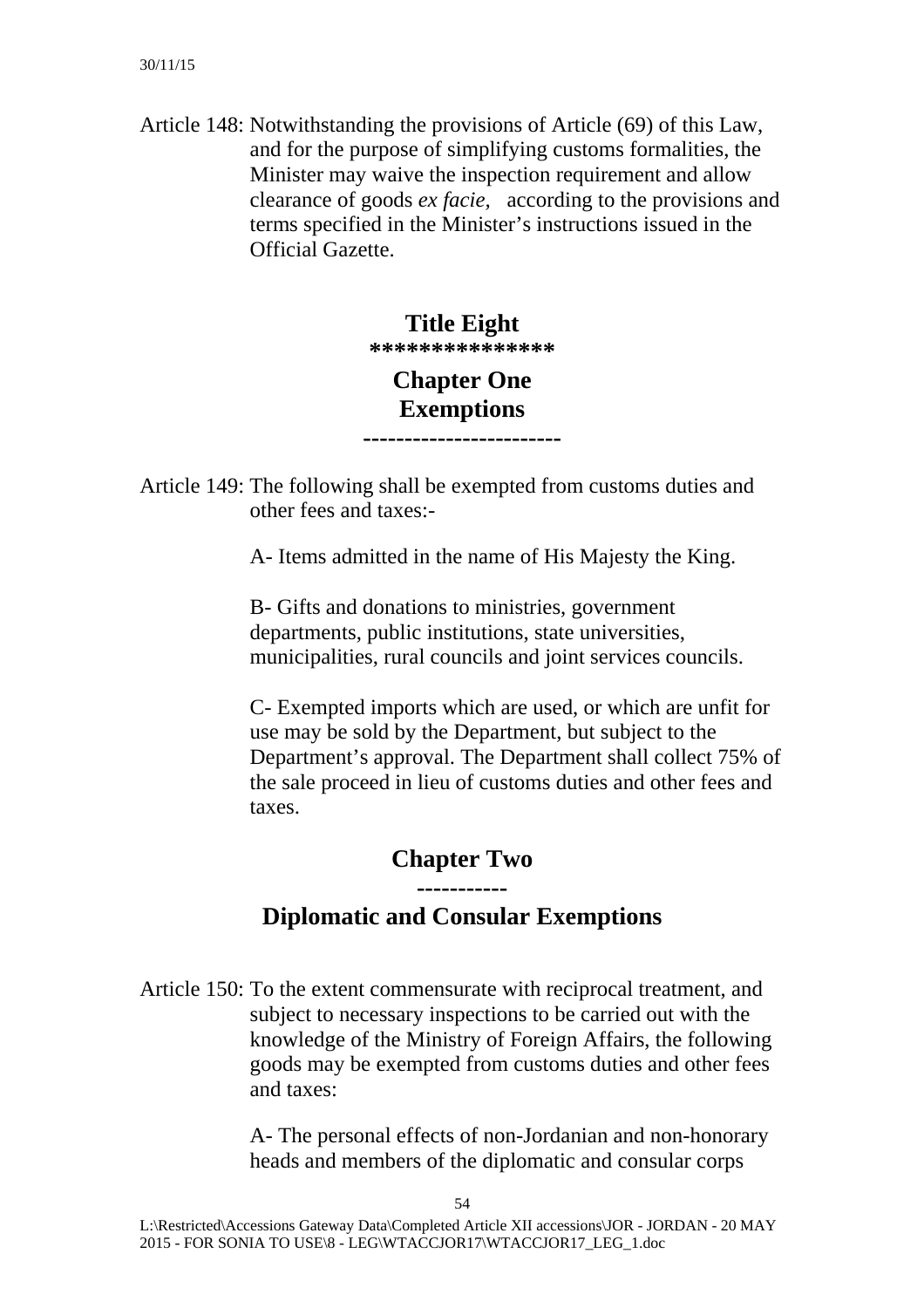who work in Jordan and are listed with the Ministry of Foreign Affairs, and the personal effects of spouses and underage children thereof residing in Jordan.

B- Items imported by embassies, legations and non-honorary consulates for official use, excepting food, alcoholic beverages and tobacco. Imports exempted according to the provisions of this paragraph and paragraph (A) must correspond to actual needs, and must be in reasonable amounts. Limits on certain imports may be set by the Minister, upon the recommendation of a committee of representatives from the Ministry of Foreign Affairs and the Department.

C- Subject to inspection, items such as personal effects, furniture and household utensils imported for the personal use of the administrative personnel of Diplomatic and Consular missions, who are citizens of such missions and who do not benefit from the set exemptions. Such items shall be imported within six months from the arrival of the beneficiary, which period may be extended by six months by permission of the Minister of Foreign Affairs. Such individuals may also have their cars entered under a temporary admission status for a period of three years, which may be extend by approval of the Minister of Foreign Affairs.

Drivers and attendants shall not be considered administrative staff for the purposes of applying the provisions of this Article.

D- The exemptions referred to in this Article shall be granted by a decision of the Director or a mandatory thereof, and upon request of the head of the diplomatic or consular Mission and the recommendation of the Ministry of Foreign Affairs, as dictated by situation.

#### Article 151:

First- The items exempted according to Article (150) of this Law shall not be disposed of inconsistently with the purpose of their exemption, and may be assigned only after notifying the Department and after payment of due customs duties and other fees and taxes. The customs duties and other fees and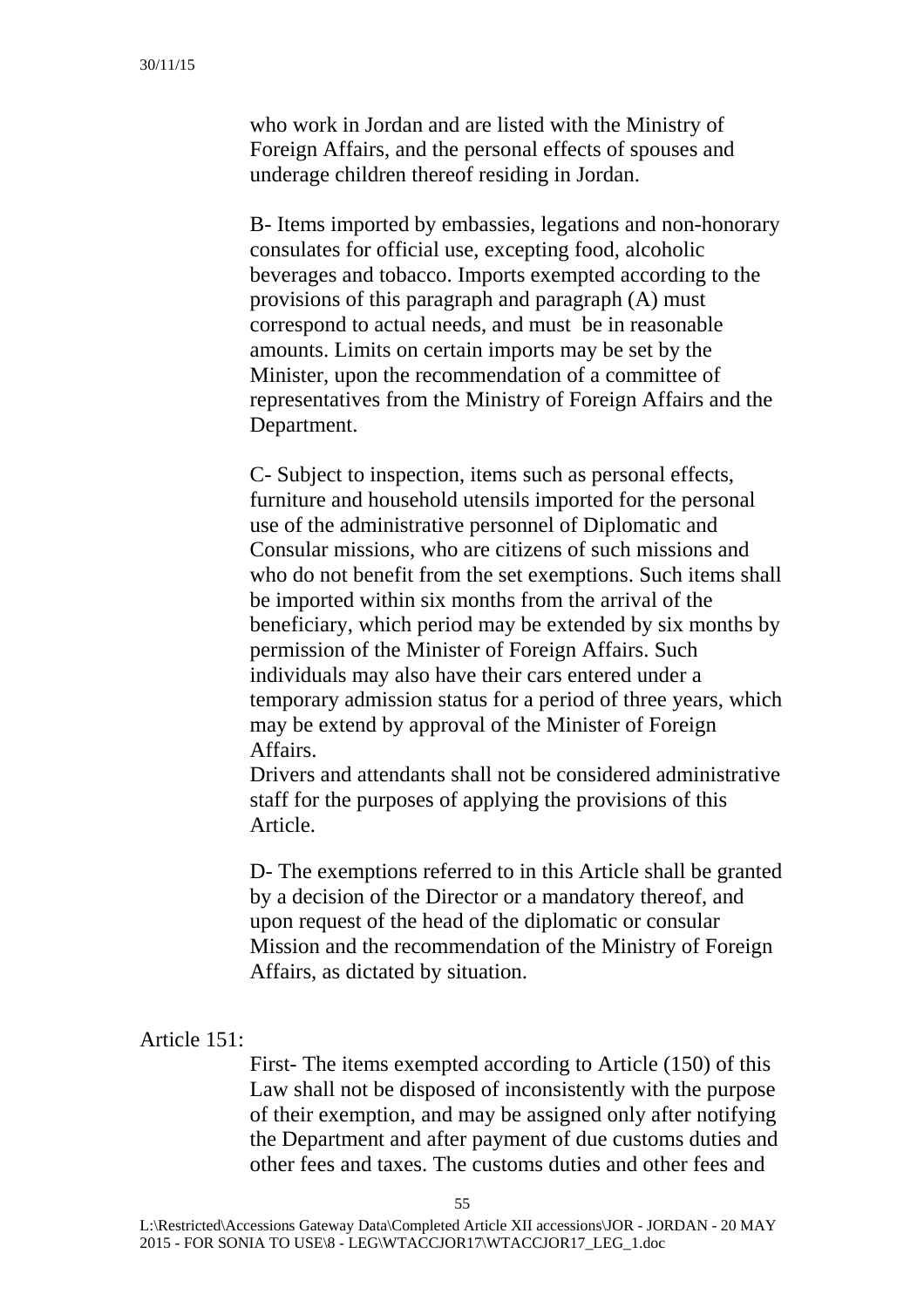taxes shall be based upon the condition and value of the goods, and assessed at the rate in effect either at the date of the disposal, or of assignment or of registration of the customs declaration, whichever is higher. The beneficiary from the exemption may not assign the exempted items before completing the customs formalities and obtaining a customs assignment permit from the Department .

Second- Except for cars, items exempted according to Article (150) and disposed of after 5 years from being withdrawn from the Department, shall not be subject to customs duties and other fees and taxes.

Third-1- The exempted car shall not be disposed of before the lapse of three years from the date of registration of the exemption statement, except if:-

a-The commission of the diplomatic or consular member of the embassy benefiting from the exemption is concluded

b- The car is rendered by accident unfit for use by a diplomatic or consular member, as established by the joint recommendation of the directorate of licenses and the Department . In the former two cases the customs duties shall not be subject to reduction.

c- The exempt car is sold to a member of a diplomatic or consular mission, provided the buyer is eligible for exemption. Otherwise, the general rules governing this matter shall be apply.

2- Cars which are assigned after three years from the date of registration of the exemption declaration, shall be dealt with as follows:-

a- If the car is assigned for a reason other than the conclusion of a commission in the Kingdom, the car shall be subject to all customs duties.

56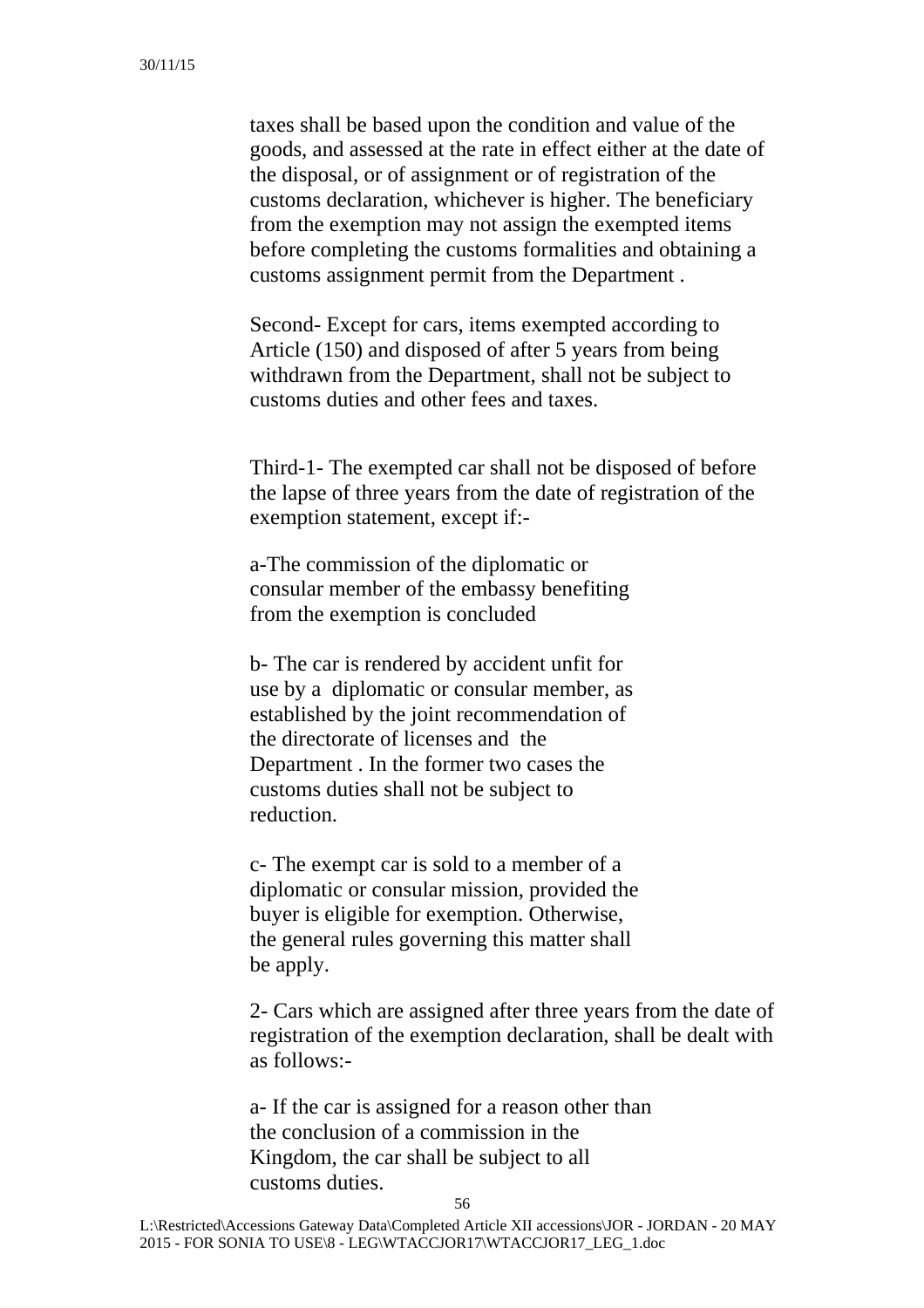b-If the car is assigned due to the conclusion of the commission of the diplomatic or consular member, custom duties thereupon shall be reduced by 30%, notwithstanding the provisions of Article (22) of this Law.

3- Upon conclusion of their commission, or at the expiry of the exemption period on their cars, administrative personnel with cars entered under a temporary admission status, may either assign the cars to someone eligible for exemption or temporary admission, or re-export the car, or pay the full duties and tariffs thereupon at the rates effective at the date of registration of the declaration of placement for consumption.

- Article 152: Beneficiaries shall be eligible to exemption under Article (150) of this Law from the date of their start of work at the official premises in Jordan.
- Article 153: The privileges and exemptions provided for in Article (150& 151) of this Law shall apply only to diplomatic or the consular missions and members thereof, whose countries grant Jordanians same or better concession. Otherwise, exemptions and privileges shall be applied commensurately with concessions granted to Jordanians.
- Article 154: Members or personnel of the diplomatic and consular corps who benefit from exemptions under the provisions of this Law, and who are transferred from the Kingdom, shall submit to the Department through the Ministry of Foreign Affairs a list of the household items and personal effects and of the car admitted to the Kingdom so as to obtain an exit permit. The Department may carry out investigations for this purpose when necessary, provided the Ministry of Foreign Affairs is informed.

### **Chapter Three**

### **------------- Exemptions for the Military -------------------**

Article 155: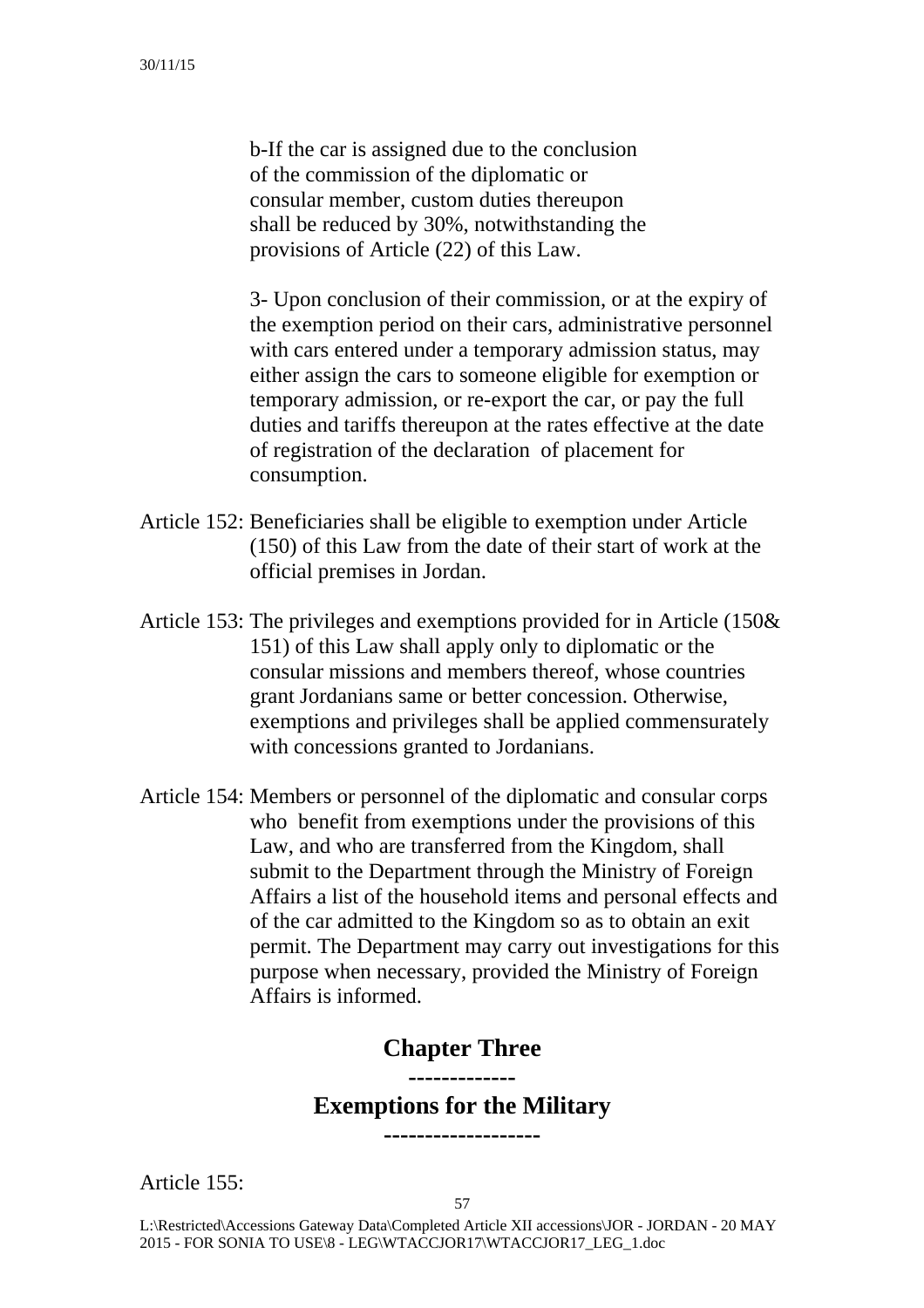A- The armed forces, internal security forces and any Arab forces stationed in Jordan are granted exemption from customs duties and other fees and taxes on all imports of ammunition, weapons, equipment, military fatigue, vehicles and spare parts thereof, and any other items specified by the Cabinet upon the Minister's recommendation.

B-If the imports provided in paragraph A are sold after use or because they are unfit for usage, the Department shall receive 75% percent of the sale proceeds in lieu of customs duties and other fees and taxes.

C-Notwithstanding the provisions of any other laws, items imported for the Military Consumer Corporation, shall be exempt from customs duties and other fees and taxes, in the amounts, and for the classes of goods, and at the values set by the Cabinet, upon the Minister's recommendation, provided the imports have no Jordanian counterpart approved by the Cabinet, upon the recommendation of the Minister and the Minister of Industry and Trade.

# **Chapter Four Personal Effects and Household Furniture**

**---------------------------------** 

Article 156: Except for cars, the used personal effects, domestic utensils and household furniture brought by Jordanians seeking domicile in the Kingdom shall be exempt from duties and taxes. The amounts and classes of exempted items, and terms for applying the provisions of this Article shall be determined by the Department.

### **Chapter Five Returned Goods -----------------**

Article 157: The following shall be exempted from customs duties and other fees and taxes:

> A- Goods of established local origin which are exported from the Kingdom and returned thereto within three years.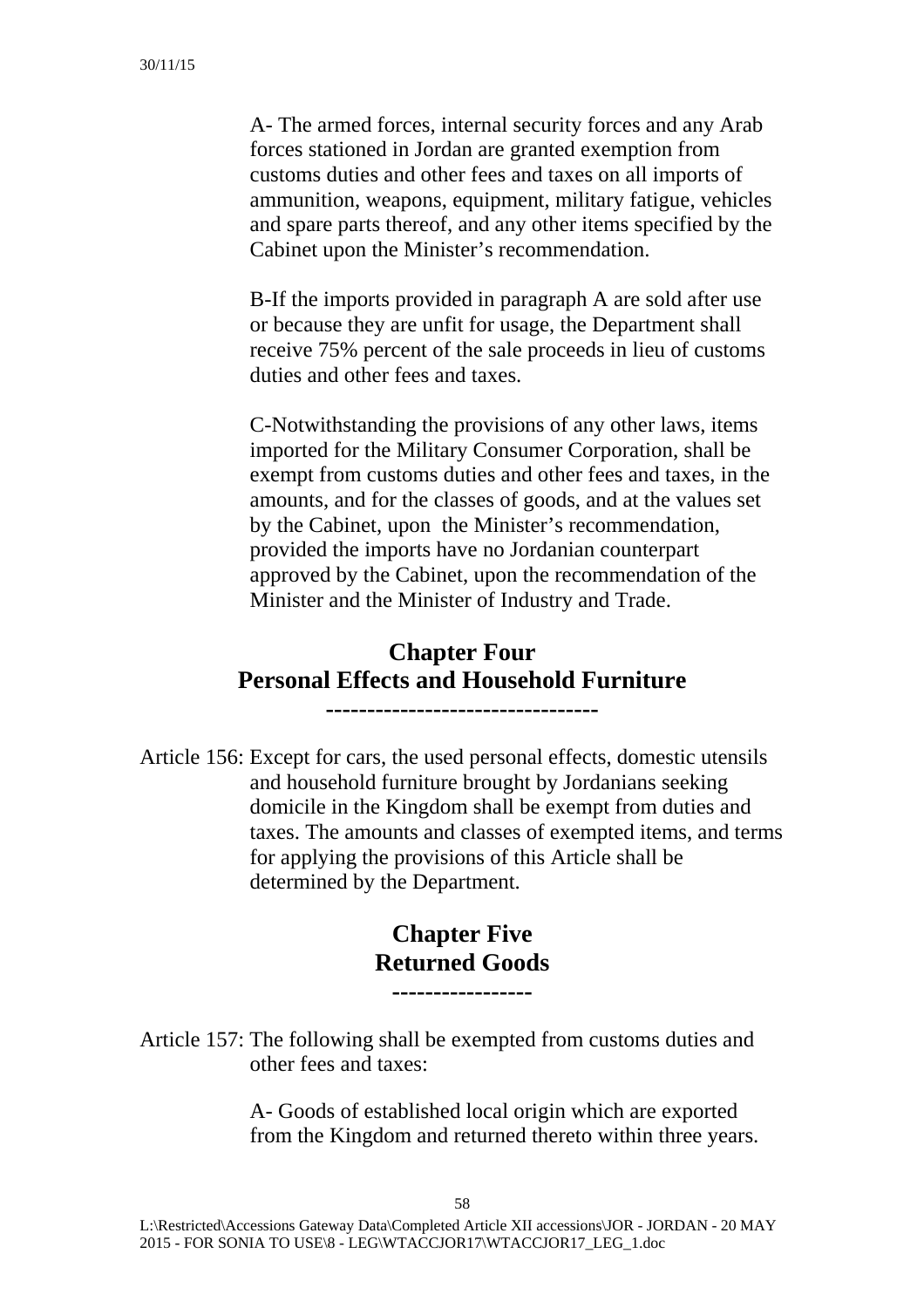B- Motor vehicles returned to the Kingdom, which have been licensed in the Kingdom, provided the customs duties and other fees and taxes thereupon have been paid.

C- Goods exported temporarily for completion of manufacture or for repair, which shall be subject to customs duties only upon the value added by manufacture or repair, and in accordance with the Minister's decision upon the Director's recommendation.

D-Goods which are difficult to distinguish may be excluded from the provisions of this Article, with full fees imposed thereat upon re- export and completion of manufacture or repair.

E- The terms for applying the provisions of this Article shall be determined by the Minister's instructions.

# **Chapter Six Miscellaneous Exemptions**

**--------------------** 

Article158: The items hereunder shall be exempted from customs duties and other fees and taxes set by the Director:-

A- Samples of no commercial value.

B- Samples which may be of use and whose value shall be set in instructions issued by Minister.

C- Supplies, fuels, lubricating oils, spare parts and provision of ships and airplanes, and of the crew and passengers on trips abroad subject to and commensurate with reciprocal concessions.

D- Advertising calendars.

E- Decorations, sport trophies, and scientific prizes which have no commercial attributes.

F- Personal gifts brought by passenger provided they are non-commercial, and in accordance with instructions issued by the Minister upon the Director's recommendation.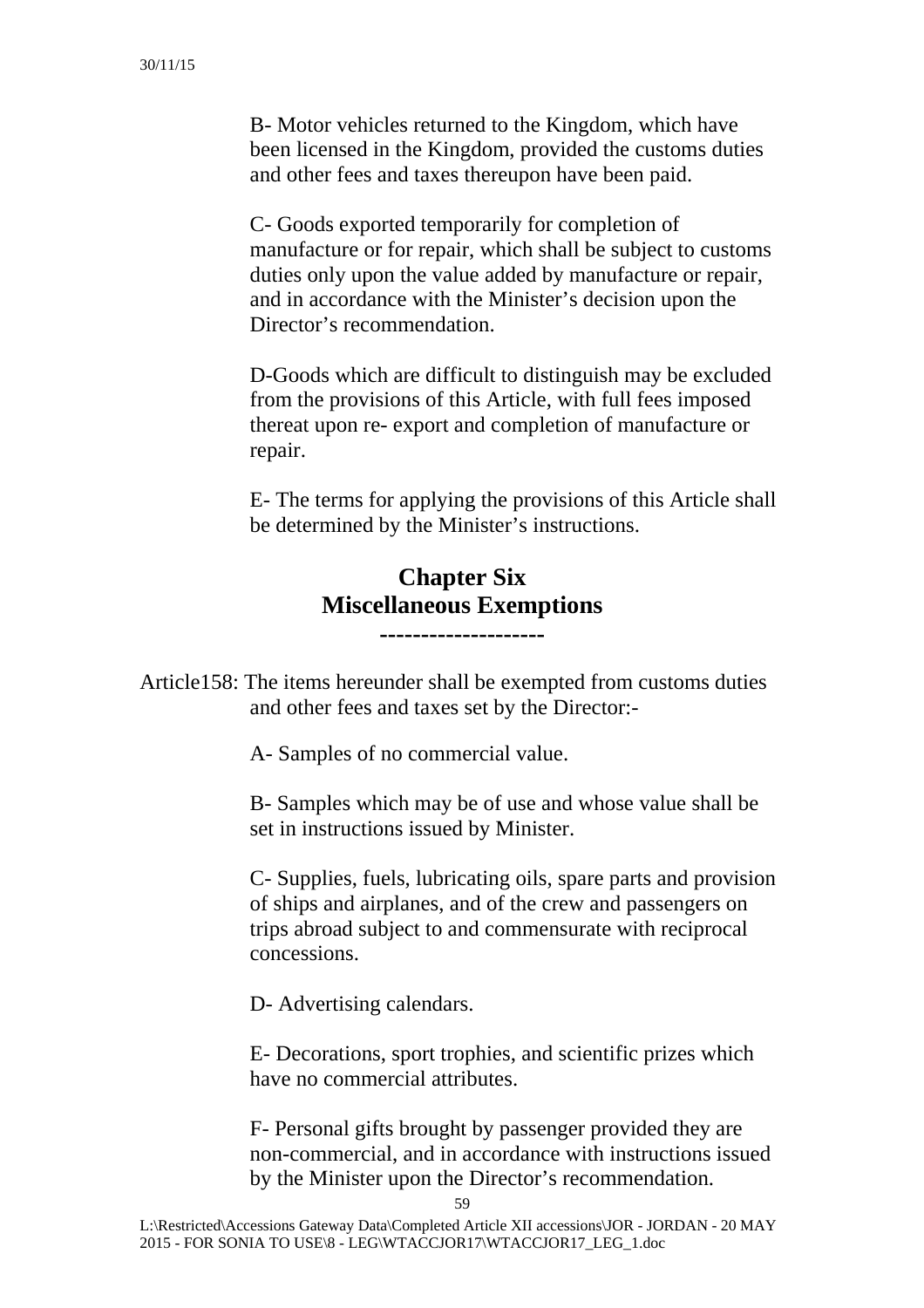G. Educational and medical materials, supporting aids, instruments, machinery, and parts thereof, and means of transports necessary for schools, establishments and programs for the disabled, and for individual or collective productive projects owned and run by the disabled. As well, specialized means of transport for the disabled, as specified upon recommendation of the Ministry of Social Development and according to the terms mutually agreed upon between the said Ministry and the Customs Department.

H- Grants, donations and gifts for the special use of Mosques, Churches and Monasteries.

I- Imports of the Civil Consumer Corporation (Civil Servants shop ) in the kinds and amounts and at the values set by the Cabinet upon the Minister's recommendation, provided the imported item has no Jordanian counterpart product approved by the Cabinet upon the recommendation of the Minister and the Minister of Trade and Industry, and not withstanding other Law that provide otherwise.

### **Chapter Seven Common Provisions --------------------------**

Article 159:

A- The exemptions provided for in this section shall apply to the items subject to exemption, whether such items are imported directly or through an intermediary, or bought from storehouses, warehouses or from the Free Zones, subject to the terms set by the Department .

B- Disputes regarding the eligibility for of the goods provided for in this section for exemption shall be resolved by the Director.

### **Title Nine**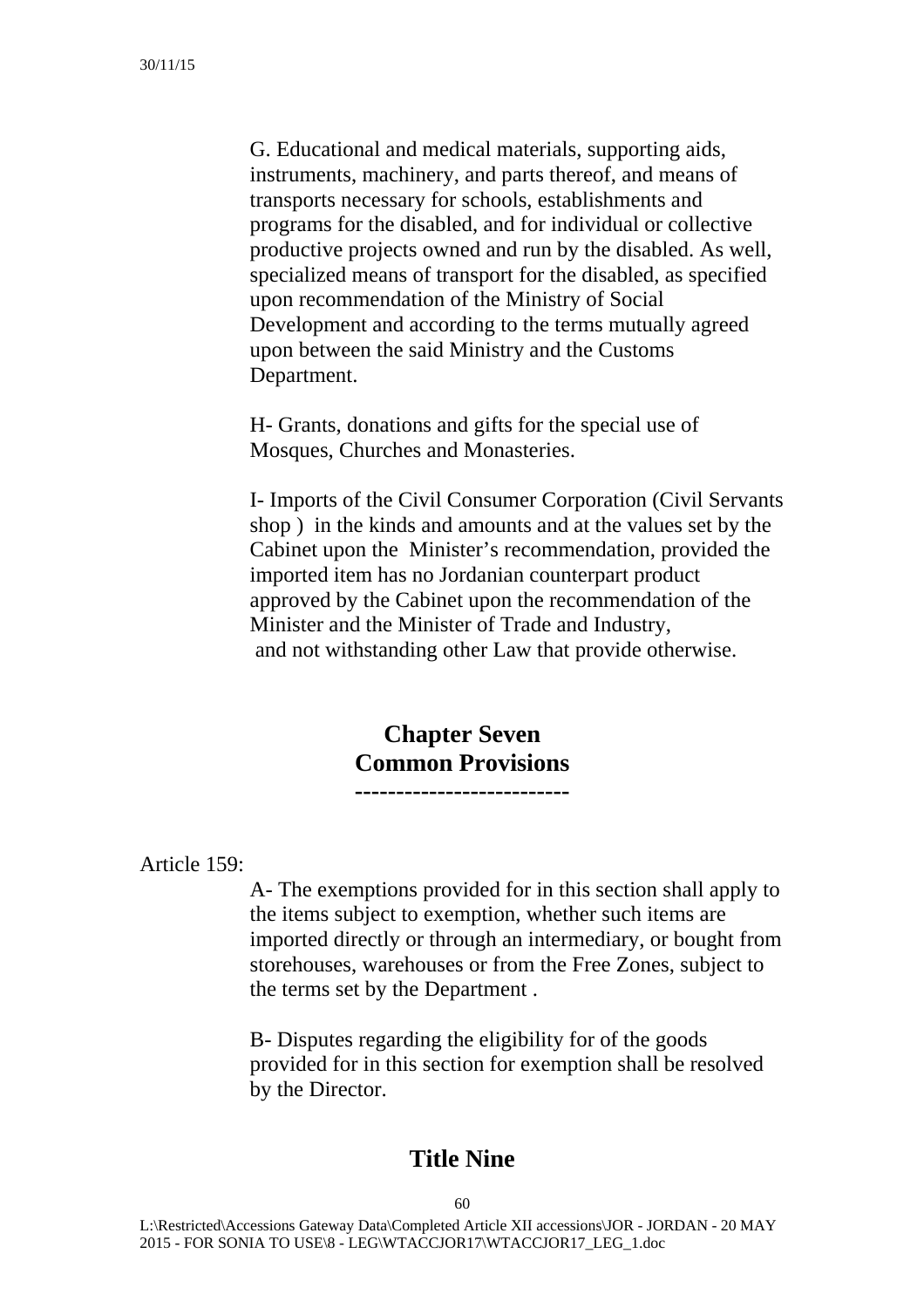**\*\*\*\*\*\*\*\*\*\*\*\*\*\*\*** 

### **Allowances for Services**

**--------------** 

Article 160:

A- Goods placed in the Department yards and stores shall be subject to the fees for storage, porterage, insurance and other services required for the storage and inspection of goods. The storage fees shall not, under any circumstances, exceed half the estimated value of goods. Allowances for services at stores and warehouses managed by other entities shall be collected by such entities, according to the applicable provisions and rates.

 B- Goods shall be subject to charges for packing, buttoning, leading, analyzing, sealing and other services.

C- The allowances mentioned in this Article, the terms for their collection, and the grounds for their reduction or for exemption therefrom, and the value of the publications provided by the Department shall all be determined by Minister's instruction published in the Official Gazette.

### Article 161:

A- The following allowances shall be levied from the owners of the goods for the benefit of officials of the Customs Department and other departments working therewith:

1- 0.002 of the value of the imported goods, and re-exported goods and locally-sold goods.

2- 0.001 of the value of transit goods.

B- Upon the Minister's recommendation , the Cabinet may grant exemptions from payment of allowances on goods.

C- Upon the Minister's recommendation, the Cabinet may stipulate allowances for overtime work done at workshops, factories, ships or any other place outside the customs territory..

D- Allowances levied pursuant to this Article shall be paid to the eligible officers as specified in paragraph (A) of this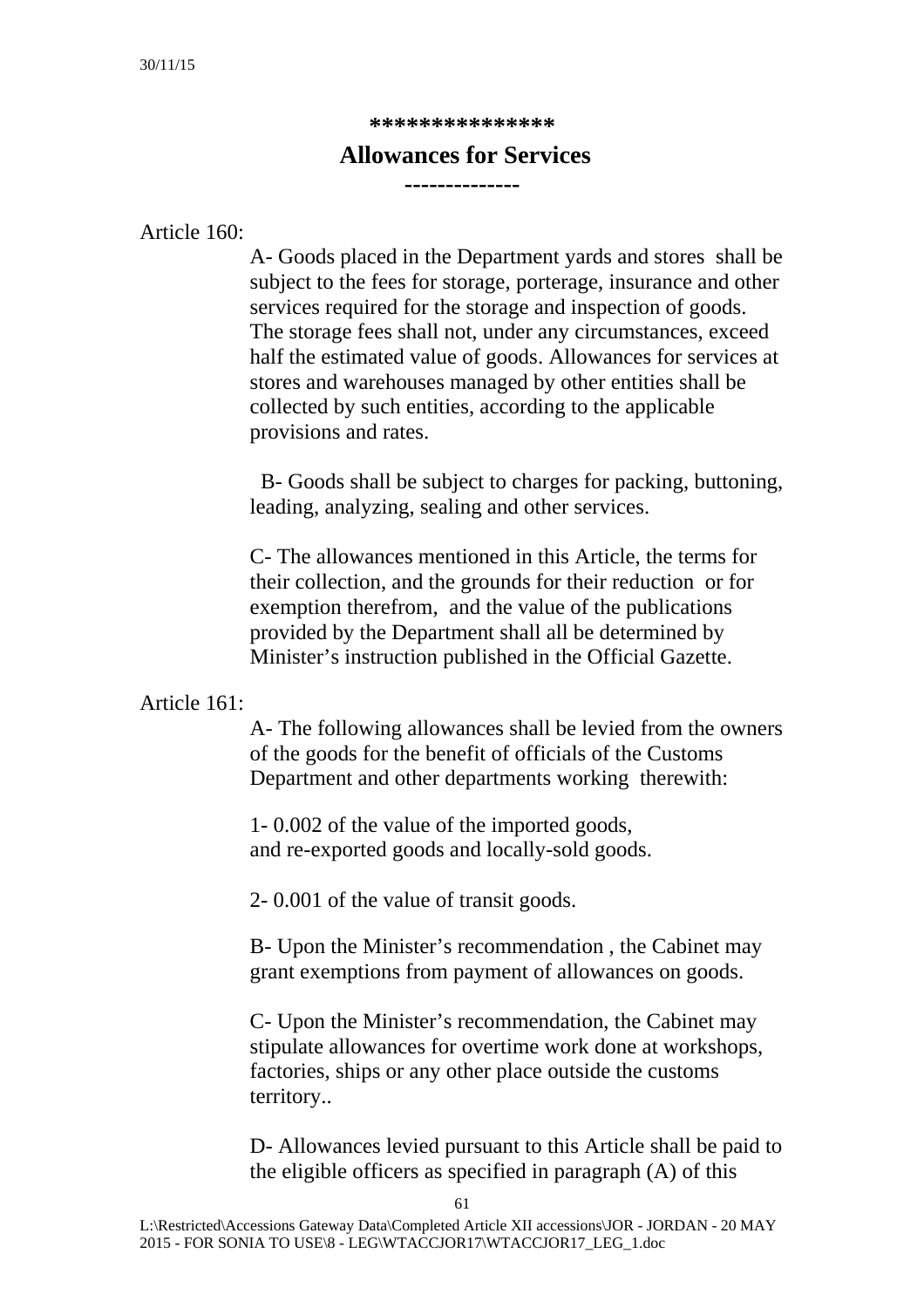Article, and in the way prescribed by the Minister. The outstanding amount shall be deposited in a special fund for the Department. The Minister or a mandatory thereof may draw on the deposited money in the fund to improve the customs houses, establish housing compounds and provide housing loans for customs officials and to improve the living, sport, cultural and social standards of customs official.

- Article 162: The exemption and drawback provisions of this Law shall not apply to the fees and allowances mentioned in Articles (160 &161) of this Law.
- Article 163: Documents confirming payments of duties and taxes, or completion of customs formalities or documents authorizing the transport, circulation or possession of goods shall be issued to the persons concerned, upon request thereof, for a fee of 1 JD for each document, and subject to the terms set by the Director.

### **Title Ten**

**\*\*\*\*\*\*\*\*\*\*\*** 

#### **Customs Clearance Agents ----------------**

Article 164: Declaration about goods at customs, and completion of customs formalities for imports, exports, and other customs statuses may be done by:

> A-Owners of goods or employees thereof who meet the requirements set by the Director, including the terms of authorization.

B- Licensed customs clearance agents.

Article 165:. The persons mentioned in the previous paragraph must submit a delivery order. The endorsement of the delivery order to the customs clearance agent or the owners employee shall be considered an authorization for completing the customs formalities. The customs Department bears no responsibility for the delivery of goods to the endorsee.

Article 166: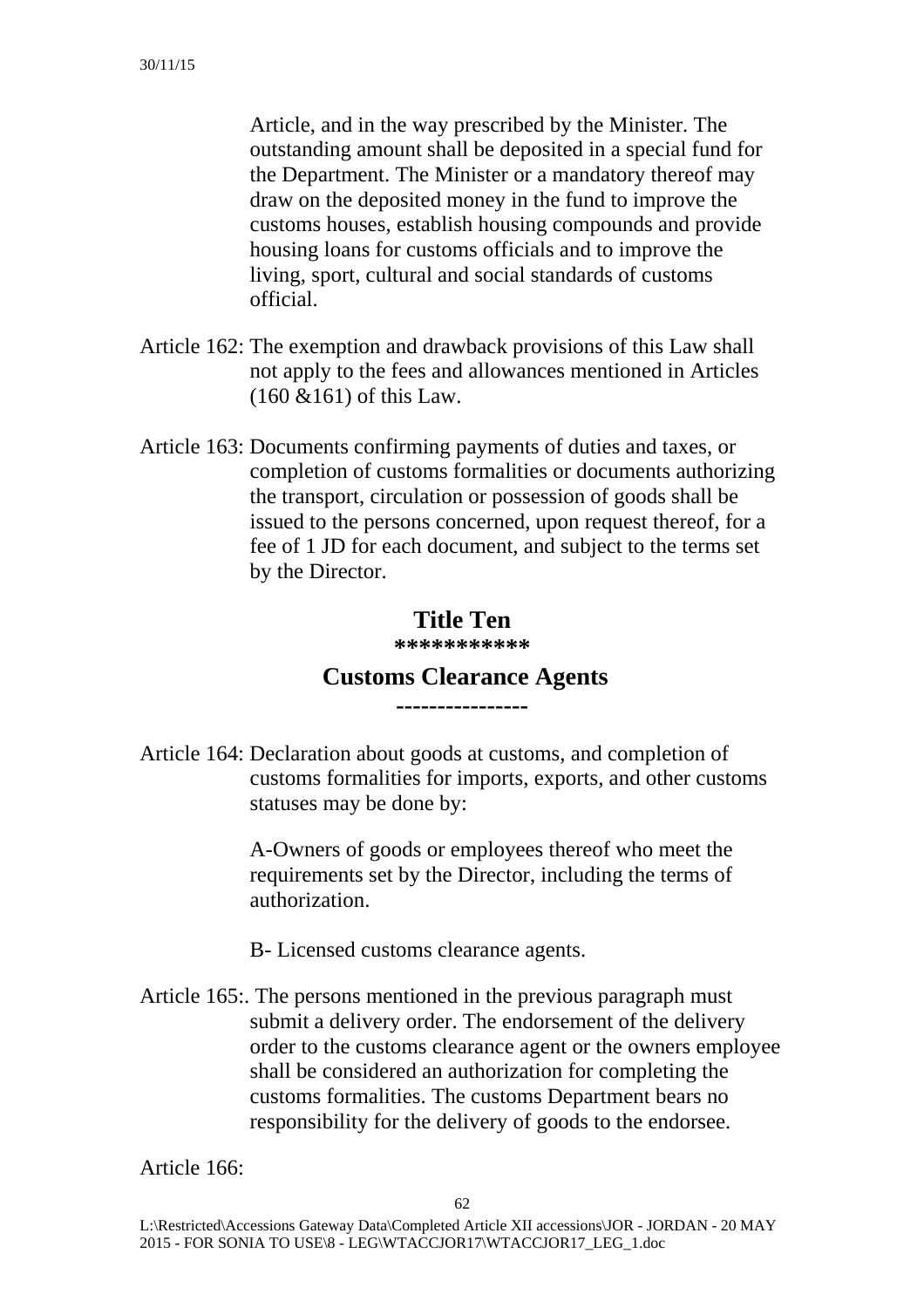A- Without prejudice to acquired rights, customs clearance may be practiced professionally only by persons licensed by the Minister upon the Director's recommendation.

B- In the case of natural persons:

1- Agent must be a Jordanian citizen.

2- Agent must be at least twenty years old.

3- Agent must have completed secondary school or worked as a customs official in the Customs Department for 15 years.

4-Agent must have practiced customs clearance, or worked as a customs official for a licensed entity in the Kingdom, or provided a service classified by the Department.

5-Agent must be of good repute and conduct and must not be sentenced to any crime or misdemeanor against morals.

C- In the case of juridical persons:

1- Agent must be a registered Jordanian company.

2- The general manager or the managing partner, as well as the branch directors must meet the terms stipulated in paragraph (B) of this Article.

D- The Director may allow the licensed agent to hire one or more employees provided they meet the terms stipulated in paragraph (B) of this Article with the exception of items (2) and(4) thereof.

E- Applicants for a license to practice clearance must be use the special forms designated for this purpose .

F- Upon the Director's recommendation, the Minister may grant the license, or deny it upon justification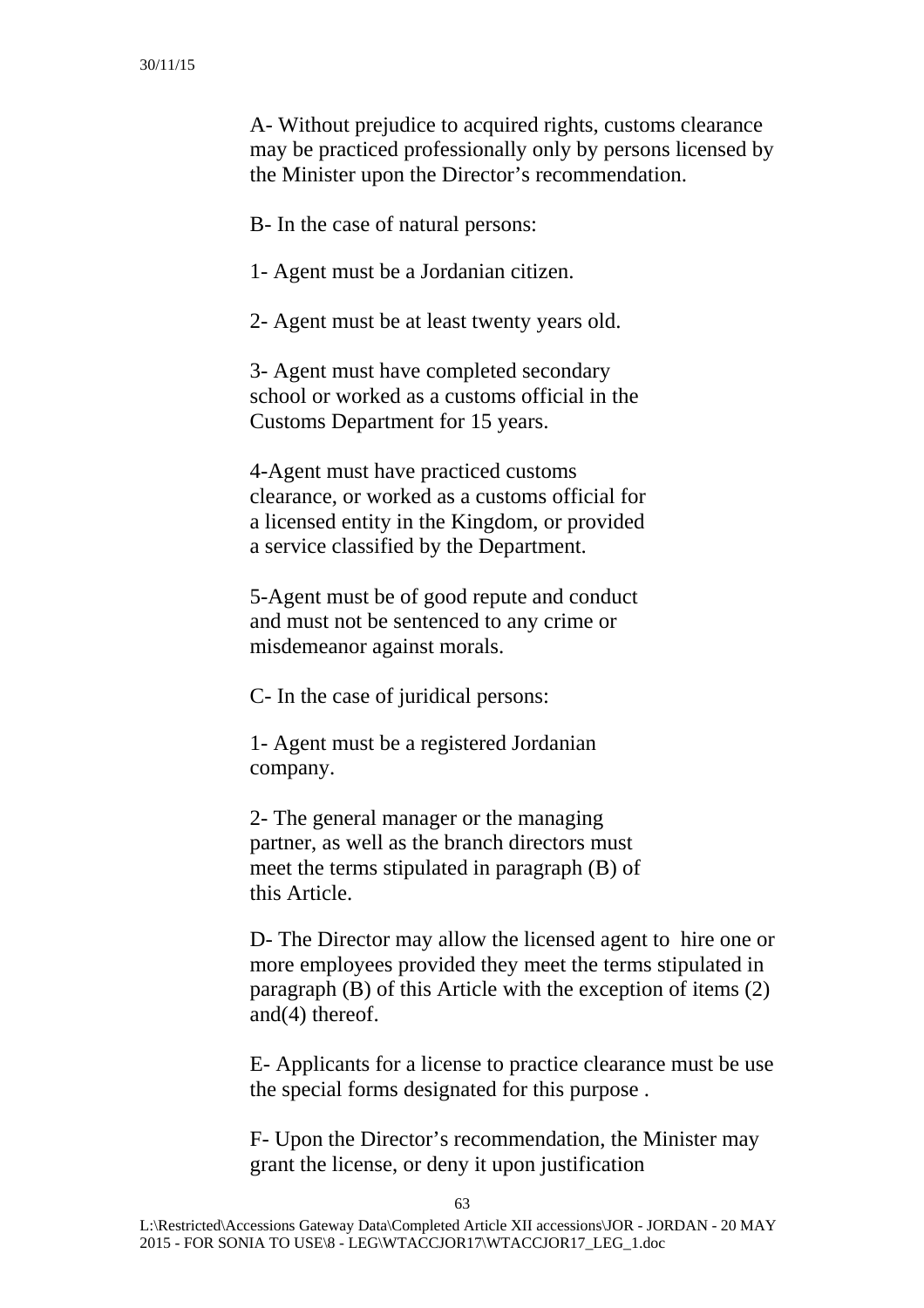G- A license fee of three hundred JDs shall be charged for the main office, and two hundred JDs for every branch.

H- The license shall be valid for a period of one year ending on the 31st of December, and renewable upon the Director's approval.

I- The license of a customs clearance agent shall be revoked entirely by a Minister's decision, if any of terms or qualification stipulated in this Article seize to be fulfilled.

J- The customs clearance agent must operate through an office and must obtain the required municipal permit.

K- 1- The Director may hold an annual competence exam for new customs clearance agents, and deny license if the exam is not passed.

2- The Director may issue the necessary instructions.

### Article 167:

A- The customs clearance agent shall be responsible towards the consignees, the Department, and investors in storehouses, warehouses and free zones, for the actions of the agents employees, and shall provide the employees with authorizations prepared in accordance with the provisions of this Law, which authorization shall be deposited with the Department.

B- A license applicant shall submit a bank surety in the amount set by the Director, but which shall not be less than 5,000 JD, as a guarantee against liabilities that may result from the actions of the licensee or of the employees thereof. The Director may set the surety at a higher amount.

### Article 168:

A- The customs clearance agent may be subject to any of the following disciplinary penalties, commensurately with the offense and as determined by the Director:

1- Written notice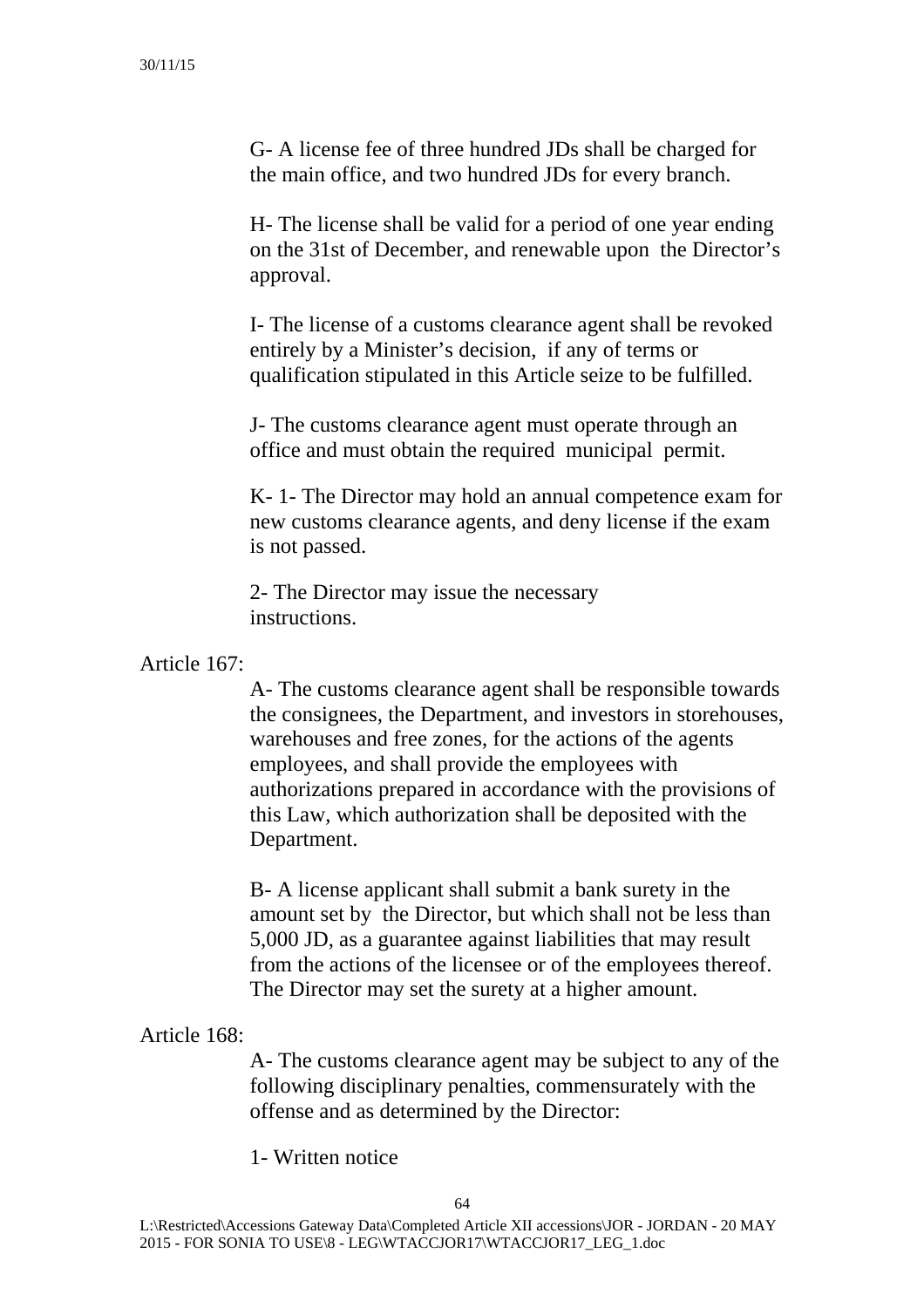2- Written warning

3- Suspension from work for a period not exceeding six months.

B- The agent may be removed from the list of customs clearance agents and may be barred from practice permanently, by the Minister, and upon the Director's recommendation, in the following cases:

1- If the clearance agent is penalized by a written notice or warning three times or more;

2-If the clearance agent is suspended from work more than two twice within four years;

3-If the clearance agent is sentenced in a crime or misdemeanor against morals.

Article 169: By the Minister's approval, the Director may issue instructions specifying:

> A- The number of clearance agents allowed to practice at customs houses.

B- The customs house or houses at which clearance agents may practice.

C- Customs agents fees.

D- Customs clearance companies may establish unions as dictated by public interest and subject to the Minister's approval.

Article 170: Customs clearance agents shall maintain summary records of all customs formalities carried out on behalf of others, according to the terms set by the Director. Agents who fail to maintain such records shall be subject to the penalty of suspension from practice. In particular, records shall be maintained of payments made to the customs Department, and to the clearance agent and of all other expenses on formalities. The Department shall have absolute authority to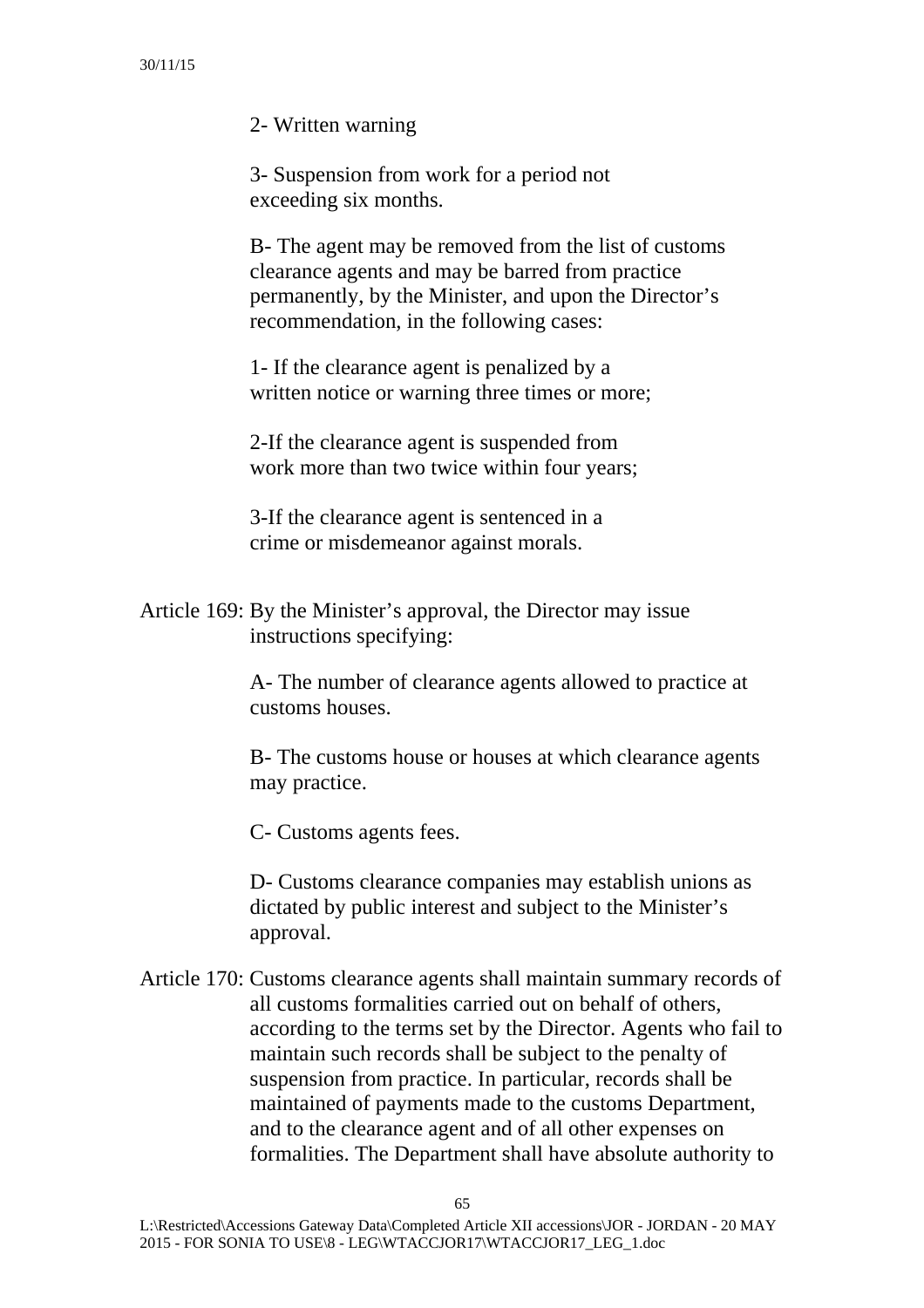examine such records at any time, without the agent's objection.

# **Title Eleven \*\*\*\*\*\*\*\*\*\*\*\*\*\*\*\*\*\***

# **The Rights and Obligations of the Department's Officials.**

**----------------------** 

Article 171:

A- Department's officials on duty are considered members of the judicial police, within the limits of their competence.

B- The Director shall provide Department officials upon appointment with a written service authorization, which must be carried on duty and presented upon request.

- Article 172: Civil and Military authorities and public security forces must, upon request, offer Department officials any needed assistance in carrying out their duties, and the Department shall offer support to other departments.
- Article 173: Customs employees may carry weapons, according to instructions issued to this effect.

### Article 174:

A- A Department official or member of the judicial police whose services are terminated for any reason shall promptly return to the immediate director thereof, any records, authorizations, and provisions entrusted therewith..

B- The jobs, uniform, ranks and distinguishing marks of customs judicial police shall be specified in regulations issued in accordance with provisions of this Law.

Article 175:

A- Any person charged officially with implementing this Law shall consider as confidential, and shall handle accordingly, all documents, information, statements and official papers relating to this Law or to the implementation of its provisions.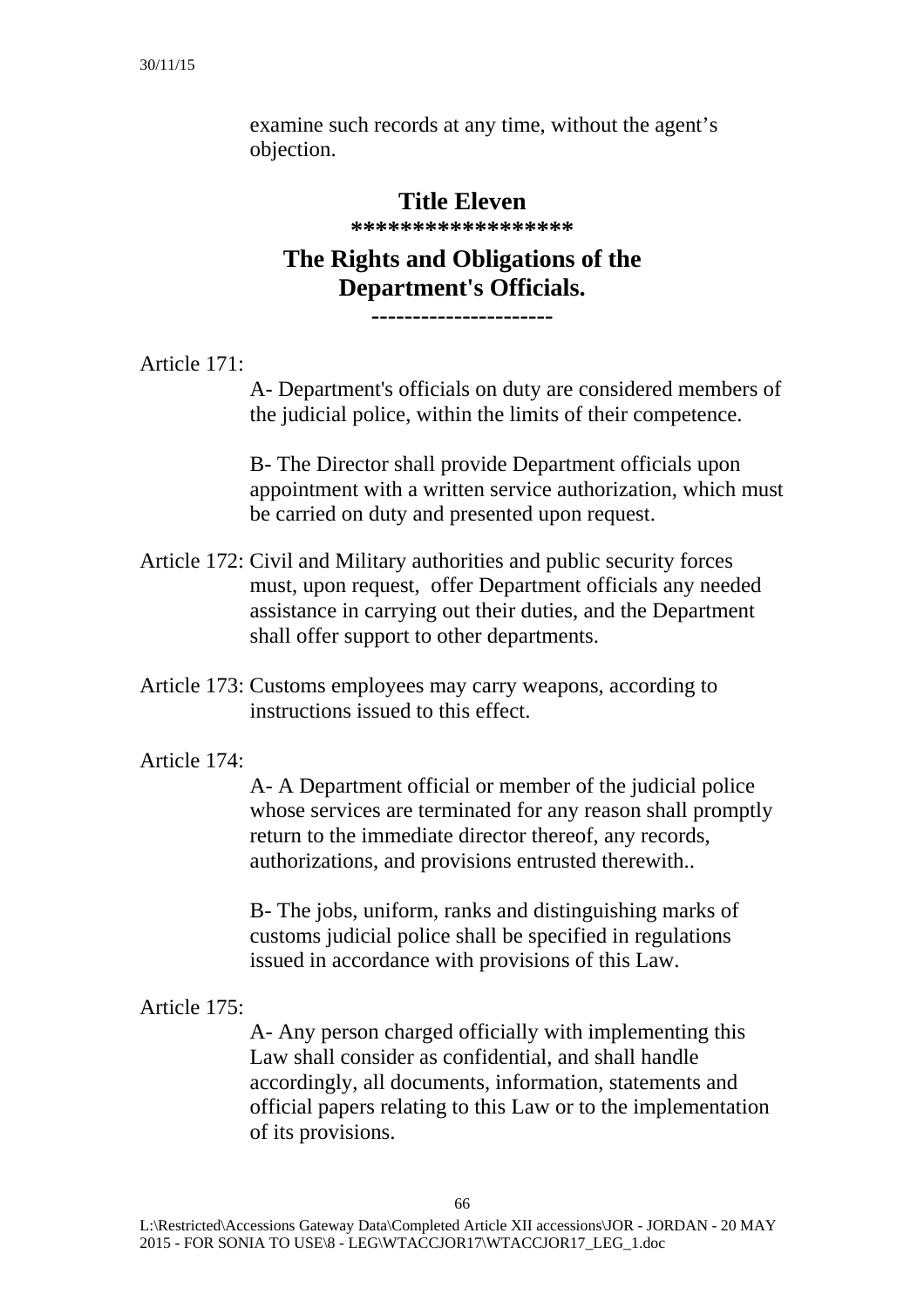B- The Department may exchange information with ministries, government agencies, departments and official entities for the purpose of implementing the provisions of this Law and other Laws in force.

> **Title Twelve \*\*\*\*\*\*\*\*\*\*\*\*\*\*\*\*\*\*\*\*\***

### **Chapter One: Customs Territory**

**---------------------------------** 

Article 176: Ascertained prohibited goods, goods subject to exorbitant duties and other goods designated by a Minister's decision published in the Official Gazette shall be subject to the provisions of the customs territory, even when such goods are outside the customs territory.

Article 177:

A- Goods subject to the provisions of the customs territory may not be transported without a transport permit, issued by the Department according to the terms set by the Director.

 B- The possession of the said goods is prohibited and their placement in warehouses shall only be in the areas designated by the Minister.

C- Ordinary necessities whose possession for consumption purposes within the customs territory is allowed shall be specified by the Director.

Article 178: The illegal transport, possession or circulation within the customs territory of goods which are subject to the provisions of the customs territory shall amount to exportation and importation by smuggling, to the extent that such goods are subject to the territory's provisions with regards to importation and exportation, and unless evidence indicates otherwise .

# **Chapter Two Investigation of Smuggling**

67 **---------------**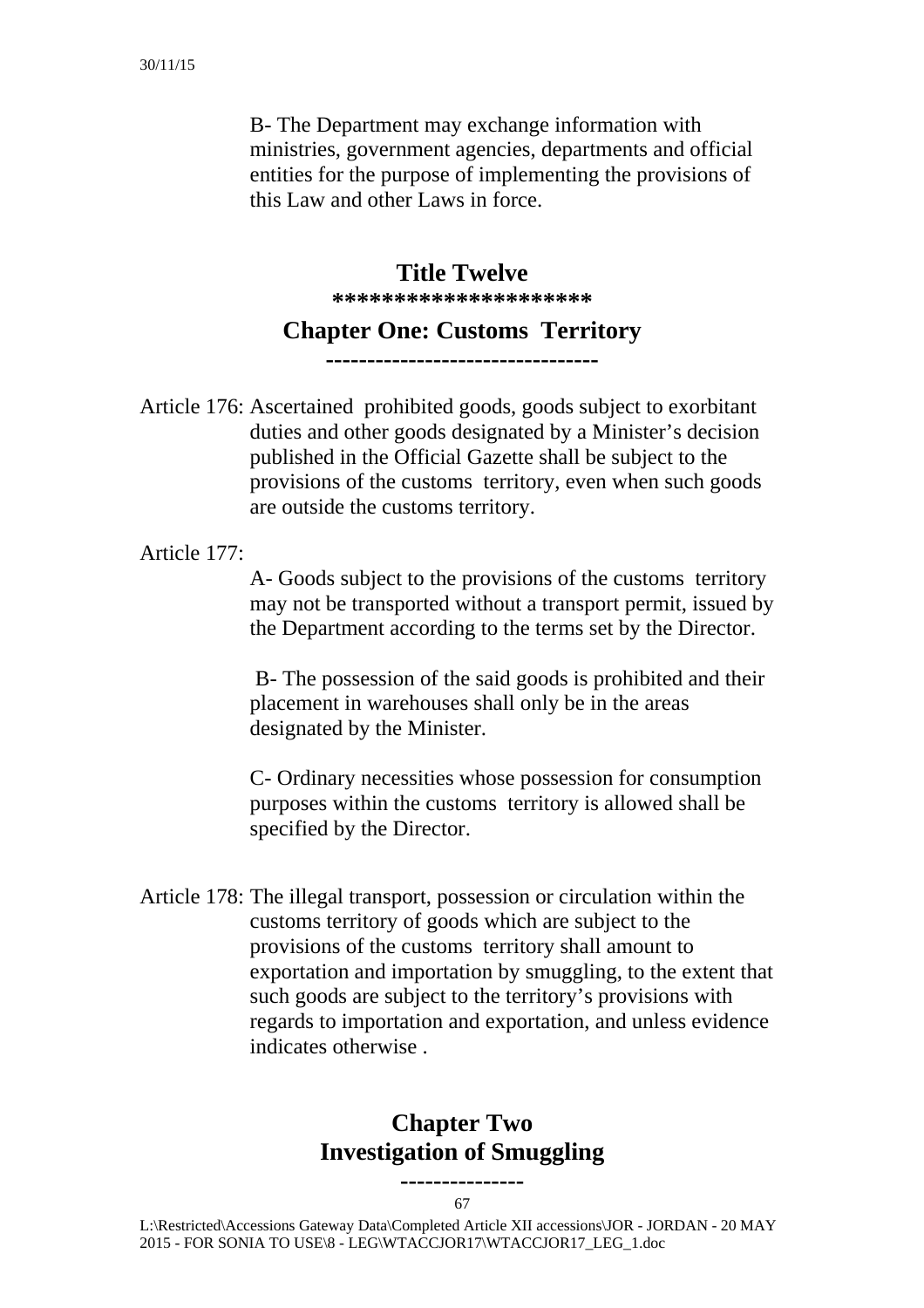### Article 179:

A- In enforcing the provisions of this Law and combating smuggling, authorized Department's Officials shall be entitled to inspect goods and means of transport and to search people in accordance with the provisions of this Law and other Laws in effect. Drivers of means of transport shall comply with the orders of customs officials and judicial police, who are entitled to use all the necessary means to stop vehicles whose drivers do not comply with orders.

B- Females may be searched by females only.

C- In the presence of sufficient evidence about smuggled goods, authorized customs officials and public security forces shall have the right to search houses, stores or other places. However residences may be searched only in the presence of the "mukhtar" or two witnesses, and by permission of the public prosecutor.

D- The criminal prosecution of customs judicial police officers for work related crimes shall only be by approval of a committee of:

1- Two civil judges appointed by the Judiciary Council. One of the appointed judges, who shall chair the committee, must enjoy at least a special rank. 2- A representative of the Department appointed by the Minister.

3- The committee decisions shall be reached by unanimity or majority vote, and shall be conclusive.

Article 180: The Department's officials may board all ships anchored at local ports, or incoming or outgoing therefrom, and to remain on board until cargo is completely unloaded. They may also order opened compartments, cabins, cupboards and parcels on board, and may lead-seal restricted goods, or goods subject to exorbitant duties, or ascertained prohibited goods as provided for in Article 2 of this Law, and may ask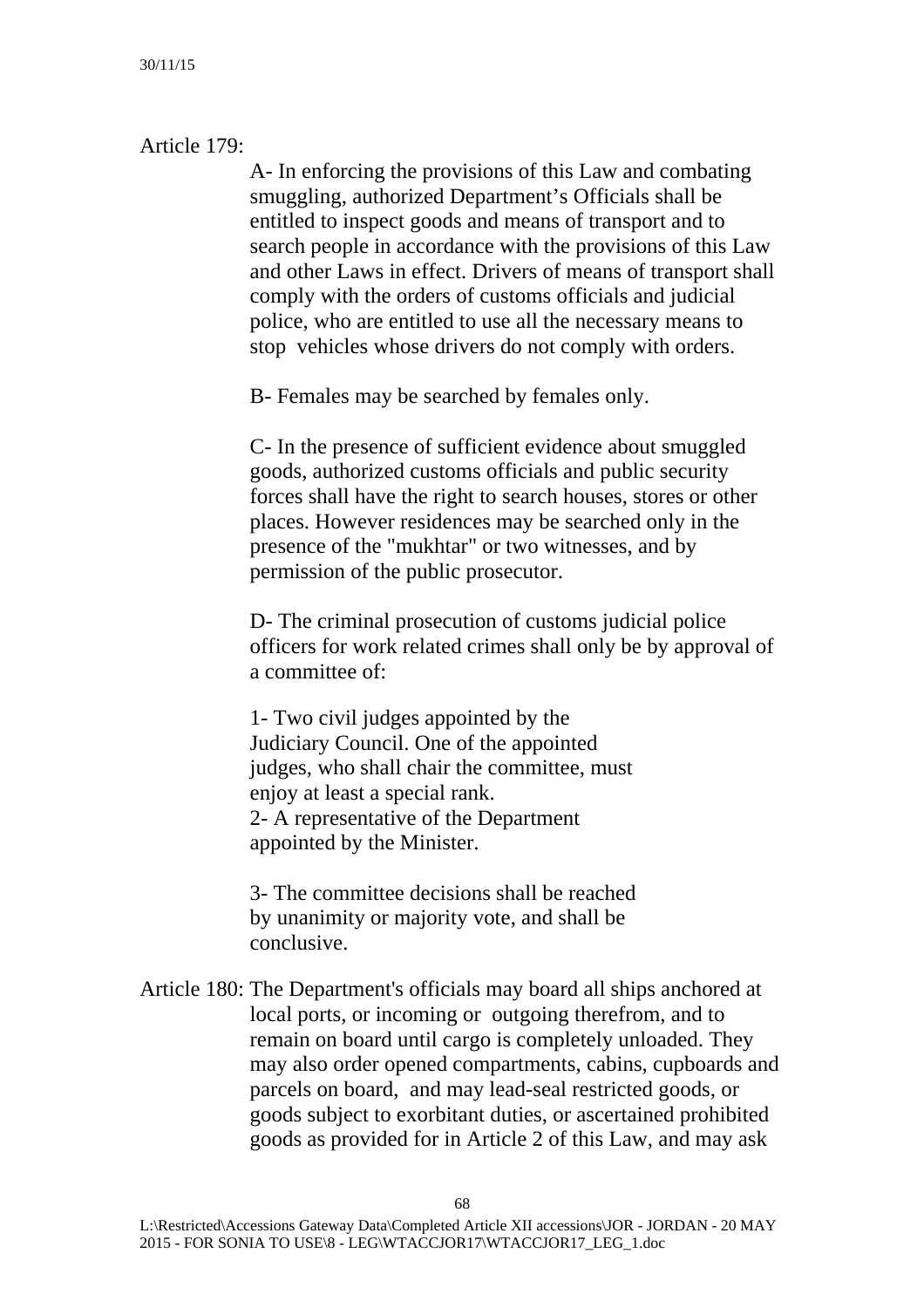the ship master to submit a list of such goods upon entry to the port.

Article 181: The Department's officials may board ships within the customs territory for search purposes, and may ask for the cargo declaration-manifest- and other documents required under the provisions of this Law. If the documents are not submitted, or are unavailable, or if there is reason to suspect the presence of smuggled or prohibited goods of the kinds mentioned in Article 2 of this Law, customs officials shall have the right to take all the necessary measures- including the use of force- to seize the goods and bring the ship to the nearest customs port.

### Article 182:

A- Smuggling and customs offenses may be investigated and goods may be seized as follows:-

1- Within the land and maritime customs territory.

2- In the customs premises, ports and airports, and generally in all areas subject to customs control, including public and private warehouses.

3- Outside the land and sea customs territory, but only in cases involving the pursuit and chase of goods first observed within the customs territory under circumstances suggestive of intent to smuggle.

B- In the case of goods other than the ascertained prohibited goods and goods subject to exorbitant duties, customs officials may investigate and verify smuggling offenses and seize goods outside the areas designated in paragraph (A) of this Law, only if they posses evidence about smuggling written in a preliminary verbal process. Customs officials shall not be held responsible for seizures carried out according to the provisions of this Law, if the offenses are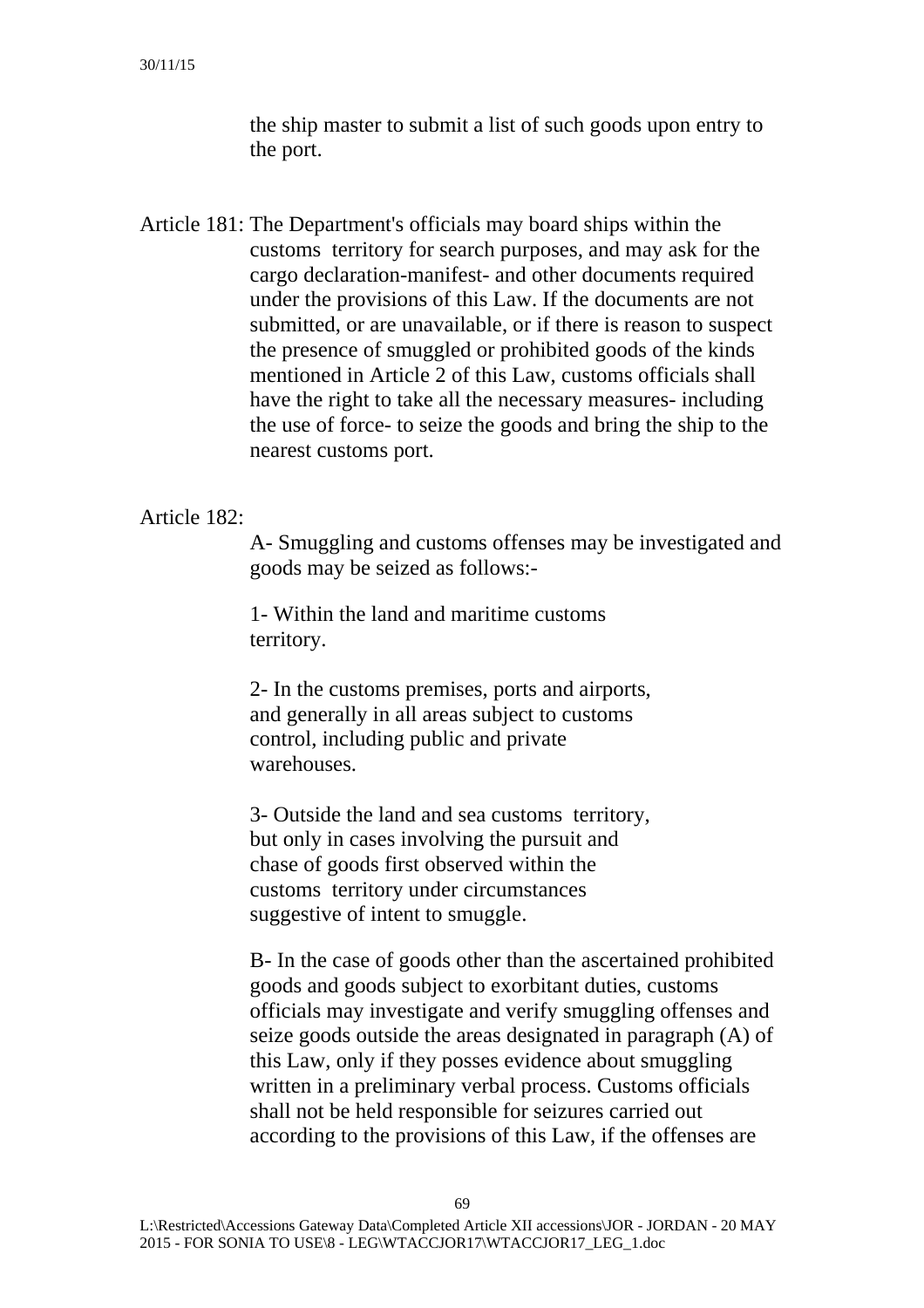not subsequently confirmed, unless gross negligence is committed.

C- The ascertained prohibited goods, prohibited goods, or the goods subject to exorbitant duties, and other goods ascertained by the Director's decision according the provisions of Article 2 of this Law shall be considered to be smuggled unless otherwise proven, if the owners and carriers fail to present the proofs required by the Director.

Article 183:

A- Department's officials charged with verification and investigation may review bills of lading, invoices, commercial correspondence, contracts, records and any other document directly or indirectly related to customs formalities. If necessary, Department officials may seize documents from any entity whose work relates to customs operations, which entities shall maintain the such records and documents for a period of three years.

B- Authorized Department officials may arrest without a warrant any persons caught in flagrant crime.

# **Title Thirteen \*\*\*\*\*\*\*\*\*\*\*\*\*\*\*\*\*\***

# **Customs Cases Chapter One Verbal Processes and their Applicable Procedures --------------------------------------**

Article 184: Smuggling crimes and customs offenses shall be recorded in a verbal process prepared according to the procedures stipulated in this Law.

Article 185:

A- The verbal process shall be prepared by at least two members of the Customs Department or the judicial police or any other official entity, as soon as possible after the customs offense or the smuggling crime is discovered. If necessary, the verbal process may be prepared by one official only.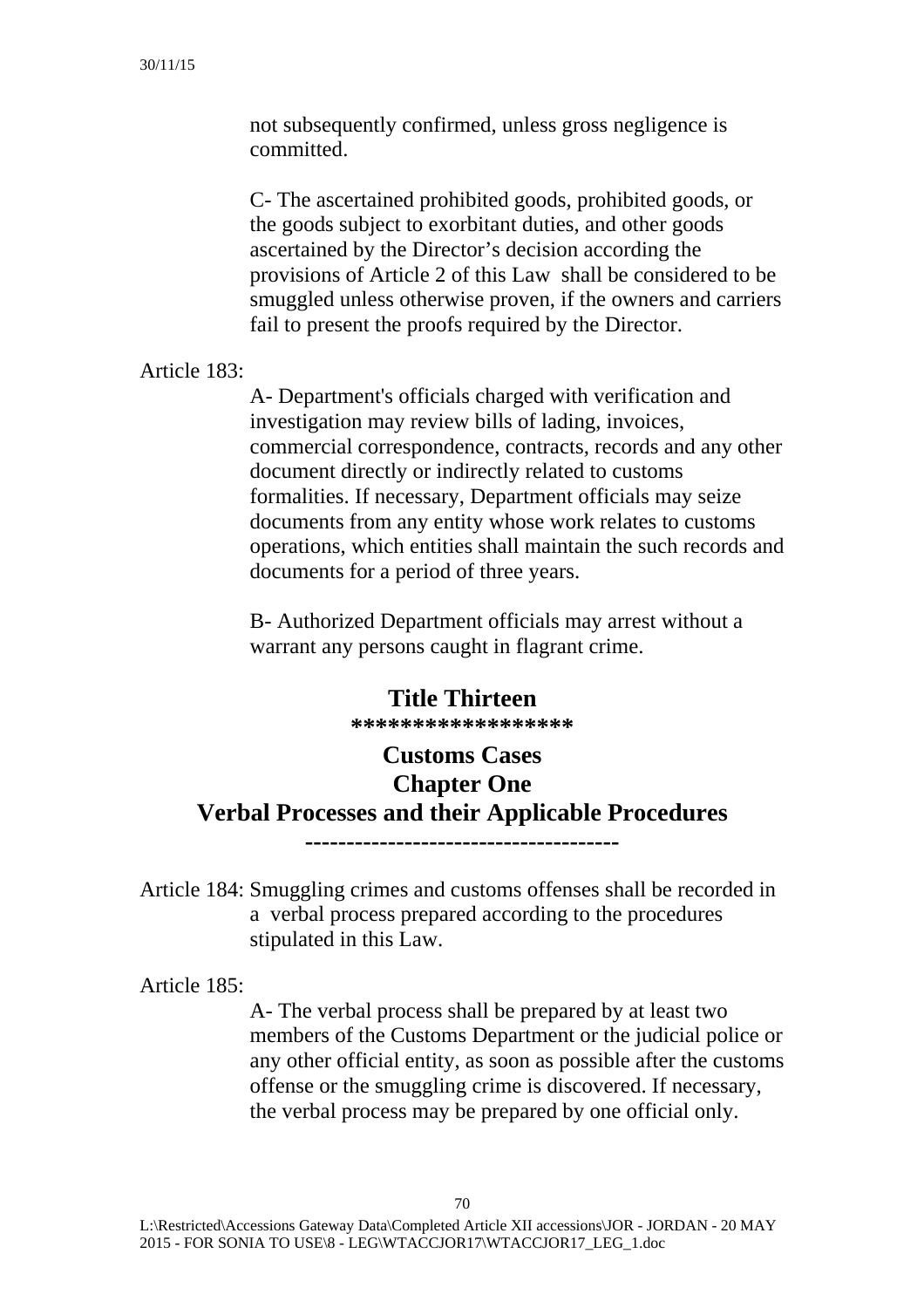B- Smuggled goods, or goods used in concealing the offense or the smuggling crime, and the means of transport thereof, shall be brought to the nearest customs house, if possible.

Article 186: The verbal process shall include the following:-

A- The Place, date and time of its preparation in letters and numbers.

B- The names, signatures, ranks and jobs of those who prepare the verbal process.

C- The names of offenders or smugglers, their descriptions, professions, full addresses, and their domicile of choice if possible.

D-The class, quantity and value of seized goods, and to the extent possible, the duties and taxes thereupon.

E- Goods that have escaped seizure to the extent that they may be known or inferred.

F- Detailed facts, and statements of offenders, smugglers, and if possible, witnesses.

G- The legal Articles applicable to the offense or the smuggling crime, to the extent possible.

H- A statement affirming that the contents of the verbal process were read to the offenders and smugglers present then, and indicating whether or not they consented to and endorsed the contents of the verbal process.

I- All other relevant facts, including whether the offenders or smugglers were present or absent at the time of taking inventory of the goods.

### Article 187:

A- Material events recorded in verbal process in accordance with Articles (185&186) of this Law, and witnessed by those who prepared the verbal process, shall be considered established facts, unless otherwise proven.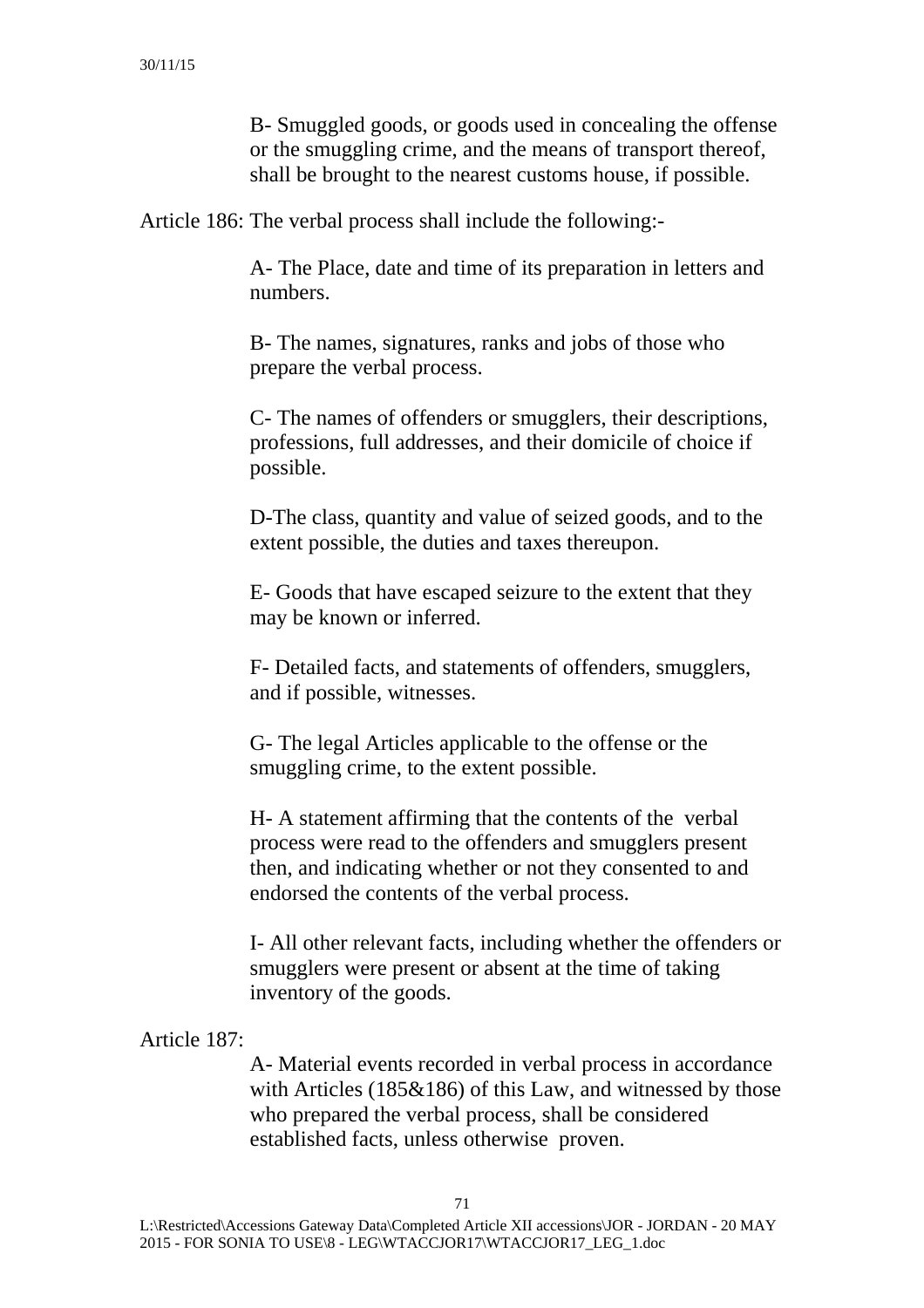B- A verbal process which is formally defective shall not be considered invalid and may be returned to the preparer for completion. A verbal process which is factually incomplete may not be returned for completion. Verbal processes prepared according to the previous Articles, and incorporating testimonies, facts, and statements verified in other countries shall be of equal evidentiary force.

Article 188:

A- Smuggling crimes may be verified and proven by all means of evidence, and not necessarily on the basis of seizure of goods within or outside the customs territory. Declared goods which are inspected and cleared without comment or reservations by the Department regarding smuggling, may, nonetheless be subject to investigation for smuggling subsequently.

B- Customs offenses may be verified and proven by all means of evidence, and the importer shall bear liability for such offenses.

- Article 189: Forgery claims must be submitted to the Customs Court of First instance at the first court session, and in accordance with the court procedures in effect. If the court finds evidence and indications of forgery, it shall refer the forgery investigation to the Attorney General and shall postpone hearings until the forgery claim is settled. However, if the verbal process includes items other than the ones covered by the forgery claim, the court shall hear and reach decisions about the remaining items without delay.
- Article 190: A single verbal process may cover more than one offense if the value of goods for each offense does not exceed five JDs, but subject to the limits and instructions set by the Director. Moreover, such goods may be confiscated by a decision of the Director, or a deputy thereof. Petitions for review of any kind shall not be admitted before payment by owners of the customs duties and other fees and taxes and fines due upon the goods.

### **Chapter Two Precautionary Measures**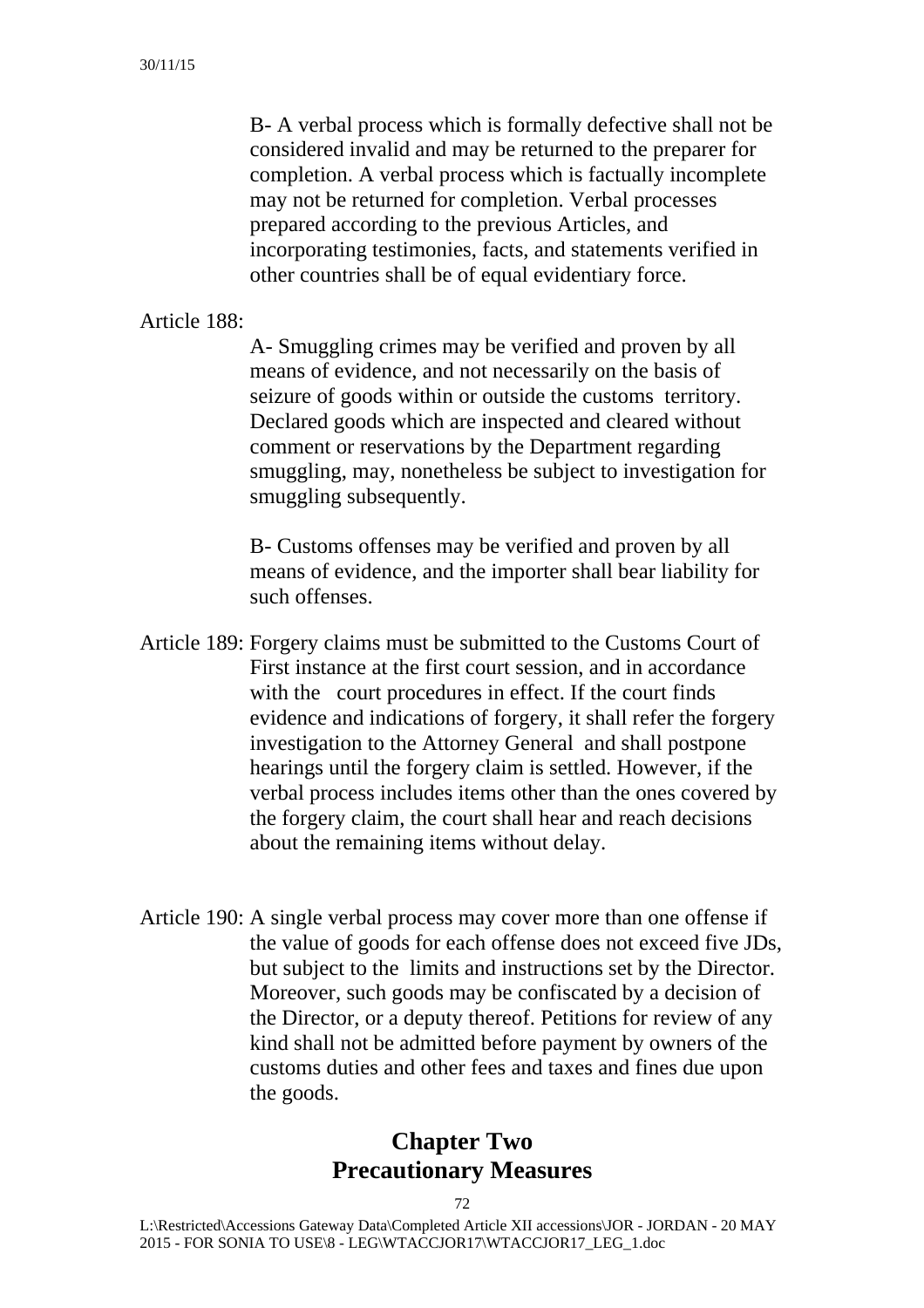### **Section One: Precautionary Seizure**

**--------------------------------** 

Article 191: Preparers of the verbal process may seize smuggled good or goods which are subject of an offence, and the means of concealment and of transport thereof, as well as any documents, for the purpose of proving offenses and smuggling crimes and ensuring payment of fees, duties and fines.

### **Section Two Precautionary Detention**

**-----------------------** 

Article192:

A- Precautionary detention of persons is allowed only in cases of:-

1-Flagrant smuggling crimes .

2- Acts which obstruct investigations of the smuggling crime or what amount thereto.

3- Persons who are likely to flee or disappear to evade penalties and compensation sentences.

B- The detention decision shall be issued by the Director or a mandatory thereof, who shall also notify the competent public prosecutor. The detainee shall be referred to the competent court within 24 hours. If necessary for purposes of interrogation, this period may be extended by another 24 hours subject to the Attorney General's approval, provided the detainee is referred to the customs court immediately after interrogations are concluded.

#### **Section Three ---------------**

**Restrictions on Travel of Smugglers and Offenders -------------------------------** 

 L:\Restricted\Accessions Gateway Data\Completed Article XII accessions\JOR - JORDAN - 20 MAY 2015 - FOR SONIA TO USE\8 - LEG\WTACCJOR17\WTACCJOR17\_LEG\_1.doc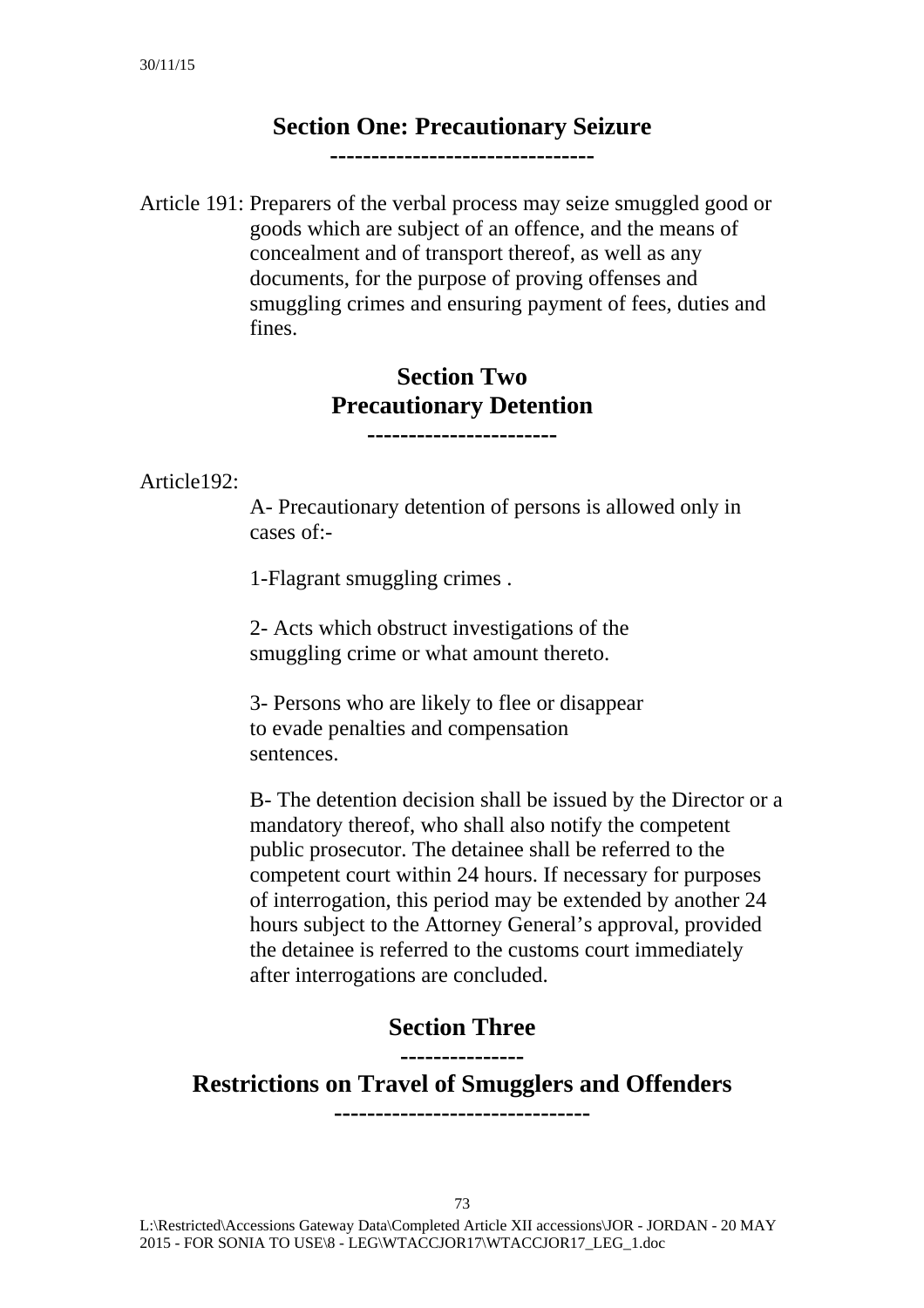Article 193: The Director may ask the competent authorities to stop offenders and smugglers from leaving the country if the materials seized are not sufficient to cover the customs duties, taxes and fines. The Director may cancel the request if the offender or smuggler submits a bank guarantee to cover the amounts that may be due over and above the value of the seized property.

### **Chapter Three Customs Offenses and Penalties Applicable Thereto Section one: General Provisions**

**-------------------------------** 

- Article 194: The customs fines and confiscation provided for in this Law shall be considered a compensation to the Department, and shall not be subject to the provisions of General Amnesty Laws.
- Article 195: In the case of multiple offenses, separate fines shall be imposed on each offence, unless the offenses are inseparable, in which case the highest fine shall apply.
- Article 196: Wherever it is provided that a customs fine shall be set at a certain percentage of the "fees", the term fees shall designate the customs duties and other fees and taxes which are subject to loss.
- Article 197: A customs fine not exceeding the amount of fees shall be imposed on the following:-

A-Goods, other than ascertained prohibited goods, which are imported or exported through smuggling, and whose value does not exceed 100 JDs.

B- Items and objects for personal use, and travelers personal effects, and gifts carried therewith, whose value does not exceed 500 JDs and which are not declared at the customs house upon entry or exit, and are not exempt from customs duties.

In the former two cases, a part or all of the seized goods may be returned, without prejudice to the provisions in effect.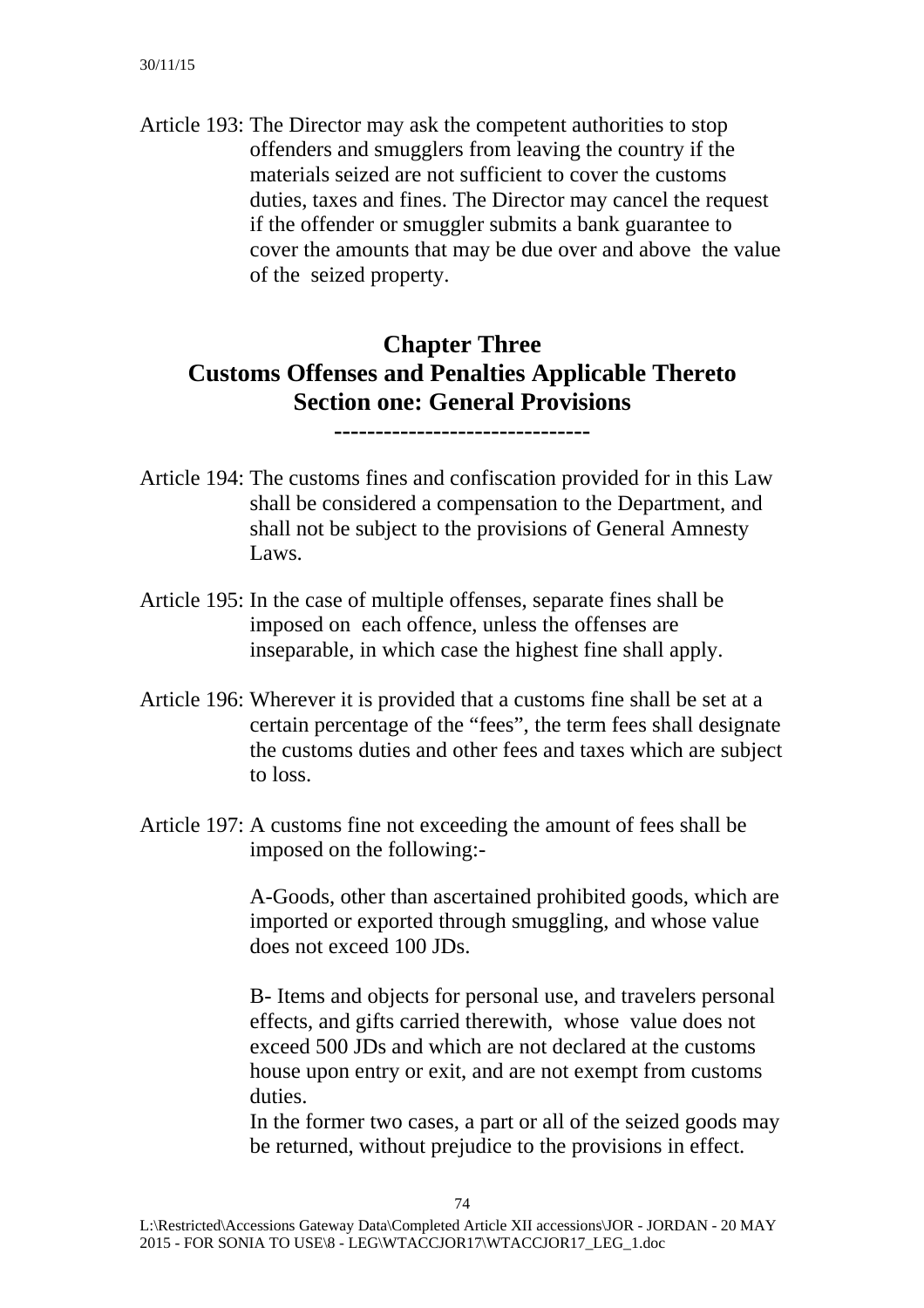## **Section Two Customs Offences and Penalties Applicable Thereto**

**---------------------------------** 

Article 198:

A- Except for cases amounting to smuggling and which are covered by Article (204) of this Law, a fine not exceeding half the amount of duties and taxes due shall be imposed on the following:

1- Unjustified shortages against what is listed in the maritime cargo manifest, or the equivalent document thereof.

2- A manifest in which the actual values does not exceed 10% of the declared value of the goods, or 10% of the weight, quantities, or size thereof, provided the goods are not prohibited goods.

B- Except for cases amounting to smuggling and which are covered by Article (204) of this Law, a fine not exceeding twice the amount of the duties or half the value of goods, whichever is less, shall be imposed upon the following offenses:

1- A declaration intended to affect without a valid basis, eligibility for drawback, or a settlement of the accounts of goods admitted under a temporary admission status, or manufacturing and re-export status, if the value of the duty on such goods does not exceed 500JDs.

2- Unjustified overages against what is listed in the cargo manifest or the document equivalent thereto. Parcels found in overage and which carry signs and numbers identical to those on other parcels shall be considered subject to higher fees or to prohibition.

3- Unjustified shortages against what is listed in the land or air cargo manifest or the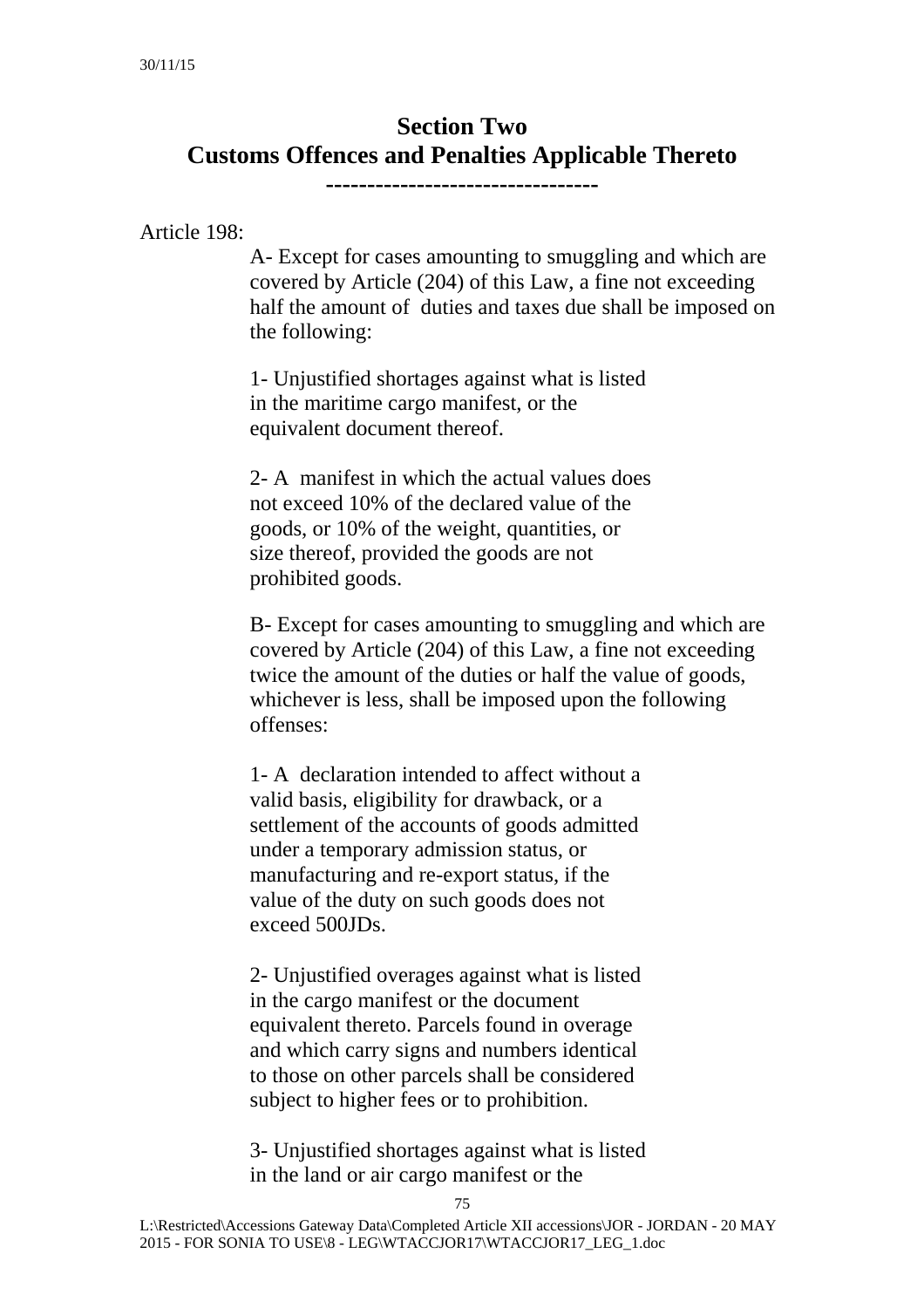document equivalent thereto, whether the shortage is in the number of parcels, in the contents thereof, or in the quantities of knocked goods.

4- The use of items subject to exemption or reduced tariff in or for other than the purpose of import, or the illegal exchange, sale or disposal of such items without the Department's approval and without submitting the documents.

5- The sale of goods which are admitted under a suspended duty status, or their use outside permitted areas or for other than the purpose of import or in other than their intended function, or the illegal exchange or disposal of such goods, before notifying the Department and submitting the required document.

6- Obtaining drawbacks in a value exceeding 500JDs without a valid basis.

Article 199: Except for cases amounting to smuggling, and which are provided for in Article (204) of this Law, the following offenses shall be subject to a fine not less than 50 JDs and not more than 500 JDs:-

> A- Submitting an export declaration which leads invalidly to evading export licensing or currency repatriation requirements.

B- Submitting a declaration which is invalidly intended to affect eligibility for drawbacks, or a settlement of the accounts of goods admitted under a temporary admission status, or manufacturing and re-export status, if the value of the duty on such goods does not exceed 500JDs.

C- Transporting passengers or goods within the Kingdom by means of vehicles admitted under a suspended duties status in violation of the provisions of Laws and regulations.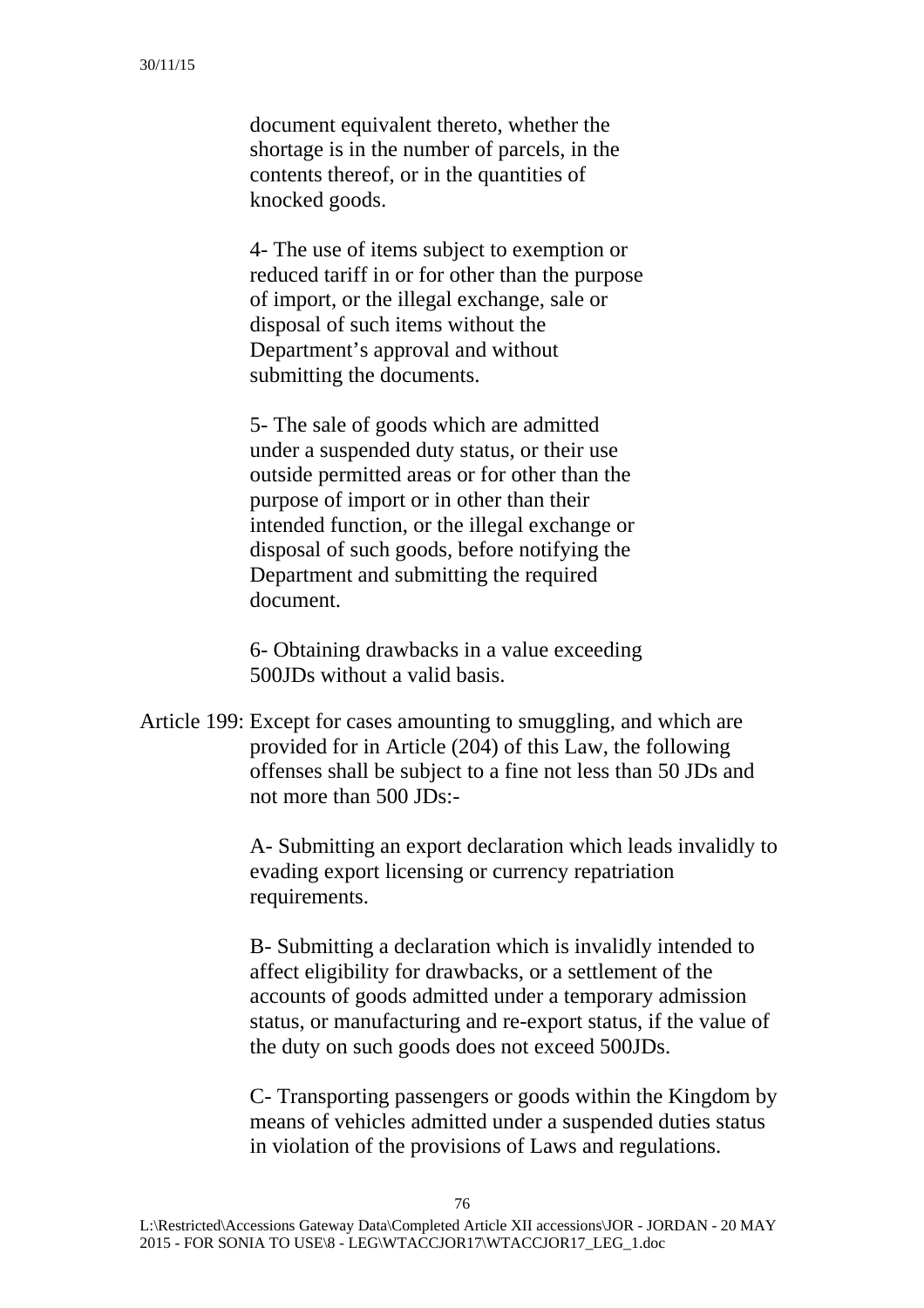D- Taking a route other than the designated transit route or re-exporting goods without the Department's approval .

E- Removing the lead, buttons or the customs seals from goods consigned by transit or prepared for re-export.

F- Submitting late after the expiry of the delay period, the documents required for the discharge and settlement of transit declarations or undertakings regarding temporary admission, or admission for internal manufacturing under a suspended duties status or re-export.

G- Violating any of the terms and provisions of this Law and its pursuant regulations which are applicable to transit, internal manufacturing, temporary admission or re-export.

H- Violating the provisions of private and public warehouses, in which case the due fine shall be fall upon the warehouse owners or investors.

I- Possession by the person concerned of more than one cargo manifest or the document equivalent thereto.

J- Possession or transport of goods which are subject to the customs territory's judicial police, illegally or in a manner which is inconsistent with the contents of the transport permit.

K- Ferrying by ships with loads of less than 200 freight tons, within the maritime customs territory, of restricted or prohibited goods, or goods subject to exorbitant duties, or ascertained prohibited goods, whether or not such goods are listed in the manifest, or a change of course by such ships in other than cases of maritime emergency or force majeure.

L- Anchoring ships, or landing planes, or parking other means of transport in other than the designated sites authorized by the Department.

M- The departure of ships, planes or other means of transport from the harbor or the customs premise without the Department's authorization.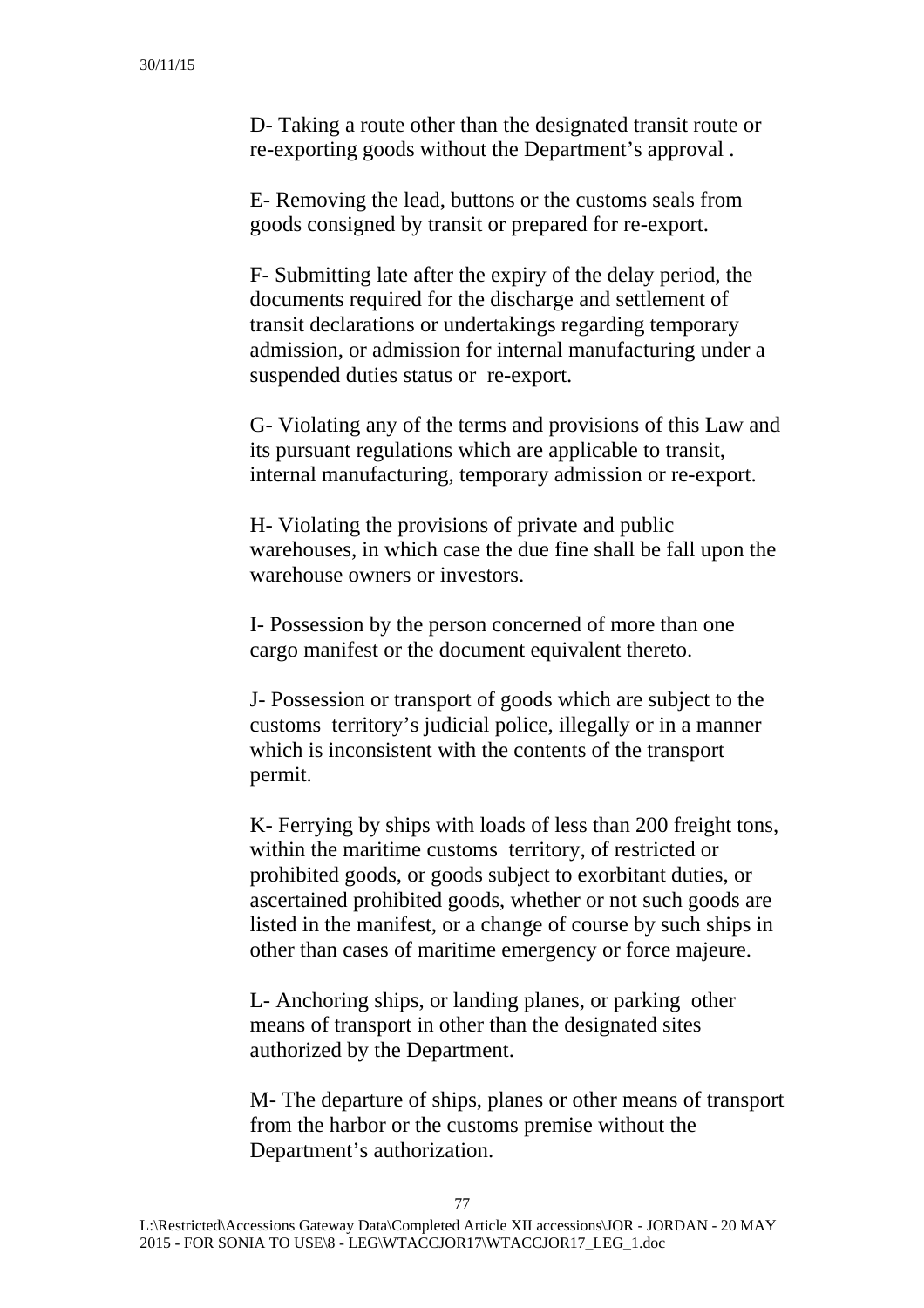N- Anchoring ships of any load and landing planes at other than set harbors and airports, whether in ordinary or in emergency situations, without informing the nearest customs house about this.

O –Transferring goods from one means of transport to another, or re-exporting goods without a declaration or due authorization.

P- Loading and unloading ships, trucks, cars or other means of transport, or withdrawing goods without the Department's authorization, or in the absence of the Department officials, or in other than the specified hours, or in violation of the terms set by the Department and unloading goods at other than set places.

Q- Obstructing the duties of Department officials and their right to search, verification and inspection, and failing to stop upon the Department's officials request. The fine in such a case shall be imposed on all accomplices in the offense.

R- Failure to maintain records, official papers, and documents and like items for the period prescribed in Article (183) of this Law or failure to submit such records and documents.

S- Non-compliance by customs clearance agents with customs regulations which specify their duties. Such an offense shall also be subject to the disciplinary penalties in accordance with the provisions of Article (168) of this Law.

T- Confirmed shortages in goods placed in stores, if the goods are delivered in an apparently sound condition.

U- Goods which escape seizure whose value, quantity or class cannot be determined, without prejudice to prosecution on smuggling charges.

V- Obtaining a drawback in an amount not exceeding 500 JDs without a valid basis legal basis.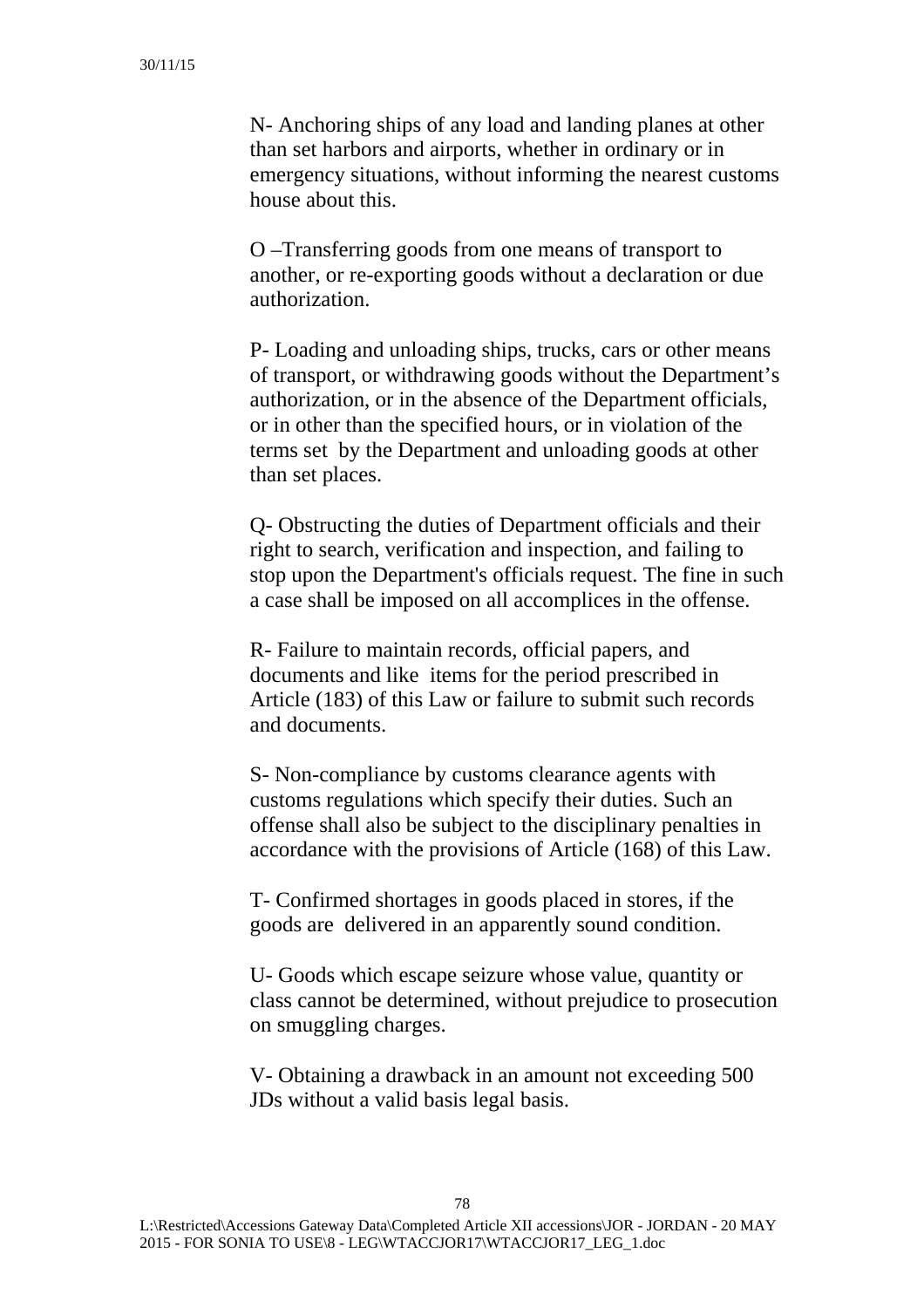Article 200: Except for cases amounting to smuggling, the following offenses shall be subject to a fine of between 25 - 100 JDs:-

> a-Declarations which are inconsistent with the documents enclosed therewith, in which case the fine shall be levied from the declarant.

b- Listing as one parcel in the manifest or the document equivalent thereto, closed parcels which are aggregated in any way, however, without prejudice to Article (60) of this Law with regards to containers, crates and trailers

c- Failing to present upon entry or exit the cargo manifest, or the document equivalent thereto or the other documents mentioned in Article (43) of this Law, or presenting such documents after the lapse of the period set in same Article.

d- The unavailability of a cargo manifest, or the availability of a manifest which is inconsistent with actual cargo.

e- Failing to have the manifest endorsed by customs authorities at the place of shipment, where this is required according to the provisions of this Law.

f- Omitting items which must be listed in the manifest or the document equivalent thereto.

g- Importation by mail of closed parcels or boxes which are not duly labeled, in violation of the provisions of Arab and International postal agreements and internal legal provisions in force.

h- Attempts to benefit from drawbacks without a valid basis.

i- Any other violation of the provisions of this Law and its implementing regulations, decisions and instructions.

Article 201: Goods consigned on a transit basis to the exit office or the internal office of the destination and which are presented late after the expiry of the periods set in the manifest shall be subject to a fine between 5-10 JDs for each day of delay, which fine, however, may not exceed half the value of the goods.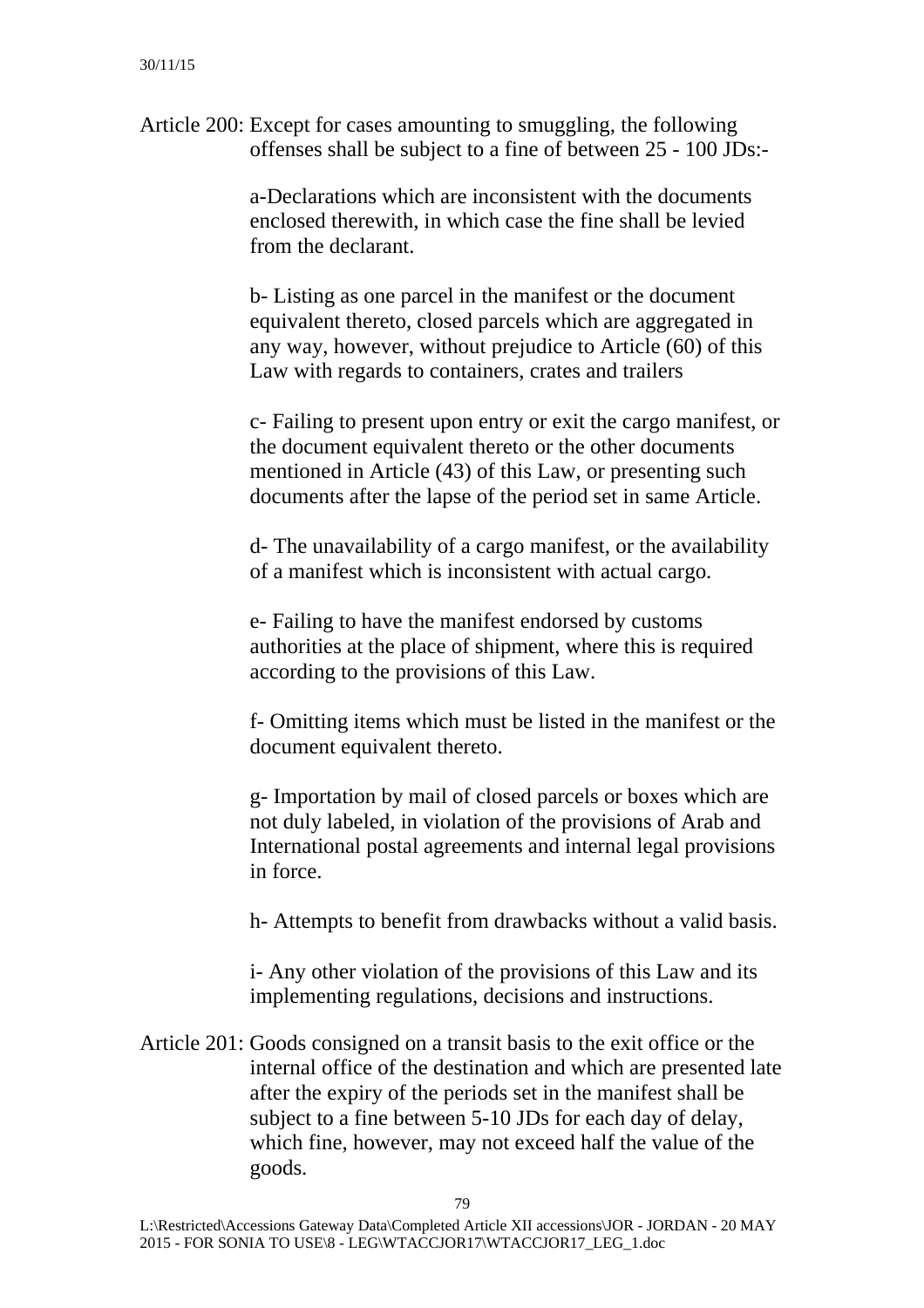Article 202: Goods which are entered under temporary admission or for re-manufacturing and which are returned late after the expiry of the period set in the declaration shall be subject to a fine between 1-10 JDs, or 5-10 JD's in the case of cars, for each weak of delay or any part thereof, which fine, however may not exceed half the value of the goods.

### **Chapter Four Section One Smuggling and Applicable Penalties**

**-----------------------** 

Article 203: Smuggling is the act of bringing goods into the Kingdom or taking them out therefrom illegally and without payment of all or part of the customs duties and other fees and taxes due, or in violation of the prohibition and restriction provisions of this Law or other laws and regulations. The provisions of this Article shall not apply to Article (197) of this Law.

Article 204: The following shall amount to smuggling:-

A- Failure to present goods upon entry at the nearest customs house.

B- Failure to use the routes designated for entry or exit of goods.

C- Loading and unloading goods to and from ships, inconsistently with regulations, on coasts with no customs houses, or within the maritime customs territory

D- Unloading or loading goods to and from the planes illegally, outside official airports, or jettisoning goods during flight, without prejudice to provisions of Article (53) of this Law.

E- Failure to declare at entry or exit incoming or outgoing goods which are not listed in the manifest, including passengers belongings, without prejudice to the provisions of Article (197) of this Law.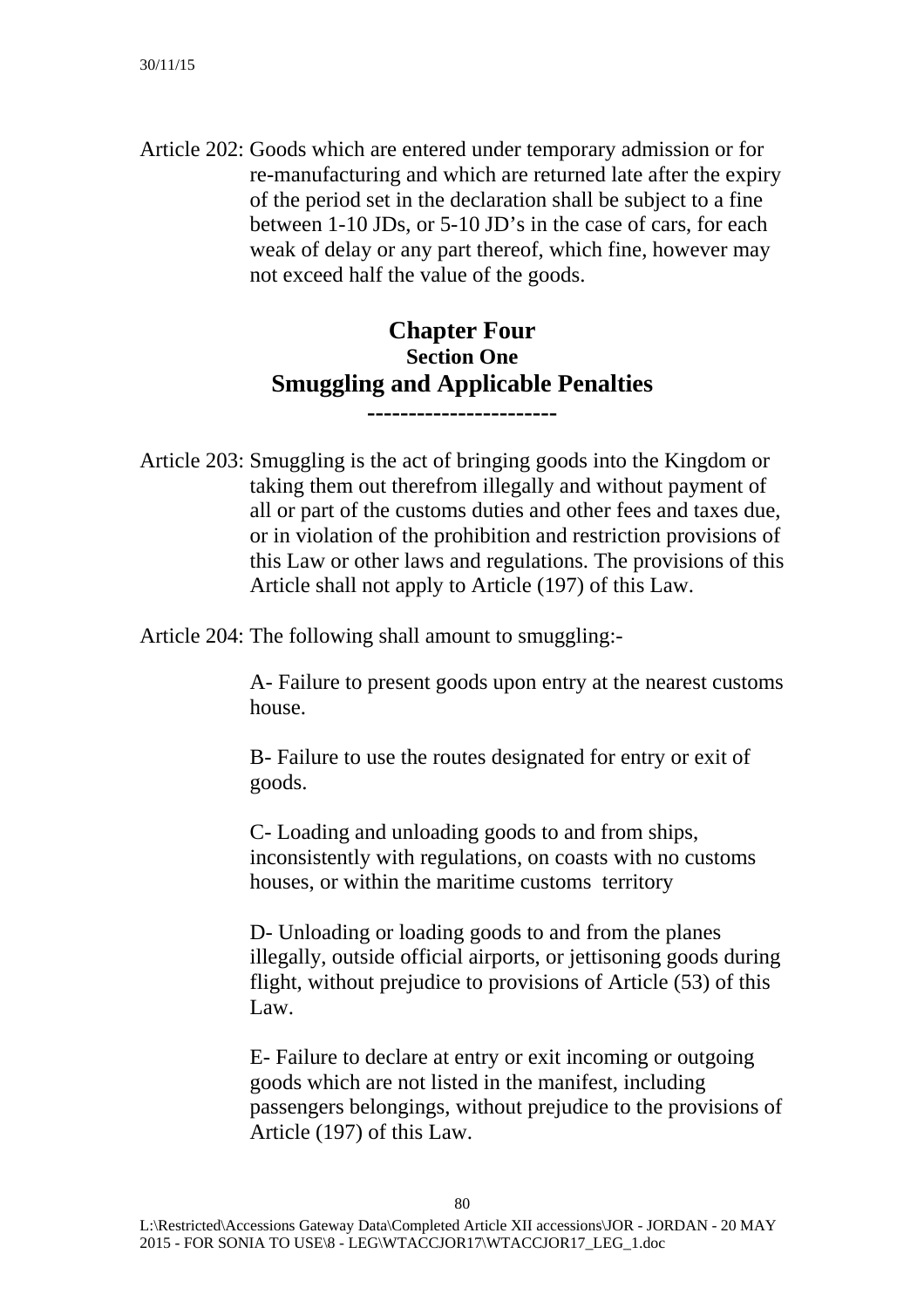F- By-passing customs houses at entry or exit without declaring goods.

G-The discovery of undeclared goods tucked with the intent of concealment in hideouts, holes, or places at the customs house which are not usually intended for such goods.

H- Overages, shortages or replacements in the parcels or contents thereof if discovered after the goods have passed the entry point, and in the case of goods admitted under the suspended duties status provided for in title six of this Law. This provision shall apply also to goods which are smuggled into the Kingdom, or brought into the Kingdom without due customs formalities, and in which case the carrier shall be held liable..

I- Failure to submit the evidence required by the Department for discharging declarations of goods which are admitted under the suspended duties status provided for in Title Six of this Law.

J- Taking goods from free zones, storehouses or warehouses and into the customs territory without going through the customs formalities.

K- Submitting false documents with the intent of importing or exporting ascertained prohibited goods, prohibited goods or restricted goods or with the intent of distorting the value of imported goods so as to exceed the monetary quotas provided for by the laws in effect.

L- Submitting false, forged, or fabricated documents or invoices, or putting false marks on goods with the intent of evading all or part of customs duties or other fees and taxes, or evading the prohibition or restriction provisions of (Article 198/A/2) of this Law .

M- The transport or possession of ascertained prohibited goods, or prohibited goods, or restricted goods without presenting evidence that the goods are legally imported.

N- The transport or possession of goods subject to the customs territory judicial police without a legal document.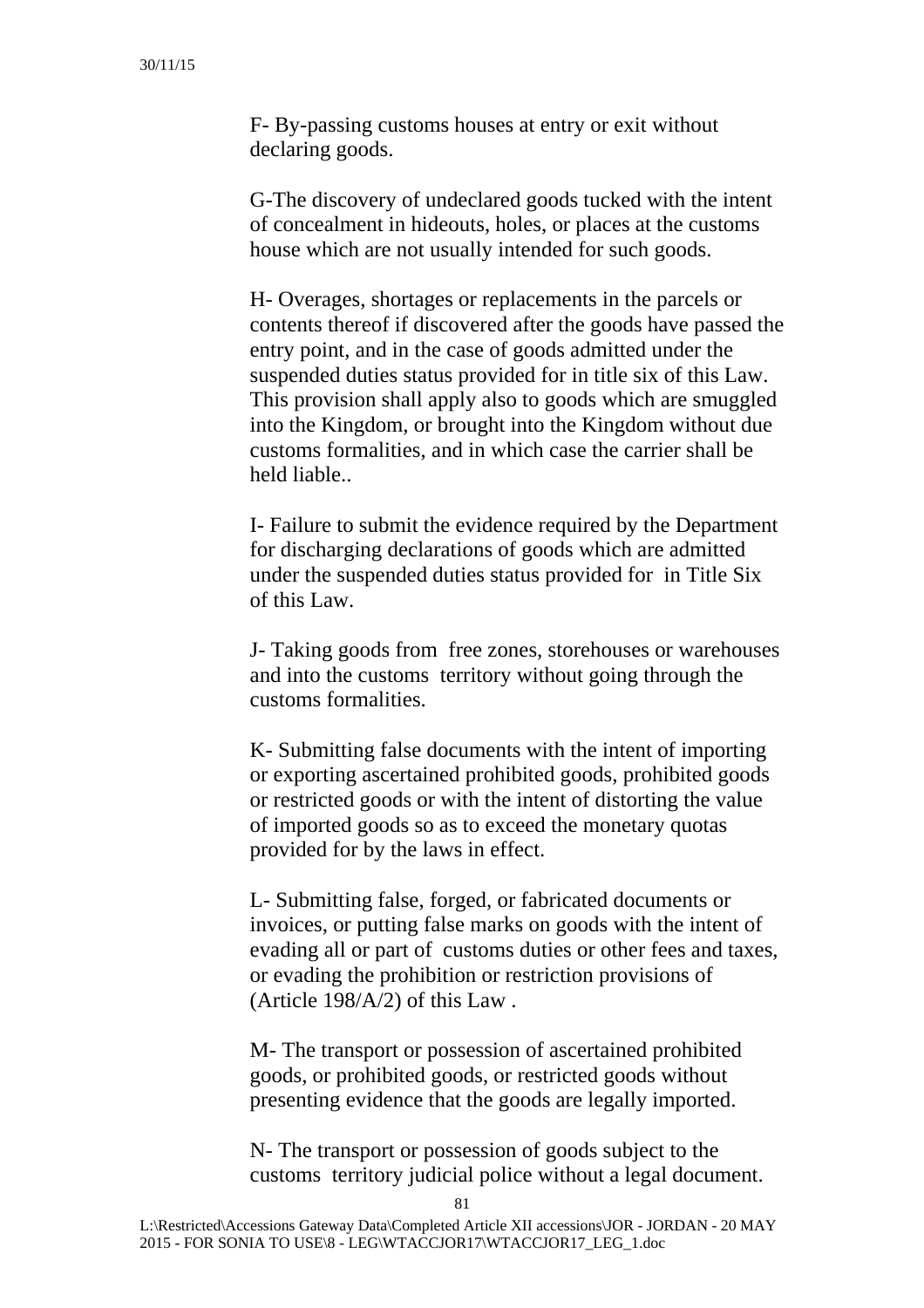O- Failure for any reason to re-import goods whose exportation is prohibited or goods which are exported temporarily.

P- Loading or unloading goods to and from trains inconsistently with regulations, in places with no customs houses, or within the customs territory.

### **Section Two Criminal Liability ---------------**

Article 205: Criminal liability in smuggling shall not be constituted without intent, and shall be determined according to the Penal provisions in effect. Accordingly, the following shall be held criminally liable:-

A- Perpetrators.

B- Accomplices.

C-Intermediaries and instigators.

D- Those in possession of smuggled items.

E-Owners of the means of transport used in smuggling, and drivers and assistants thereof.

F-Owners, tenants, or beneficiaries of shops and places in which smuggled items are placed

#### **Section Three Penalties --------------------**

Article 206: Smuggling acts or acts amounting thereto, and attempts thereat shall be subject to the following penalties:

> A- A fine no less than 50 JDs and no more than 1000 JDs, and for repeaters, imprisonment for a term between one month and three years, in addition to the prescribed fine, or one of the two penalties.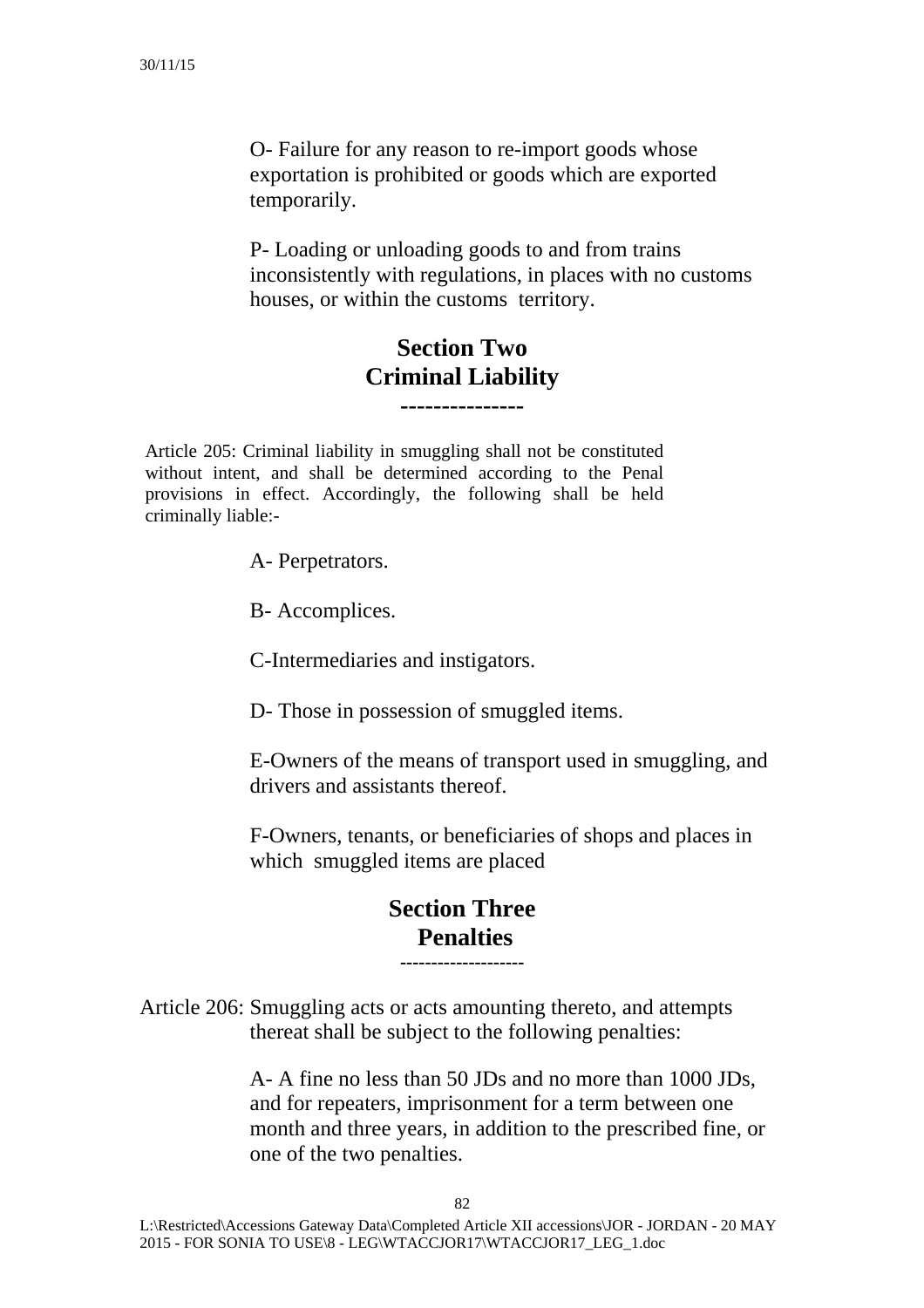B- A customs fine as a compensation for the Department set at:

1- Two to three times the value of goods in the case of ascertained prohibited goods.

2- Two to three times the value of goods, in addition to the fees and the duties in the case of prohibited or restricted goods.

3- Two to four times the amount of duties on goods which are subject to customs duties, and are not prohibited or restricted goods, provided the fine shall not be less than the value of the goods.

4- Between 25 -100 JDs for goods which are not subject to duties or taxes, and are not prohibited or restricted goods.

C-Confiscation of the smuggled goods, or a fine sentence in the amount equivalent to the value of goods, inclusive of fees, if the goods are not seized, or escape seizure.

D-A sentence for the confiscation of the means of transport and the instruments and materials used in the smuggling, or a sentence to a fine not exceeding 50% of the value of the smuggled goods and not exceeding the value of the means of transport-other than ships, planes, or trains, unless those are especially leased or set up for smuggling- or a sentence to a fine equivalent to the value of the goods if the goods are not seized or escape seizure.

Article 207: The Director may decide to confiscate the seized goods if the smugglers flee or cannot be tracked down.

#### **Chapter Five ---------**

**Prosecution Section One: Administrative Prosecution Collection and Fining Decision -------------------------**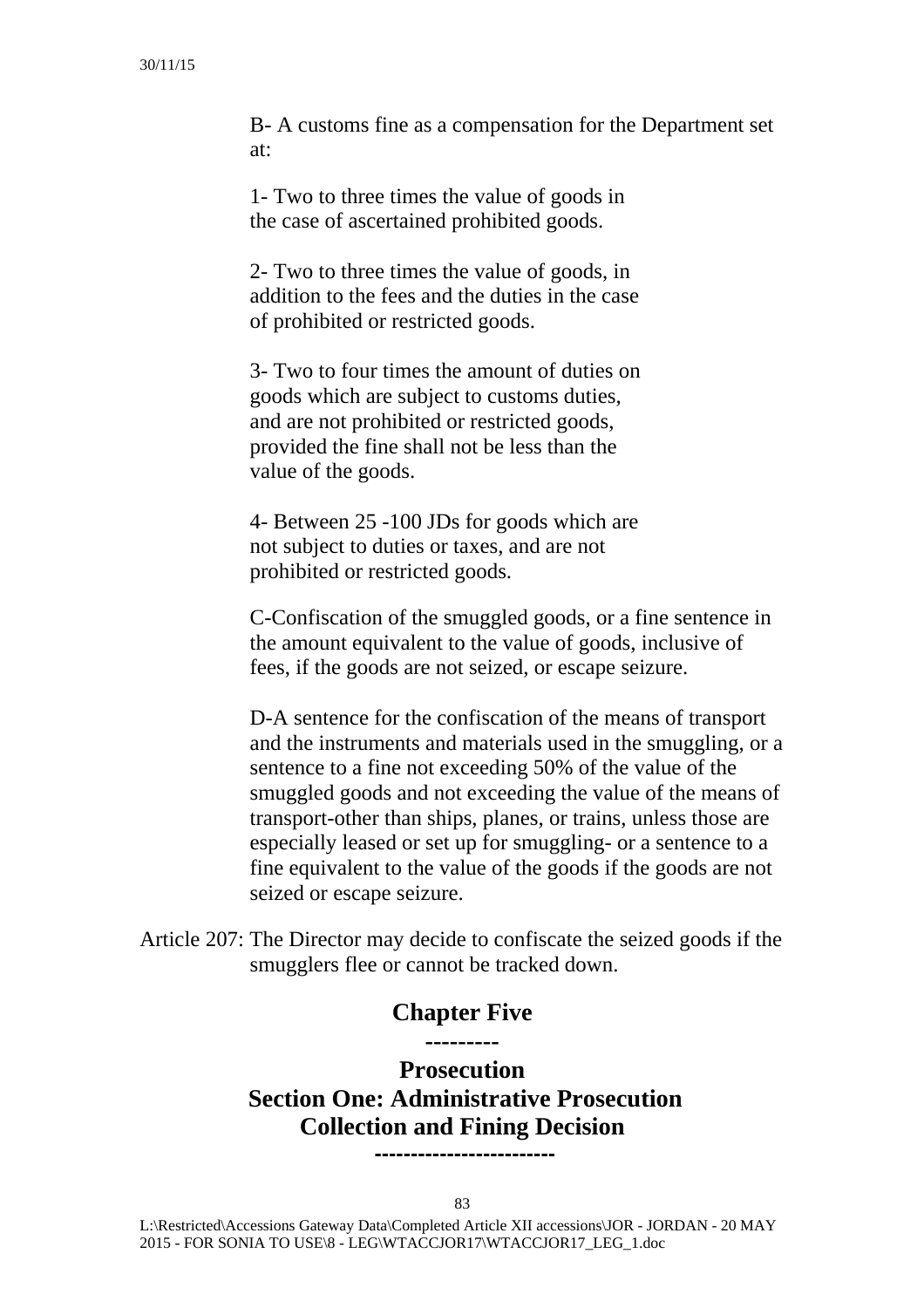Article 208:

A- The Director or a mandatory thereof may issue decisions to claim the duties, taxes and fines which are to be levied by the Department, provided the amounts to be collected are established, and are due on the basis of a guaranteed undertaking, an undertaking of amicable settlement, or a conclusive court decision. The person liable for payment must settle the claim within 30 days from the date of being notified of the decision.

B- The Director may issue a decision for collecting the duties fees, taxes and fines if the person liable for payment does not follow up with the Department during the period referred to in paragraph (A) of this Article.

C- The person liable for payment may challenge the collection decision before the competent court within thirty days from the date of notification, however this shall not cause a stay of execution unless the person liable for payment provides a deposit or a bank guarantee for at least 25% of the amount due.

Article 209:

A-The fines set in Chapter Three of this Title shall be imposed by a decision of the Director or a mandatory thereof.

 B- The offender or a representative thereof shall be notified about the fine by a written notice or registered mail, and shall pay the fines within 30 days from the date of notification or the date of refusal to sign the notification.

Article 210:

A- The Fining decisions referred to in Article (209) may be challenged before the Minister within the period set in the Article. The Minister may affirm, cancel, or reduce the fine upon justification.

 B- The Minister's decision, issued pursuant to paragraph (A) of this Article, may be challenged before the customs court within thirty days from notification, if the joint value of the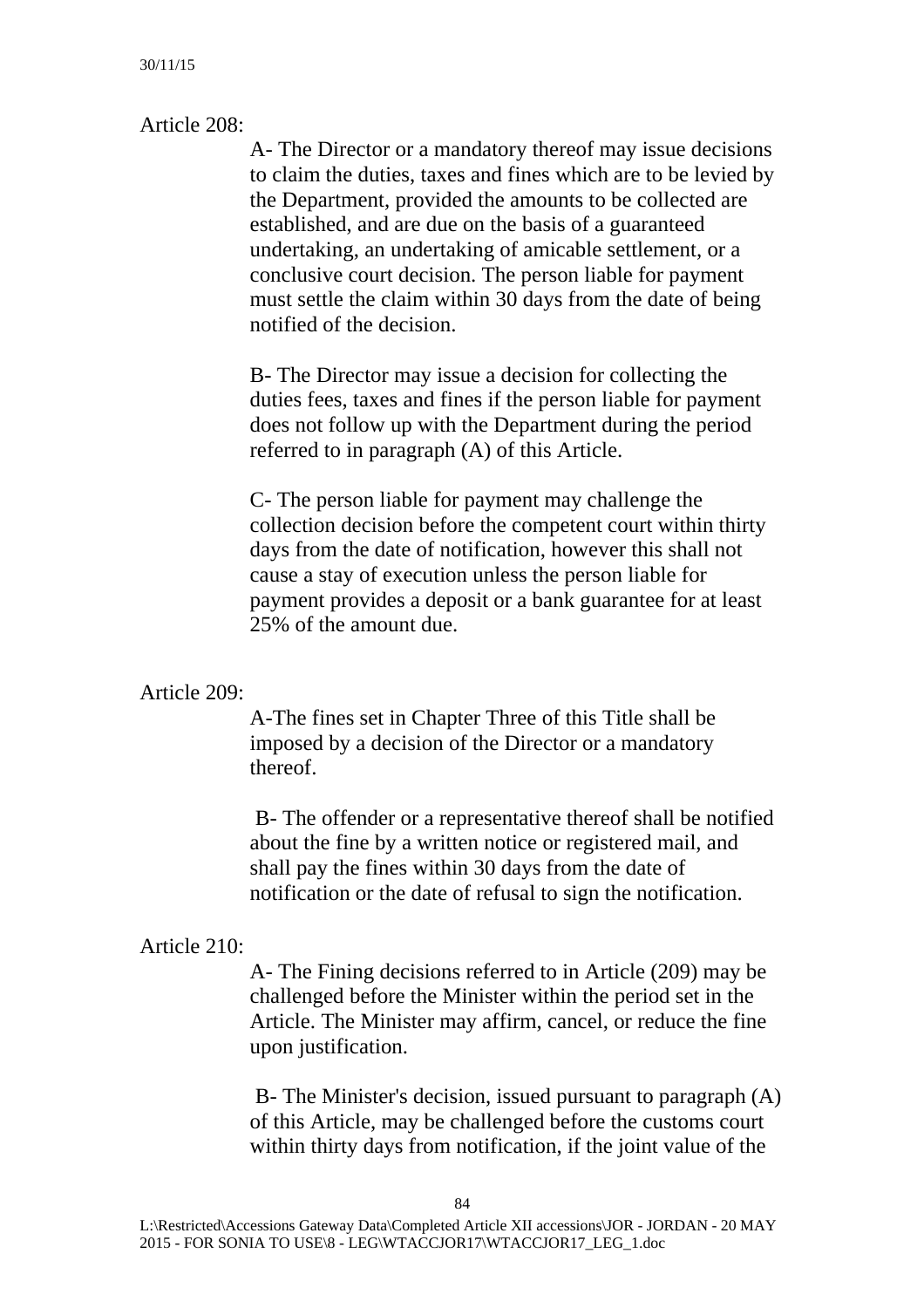fine imposed and the confiscated goods exceeds 500 JDs. The court may affirm, amend or cancel the fine.

#### **Section Two Judicial Prosecution of Smuggling Crimes --------------------------**

Article 211: Action in smuggling crimes may be instituted only by the written request of the Director or a deputy of the Director, in the absence thereof.

# **Section Three Abatement of the Right to Prosecute Amicable Settlement --------------------**

Article 212:

A-The Minister or a mandatory thereof may conclude an amicable settlement regarding smuggling crimes or what amounts thereto, whether before action is instituted, or during proceedings, but not after the judgment of first instance is reached. The settlement may be concluded with all or some of those liable for smuggling, for the entire crime, and at the terms stipulated in the settlement contract.

B- Upon the Director's recommendation, the Minister may, upon justification, overlook smuggling crimes or what amounts thereto, before action is instituted, or during the proceeding, but not after the judgment of the first instance is reached, and only if the fines involved do not exceed 500 JDs. However, justifications shall be admitted only in cases pertaining to travelers and the personal effects thereof.

C- Upon the Director's recommendation, the Minister may overlook customs cases involving transactions by official entities.

Article 213:

A- In concluding amicable settlements, the Minister or a mandatory thereof may substitute the penalties and customs fines provided for in Article (206) of this Law by the following:-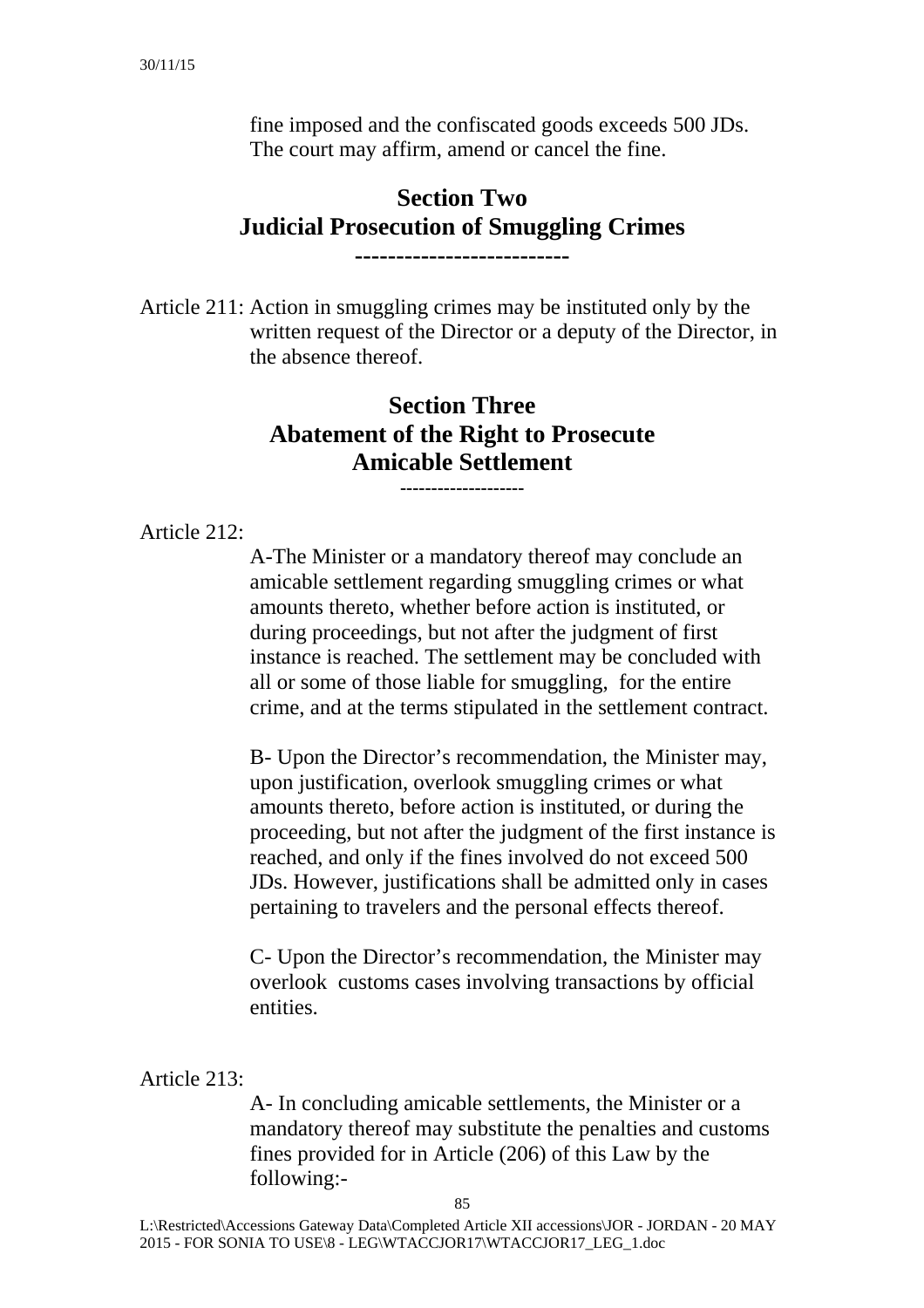1- A customs fine not less than 50 % of the compensation

2- Confiscating the ascertained prohibited goods or goods whose importation or exportation is prohibited.

3- The amicable settlement contract may provide for giving back the seized goods, and collecting the customs duties and other fees and taxes thereupon in return, in the case of goods, which may be imported or exported, and of restricted goods but subject to the approval of the restricting authority's.

 4- The amicable settlement contract may provide for giving back the means of transport and materials used in the smuggling in return for a fine not less than 20% of the value of the smuggled goods and not exceeding 50% of the value of the means of transport.

B- A guide for amicable settlements shall be issued by the Minister and shall be published in the Official Gazette.

Article 214: Action shall abate upon amicable settlement.

### **Chapter Six Several Liability and Joint Liability**

**-----------------** 

Article 215:

A-Smuggling offenses and civil liabilities arising therefrom shall be constituted if the elements of the crime are present. Those who prove that they are victims of a force Majeure, or that they did not commit any of the actions which are constitutive of, or which lead to the smuggling crime or offense, shall be absolved from liability.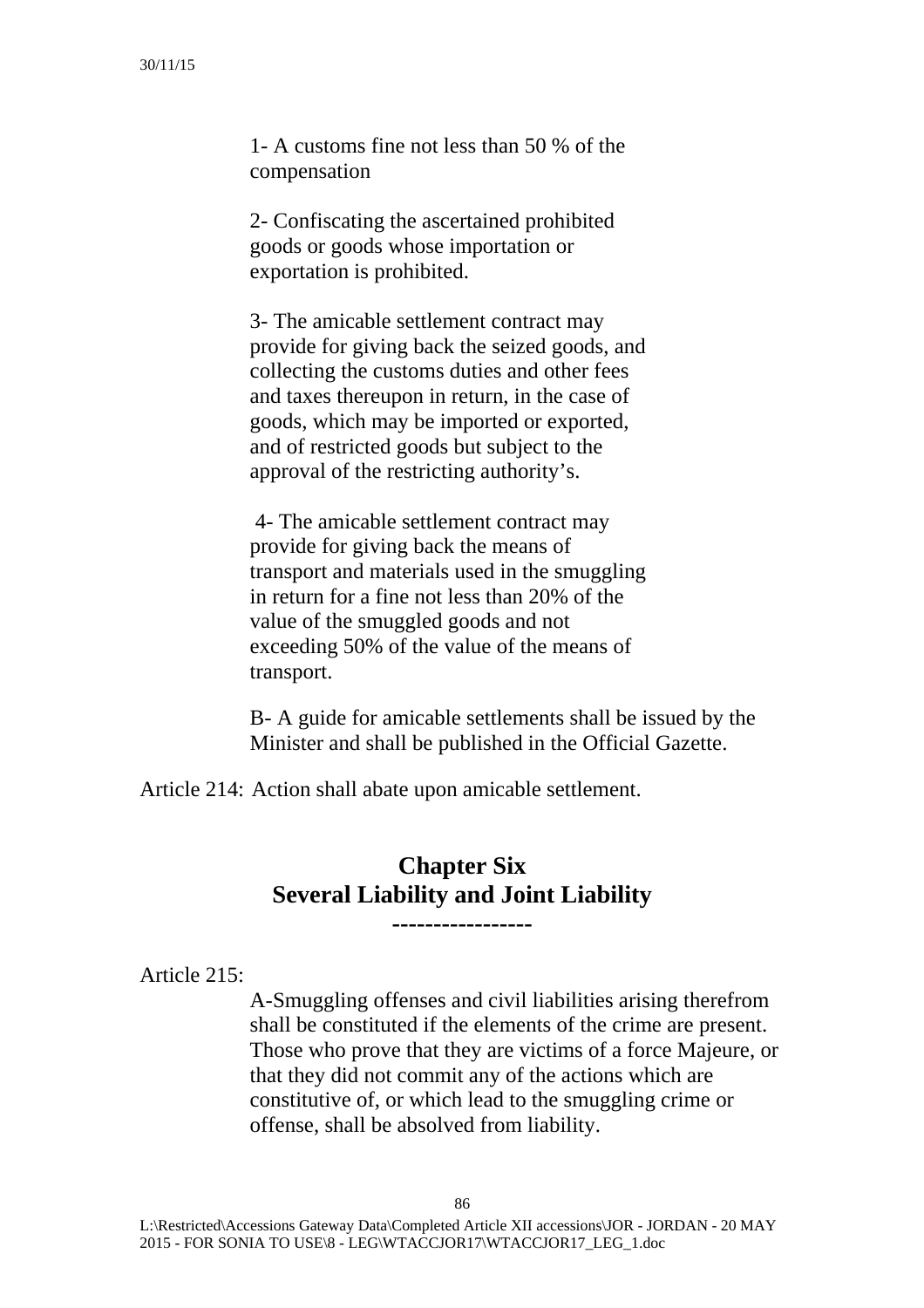B-In addition to perpetrators of offenses and smuggling crimes, owners of the goods which are subject of the offence or the smuggling crime, accomplices, financiers, sureties, brokers, constituents, volunteers, carriers, possessors, beneficiaries and consignors of the goods shall all be subject to civil liability, each to the extent commensurate with responsibility for the action .

- Article 216: Investors in the private shops and places, in which the smuggled goods or goods subject of an offense are deposited, shall be held responsible for such goods. Investors in public shops and places, and employees thereof, as well as the owners of public transport vehicles, and drivers and assistants thereof shall also be responsible unless they prove their ignorance about the presence of the goods involved in the offense or the smuggling crime, and lack of direct or indirect interest therein.
- Article 217: Sureties shall bear, within the limits of their suretyship, the same liability as the principal undertakers with regards to payment of fees, duties, fines and other due amounts.
- Article 218: Offenses in customs declarations, whether committed by the agent or by authorized employees thereof shall be the agents liability. Offenses which lead to a smuggling crime shall be adjudicated, and liability therein determined by court. The Customs clearance agent shall not be liable for the undertakings incorporated in the customs declaration unless the Agent guarantees the undertakings or acts as surety for the guarantors.
- Article 219: The owners of goods, employers, and carriers shall be responsible for the actions of their employees and all those acting in their interest with regards to the duties and taxes levied by the Department and the fines and confiscations prescribed by law and resulting from such actions.
- Article 220: Liability for the sums due upon the deceased shall pass on to the heirs in proportion to their respective shares of the inheritance.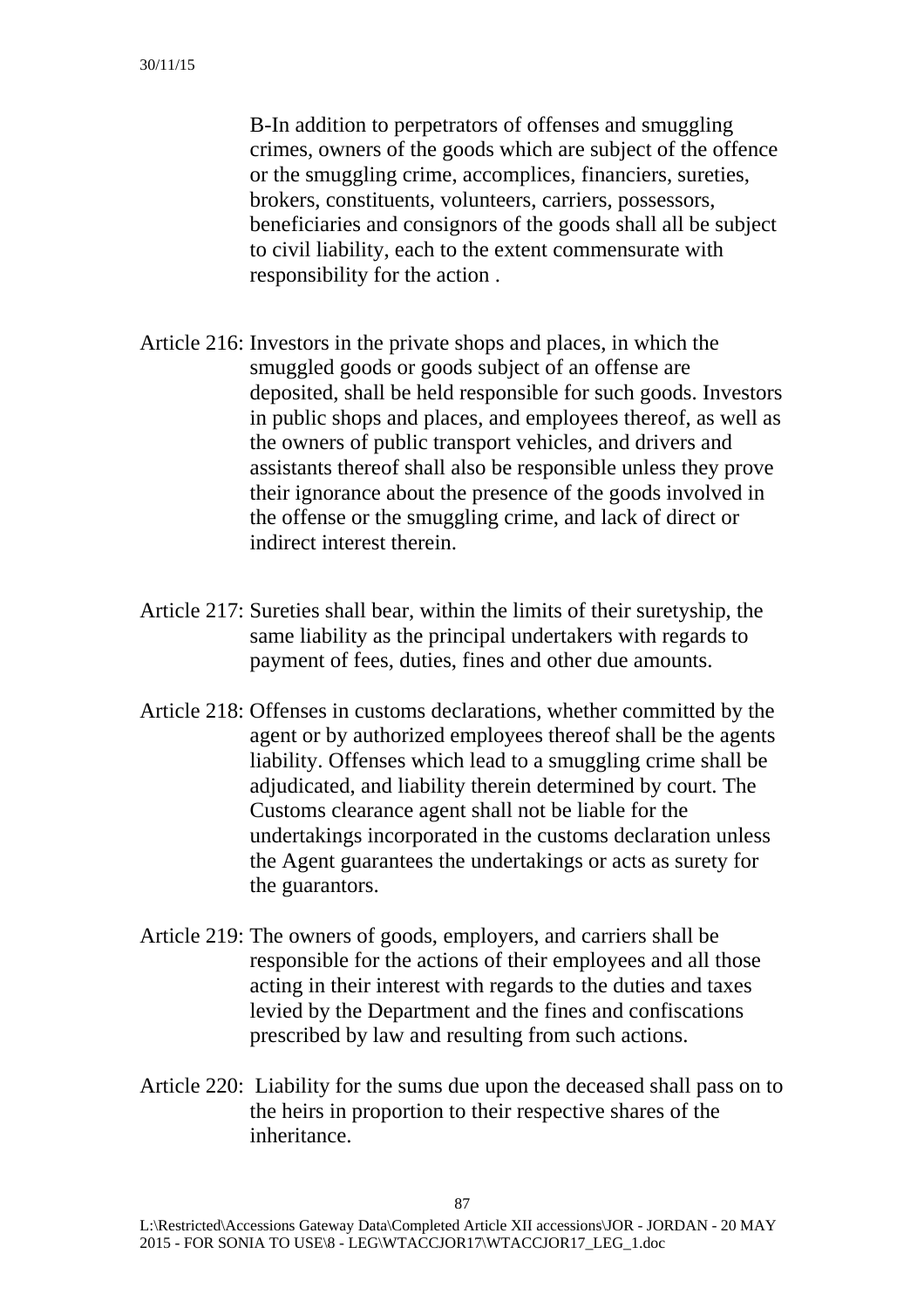Article 221: The duties, taxes and set fines or fine sentences shall be collected jointly or severally from the offenders, or those liable for smuggling, according to the procedures applicable to the collection of Dominial funds. Available or seized goods or means of transport shall serve as a guarantee for the required sums.

### **Chapter Seven Section One Procedure ------------------**

Article 222:

A- A special court named " The Customs Court of First Instance " shall be formed, and shall be composed of a panel of three judges appointed by the Judicial Council according to the method of appointing civil judges, and presided by one of the appointed judges. If any of the judges on the panel is absent or is unable for any reason to assume responsibility, the Minister may delegate any other judge for the position.

B- More than one judicial panel may be formed.

C- The court sessions shall be held in Amman, at a venue designated by the Minister, or shall be held at any other place the court deems appropriate. Court decisions shall be reached by unanimity or majority vote.

Article 223: Notwithstanding the provisions of any other Law, the Customs Court of First Instance shall have jurisdiction to:-

> A- Hear cases involving smuggling crimes or what amounts thereto subject to the provisions of this Law.

> B- Hear cases of crimes and offenses against the provisions of this Law, and the laws and regulations dealing with tolls, national production, exports and imports, investment promotion, and the general sales tax, and the regulations and instructions pursuant thereto.

> C- Hear cases regarding the application of international trade agreements to which the Kingdom is party, and any dispute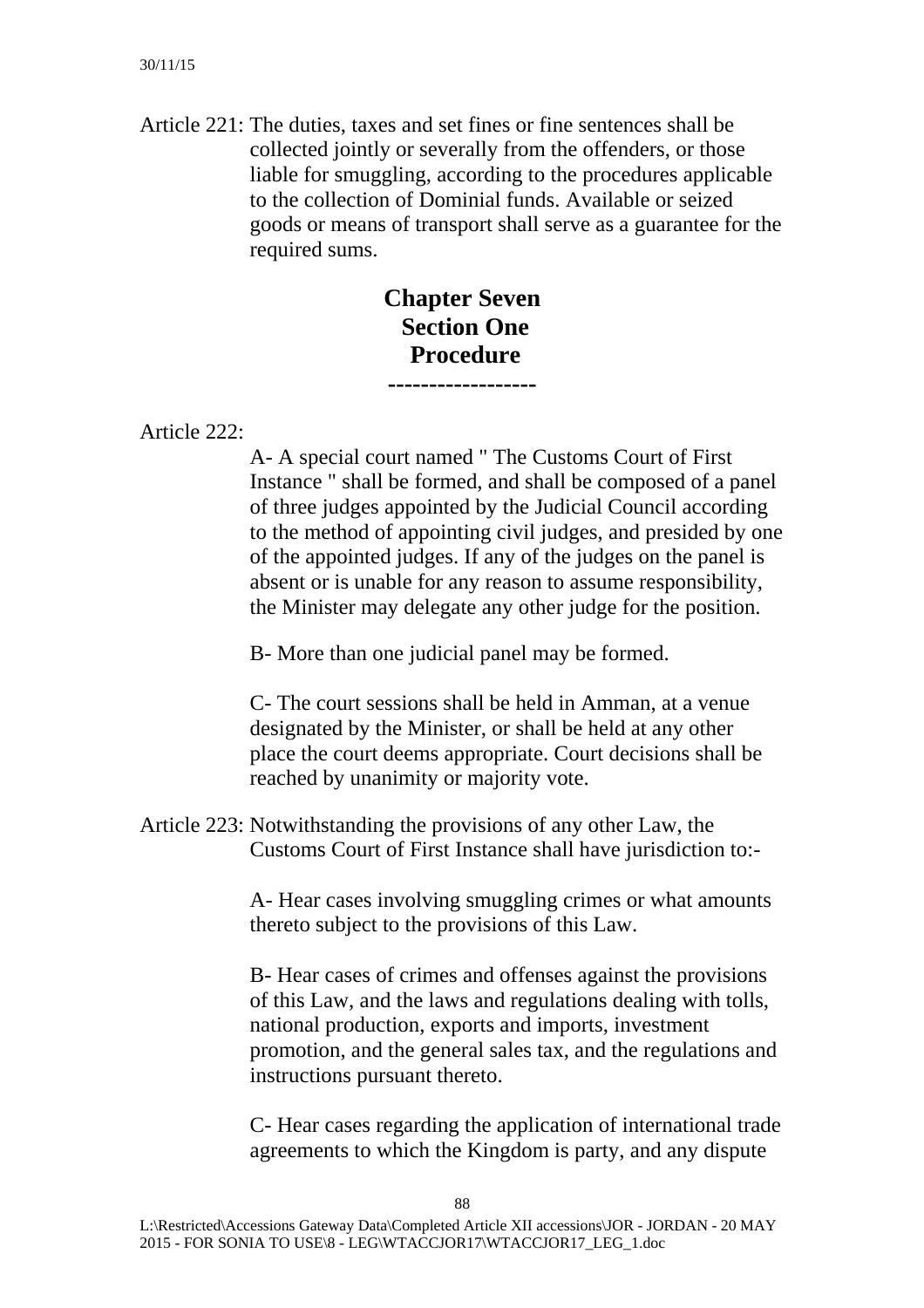regarding the application of the laws and regulations mentioned in paragraph (B) of this Article.

D- Hear challenges to collection decisions issued according to the provisions of Article (208) of this Law

E- Hear objections to fining decisions issued in accordance with Article (208) of this Law.

F- Order detentions and releases in relation to the said crimes and offenses, according to the procedures provided for in the Code of Criminal Procedures. If a case has not been referred to the court, the Presiding Judge may ask the accused to provide bail, or face detention until the case is settled.

#### Article 224:

A- The Decisions of the Customs Court of First Instance may be appealed to a special Customs Appellate Court. The Appellate court shall be composed of a panel of three civil judges, appointed according to the method of appointing civil judges, and presided by one of the appointed judges. If any of the judges on the panel is absent or unable for any reason to assume responsibility, The Minister may delegate any other judge for the position.

B- The court sessions shall be held in Amman, at the venue designated by the Minister, or the place deemed appropriate by the court.

C- Cases may be tried by the court with or without pleadings, and the decisions shall be reached by unanimity or majority of vote.

D- The period to appeal the judgement of first instance shall be thirty days from the date of notification with the decision, if the judgement is issued in default, or from the date of hearing the decision otherwise.

Article 225: The judgments of the court of appeal in legal and penal cases may be appealed to the court of cassation in the following cases:-

A- If the judgment amount is less than two thousand JDs.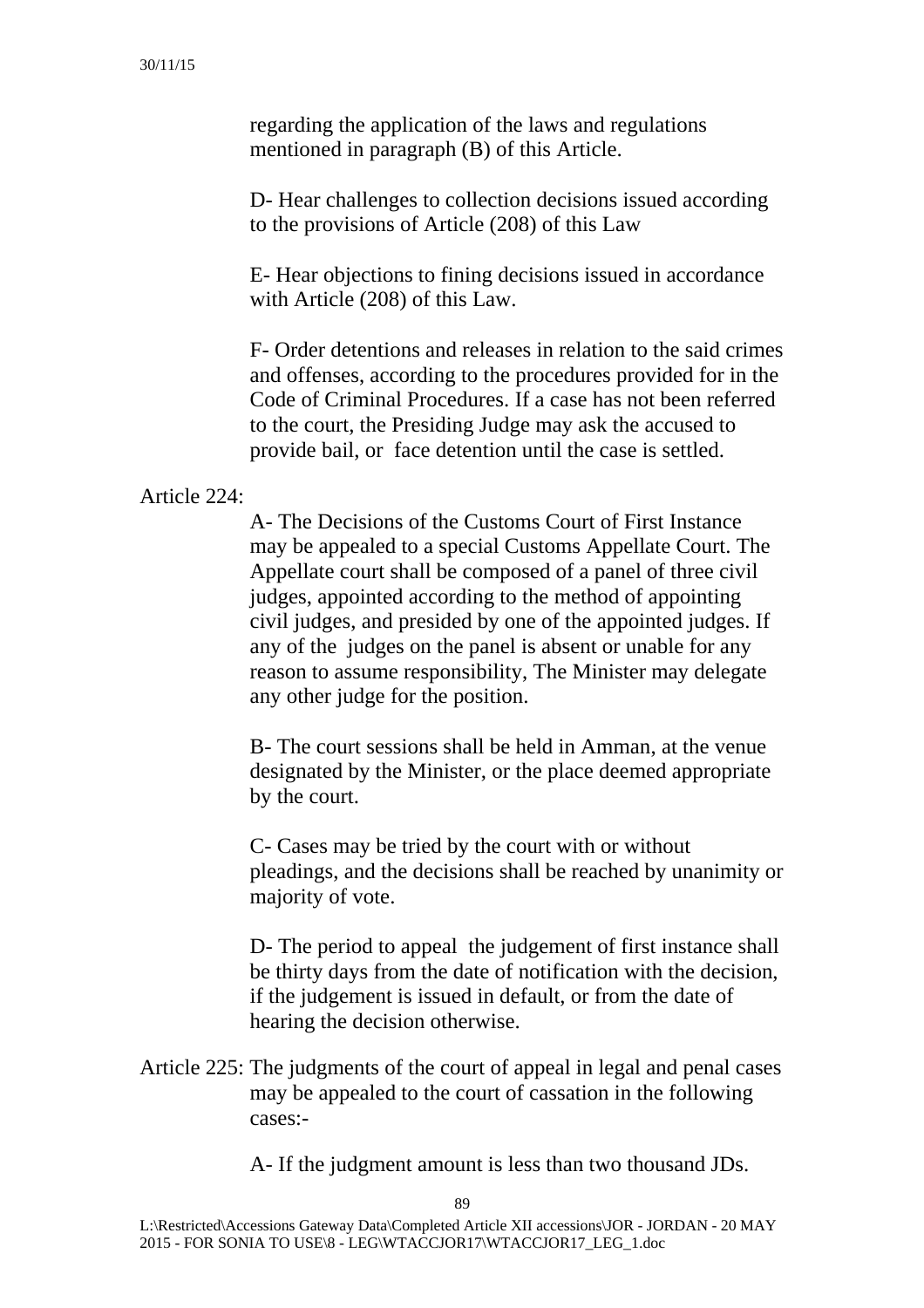B- If the point of contention in the other judgments involves a new or complicated legal issue, or an issues of general significance, and if the Appellate court grants leave to appeal to the court of Cassation.

The leave to appeal to the Cassation Court shall be submitted within 10 days of notification about the Appellate court's decision.

C- If the leave to appeal to the Cassation court is denied by the Customs Court of Appeal, the petitioner may submit a leave to appeal to the President of the Cassation Court within ten days of being notified of the refusal decision.

D- If the leave to appeal is granted either by the Customs Court of Appeal or by the President of the Cassation Court, the appellant must present the statement of Cassation within ten days of being notified of the leave to appeal.

Article 226:

A- Convicts may challenge default judgements within ten days of notification.

B- The appeal statement shall be submitted to the court which issued the judgment or the court of jurisdiction of the appellants residence, to be referred thereafter to the competent court.

C- The statement of cassation shall be presented to the Cassation Court or to the Court of Appeal which issued the judgment to be referred thereafter, along with the case file, to the Cassation Court. The period to appeal to the cassation court is thirty days from the date of hearing the decision, or from the date of notification for judgements by default.

### **Section Two Miscellaneous Provisions -----------------**

Article 227:

A- The Attorney General's office shall be assumed by one or more public prosecutor(s) appointed by the Minister from amongst the law professionals of the Custom's Department

90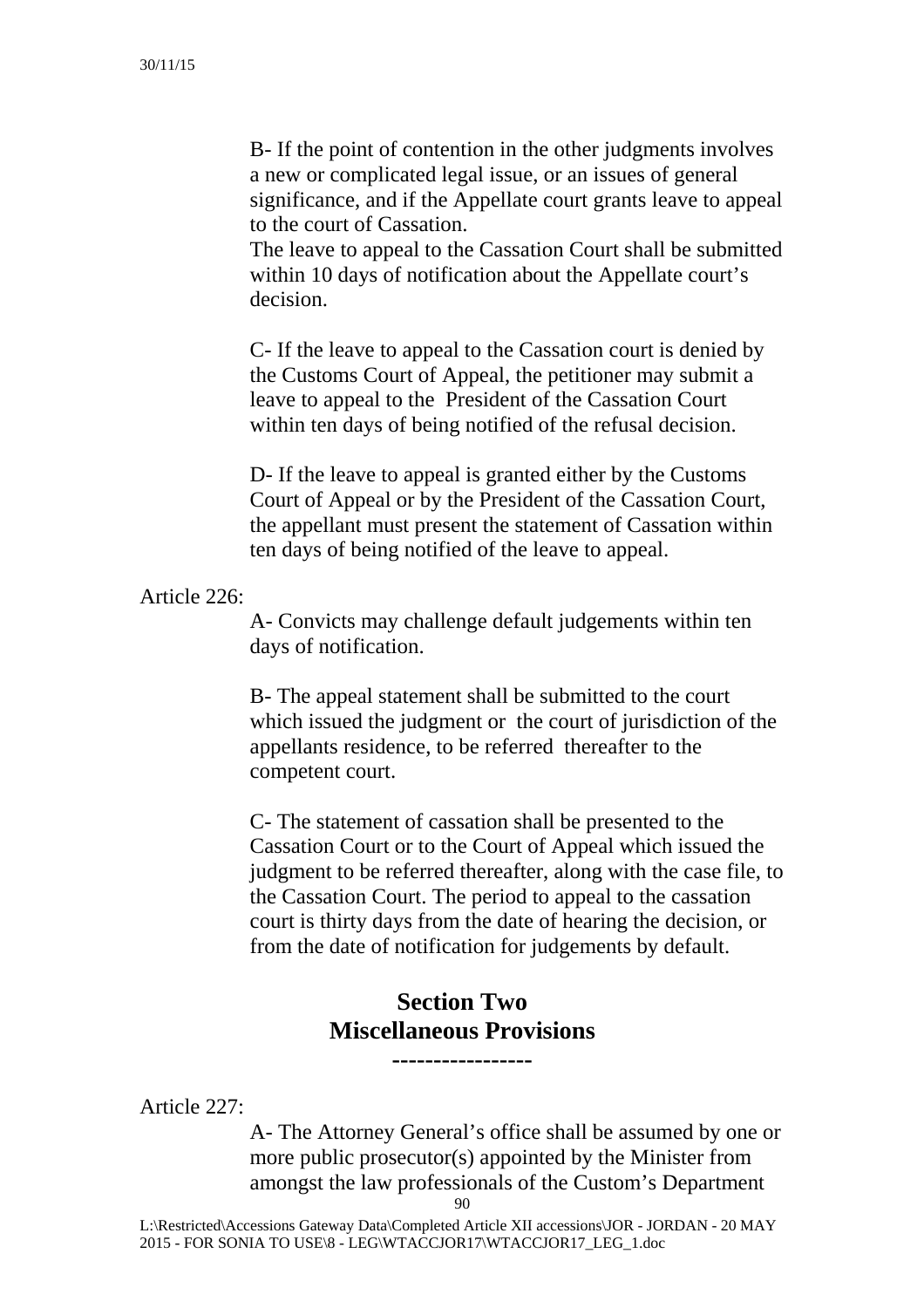who have been working at the Department for at least five years. The Attorney General shall have the right to cross examination, pleading, and appealing the decisions of the Customs Courts to the Appellate Court and Court of Cassation.

B- Notwithstanding the provisions of any other law, the services of anyone who worked as a member of a customs court or as a customs public prosecutor for two consecutive years before or after the coming into effect of the provisions of this Law, shall have the status of full judicial experience for the purposes of the Bar Association Law and the Judicial Independence Law.

- Article 228: The customs courts shall not hear actions to bar claims regarding customs duties and other fees and taxes due on goods which are still in the possession of the Department and subject to clearance.
- Article 229: The Customs Court of First Instance and the Customs Court of Appeal shall have the right to subpoena and crossexamine witnesses, and to hear all evidence, and shall comply with the provisions of Civil and Criminal Procedures, without prejudice to the provisions of this Law.

### **Section Three Notifications ----------------**

Article 230: Customs Department officials and judicial police officers may prepare and serve subpoenas, notifications, judgements, and in general all documents relating to court procedures, including collection and fining decisions.

Article 231:

A- Notification shall be made according to the provisions of Civil procedure, without prejudice to the following two cases:-

1- If the person to be served notices changes elected place of residence or work after the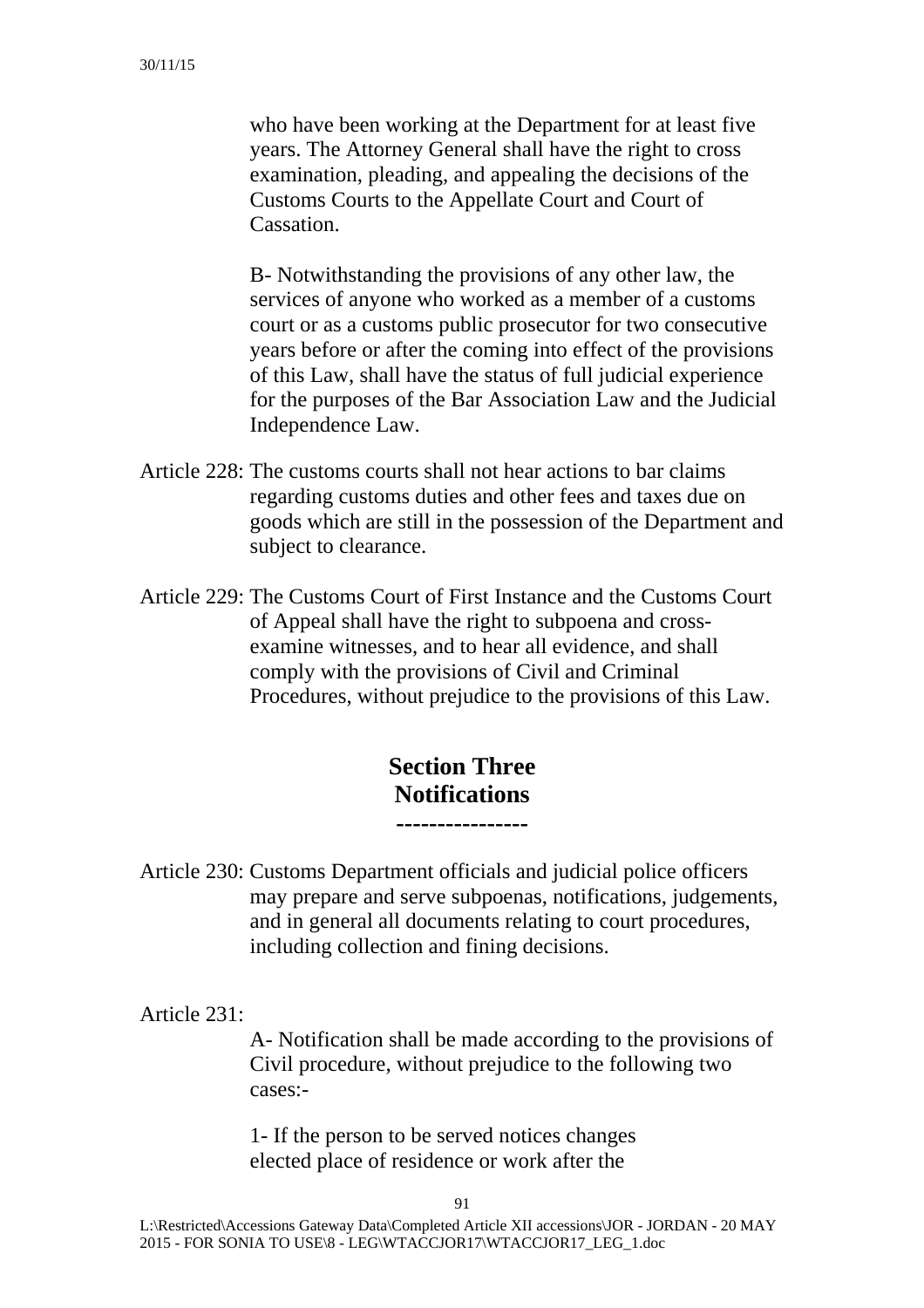date of preparation of the verbal process, and without notifying the Department in writing, or if the said person provides a false address, notification shall be served by posting a notice at the latest, or known, or elected place of residence or work, and at the notice board of the competent customs house.

2- If the place of residence of the person to be served is unknown, and if the value of the goods involved in smuggling does not exceed 200 JDs, notification shall be served through the court's bulletin board and a record thereof made in a verbal process. If the value of the goods involved in smuggling exceeds 200 JDs, notification shall be through the courts bulletin board, and at least one announcement in a daily news paper.

B- Notwithstanding the provisions of any other law, the Customs Courts shall not hear cases against the Treasury unless the plaintiff provides a cash or a bank guarantee equivalent to 25% of the required amount- taxes, fees and fines included- or to the amount acknowledged by the claimant, whichever is higher.

### **Chapter Eight Execution of Judgments and of Collection and Fining Decisions**

**------------------------** 

Article 232:

A-Collection and fining decisions and judgements which are conclusive shall be executed by all available means applicable to the real and person property of the person liable for payment, and according to the provisions of the Law of Collecting Dominial Moneys. The Minister shall make attachments to the property to the extent needed for satisfaction of the amounts in debt.

B- The Director shall exercise the same authorities vested in the Administrative Governor and the Committee for

 $92$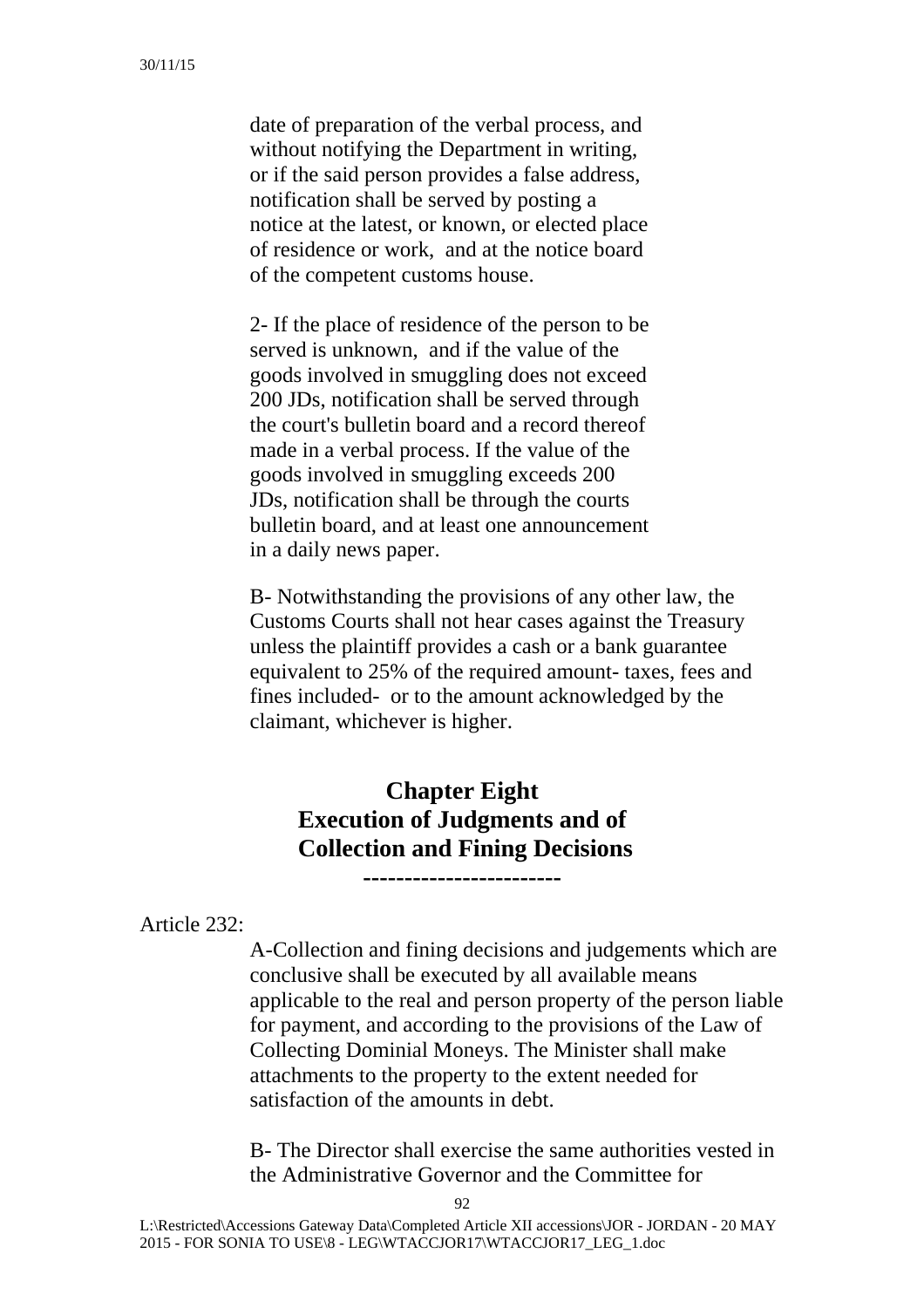Collection of Dominial Moneys provided for in the aforementioned law.

Article 233:

A- The convict shall be imprisoned one day for each two JDs or a fraction thereof of unpaid cash penalty, but for no more than one year. If the court decision does not stipulate for the substitution of the cash penalty by imprisonment, substitution shall be made by decision of the Customs Public Prosecutor.

B- Any payments of the monetary fine sentence which are made before or during imprisonment, and any amount of the fine collected otherwise, shall be deducted from the original fine at the rate prescribed in the first Paragraph of this Article

C- The imprisonment provided for by this Article shall not prejudice the Department's right to collect the fees and fines imposed on offenders or smugglers, nor the Department's right to the decided confiscation. Customs fine sentences shall be considered a compensation for the Department and shall be collected in the same way Dominial Moneys are collected.

- Article 234: The Department officials and judicial police may execute imprisonment decisions and the summons and notifications issued by the competent authorities.
- Article 235: The Department shall be exempt from execution costs, and from having to submit a security deposit or a guarantee where this is required by law.

#### **Title Fourteen**

**\*\*\*\*\*\*\*\*\*\*\*\*\*\*\*\*\*\*\*\*** 

#### **Sale of Goods -------------------**

Article 236:

A- Seized goods which are animals, perishables, or items which may leak or which constitute a threat to the safety of other goods or to installations in which they are placed may be sold by the Department.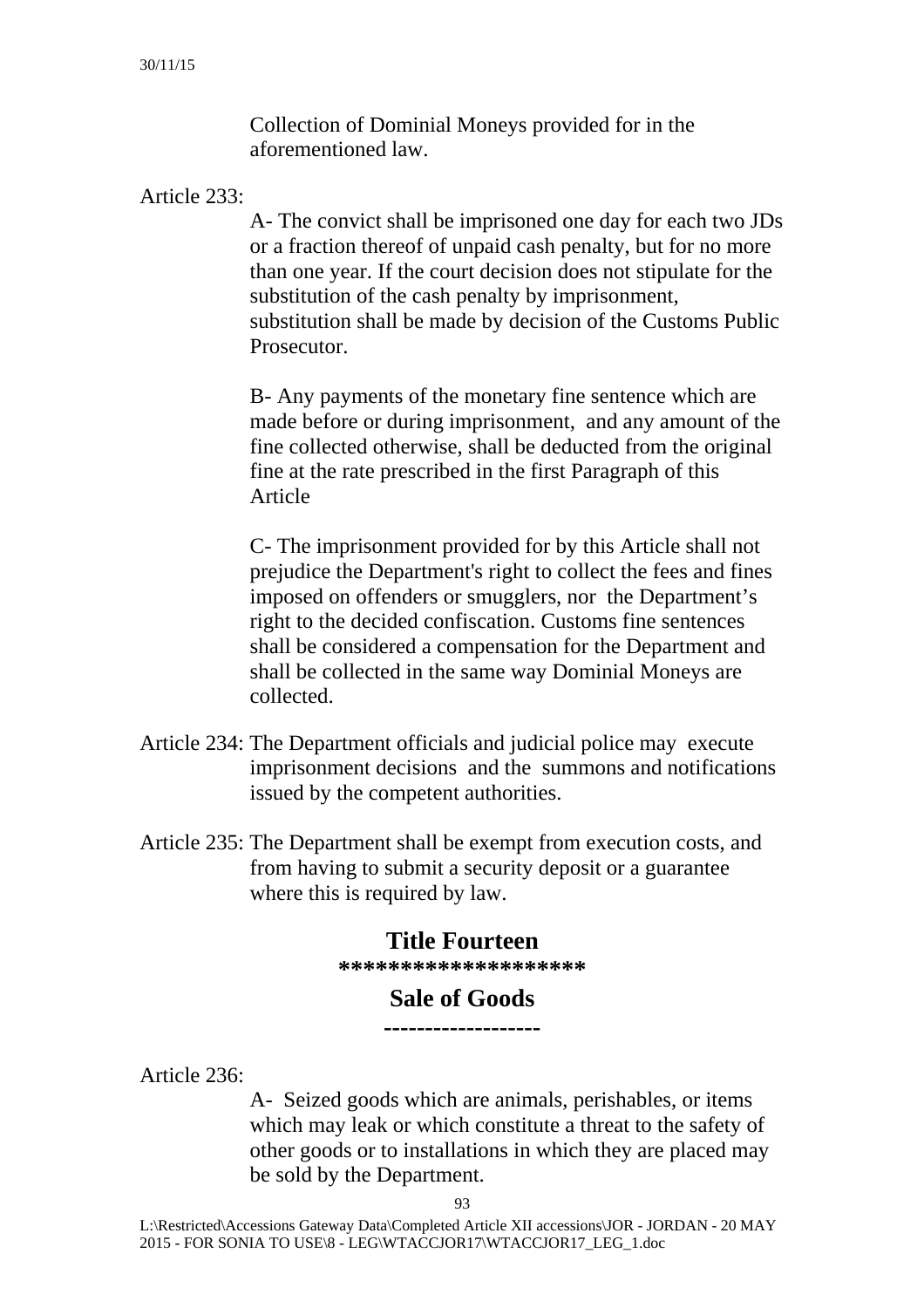B- Seized goods which are subject to obvious devaluation may be sold, upon approval of Director or a mandatory thereof, without need to await a court decision, provided the owner is notified if possible. A verbal process shall be prepared for sales carried out in implementation of this Article, reporting therein the condition of the goods and justifications for the sale.

Article 237: The Department may sell the following:

A- Warehoused goods, or goods in courtyards and pavements within the customs premises, which are stored for more than three months, as well as goods abandoned at customs houses by travelers.

B- Goods stored in the warehouses and courtyards of investing entities after the lapse of the grace periods specified according to the provisions of the laws and regulations applicable to such entities.

C- Goods in the customs premises of the kinds mentioned in paragraph (A) of Article (236) of this Law, and during the safekeeping period, if they manifest signs of disease or decay or if they pose an apparent hazard to the safety of the other goods or to the installations in which they are placed, provided this is recorded in a verbal process, and the owners of the goods or representatives thereof are notified if possible, or otherwise an announcement about the sale is posted at the competent customs house prior to the sale.

Article 238: The Department may also sell the following:-

A- Goods, materials and means of transport whose ownership has devolved irrevocably to the Department by a court decision, amicable settlement or a written assignment or by confiscation in accordance with Article (207) of this Law, or for any other legal reason.

B- Goods which are not withdrawn from the public or private warehouses within the legal delay periods and which shall be sold in accordance with Articles (112&119) of this Law.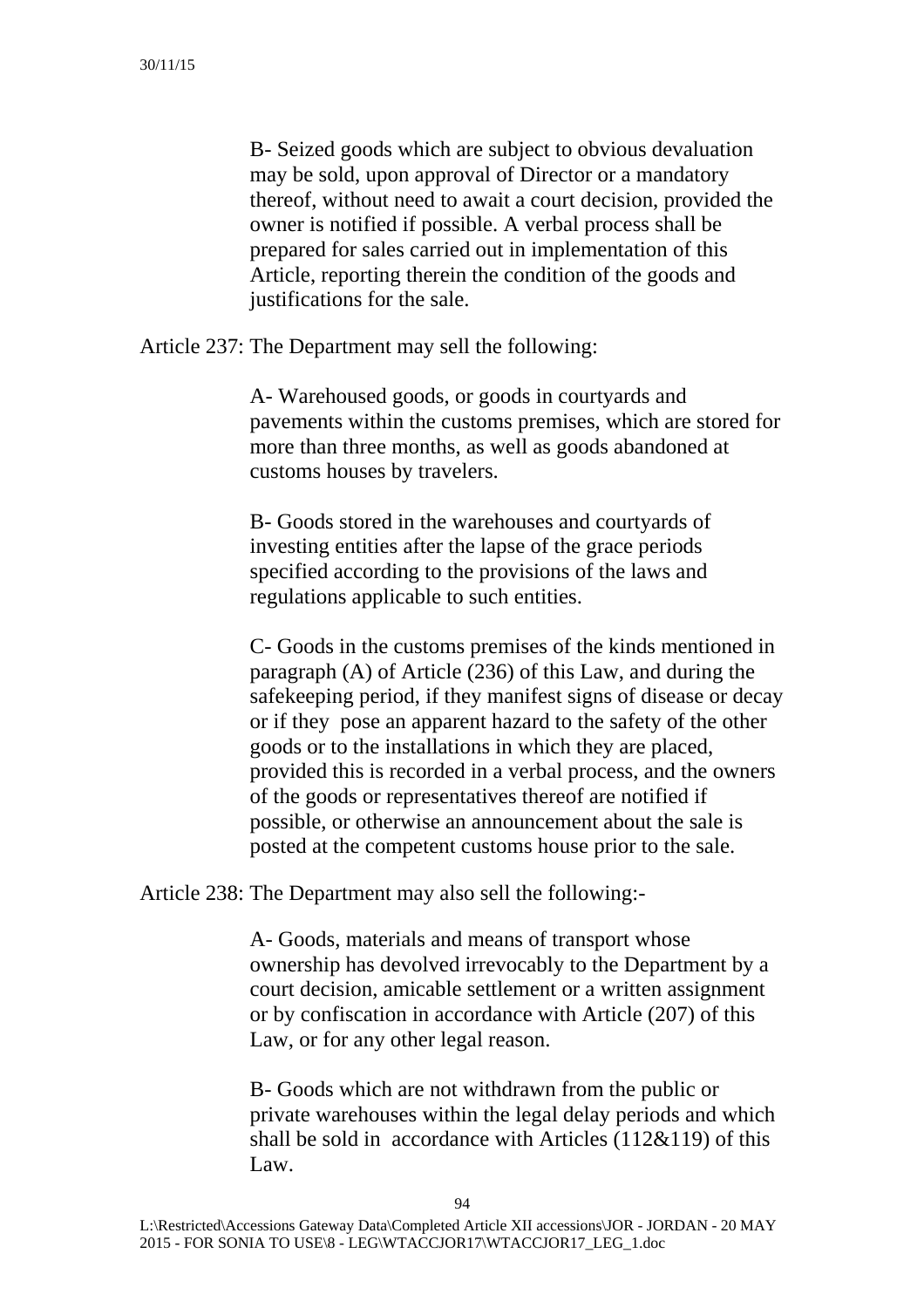C- Goods and articles whose owners are unknown, and which are not claimed during the safe keeping period.

Article 239: The Department shall not be held liable for losses or damages to the goods sold under the provisions of Articles (236, 237, 238) of this Law unless it is established that the Department has committed gross mistake in carrying out the sale.

#### Article 240:

A- The provisions on sale of Articles (236,237,238) of this Law shall apply to prohibited goods or restricted goods whose sale is permitted..

 B- Without prejudice to the provisions of paragraph (B) of Article (248) of this Law, the sales provided for in this section shall be carried out by auction, and in accordance with the terms and rules set by a Minister's decision which shall be published in the Official Gazette.

C- The price of the goods, articles, and means of transport sold shall include the customs duties and other fees and taxes, except for the brokerage and municipality fees which shall be paid by the buyer.

#### Article 241:

A- Sale Proceeds shall be distributed in following order:-

1- The costs of the sale transaction.

 2- Any disbursements made by the Department.

3- Customs duties.

4- Other fees and taxes with priority to the fees and taxes which are provided for by earlier legislation.

5- Storehouses and warehouses safekeeping expenses such as packing, unpacking , moving, porterage and other expenses.

95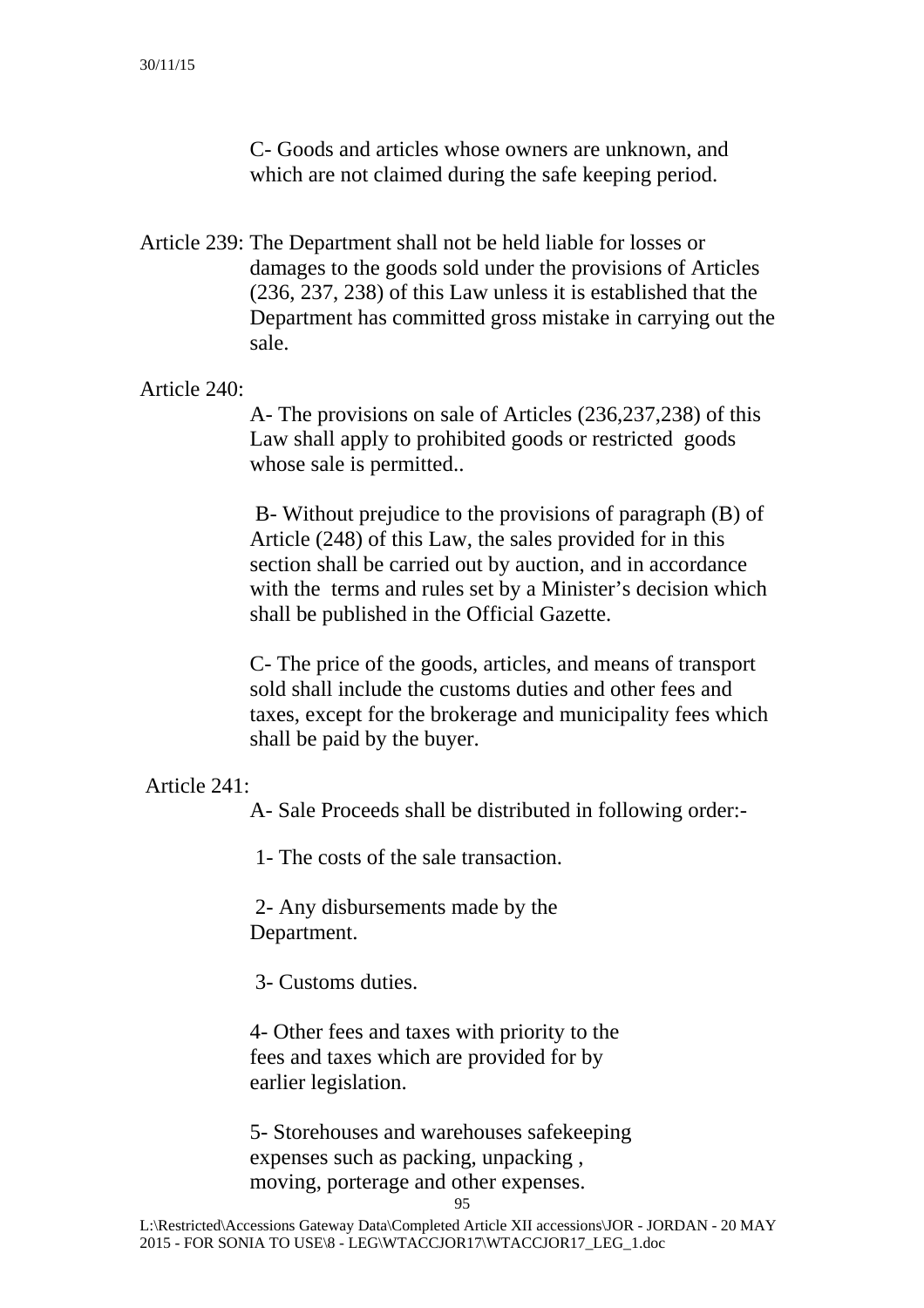6- Storage fees.

7- Transportation fees where necessary.

B- The outstanding balance of the proceeds from the sale of goods whose importation is allowed, after making deductions for the amounts prescribed in paragraph (A) of this Article, shall be placed in trust with the Department on the day of sale. The said amount may be claimed by the persons concerned within three years from the date of sale, after which they shall devolve to the treasury.

C- The outstanding balance of the proceeds from the sale of prohibited goods, or goods which may not be imported, shall devolve to the treasury. The outstanding balance of the proceeds from the sale of goods, which are sold in an amicable settlement, or on the basis of a fine sentence, or a court decision in a smuggling crime shall be distributed according to the provisions of Article (242) of this Law, regardless of whether the goods sold are prohibited goods, or restricted goods, or goods whose importation is allowed.

- Article 242: The sum of customs fines and the value of the confiscated items, goods and means of transport, after deductions are made therefrom for costs, duties and fees, shall devolve to the Treasury. However, a third of this sum shall be allocated for bonuses which shall be distributed according to the Minister's instructions upon the Director's recommendation, provided the contributions of those directly involved is taken into consideration in bonus allocation.
- Article 243: If the Department collects no fines or compensations or an insignificant amount thereof, and is unable to reward informants and those who execute the seizures, then, notwithstanding the provisions of Article (242), the proceeds from the sale of confiscated goods and means of transport may be distributed in the manner deemed appropriate by the Minister, subject to the Director's recommendation, and consistently with the allocation rate provided for in the previous Article. Otherwise, the Minister, upon the Cabinet's approval, may allocate an amount from the treasury for bonuses.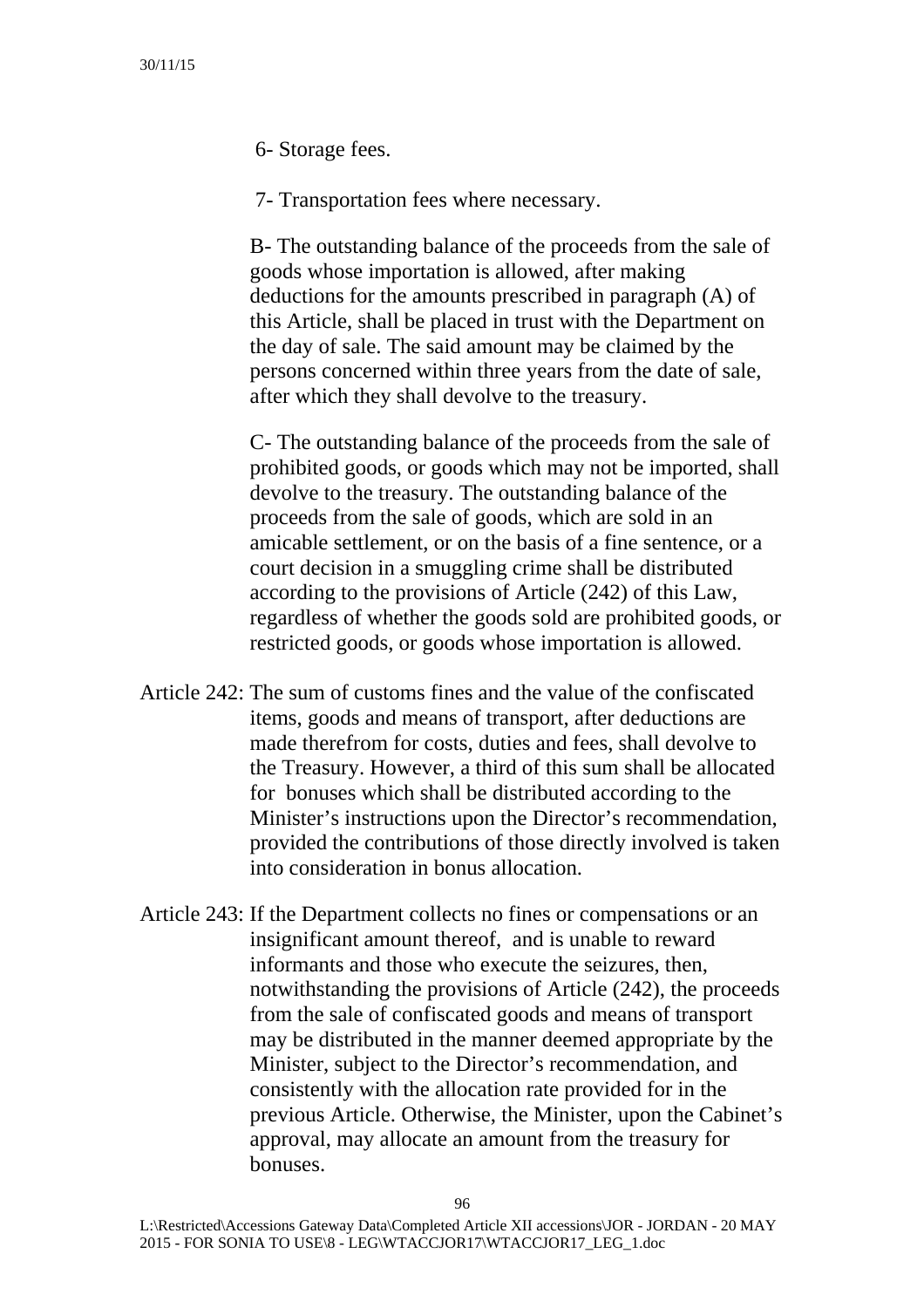### **Title Fifteen**

**\*\*\*\*\*\*\*\*\*\*\*\*\*\*\*\*\*\*\*** 

### **The Customs Department Priority Rights**

Article 244: In collecting the duties and other fees and taxes it is charged with collecting, as well as the fines, compensations, confiscation, and reclamation , the Department shall have a priority debt claim over the movable and immovable property of the person liable for payment, even in cases of bankruptcy, but not over debts related to material maintenance costs, and court costs paid by other parties, or debts of other priority creditors..

#### **Title Sixteen**

**\*\*\*\*\*\*\*\*\*\*\*\*\*\*\*\*\*\*\*\*** 

#### **Prescription -------------**

Article 245:

A- If it is discovered at any time that, for whatever reason, the duties and fines levied pursuant to the provisions of this Law have not been collected, or have been only partly collected , the Department shall collect the duties and fine, or the outstanding sum thereof according to the Law for Collection of Dominial Moneys in effect, and within three years from the date of completion of the declaration.

B- Drawback claims or actions shall not be heard after the lapse of three years from the payment of duties, taxes or fines.

C- Cash guarantees of any kind shall devolve irrevocably to the Treasury if the persons concerned fails to submit the documents, and to meet the terms required for determining the status of such securities within the periods set in this Law. In any case, the outstanding balance after deductions are made for customs duties and other fees and taxes may not be claimed after the lapse of three years from the date of payment of the guarantee, unless the Department is responsible for delay.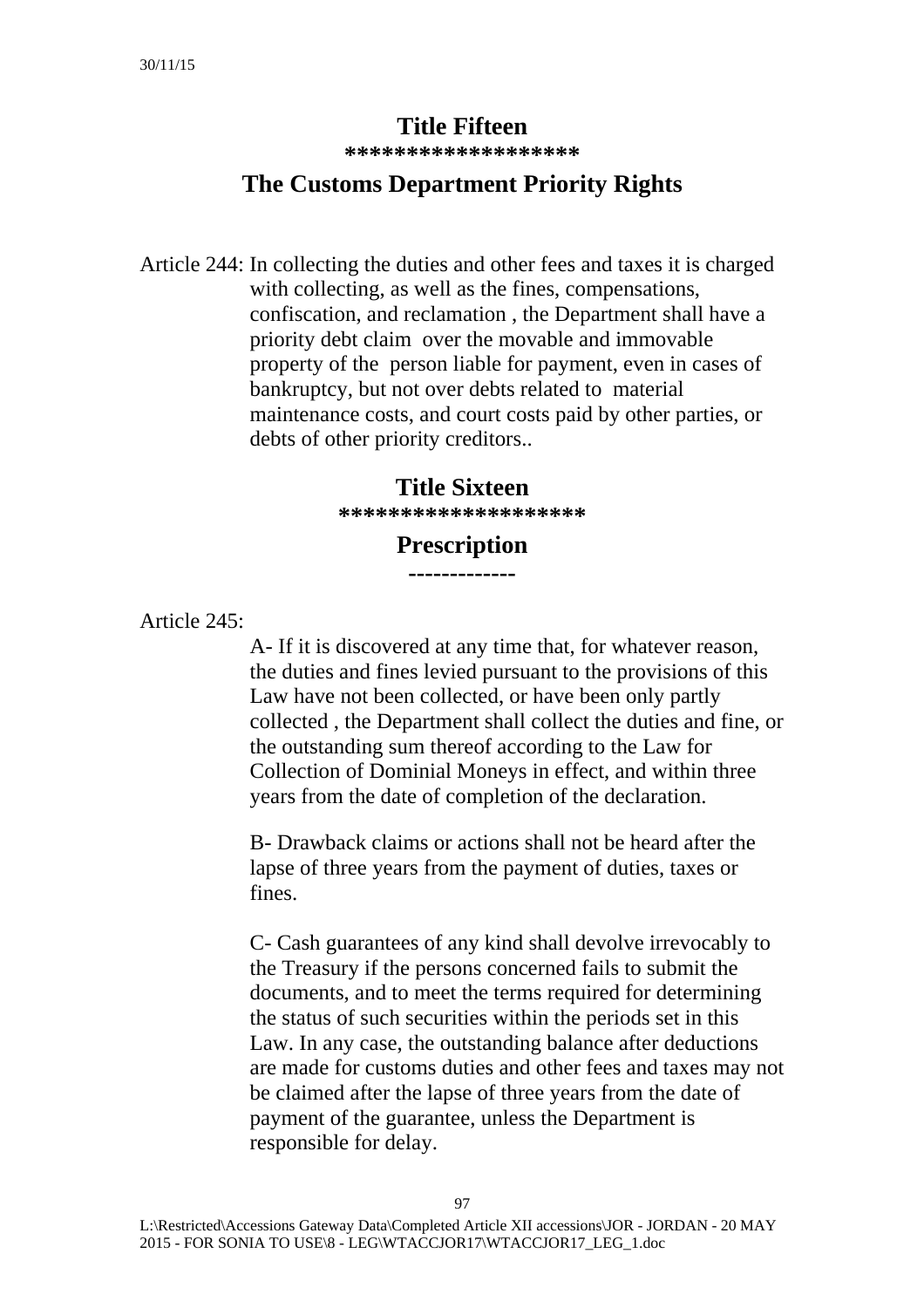D- The provisions of the two previous paragraphs shall not apply to guarantees paid for instituting action according to the Law.

Article 246: The Department may destroy the files, records, receipts, declarations, and other document of any date, after five years from the date of their expiry or from the time when they are last used, and shall not have to present such documents, or copies or transcripts thereof to anyone thereafter.

Article 247:

A-Criminal Action in the crimes and offenses provided for under this Law shall be prescribed after three years from the date of the crime or offense which is not prosecuted.

B- Penalty sentences pursuant to the provisions of this Law shall be prescribed if they are not implemented within five years from date of notification in the case of default judgements, and from the date of hearing the judgement.

C- The provisions and periods for prescription in the Civil Law shall apply to the Department's financial rights.

### **Title Seventeen**

**\*\*\*\*\*\*\*\*\*\*\*\*\*\*\*\*\*** 

# General Provisions<br>------------

Article 248:

A- The Minister may grant ministries, government departments and official public institutions some exceptions from customs formalities in order to facilitate their work. This may include accepting as the customs value of goods imported by such entities, the value stated in the invoice, in addition to cost of transportation, insurance and any other necessary import costs, however, provided this does entail exemption from, or a reduction in the rate of, the duties and taxes provided for by the Laws in effect.

B- Upon the Director's recommendation, the Minister may sell to ministries, government departments, and official public institutions goods that devolve to the Treasury, and